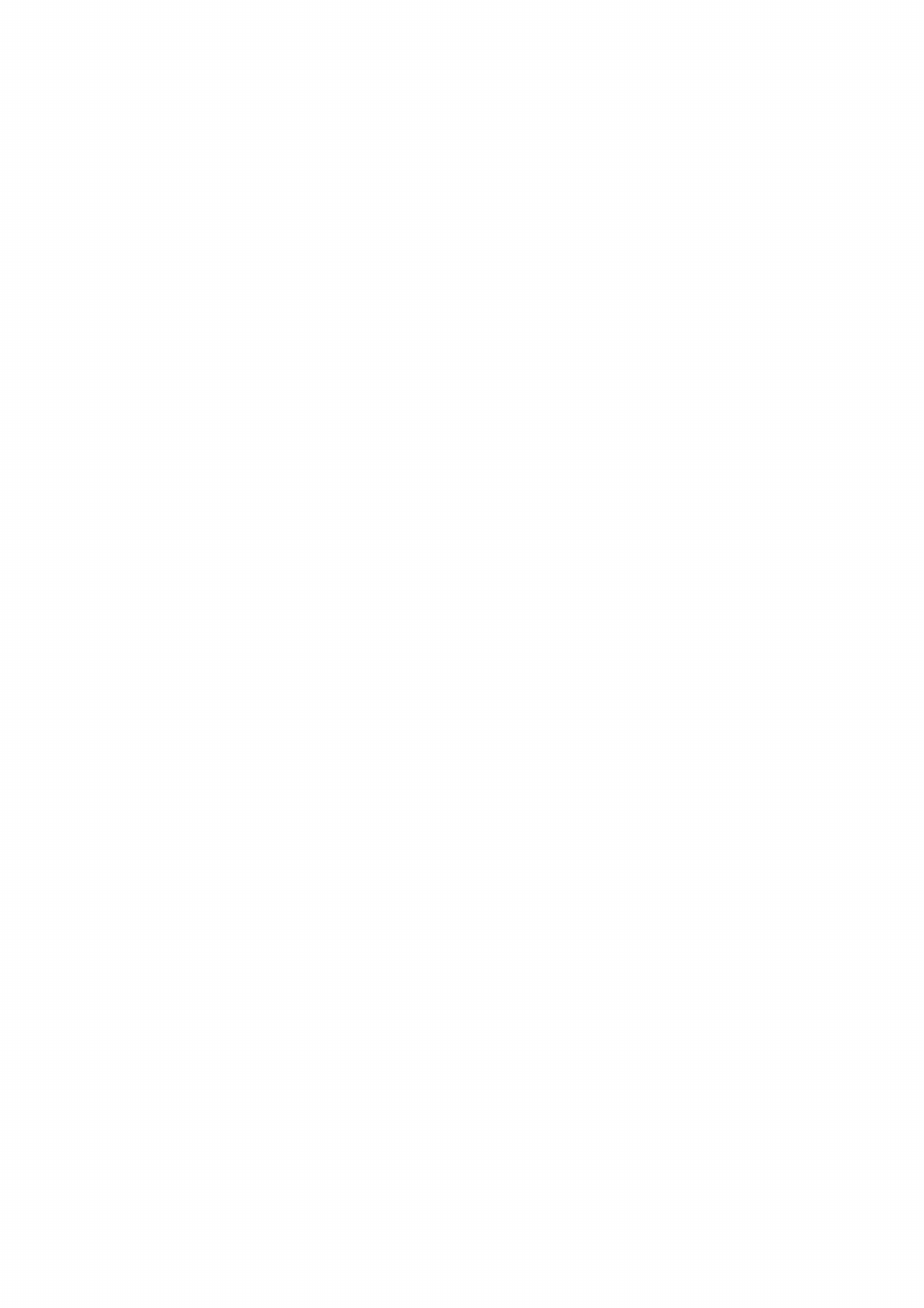## **CONTENTS**

|    | <b>Definitions</b>                                                                                       |                                                                                                                                                                                                                                                                                                                                                                                                                 | $\mathbf{1}$                                                                                                                  |
|----|----------------------------------------------------------------------------------------------------------|-----------------------------------------------------------------------------------------------------------------------------------------------------------------------------------------------------------------------------------------------------------------------------------------------------------------------------------------------------------------------------------------------------------------|-------------------------------------------------------------------------------------------------------------------------------|
|    | Definitions                                                                                              |                                                                                                                                                                                                                                                                                                                                                                                                                 | 1                                                                                                                             |
|    | <b>Introduction</b>                                                                                      |                                                                                                                                                                                                                                                                                                                                                                                                                 | $\mathbf{1}$                                                                                                                  |
| 1. | Introduction                                                                                             |                                                                                                                                                                                                                                                                                                                                                                                                                 | 1                                                                                                                             |
|    | 1.1<br>1.2<br>1.3<br>1.4<br>1.5                                                                          | This manual<br>Amendments to the manual and correction of records<br>Other relevant documents<br>Investment funding<br>Assistance                                                                                                                                                                                                                                                                               | 1<br>$\mathbf{1}$<br>$\mathbf{1}$<br>$\mathbf{1}$<br>$\overline{2}$                                                           |
|    |                                                                                                          | <b>Conditions of Contract</b>                                                                                                                                                                                                                                                                                                                                                                                   | 3                                                                                                                             |
| 2. |                                                                                                          | <b>General Conditions of Contract</b>                                                                                                                                                                                                                                                                                                                                                                           | 4                                                                                                                             |
|    | 2.1<br>$2.2\phantom{0}$<br>2.3<br>2.4<br>2.5<br>2.6<br>2.7<br>2.8<br>2.9<br>2.10<br>2.11<br>2.12<br>2.13 | Interpretation<br>The Contract<br>The Contract term<br>Licensing<br>2.4.1<br>Licensing<br>Subcontracting<br>Assignment<br>Taranaki Regional Council to be held harmless<br>Force majeure<br>Failure to operate<br>Amendment<br>Severance<br>Waiver<br>Governing law                                                                                                                                             | 4<br>$\overline{\mathbf{4}}$<br>4<br>4<br>$\overline{\mathbf{4}}$<br>5<br>5<br>5<br>6<br>6<br>6<br>$\boldsymbol{6}$<br>7<br>7 |
| 3. | 3.1<br>3.2<br>3.3<br>3.4<br>3.5<br>3.6<br>3.7<br>3.8<br>3.9                                              | Health and safety<br>General Information<br>Service Provider's compliance with health and safety<br>Service Provider's responsibility to others<br>Health and Safety plan<br>Auditing compliance with the Health and Safety plan<br>3.5.1<br>Accident and incident investigation and reporting<br>Training<br>Taranaki Regional Council health and safety requirements<br>Service Provider's indemnity<br>Costs | 8<br>8<br>8<br>$\,8\,$<br>8<br>9<br>$10\,$<br>10<br>10<br>10<br>10                                                            |
| 4. | Insurance                                                                                                | 4.1.1<br>Public liability<br><b>Evidence of Insurance</b><br>4.1.2<br>4.1.3<br>Failure to insure                                                                                                                                                                                                                                                                                                                | 11<br>11<br>11<br>11                                                                                                          |
| 5. | Ethics                                                                                                   |                                                                                                                                                                                                                                                                                                                                                                                                                 | 12                                                                                                                            |
| 6. |                                                                                                          | Change of trading name<br>12                                                                                                                                                                                                                                                                                                                                                                                    |                                                                                                                               |
| 7. |                                                                                                          | Relationship management                                                                                                                                                                                                                                                                                                                                                                                         | 12                                                                                                                            |
| 8. |                                                                                                          | Business development plan                                                                                                                                                                                                                                                                                                                                                                                       | 12                                                                                                                            |
| 9. |                                                                                                          | Financial provisions                                                                                                                                                                                                                                                                                                                                                                                            | 14                                                                                                                            |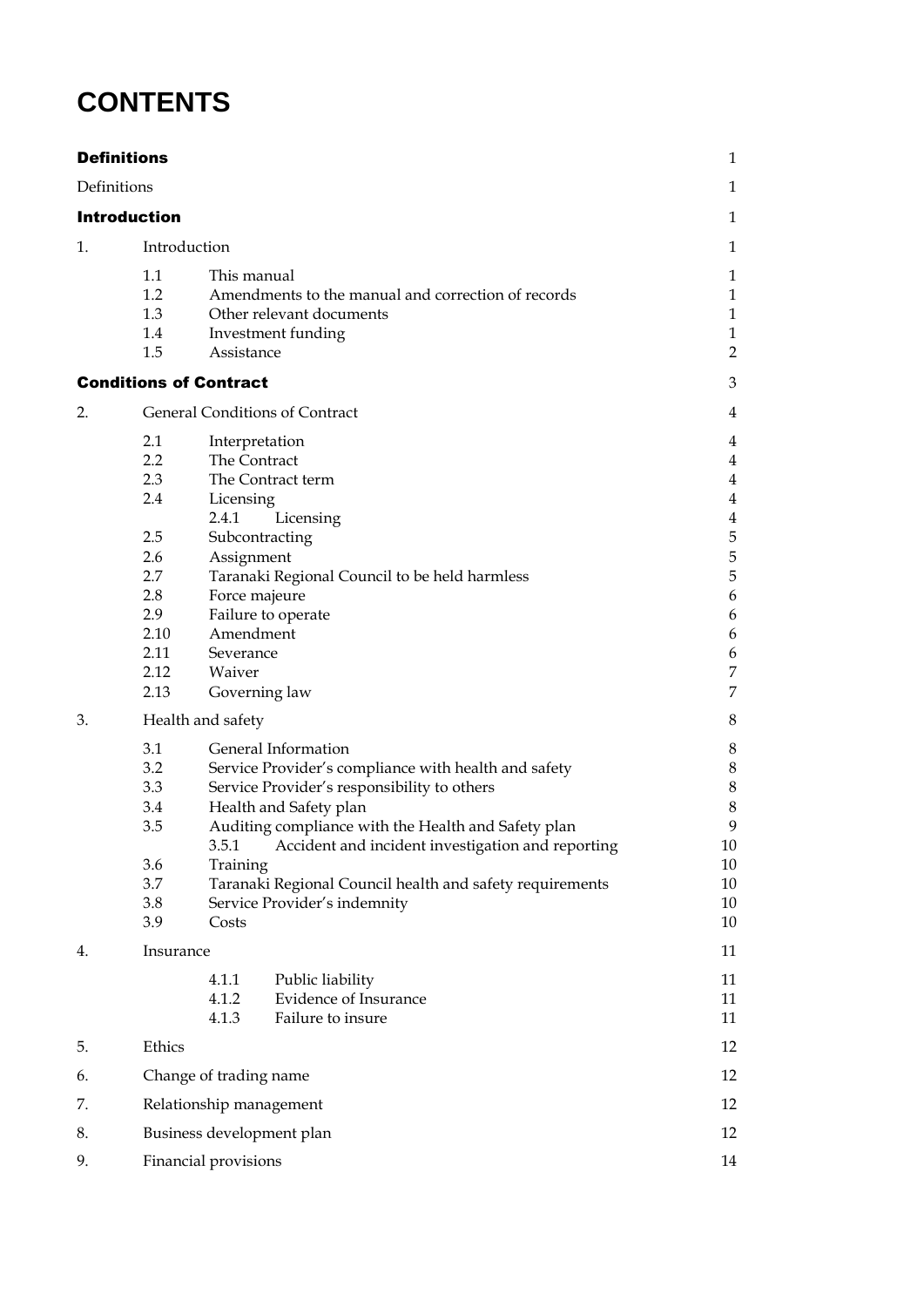|     | 9.1                | Security and performance bond                                   | 14       |
|-----|--------------------|-----------------------------------------------------------------|----------|
|     |                    | Bank account details<br>9.1.1                                   | 14       |
|     |                    | 9.1.2<br>Services taxes                                         | 14       |
|     | 9.2                | Revenue control system                                          | 14       |
|     | 9.3                | Invoicing                                                       | 15       |
|     |                    | 9.3.1<br>Invoice information                                    | 15       |
|     |                    | 9.3.2<br>Payments                                               | 15       |
|     | 9.4                | Contract price adjustments                                      | 15       |
|     |                    | Service level variations<br>9.4.1                               | 15       |
|     |                    | 9.4.2<br>Fare level variations                                  | 16       |
|     |                    | 9.4.3<br>Indexation                                             | 16       |
|     |                    | 9.4.4<br>Deductions for non-compliance of performance standards | 16       |
|     | 9.5                | Financial incentive mechanism                                   | 16       |
|     |                    | 9.5.1<br>Rationale                                              | 17       |
|     |                    | 9.5.2<br>Areas of influence for the Service Provider            | 17       |
|     |                    | 9.5.3<br>Assessment period                                      | 17       |
|     |                    | 9.5.4<br>Fare changes<br>9.5.5                                  | 17       |
|     |                    | Sources of revenue<br>9.5.6<br>Sources of information           | 17       |
|     | 9.6                |                                                                 | 18       |
|     |                    | SuperGold Card Scheme                                           | 18       |
| 10. | <b>The Service</b> |                                                                 | 19       |
|     | 10.1               | Service Provider to provide the service                         | 19       |
|     | 10.2               | Duty to carry passengers                                        | 19       |
| 11. | Vehicles           |                                                                 | 20       |
|     |                    |                                                                 |          |
|     | 11.1               | Operator rating system                                          | 20       |
|     | 11.2               | Vehicle standards                                               | 20       |
|     | 11.3               | Fleet utilisation                                               | 20       |
|     | 11.4               | Vehicle service condition                                       | 21       |
|     | 11.5<br>11.6       | Vehicle livery and branding<br>Destination signs                | 21<br>22 |
|     | 11.7               | Back-up vehicles                                                | 22       |
|     | 11.8               | Commercial advertising on vehicles                              | 22       |
| 12. |                    | Communication and confidentiality                               | 23       |
|     |                    |                                                                 |          |
|     | 12.1               | Council's representative                                        | 23       |
|     | 12.2               | Service Provider's representative                               | 23       |
|     | 12.3               | Serving of notices                                              | 23       |
| 13. |                    | Schedules and routes                                            | 24       |
|     | 13.1               | Timetable                                                       | 24       |
|     |                    | 13.1.1<br>Timetable to be operated                              | 24       |
|     |                    | 13.1.2<br>Timetable provision                                   | 24       |
|     | 13.2               | Route                                                           | 24       |
|     |                    | 13.2.1<br>Route to be operated                                  | 24       |
|     |                    | 13.2.2<br>Bus centre facilities, parking areas and bus stops    | 24       |
| 14. |                    | Fares and ticketing                                             | 25       |
|     | 14.1               | Fares                                                           | 25       |
|     | 14.2               | Ticketing                                                       | 25       |
|     |                    | 14.2.1<br>Electronic ticketing                                  | 25       |
|     |                    |                                                                 |          |
| 15. | Marketing          |                                                                 | 26       |
|     | 15.1               | Publicity and promotion                                         | 26       |
|     | 15.2               | Website                                                         | 26       |
|     | 15.3               | Social Media marketing                                          | 27       |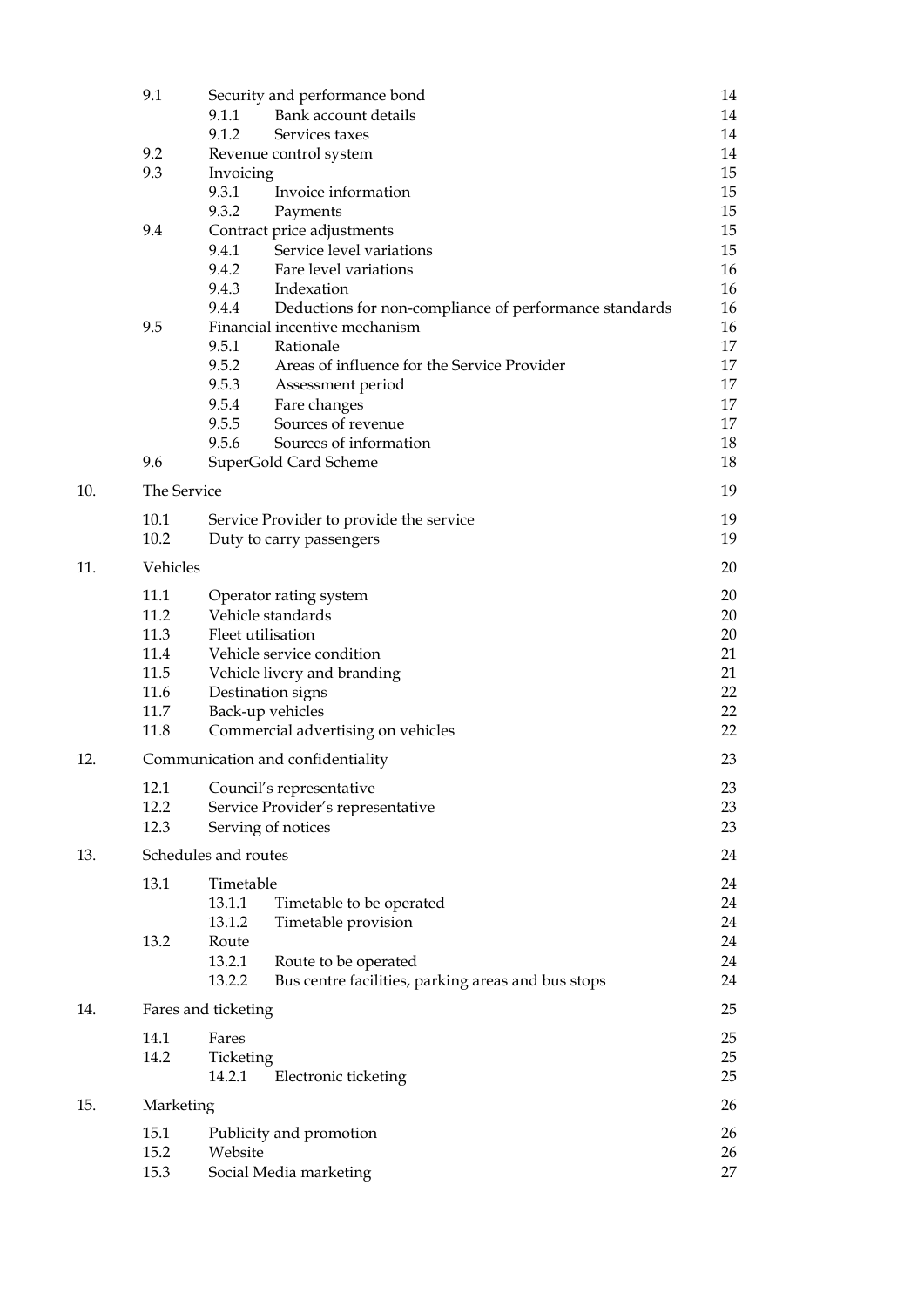| 16. | Monitoring                                                                    |                                                                                                                                                                                                                                                                                                                                        | 28                                                       |
|-----|-------------------------------------------------------------------------------|----------------------------------------------------------------------------------------------------------------------------------------------------------------------------------------------------------------------------------------------------------------------------------------------------------------------------------------|----------------------------------------------------------|
|     | 16.1<br>16.2<br>16.3<br>16.4<br>16.5<br>16.6<br>16.7<br>16.8<br>16.9<br>16.10 | Use of information<br>Monitoring of the service by the Council<br>Monitoring by the Service Provider<br>Taranaki Regional Council may remedy Service Provider failure<br>Performance measures<br>Service Provider's performance requirements<br>Customer service<br>Driver training programme<br>Complaints<br>Surveys and free travel | 28<br>28<br>28<br>28<br>28<br>29<br>29<br>30<br>30<br>31 |
| 17. | Reporting                                                                     |                                                                                                                                                                                                                                                                                                                                        | 32                                                       |
|     | 17.1<br>17.2<br>17.3<br>17.4<br>17.5                                          | Report on operation of service<br>Auditing<br>Access to information<br>Confidentiality<br>Local Government Official Information and Meetings Act (LGOIMA)                                                                                                                                                                              | 32<br>32<br>33<br>33<br>33                               |
| 18. |                                                                               | Service non-compliance                                                                                                                                                                                                                                                                                                                 | 34                                                       |
|     |                                                                               | 18.1.1<br>Minor non-compliance                                                                                                                                                                                                                                                                                                         | 34                                                       |
| 19. |                                                                               | Termination/Disengagement                                                                                                                                                                                                                                                                                                              | 35                                                       |
|     | 19.2                                                                          | 19.1.1<br>Termination of a Contract:<br>19.1.2<br><b>Termination Notice:</b><br>19.1.3<br>Termination of the Contract by the Service Provider:<br>19.1.4<br>Transfer of service at expiration or termination of contract<br>Liability exclusion                                                                                        | 35<br>35<br>36<br>36<br>36                               |
| 20. |                                                                               | Dispute resolution                                                                                                                                                                                                                                                                                                                     | 37                                                       |
|     | 20.2<br>20.3                                                                  | 20.1.1<br>General<br>20.1.2<br>Notice of dispute<br>Referral to mediation<br>20.1.3<br>Mediation<br>20.1.4<br>Arbitration<br>20.1.5<br>Performance obligations<br>Compliance with dispute resolution regime                                                                                                                            | 37<br>37<br>37<br>37<br>37<br>38<br>38                   |
| 21. |                                                                               | Request for Tender process                                                                                                                                                                                                                                                                                                             | 39                                                       |
|     | 21.1<br>21.2<br>21.3<br>21.4<br>21.5                                          | Request for Tender<br>Pre-tender meeting<br>Standard advertising practice<br>Clarifications<br>Amendments                                                                                                                                                                                                                              | 39<br>39<br>39<br>40<br>40                               |
| 22. |                                                                               | Delivery models                                                                                                                                                                                                                                                                                                                        | 41                                                       |
| 23. | Selection method                                                              |                                                                                                                                                                                                                                                                                                                                        | 42                                                       |
| 24. |                                                                               | Tender evaluation non-price attributes                                                                                                                                                                                                                                                                                                 | 43                                                       |
|     | 24.1                                                                          | Grading scale for non-price attributes                                                                                                                                                                                                                                                                                                 | 44                                                       |
| 25. |                                                                               | Types of Tender submissions                                                                                                                                                                                                                                                                                                            | 45                                                       |
|     | 25.1<br>25.2<br>25.3                                                          | Conforming Tender<br>Alternative Tender<br>Group Tenders                                                                                                                                                                                                                                                                               | 45<br>45<br>45                                           |
| 26. |                                                                               | Tender submissions<br>47                                                                                                                                                                                                                                                                                                               |                                                          |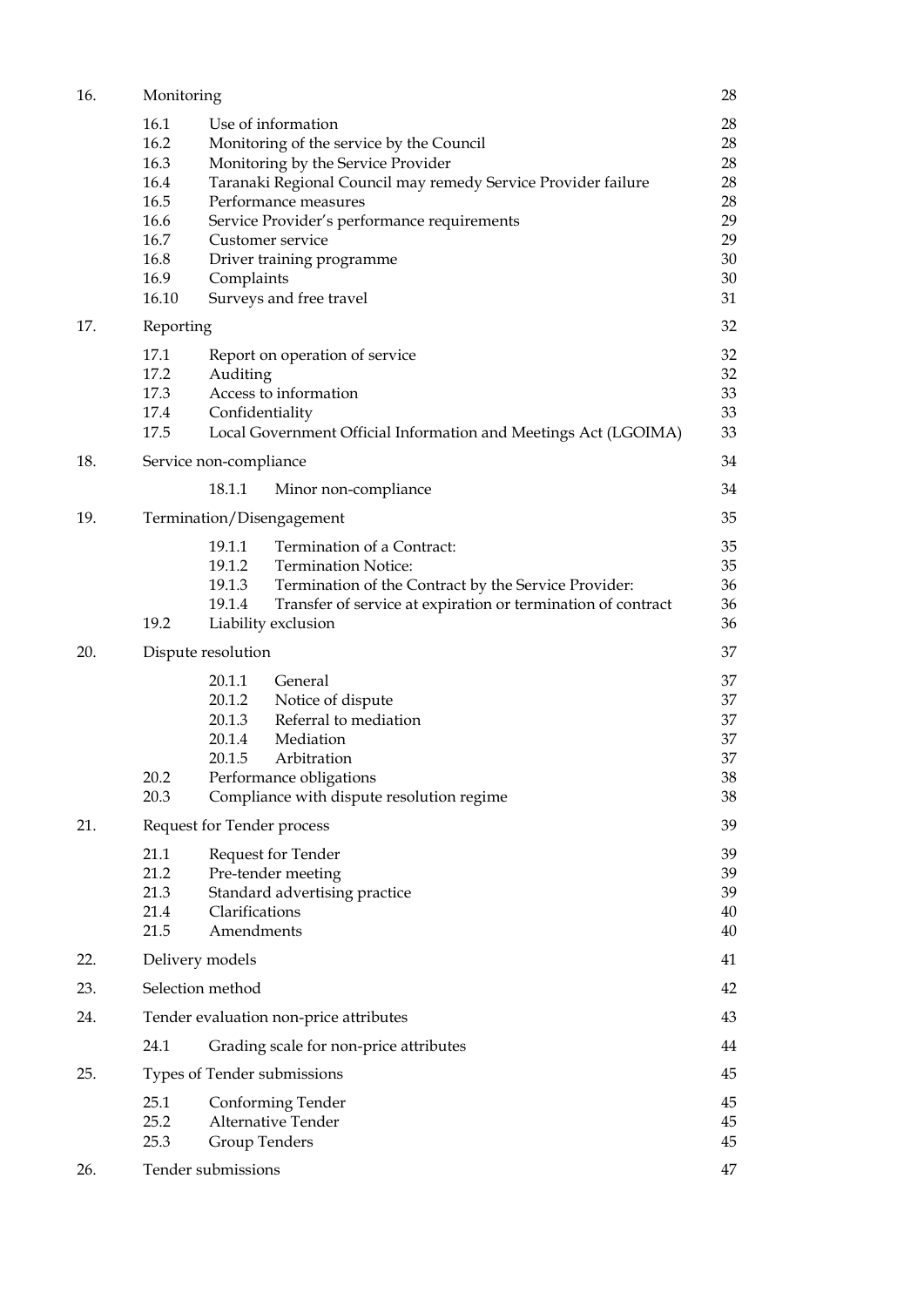|                               | 26.1<br>26.2<br>26.3<br>26.4                 | Tender format<br>Tender submission forms<br>Closing date and deposit of Tenders<br>Late Tenders                                                                                           | 47<br>47<br>47<br>47             |
|-------------------------------|----------------------------------------------|-------------------------------------------------------------------------------------------------------------------------------------------------------------------------------------------|----------------------------------|
| 27.                           |                                              | Tender evaluation                                                                                                                                                                         | 49                               |
|                               | 27.1<br>27.2<br>27.3<br>27.4<br>27.5<br>27.6 | Evaluation panel<br>Tender evaluation methods<br>Poor performance<br>Negotiation of Contract Price<br>No alternative and conforming Tender<br>Rejection of Tenders in the public interest | 49<br>49<br>49<br>49<br>49<br>50 |
| 28.                           |                                              | Award of contract                                                                                                                                                                         | 51                               |
|                               | 28.1<br>28.2<br>28.3                         | Conditional letter of acceptance<br>Formation and execution of contracts<br>Notification of Tender outcome                                                                                | 51<br>51<br>51                   |
| 29.                           |                                              | Tender conditions                                                                                                                                                                         | 52                               |
|                               | 29.1<br>29.2<br>29.3<br>29.4<br>29.5<br>29.6 | General conditions<br>Errors and omissions<br>Tender confidentiality<br>Ownership of RFT documentation<br>Costs<br>Liability limitation                                                   | 52<br>52<br>53<br>53<br>53<br>53 |
| <b>Appendix</b>               |                                              |                                                                                                                                                                                           | 54                               |
|                               |                                              | Appendix I: Annual business development plan form                                                                                                                                         | 56                               |
|                               |                                              | <b>Schedule: Tender forms</b>                                                                                                                                                             | 58                               |
|                               |                                              | Schedule A1: Mandatory information checklist                                                                                                                                              | 61                               |
|                               |                                              | Schedule A2: Service provider details                                                                                                                                                     | 62                               |
|                               |                                              | Schedule A3: Tender service form                                                                                                                                                          | 63                               |
|                               | Schedule A4: Vehicle form                    |                                                                                                                                                                                           | 64                               |
|                               |                                              | Schedule A5: Health and safety compliance checklist                                                                                                                                       | 65                               |
|                               |                                              | Schedule A5: Health and safety compliance checklist                                                                                                                                       | 66                               |
|                               |                                              | Schedule A6: Certificate of non-collusion                                                                                                                                                 | 67                               |
|                               |                                              | Schedule A7: Declaration form                                                                                                                                                             | 68                               |
|                               | Schedule B1: Contract price                  |                                                                                                                                                                                           | 72                               |
|                               |                                              | Schedule C1: Performance measures and deductions                                                                                                                                          | 76                               |
| Schedule C2: Performance bond |                                              |                                                                                                                                                                                           | 80                               |
|                               |                                              | Schedule C3: Contract agreement form                                                                                                                                                      | 83                               |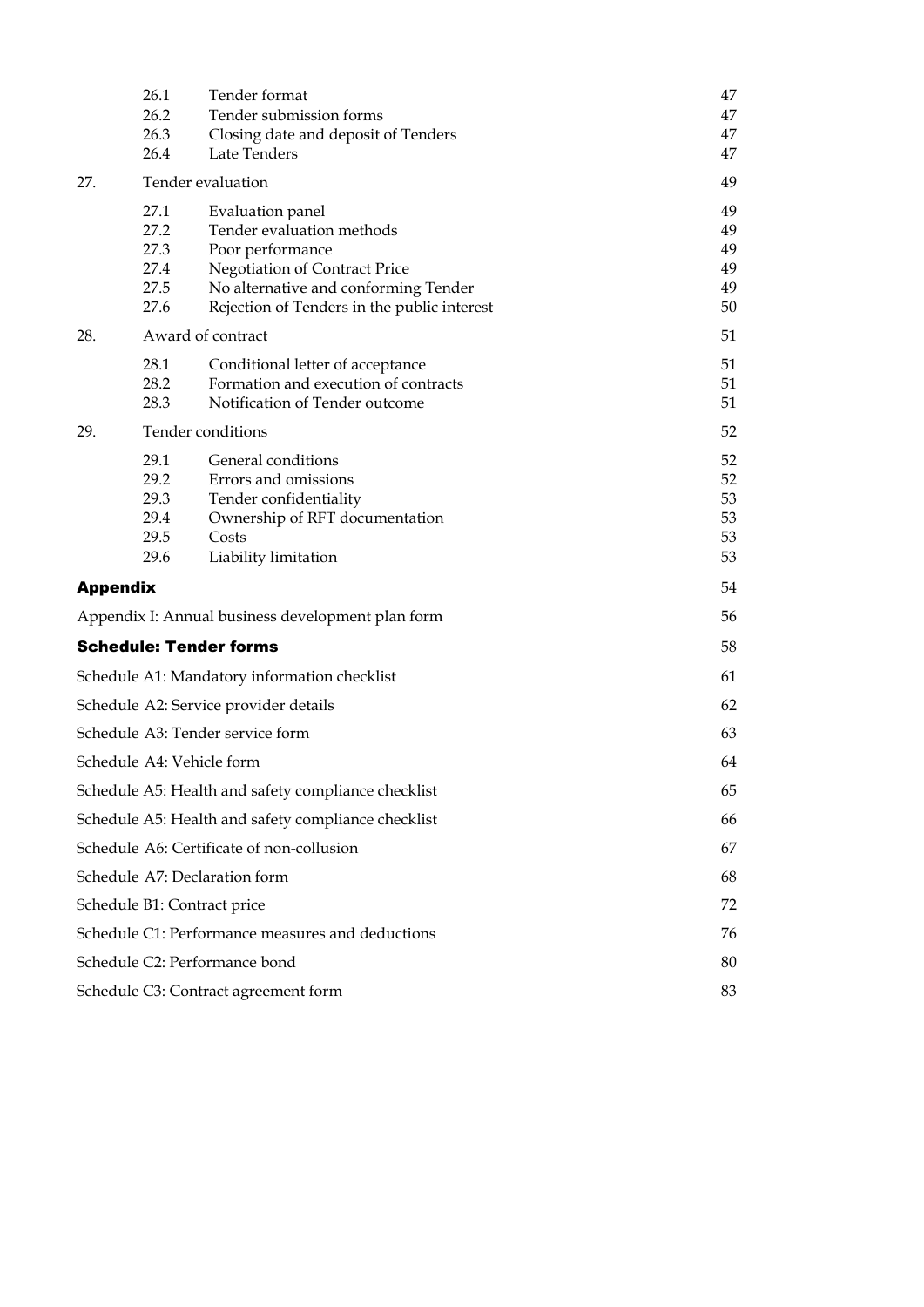## Definitions

## **Definitions**

Throughout this manual, unless inconsistent with the context, these terms have the following meanings:

| Alternative Tender                      | means a Tender that meets the transport objectives as specified in the RFT, but<br>in a different manner. The Request for Tender describes the requirements of an<br>Alternative Tender.                                                                                                                                                                         |
|-----------------------------------------|------------------------------------------------------------------------------------------------------------------------------------------------------------------------------------------------------------------------------------------------------------------------------------------------------------------------------------------------------------------|
| Authorised representative               | means any person authorised to act on the Council's behalf with respect to the<br>provision of the Service.                                                                                                                                                                                                                                                      |
| Authorised regulatory<br>authority      | Includes New Zealand Police, the New Zealand Transport Agency and<br>WorkSafe New Zealand.                                                                                                                                                                                                                                                                       |
| Commerciality ratio                     | means the ratio that shows the portion of the costs to provide public transport<br>services that is met by users.                                                                                                                                                                                                                                                |
| Conforming Tender                       | means a Tender that is within the scope of the Request for Tender and meets<br>requirements of the Request for Tender.                                                                                                                                                                                                                                           |
| Contract                                | means, in relation to any Services, the agreement between the Taranaki Regional<br>Council and the Service Provider as a result of the Request for Tender process<br>and which incorporates the documents specified in the Manual.                                                                                                                               |
| Contract price                          | means the sum payable to the Service Provider by the Council for the contracted<br>Services as specified in the relevant Contract, including any adjustments for<br>service variations and any adjustments made through indexation under the<br>Contract.                                                                                                        |
| Council                                 | means the Taranaki Regional Council, a council constituted under the<br>provisions of the Local Government Act 2002. In the context of this Tendering<br>and Contracting Manual, reference to the Council includes any officer of the<br>Council who is authorised to act on the Council's behalf with respect to the<br>provision of public transport services. |
| Electronic ticketing<br>machine (ETM)   | means the electronic ticketing machine system specified by the Council in the<br>Request for Tender or such other ticketing system as specified by the Council in<br>writing from time to time.                                                                                                                                                                  |
| Evaluation panel                        | means the persons appointed by the Council to undertake the evaluation of<br>Tender responses.                                                                                                                                                                                                                                                                   |
| Fare                                    | means a monetary sum, or its equivalent in any form, payable by a Passenger<br>for a Trip.                                                                                                                                                                                                                                                                       |
| Fare schedule                           | means the schedule of maximum fares, which has been approved by the Council<br>in respect of public transport service contracts.                                                                                                                                                                                                                                 |
| <b>Financial Incentive</b><br>Mechanism | involves the Service Provider and the Council sharing fare revenue growth.                                                                                                                                                                                                                                                                                       |
| Fleet                                   | means all of the individual Vehicles tendered by a Service Provider in respect of                                                                                                                                                                                                                                                                                |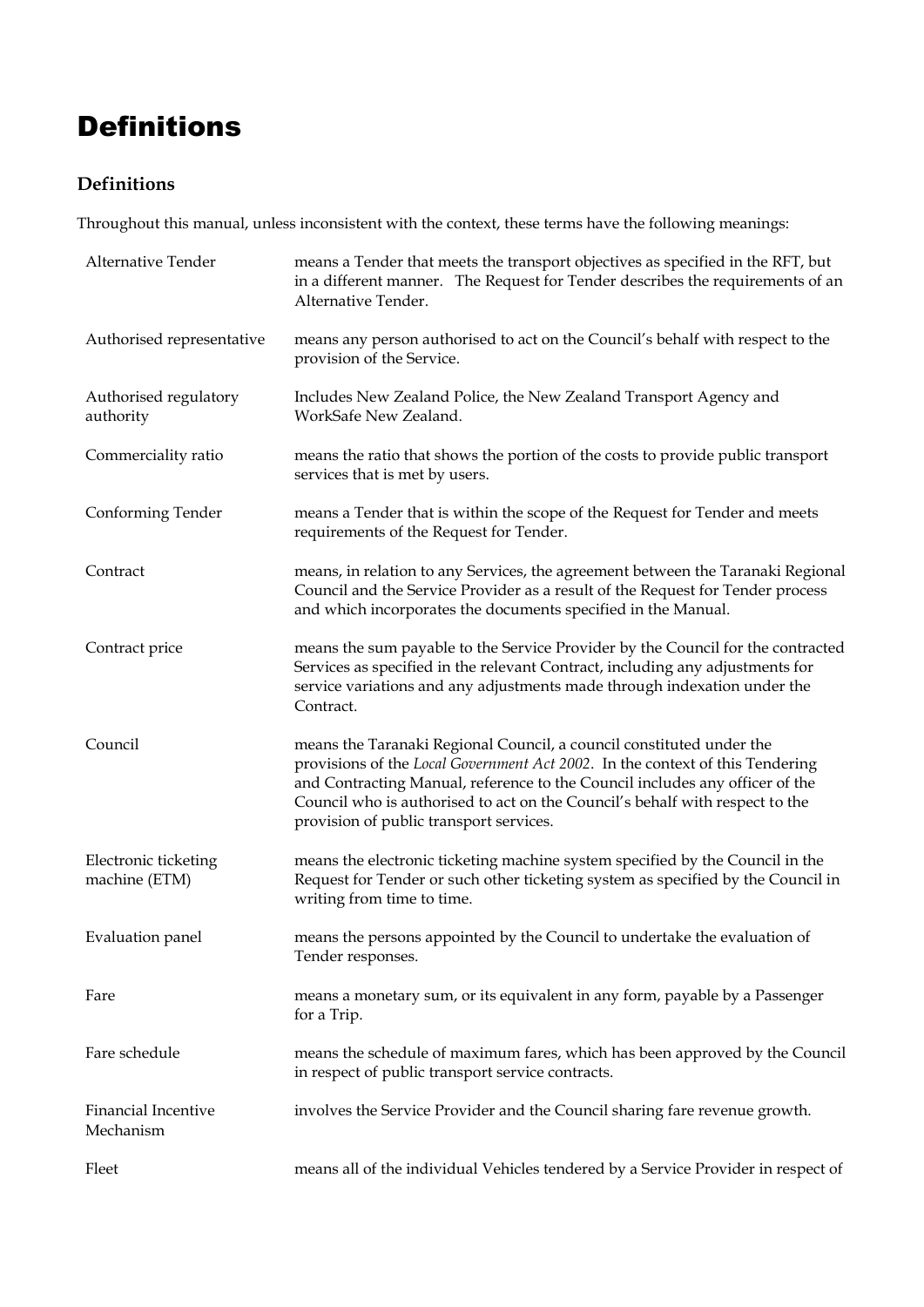|                          | any one Request for Tender sufficient to meet the requirements of that Service at<br>all times and complying with the Council's objectives for Vehicle Standards.                                                                                                                                                                                                                                 |
|--------------------------|---------------------------------------------------------------------------------------------------------------------------------------------------------------------------------------------------------------------------------------------------------------------------------------------------------------------------------------------------------------------------------------------------|
| Group Tender             | means a Tender that includes more than one single Request for Tender.                                                                                                                                                                                                                                                                                                                             |
| <b>GST</b>               | means goods and services tax under the Goods and Services Tax Act 1985.                                                                                                                                                                                                                                                                                                                           |
| <b>HSE</b> Act           | means the Health and Safety in Employment Act 1992                                                                                                                                                                                                                                                                                                                                                |
| <b>HSW</b> Act           | means the legislation implementing the Health and Safety Reform Bill which is<br>expected to be enacted during 2015 replacing the HSE Act, and references in this<br>Contract to provisions of the HSW Act include:<br>the equivalent provisions in the Health and Safety Reform Bill; and<br>prior to the enactment of the HSW Act, the HSE Act.                                                 |
| Indexation               | means the method used to adjust contract payments for input price fluctuations.                                                                                                                                                                                                                                                                                                                   |
| Invitation to Tender     | means the part of the Request for Tender which invites Tenders for that Request<br>for Tender.                                                                                                                                                                                                                                                                                                    |
| Mandatory features       | means the features that a Service provider must provide or comply with as set<br>out in Schedules A1 (Tender Checklist) and A2 (Service Provider Details).                                                                                                                                                                                                                                        |
| Manual                   | means this Public Transport Service Tendering and Contracting Manual, revised by<br>the Taranaki Regional Council in June 2014.                                                                                                                                                                                                                                                                   |
| Passenger                | means a person who uses the Service.                                                                                                                                                                                                                                                                                                                                                              |
| Partnering agreement     | Means the new form of agreement under the new public transport operating<br>model (PTOM).                                                                                                                                                                                                                                                                                                         |
| Performance report       | a report, compiled at the conclusion of a Contract that advises the Service<br>Provider of the Council's level of satisfaction with the performance of the<br>Service Provider.                                                                                                                                                                                                                   |
| Personnel                | means those persons whom the Service Provider employs, engages or otherwise<br>supplies to provide the Services on its behalf (in accordance with the Contract),<br>including but not limited to the Supplier's employees, any contractor or<br>subcontractor engaged by the Supplier from time to time to perform the<br>Services, and any employee of a contractor or subcontractor so engaged. |
| Pre-qualification form   | means the form which is issued with the RFT and which contains the Service<br>Provider's answers to the mandatory requirements concerning the ability of the<br>Service Provider to undertake the Contract.                                                                                                                                                                                       |
| <b>PTOM</b>              | means the Public Transport Operating Model as developed by the Ministry of<br>Transport. PTOM is a planning, procurement and business development<br>framework. A key feature of the new model is an emphasis on regional councils<br>and operators taking a partnering approach to the planning and delivery of<br>public transport services in regions.                                         |
| Peak-period              | means 7.00am to 9.00am and 3.00pm to 6.30pm, Monday to Friday.                                                                                                                                                                                                                                                                                                                                    |
| Public transport service | means a service for the carriage of passengers for hire or reward as defined in<br>the Land Transport Management Act 2003.                                                                                                                                                                                                                                                                        |
| Request for Tender (RFT) | means any request for tenders issued by the Council for the provision of                                                                                                                                                                                                                                                                                                                          |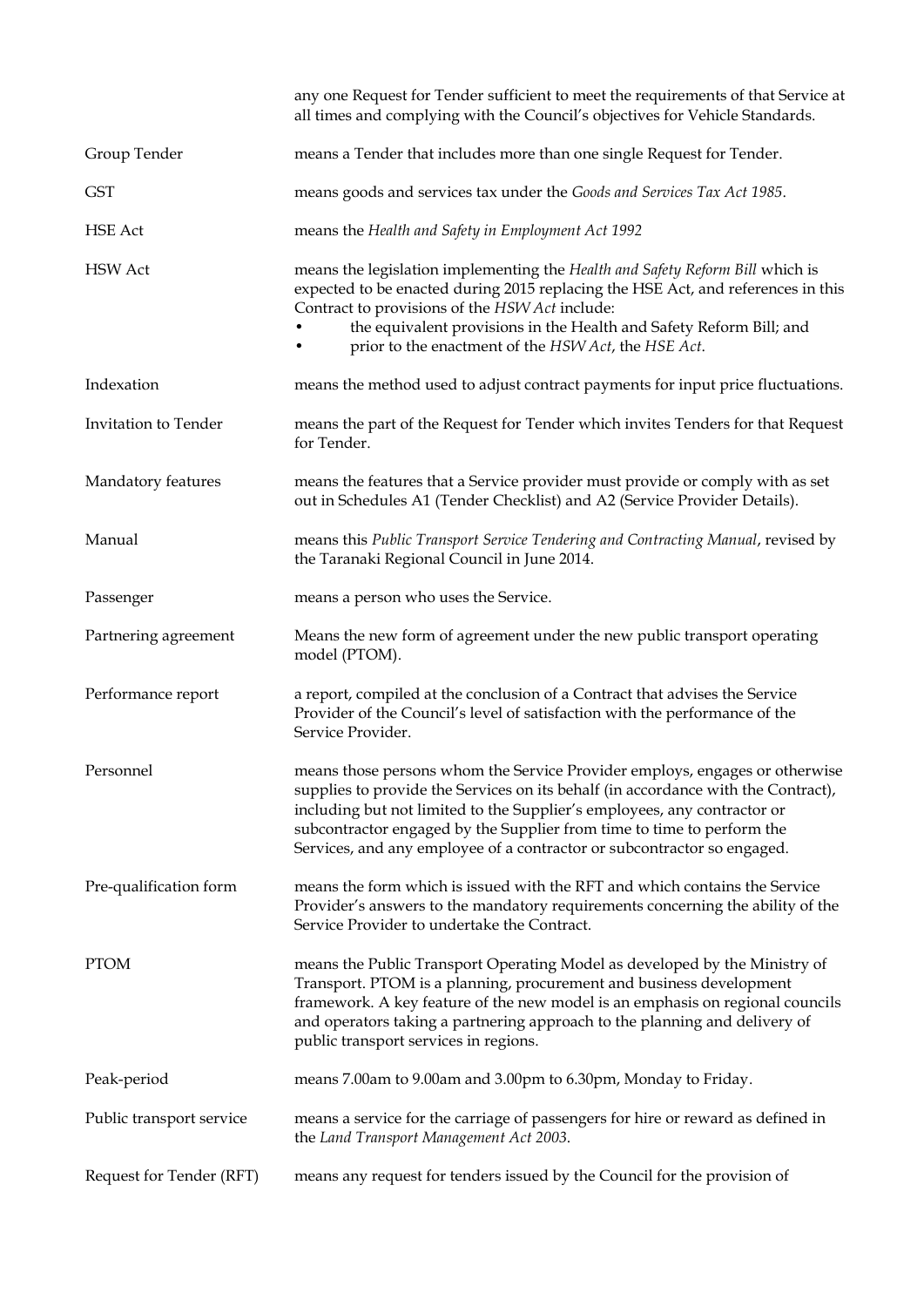|                                             | Services, and includes the form of Contract, the invitation to tender and all of<br>the service specification issued by the Council for the Services subject to the<br>request for tenders.                                                                                       |
|---------------------------------------------|-----------------------------------------------------------------------------------------------------------------------------------------------------------------------------------------------------------------------------------------------------------------------------------|
| Requirements for Urban<br>Buses in NZ (RUB) | means the Requirements for Urban Buses in New Zealand: New Zealand's common<br>standard for urban bus quality (2011) document.                                                                                                                                                    |
| Route                                       | means the specified route between the commencement point and termination<br>point of a Trip or multiple Trips having a stopping pattern along those streets<br>and roads (or rights of way), as detailed in the route maps and route<br>descriptions under the relevant Contract. |
| Service                                     | means any timetabled Trip or combination of timetabled Trips to which the<br>relevant Contract relates as identified in the Service Specification and<br>subsequent variation (if any).                                                                                           |
| Service livery                              | means the distinctive colour scheme and branding used to identify vehicles<br>operating under Contract to the Council.                                                                                                                                                            |
| Service provider                            | means a person who, or organisation which, holds a passenger services licence<br>and contracted by the Council to operate services on behalf of the Council<br>under a Contract, and where the context requires, employees of the Service<br>Provider.                            |
| Service specification                       | means the specification describing the level of service required by the Council<br>for the relevant Unit and detailed in the relevant Contract.                                                                                                                                   |
| Supplier selection method                   | means the process by which Tenders from Service Provider(s) are evaluated and<br>a preferred Service Provider selected.                                                                                                                                                           |
| The Plan                                    | means the Regional Public Transport Plan for Taranaki 2014-2024 (the Plan) and<br>subsequent amendments.                                                                                                                                                                          |
| Tender                                      | means all the documents submitted by a Service Provider in response to the<br>Request for Tender, including those which record the Contract Price, other<br>relevant material in respect of the Request for Tender and all changes to the<br>Tender agreed by the parties.        |
| Term                                        | means the period of time in which a Contract is in force including the initial<br>term, a renewal of term and a transition term.                                                                                                                                                  |
| The region                                  | means the Taranaki region.                                                                                                                                                                                                                                                        |
| <b>Transport Agency</b>                     | means the New Zealand Transport Agency.                                                                                                                                                                                                                                           |
| Trip                                        | means each timetabled trip included in each Route as set out in a Unit of the<br>Contract.                                                                                                                                                                                        |
| Unit                                        | means at a minimum, all services on a route for the full timetable, but can<br>include more than one route where a group of routes forms a marketable whole<br>as set out in the Regional Public Transport Plan.                                                                  |
| Vehicle                                     | means a vehicle currently being used or intended to be used by the Service<br>Provider in the performance of the Contract.                                                                                                                                                        |
| Working day                                 | means the period from 9.00am to 5.00pm between Monday and Friday                                                                                                                                                                                                                  |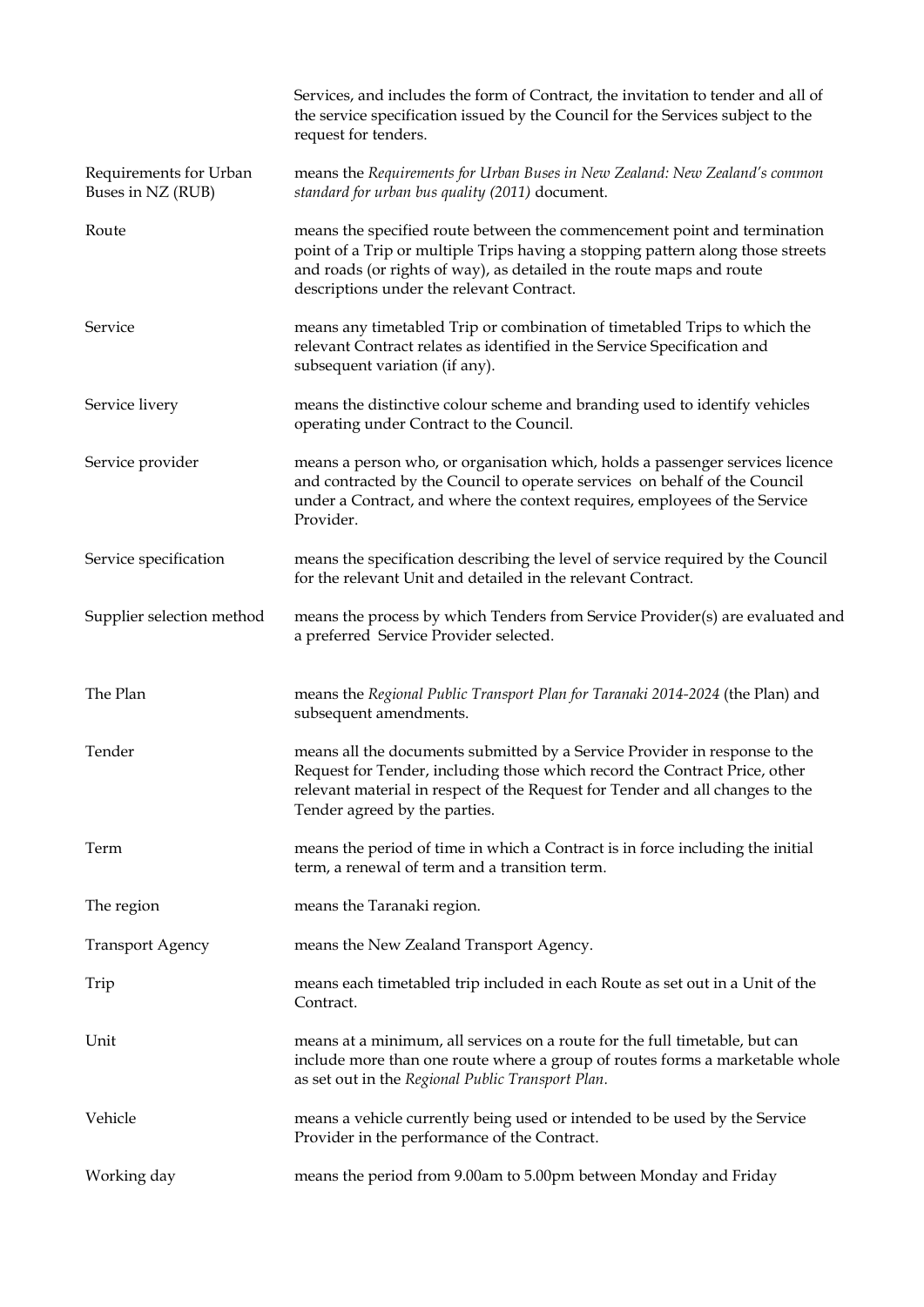(inclusive), excluding Saturday, Sunday and all public holidays.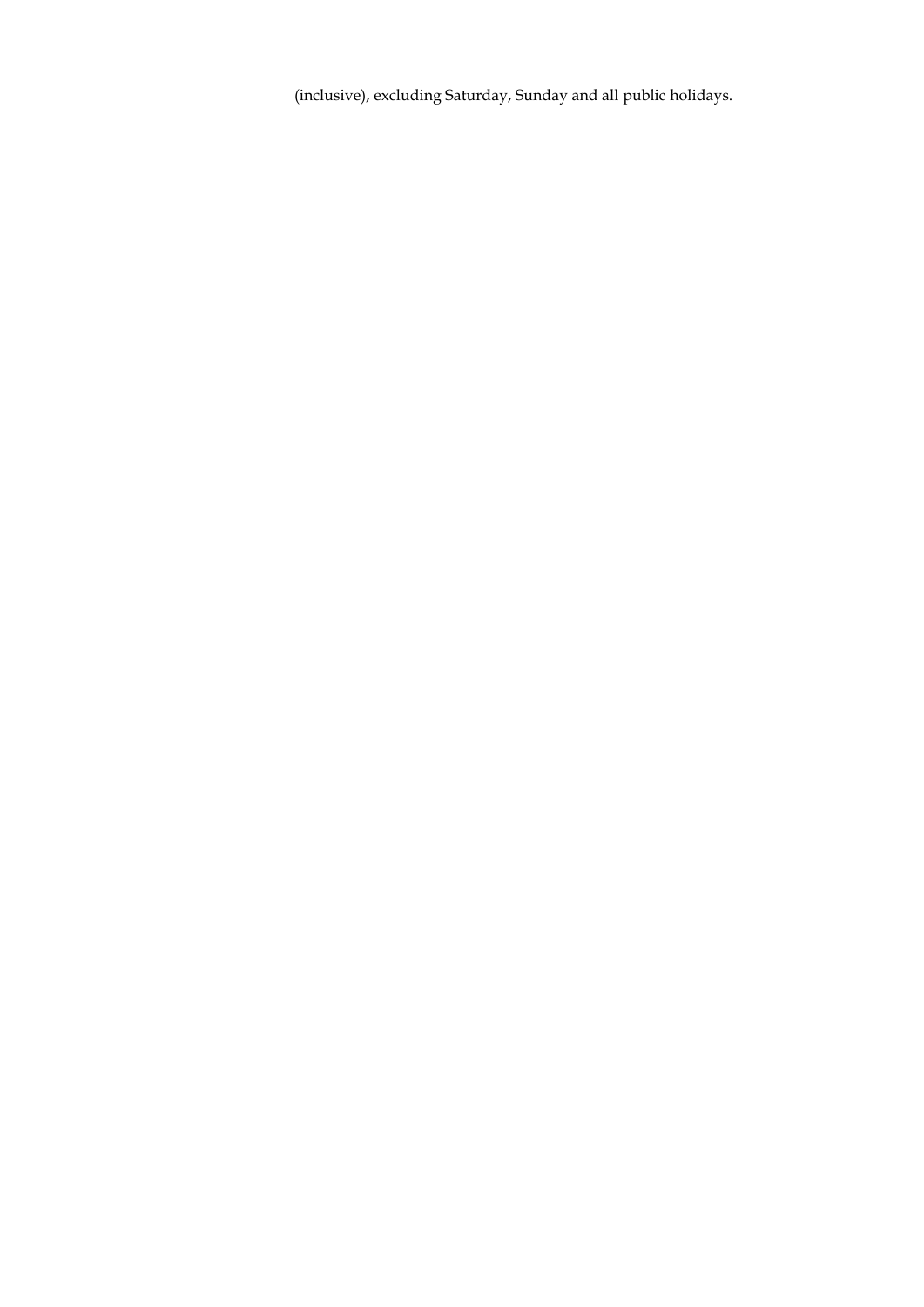## Introduction

## **1. Introduction**

#### **1.1 This manual**

When tendering public transport service Units the Taranaki Regional Council (the Council) is required to follow the Council's *Transport Activity Procurement Strategy for the Taranaki Region* and the New Zealand Transport Agency's (the Transport Agency) *Procurement Manual* for activities funded through the National Land Transport Programme. This Manual contains the standard terms and conditions for tendering and contracting a public transport service Unit, excluding Total Mobility services.

This Manual should be read by any Service Provider intending to submit a Tender for a public transport service Unit in Taranaki. If a Tender is accepted in accordance with this Manual, then this Manual together with the Tender documents, will form part of the Contract between the Council and the successful Service Provider.

#### **1.2 Amendments to the manual and correction of records**

In the event that any amendment or correction to the Manual is required, this will be in writing and circulated to all persons or organisations who obtained a copy of the Manual.

#### **1.3 Other relevant documents**

This *Public Transport Service Tendering and Contracting Manual* should also be read in conjunction with the following documents:

- a. The Council's *Regional Public Transport Plan* (RPTP) and any amendments which describe the Council's public transport vision, goals and policies.
- b. The Council's *Transport Activity Procurement Strategy for the Taranaki Region.*
- c. The Transport Agency's *Procurement Manual for activities funded through the National Land Transport Programme* and any subsequent amendments which sets the general tendering and contracting procedures within which the Council must operate.
- d. The Transport Agency's *Requirements for urban buses in New Zealand: New Zealand's common standard for urban bus quality (2011).*
- e. Any *Request for Tender* (RFT) documents published by the Council from time to time and which describe the services being tendered and any special conditions pertaining to any or all contracts for those services.
- f. The Council's written answers to any questions relating to any RFT.
- g. The *Land Transport Management Act 2003*, *Land Transport Act 1998* and any other acts, regulations and ordinances together with amendments that apply to the supply and operation of public transport services.

All Service Providers should be aware of the requirements of the RFT documents and must be able to comply with the documents and all relevant government and local authority statutes, regulations, bylaws and approved codes of practice. The Contract Price should allow for the Service Provider to meet these obligations.

#### **1.4 Investment funding**

Any Contract awarded to a Service Provider is dependent upon the Council continuing to receive sufficient investment funding from the Transport Agency. Should the level of investment funding from the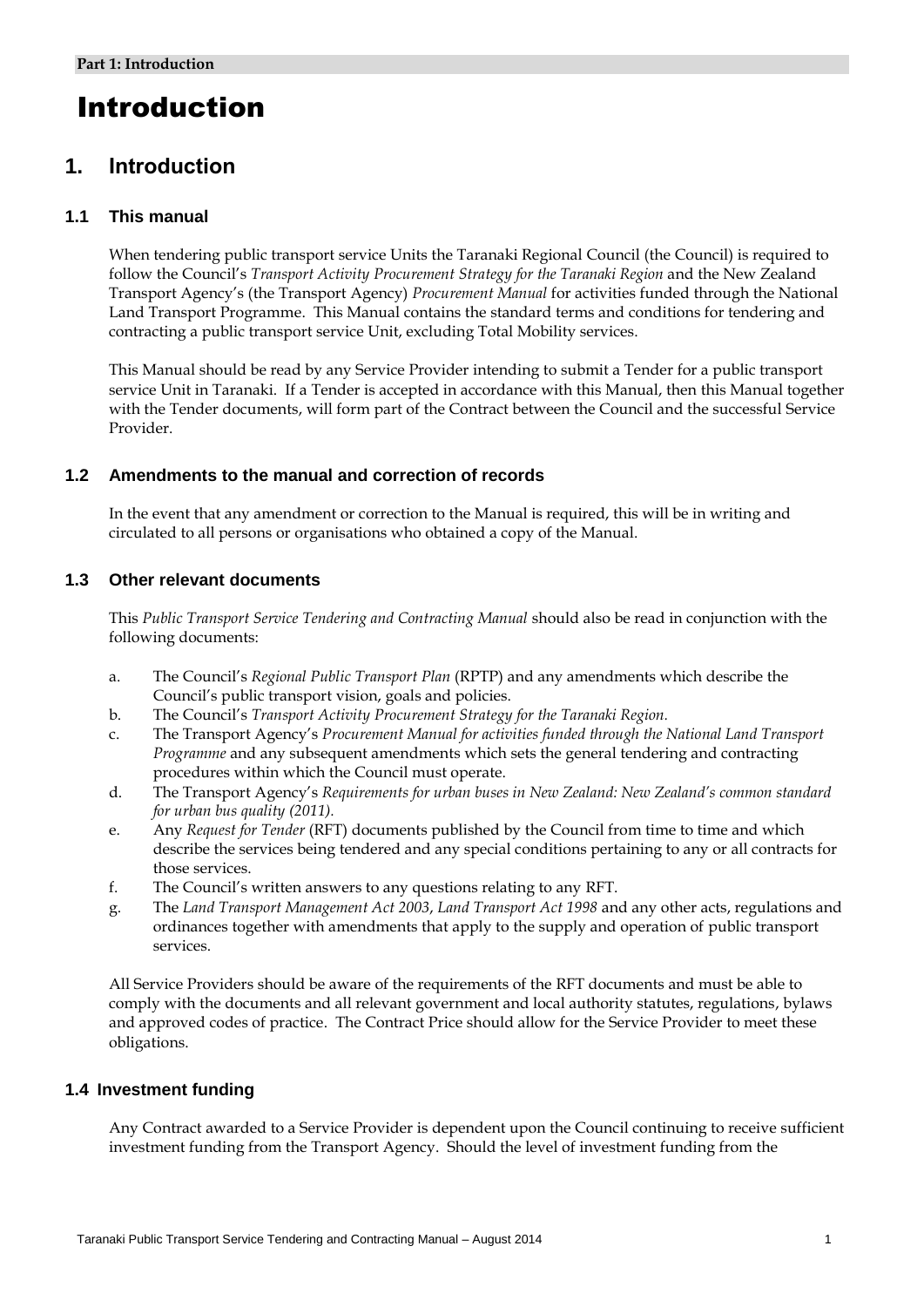#### **Part 1: Introduction**

Transport Agency be reduced or withdrawn, then the Council may choose to exercise its right under clause 18.2.2 (Termination by the Council) to terminate or vary the Contract.

#### **1.5 Assistance**

Additional information and assistance in completing the RFT forms in accordance with the requirements may be obtained by contacting the Taranaki Regional Council on (06) 765 7127 and speaking to the Transport Services Manager.

On no account will Council officers be prepared to discuss financial aspects of Tenders or provide information with respect to any other Service Providers, and they should not be asked to do so.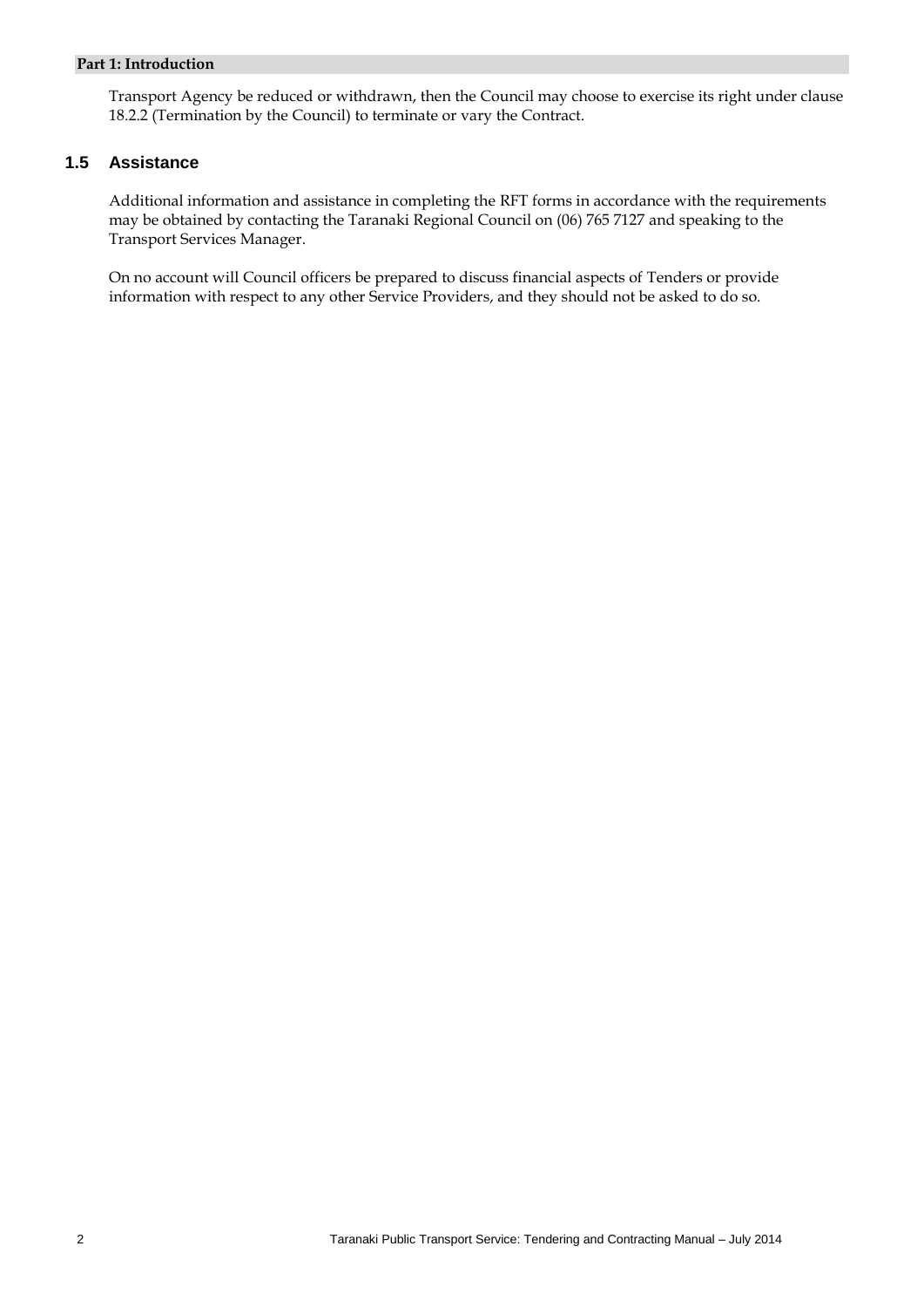## Conditions of Contract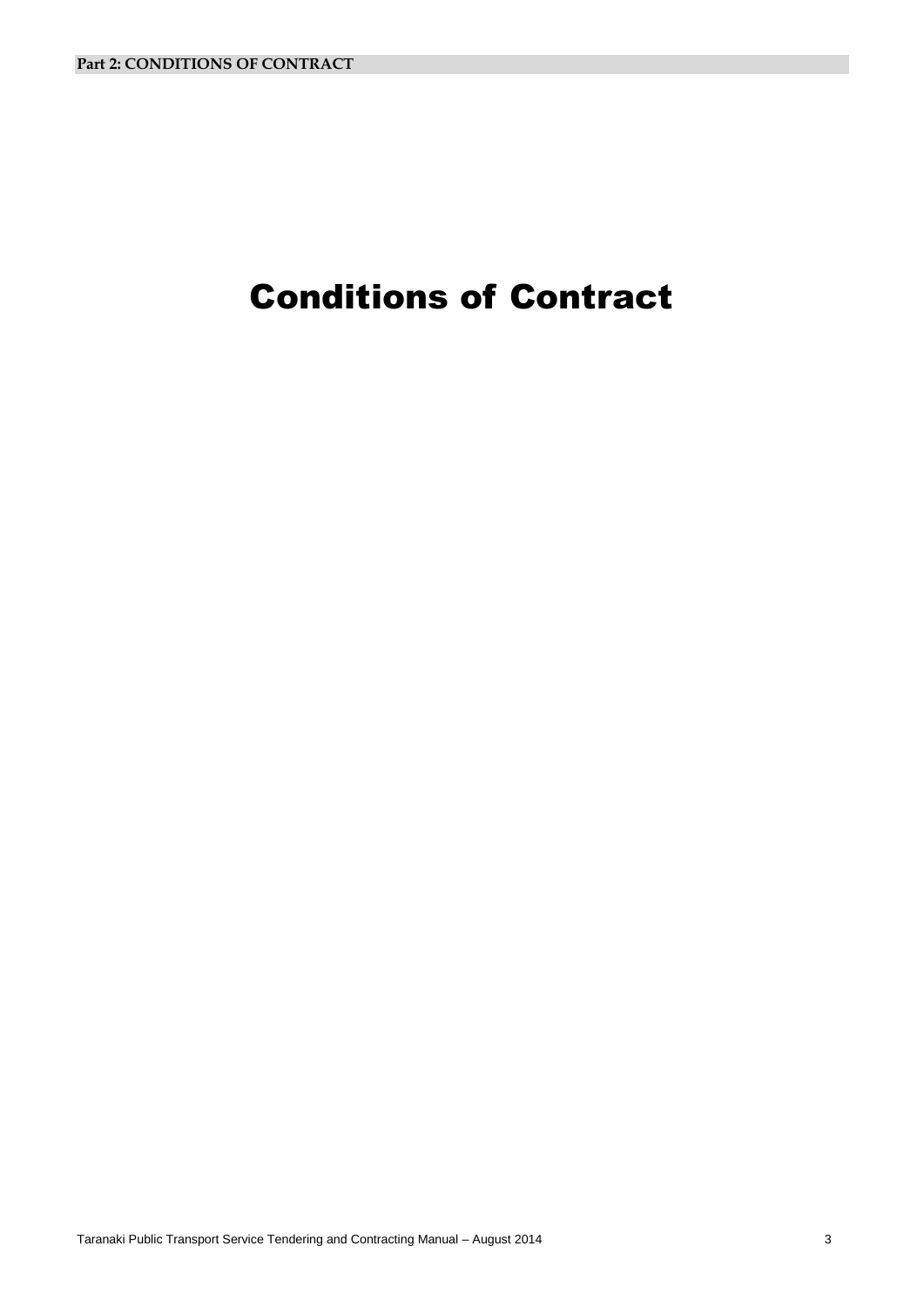## **2. General Conditions of Contract**

#### **2.1 Interpretation**

- a. Where the context requires, words importing the singular shall include the plural and vice versa, and words importing the masculine shall include the feminine and vice versa.
- b. The headings to clauses are for convenience only and shall not affect their interpretation.
- c. The Contract shall be governed by and construed with reference to the law for the time being in force in New Zealand.
- d. All prices and payments made under the Contract shall be in New Zealand currency and payable in New Zealand dollars.
- e. All communications between the Council and the Service Provider shall be in the English language.
- f. Where any period of time from a given day, act or event is prescribed or allowed for any purpose, the time shall, unless a contrary intention appears, be reckoned as exclusive of that day or the day of that act or event.
- g. The Service Provider and the Council hereby acknowledge that the Service Provider is an independent party in all respects and shall in no circumstances by virtue of the Contract or otherwise be deemed to be the employee, servant or agent of the Council.
- h. References to parties shall extend to their executors and administrators, or successors as the case may be.
- i. A reference to a statute or statutory provision includes:
	- A statutory provision which supplements, amends, extends, consolidates or replaces it.
	- Any applicable orders, regulations, instruments or other delegated legislation.

#### **2.2 The Contract**

This Manual, formalising the terms of Contract between the Council and the Service Provider, incorporates by reference the following papers:

- a. the RFT;
- b. the Tender submission;
- c. the Taranaki Regional Council's letter of offer;
- d. the Service Provider's letter of acceptance;
- e. any questions and answers from the pre-tender meeting;
- f. correspondence between the Council and the Service Provider relating to the contract; and
- g. minutes of meetings between the Council and the Service Provider.

#### **2.3 The Contract term**

The term of the Contract shall be as set out in the RFT unless otherwise determined in accordance with the provisions of this Manual.

#### **2.4 Licensing**

#### **2.4.1 Licensing**

The Service Provider shall comply with all transport service licensing requirements as set by the *Land Transport Act 1998* and all other statutes, bylaws, regulations and codes of practice for the time being in force directly or indirectly concerning or affecting the Vehicles and drivers thereof.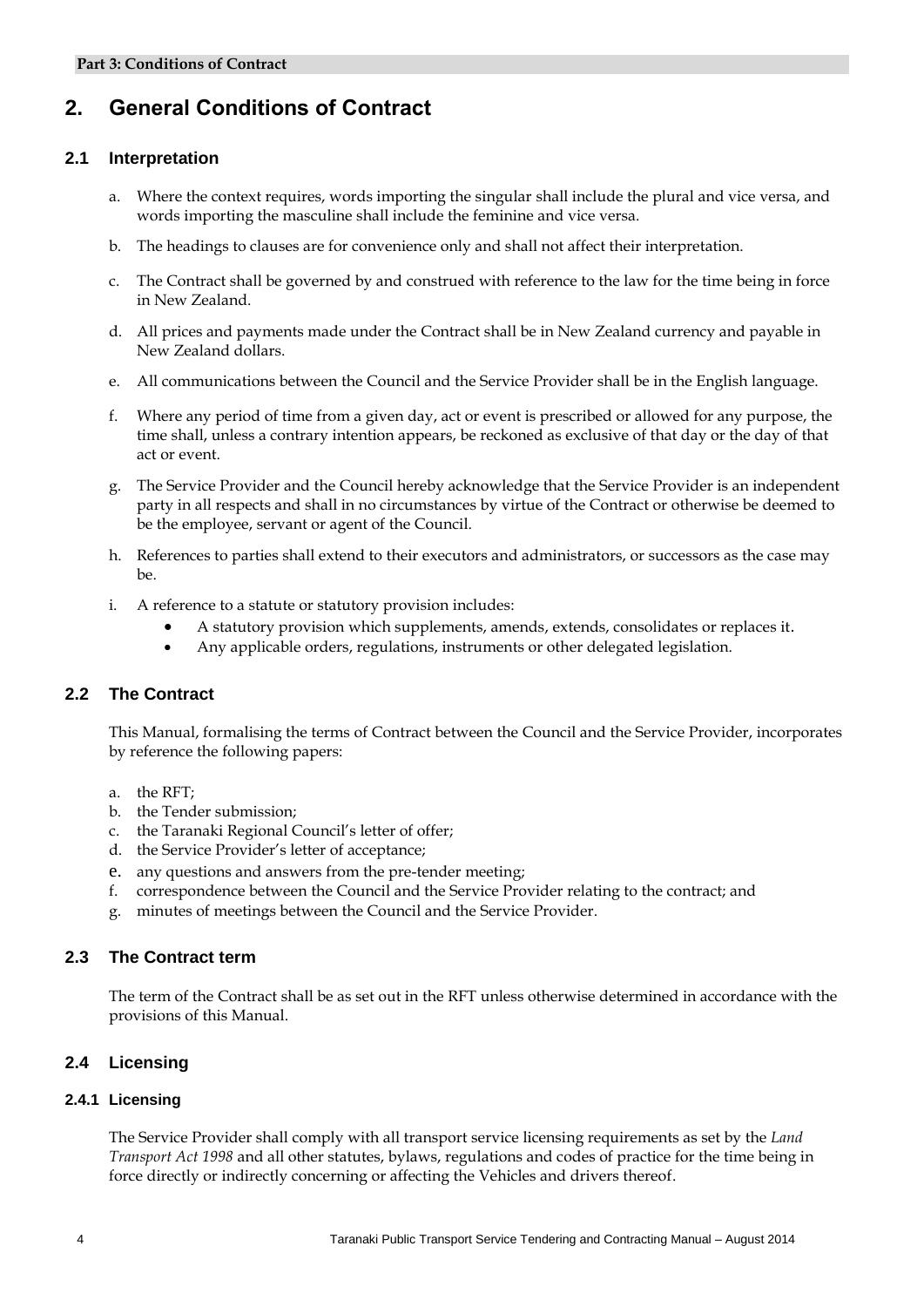#### **Part 2: Conditions of Contract**

The Service Provider will immediately give written notice to the Council of any action being taken which could result in the cancellation or suspension of any licence and which could place the operation of the Unit in jeopardy.

#### **2.5 Subcontracting**

The Service Provider shall not subcontract or assign the Unit or part of the Unit to any other person without first obtaining the written consent of the Council, but shall be permitted to arrange cover by another person in circumstances which are outside the Service Provider's direct control. The period during which this may occur without the express permission of the Council shall not exceed five (5) consecutive operating days.

It shall be the responsibility of the Service Provider in these circumstances, to ensure that the Unit is operated to the extent reasonably possible in accordance with the RFT, and that the Conditions of Contract are observed and complied with in every aspect, including in relation to health and safety.

If the Council gives its express written permission for the Service Provider to subcontract or assign any Unit in accordance with this clause, then before any of the Services are performed under such a subcontract or assignment:

• the Service Provider shall ensure that any subcontractor it engages to perform any of the Services on its behalf is reputable, reliable and suitable to perform the relevant Services in accordance with the Contract. In particular, the Service Provider will ensure that any subcontractor and all additional Personnel are fully licensed, inducted, trained, experienced and equipped to perform the Services safely, to the standards required by the Contract, and in compliance with the Service Provider's obligations to comply with health and safety as outlined in this Contract.

• the Service Provider shall consult, cooperate with and coordinate its activities with any subcontractor to ensure that all applicable health and safety duties have been fully complied with.

The subcontracting of the Contract shall not relieve the Service Provider from any liability thereunder.

#### **2.6 Assignment**

The Service Provider shall not transfer, assign or novate all or any of its rights or obligations under the Contract or any part of it without prior written consent from the Council. In giving such consent, the Council shall have a sole and unfettered discretion.

The Service Provider shall inform any potential assignee of the Service Provider's business of the obligation to perform in accordance with the Contract, and shall be responsible for ensuring that the Service continues to operate fully in accordance with the Contract.

The assignment or transfer of shares in or the restructuring of the Service Provider so that effective control of the Service Provider passes to persons other than those holding it at the date of the Contract shall be an assignment of the Contract for the purpose of this clause.

The Council may assign its rights and transfer its obligations under the Contract to its successors in title or to any body incorporated by statute to own the assets or provide the Services, without any prior notice to or consent from the Service Provider.

#### **2.7 Taranaki Regional Council to be held harmless**

The Service Provider must keep the Council harmless and indemnifies the Taranaki Regional Council to the maximum extent permitted by law from all damages, expenses or costs whatsoever connected with its failure to perform the contract.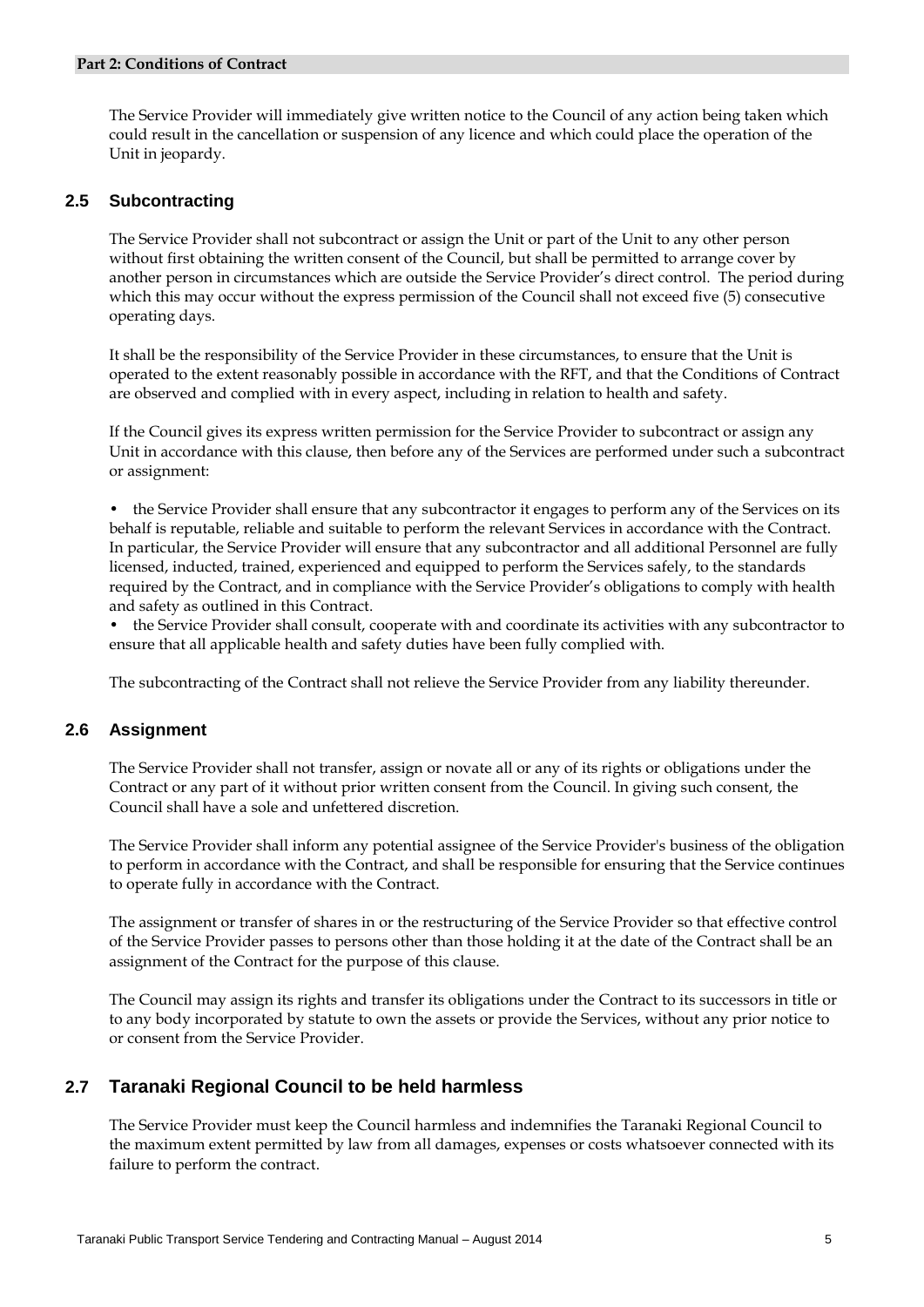#### **2.8 Force majeure**

If either the Council or the Service Provider is unable to carry out its obligations under the Contract due to a cause beyond that party's control (a 'Force Majeure event'), the party who cannot carry out its obligations under the Contract must give the other party to the Contract notice as soon as practicable of the cause, and insofar as it is known, the probable extent to which the party giving the notice will be unable to perform, or will be delayed in performing its obligations under the Contract. On the issue of notice of a Force Majeure event the obligations of the party giving the notice shall be suspended insofar as that party is prevented during the continuation or intervention of such cause to carry out its obligations under the Contract.

The party giving notice which is affected by the Force Majeure event must take all reasonable steps to reduce the effects of and eliminate the intervening event and must resume performance as promptly as is practicable.

A Force Majeure event does not include industrial action on the part of the Service Provider or the Service Provider's employees or agents, or inability on the part of the Service Provider to provide, obtain supplies or materials due to disputes with its third party suppliers or the consultant or its suppliers (where the Service Provider has not taken reasonable steps to ensure continuity of supply).

In the event that a Service Provider cannot perform its duties and obligations under the Contract for reasons of strike, lock out, work stoppage, or other labour hindrance or industrial action the full payment for any period may be reduced by the Council on a proportional basis which takes account of the actual services supplied compared to the agreed services under the Contract.

In the event that a Service Provider cannot perform its duties and obligations under the Contract for reasons of Act of God, earthquake, storm, flood, or landslide the payment for operational cost (excluding capital and overhead) for any period may be reduced by the Council on a proportional basis which takes account of the actual services supplied compared to the agreed services under the Contract.

#### **2.9 Failure to operate**

If the Service Provider is unable to maintain the Service due to a Force Majeure event as provided for in Clause 2.8, the Service Provider shall:

- Ensure that alternative arrangements are made as soon as possible for Passengers,
- Advise the Council of the circumstances (including when the Service is likely to resume either in full or in part) immediately, and
- Within five (5) working days provide the Council with a full report with respect to the incident.

If the Service Provider is unable to maintain the Service due to a Force Majeure event as provided for in Clause 2.9 the Council may reduce the payment for any period on a proportional basis which takes account of the actual services supplied compared to the agreed services under this Contract

#### **2.10 Amendment**

The Contract cannot be amended, modified, varied or supplemented except in writing signed by the duly authorised representatives of the parties.

The Council reserves the right to vary the terms of the Contract in order to comply with the Transport Agency's procurement guidelines, or any other applicable regulation or law.

#### **2.11 Severance**

The illegality, invalidity or unenforceability of any provision in the Contract will not affect the legality, validity or enforceability of any other provisions.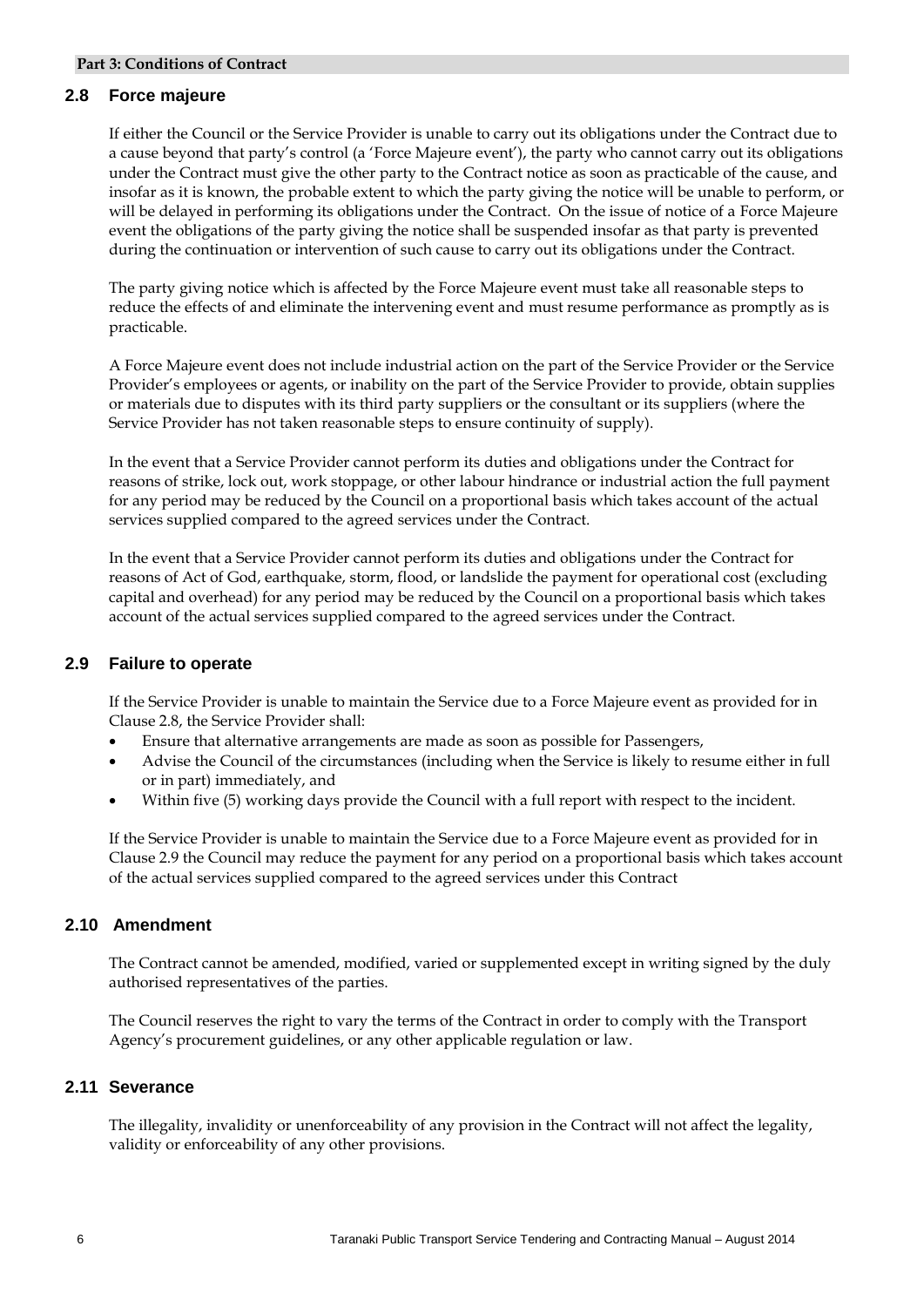#### **Part 2: Conditions of Contract**

#### **2.12 Waiver**

No right under the Contract shall be deemed to be waived except by notice in writing signed by each party.

A waiver for either party will not prejudice its rights in respect of any subsequent breach of the Contract by the other party.

Any failure by either party to enforce any clause of the Contract, or any forbearance, delay or indulgence granted by the other party will not be construed as a waiver of either party's rights under the Contract.

#### **2.13 Governing law**

The law applicable to the Contract and any matters arising out of it shall be the law of New Zealand. In executing the Contract the parties submit to the jurisdiction of the courts of New Zealand.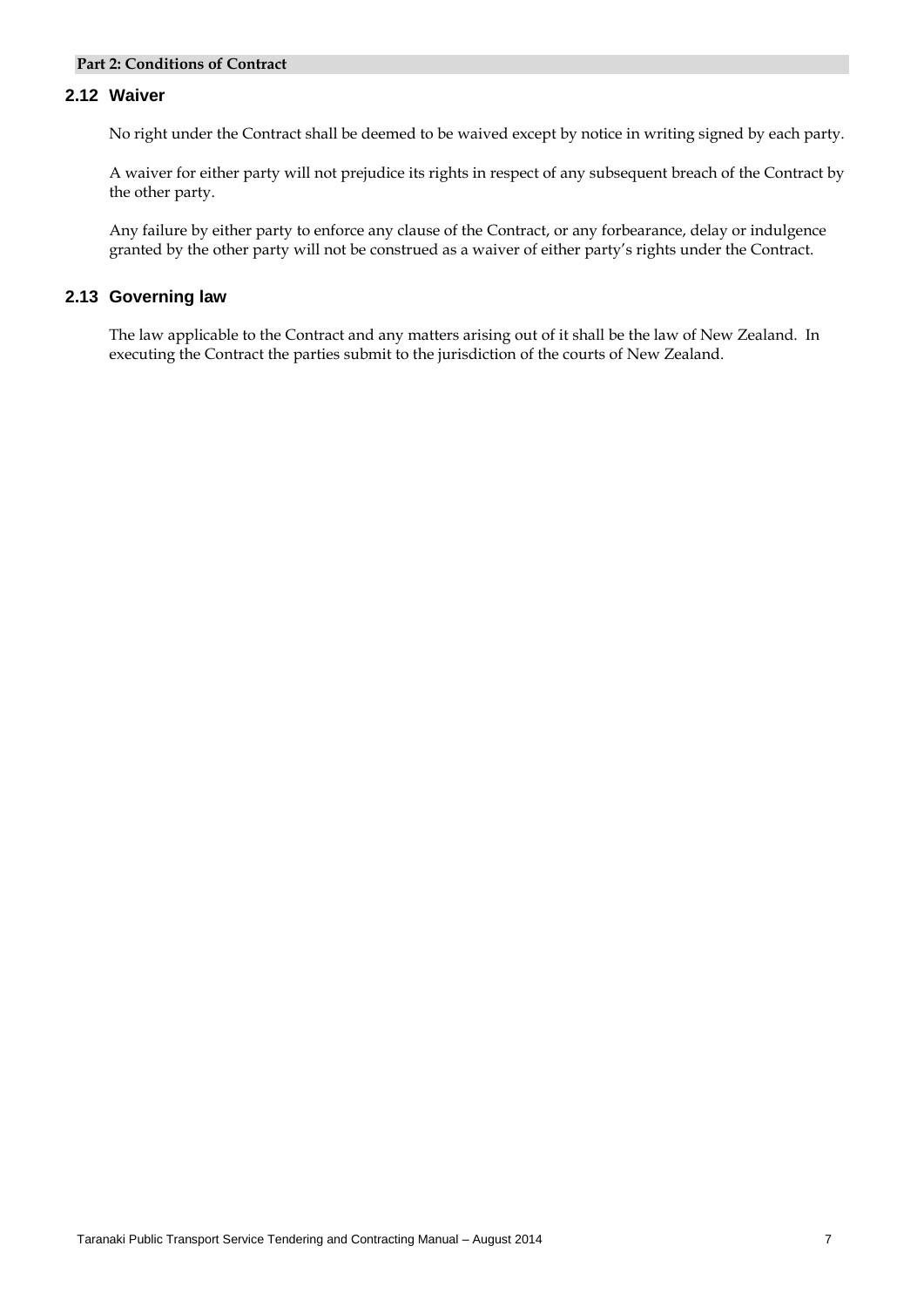## **3. Health and safety**

#### **3.1 General Information**

The Service Provider acknowledges that the Council has appointed it as an expert contractor to provide specialist services in areas (namely the Services) in which the Council does not have internal expertise. The Service Provider therefore acknowledges and accepts that it shall have primary responsibility for ensuring that the Services are provided in a safe and lawful manner.

#### **3.2 Service Provider's compliance with health and safety**

The Service Provider shall comply with all applicable health and safety obligations under the HSW Act and all applicable regulations and approved codes of practice made under the HSW Act or otherwise relating to the health, safety and welfare of everyone concerned with the Contract including any occupants on the site, members of the public, as determined by local authorities, the Council's health and safety policy and/or any other legislation applicable to the Service.

#### **3.3 Service Provider's responsibility to others**

Without limiting its other obligations under this Contract, the Service Provider shall:

- a. ensure, so far as is reasonably practicable:
	- i. the health and safety of all Personnel, and that the health and safety of other persons is not put at risk from work carried out by or on behalf of the Service Provider under this Contract or from any other act or omissions by the Service Provider or the Personnel in performing the Services; and
	- ii. that any workplaces which the Service Provider manages or controls, the means of entering and exiting the workplaces, and anything arising from the workplaces are without risk to the safety of any person;
- b. ensure that, before commencing any work in connection with the Service, all Personnel who are to perform the Service are fully inducted and trained in connection with all health and safety matters relating to the Service, that they are informed about and comply with their own health and safety obligations, the Council's and Service Provider's health and safety management plans and any additional health and safety instructions, policies or procedures notified to the Service Provider by the Council or by any authorised regulatory authority from time to time;
- c. adequately supervise all Personnel involved in performing the Service, taking into account the nature of the work to be carried out by the Personnel, the risks associated with the work and the control measures the Service Provider has implemented to deal with these risks; and
- d. regularly assess health and safety risks arising from, or in connection with, the Service, and take all reasonably practicable steps to eliminate those risks, or to the extent that elimination is not reasonably practicable, to minimise them.

A 'workplace' includes any Vehicles used in the provision of the Service under the Contract.

#### **3.4 Health and Safety plan**

The Service Provider shall prepare a written health and safety management plan for the Contract (the 'Health and Safety plan'). The Health and Safety plan shall address how the Service Provider shall comply with the HSE Act and its health and safety obligations under the Contract and shall include the matters described below.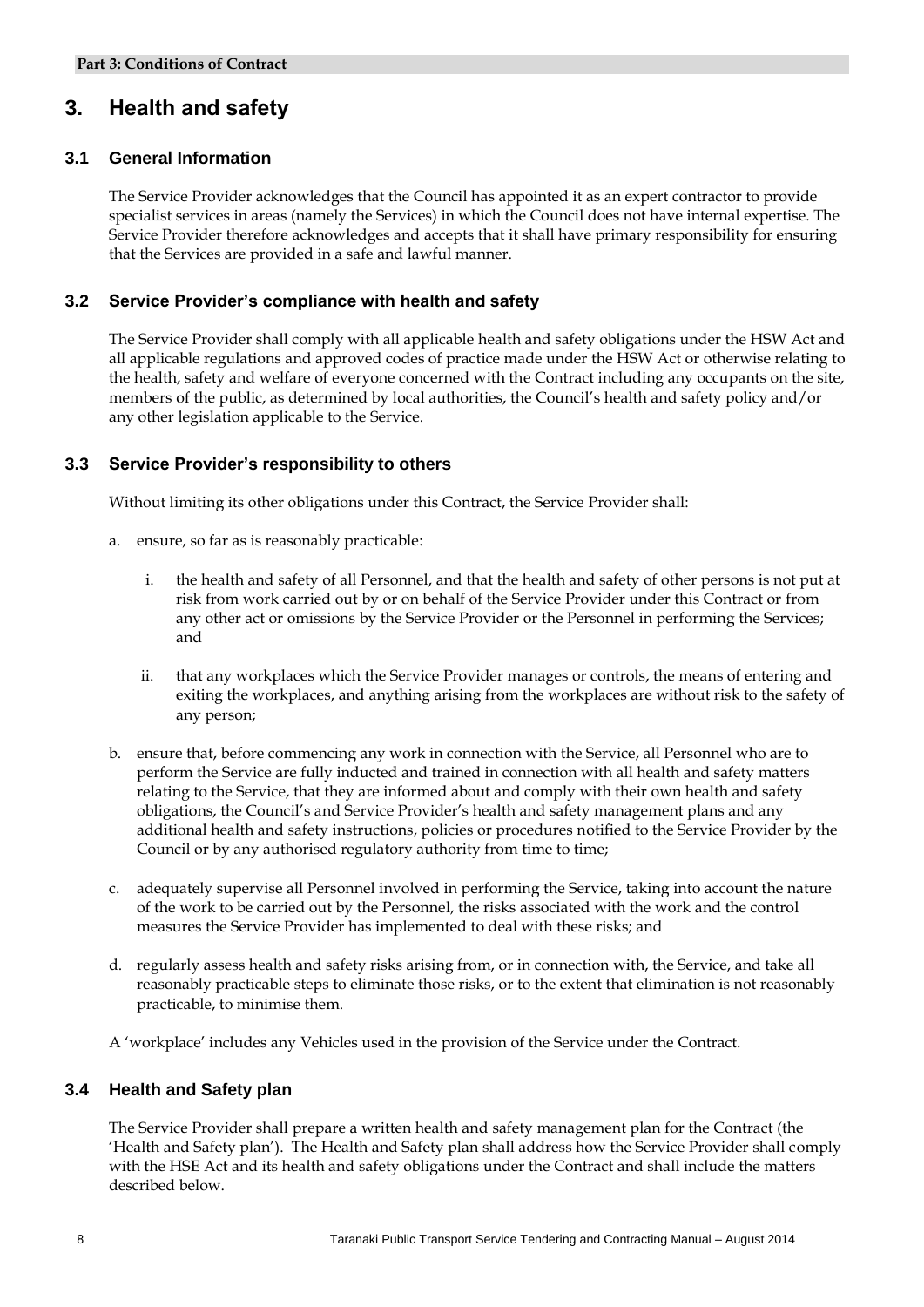#### **Part 2: Conditions of Contract**

The Service Provider shall maintain the Health and Safety plan and ensure that it is comprehensive and takes into account any requirements in the HSW Act, and any applicable regulations and approved codes of practice relating to health and safety.

The Service Provider will respond promptly to any questions that the Council has in relation to the Health and Safety plan. In the event that the Council has any concerns with the Health and Safety Plan, the Service Provider will take reasonable steps to amend the Health and Safety plan to address any such concerns to the Council's satisfaction.

The Service Provider shall notify the Council of any updates or revisions to the Health and Safety plan within thirty (30) working days of making any such changes and make the revised plan available for inspection by the Council when requested.

The Service Provider's Health and Safety plan shall incorporate the following together with all other matters that are required to be covered in the plan in order to comply with the Service Provider's obligations under the Contract:

- a. The prior identification and assessment of hazards arising in connection with the Service and the control measures to be taken to eliminate, isolate or minimise and monitor those hazards.
- b. Procedures for the systematic identification, assessment, recording and management of new hazards arising during the carrying out of the Service.
- c. Procedures for the recording and management of safety in relation to the Service and the Contract generally, including the allocation of responsibilities within the Service Provider's Personnel.
- d. The need for and provision of correct protective equipment and training in the safe use of protective equipment.
- e. Standard work procedure methodologies to minimise hazards.
- f. Procedures for the systematic identification, assessment, recording and management of emergency plans.
- g. The methods of training and supervision of the Service Provider's Personnel and other Personnel engaged in carrying out the Service and the lines of accountability and responsibility for such training and supervision.
- h. The methods of training and supervision of the Service Provider's subcontractors and the lines of accountability and responsibility for such training and supervision.
- i. The audit and inspection of the Service Provider's Health and Safety plan and health and safety system to ensure compliance with the safety requirements in the Contract.
- j. The promotion of Health and Safety principles and encouraging of a commitment to Health and Safety by the Service Provider's Personnel.

#### **3.5 Auditing compliance with the Health and Safety plan**

The Service Provider shall (at its cost) implement and carry out an audit and inspection regime annually or with such other frequency as the Council may reasonably require to ensure compliance by the Service Provider and all its Personnel with the Service Provider's Health and Safety plan and with the Service Provider's obligations under the Contract.

The Service Provider will promptly and comprehensively report the findings of any such audit and inspection in writing to the Council.

In addition, the Council may, at any time, require the Service Provider to submit to an audit and inspection of its health and safety records, practices, Health and Safety plan and health and safety system to be conducted by the Council and/or any third party appointed by the Council for that purpose. The Service Provider shall cooperate fully, and shall ensure that all Personnel cooperate fully with the Council and/or its nominated representative, including providing such information and statements to the Council and/or its nominated representative as either may require for the purposes of such audit or inspection.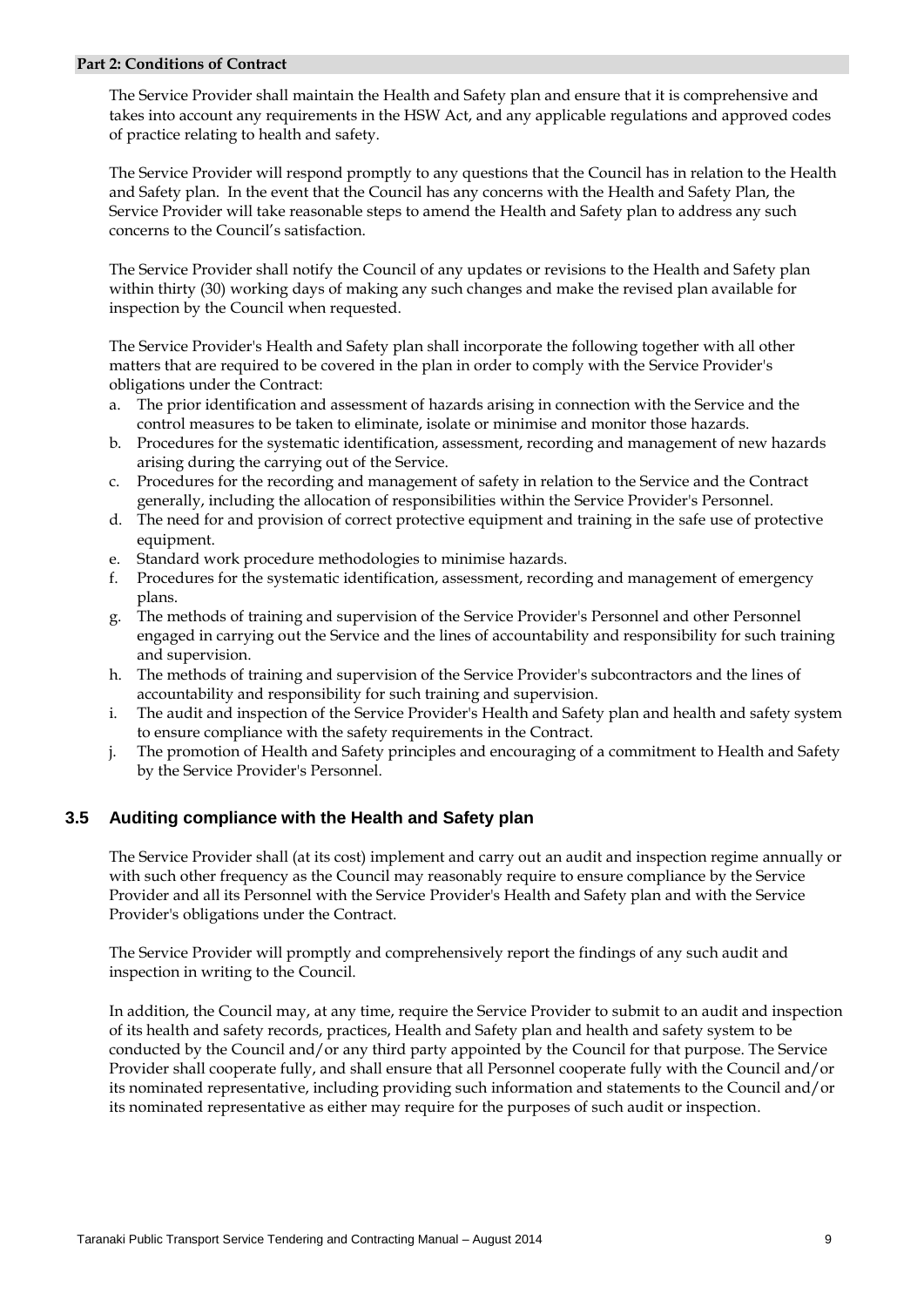#### **3.5.1 Accident and incident investigation and reporting**

The Service Provider shall:

- a. maintain a register of notifiable events;
- b. proactively investigate notifiable events, identify their cause and implement (or ensure the implementation of), so far as is reasonably practicable, any corrective actions identified as a result of that investigation;
- c. ensure that all Personnel and any other persons under the Service Provider's control are appropriately supervised following a notifiable event;
- d. promptly report all notifiable events occurring in relation to the Service to any public authority as is required by law and/or regulations and provide a copy of the report to Council; and
- e. promptly notify the Council of any notifiable event which arises in consequence of the operation of the Contract. Such notification shall be given no later than the next working day, and in the event of a death or notifiable injury or illness, or otherwise at the request of the Council, shall be followed within seven (7) working days by a full written report outlining the circumstances.

This is in addition to any responsibility to notify any authorised regulatory authority of any such event.

#### **3.6 Training**

The Service Provider must ensure that all Personnel are competent in the work being undertaken and in appropriate safety procedures. The Service Provider shall provide its Personnel and subcontractors with information about processes/materials which are hazardous. In addition the Service Provider must carry out workplace safety instructions and provide Personal Protective Equipment (PPE) and first aid kits wherever applicable.

The Council requires the Service Provider and any Personnel who are performing driving duties as part of the Service to have current first aid training.

#### **3.7 Taranaki Regional Council health and safety requirements**

The Service Provider and its Personnel are required to comply with any additional health and safety requirements reasonably stipulated by the Council from time to time.

#### **3.8 Service Provider's indemnity**

The Service Provider shall indemnify and shall keep indemnified the Council against all costs, damages, fines, penalties, loss and expense incurred or suffered by the Council for any breach by the Service Provider of the Health and Safety requirements of this Contract or the HSE Act, or any conviction or proceedings instigated against the Council arising from or incidental to such breach.

#### **3.9 Costs**

The Service Provider confirms that it has taken account of its health and safety obligations under the Contract and at law in agreeing to perform the Service for the Contract Price.

The additional costs to the Council or of other attendances arising out of a breach by the Service Provider of its obligations relating to health and safety shall be payable by the Service Provider to the extent permitted by law.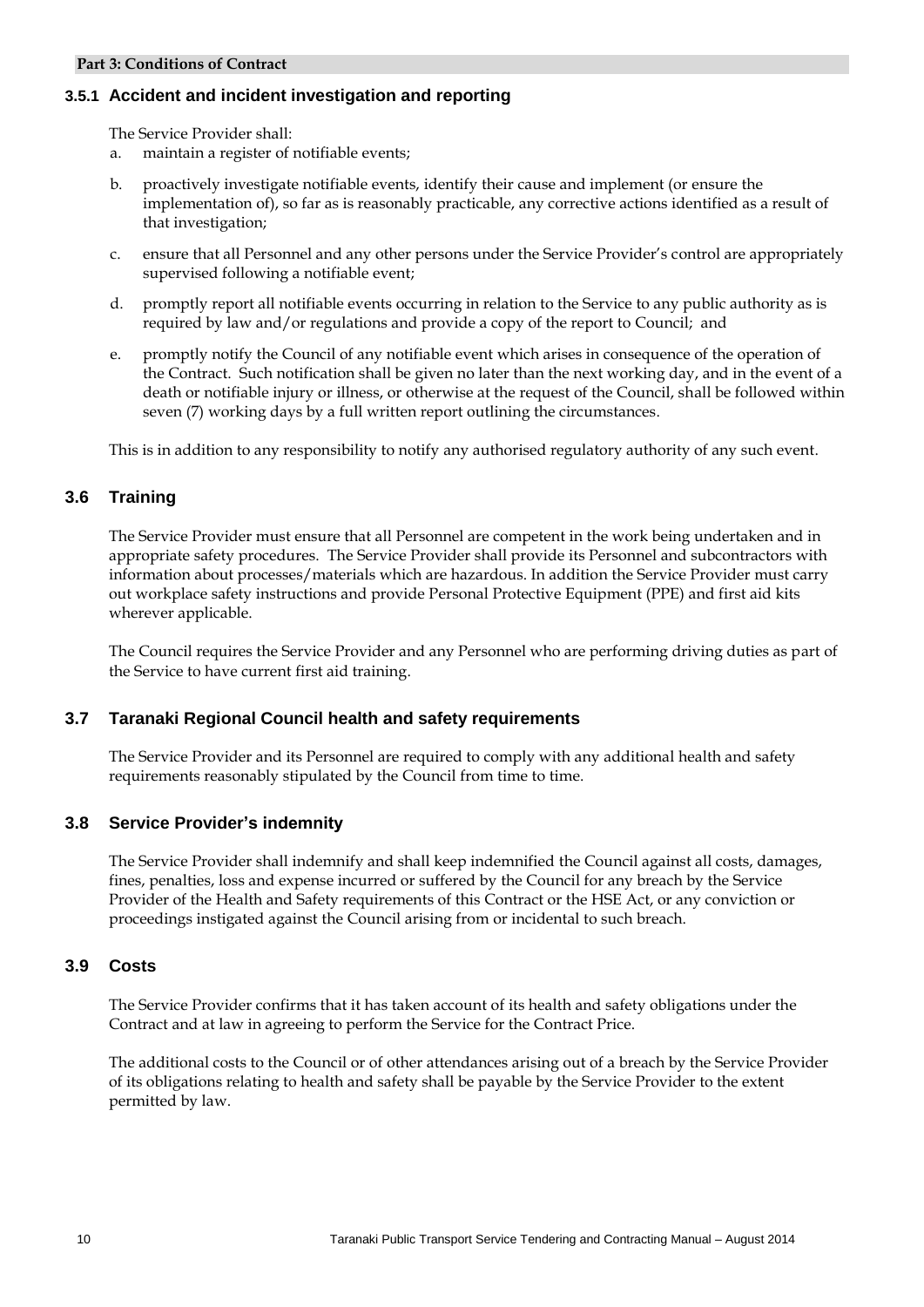### **4. Insurance**

#### **4.1.1 Public liability**

The Service Provider shall at all times during the Term maintain in effect with an insurance company domiciled in New Zealand an insurance policy of the type known as "Public Risk" to the value of **six million dollars** in respect of each and every event. This policy will be constructed so as to indemnify the Service Provider and the Council, both separately and jointly, from any "Public Risk" liability, which may occur to them as a consequence of the undertaking of the Contract.

The Service Provider shall insure all Vehicles utilised in the provision of the service. The amount of cover shall be at least the current market value.

#### **4.1.2 Evidence of Insurance**

The Service Provider shall provide evidence (confirming details of insurance cover) to the Council either as part of the Tender submission or no less than thirty (30) working days prior to the commencement of the Service or by a date to be specified by the Council.

The Council shall thereafter require the Service Provider to produce within a reasonable time after issue or payment:

- A copy of the policy or policies; and/or
- Either the receipts for payment of the current premiums or certificates of currency.

#### **4.1.3 Failure to insure**

If the Service Provider fails to arrange or keep in force any insurance that it is required to arrange under the Contract, the Council may, after giving notification in writing, arrange or keep in force that insurance. The Council may pay the premium or premiums and may recover this amount, plus any Council Personnel times incurred, from the Service Provider or deduct the amount from any money due to the Service Provider.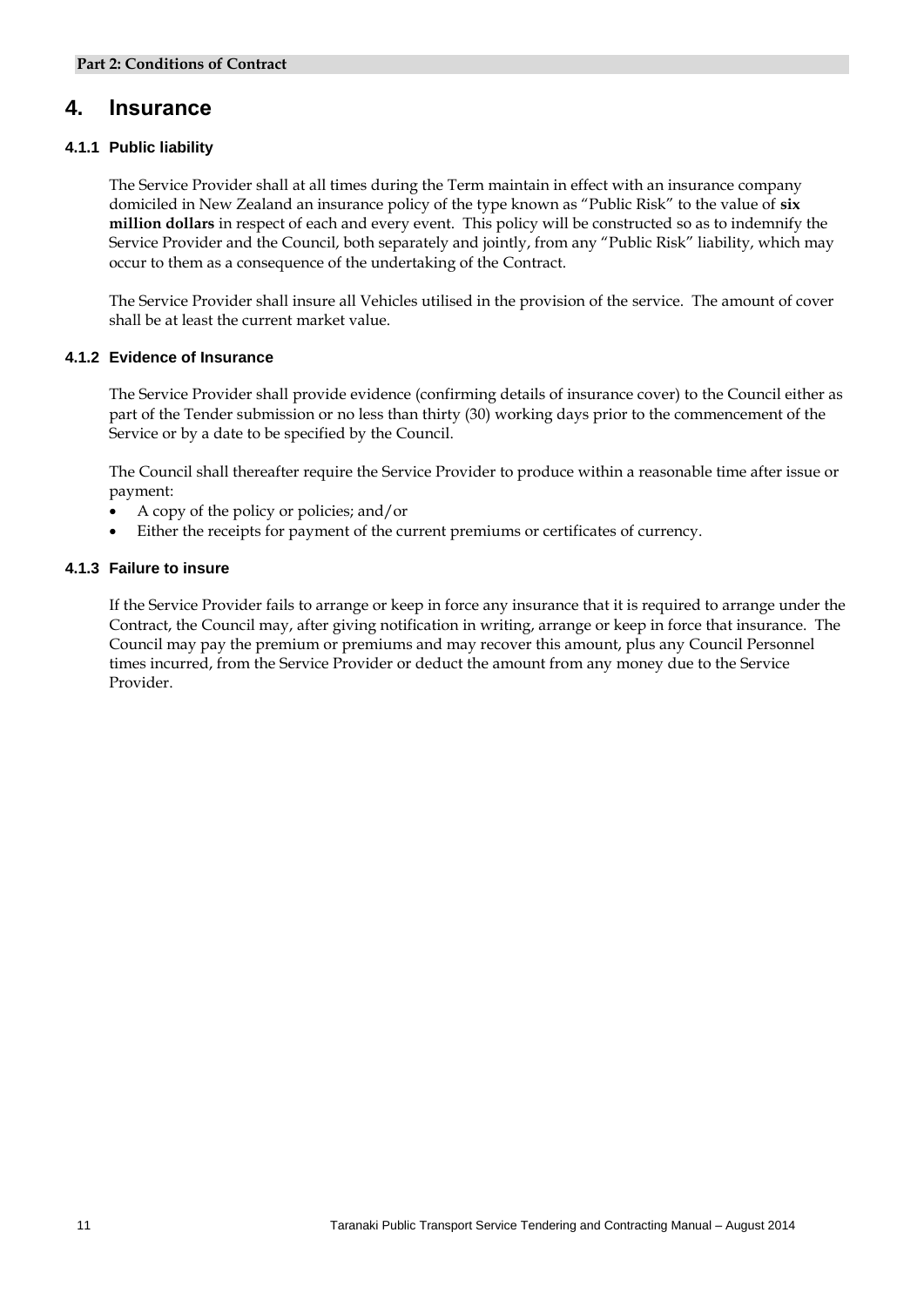### **5. Ethics**

Throughout the duration of the Contract the Service Provider shall not engage in any practices that give one party an improper advantage over another, and/or engage in any unfair and unethical practices, in particular any collusion, gratuities, conflicts of interest, or secret commissions or such other improper practices.

The Service Provider shall immediately notify the Council of any potential conflict of interest that may develop during the duration of the Contract, including concerning the involvement or association of any the Council employee or Councillor, with the Service Provider (whether through a company, or other entity or as an individual) but excluding any professional relationship which would reasonably be expected to be known to the Council.

### **6. Change of trading name**

The Service Provider shall give the Council thirty (30) working days written notice of any proposed change in the trading name of the Service Provider under which the service shall be operated.

## **7. Relationship management**

The Council seeks to work with all Service Providers using the partnering philosophy. This will deliver the best results for all the stakeholders involved in the Council's public transport services. The elements of successful partnering include high levels of collaboration, integration of shared business processes, mutual transparency and trust.

The Council has adopted partnering principles including:

- Devising strategies that will grow and expand the public transport network as a whole
- Collectively market the network
- Plan for the initiation of new, improved or expanded services
- Define service standards and innovations to benefit passengers
- Identify the need for desirable business processes, infrastructure and supporting requirements for the network, such as passenger terminals, bus exchanges, ticketing systems and the like
- Share information that will benefit the network as a whole
- Identify and implement incentives for commercial behaviour that will attract and grow patronage.

Guiding principles of partnering are as follows:

- A one team approach
- Focus on total benefit for all partners
- Commitment of people and organisations to agreed outcomes and decisions
- Open, honest, transparent and non-adversarial communication
- Keep each other informed "no surprises"
- Respect confidentialities
- Reduce duplication and waste
- Seek early corporate alignment with agreed partnership directions to eliminate sign-off blockage
- Timely action upon request

### **8. Business development plan**

The Service Provider and the Council will form a business team for the purposes of jointly developing a business development plan for the Unit (the Business Development Plan). The Business Development Plan process is viewed as a way for the parties to work collaboratively in a structured and systematic manner to improve the service and grow patronage and in managing the contract obligations.

The Business Development Plan will set out activities, in the form of resourced project plans (action plans), to be carried out during the ensuing 12-month period: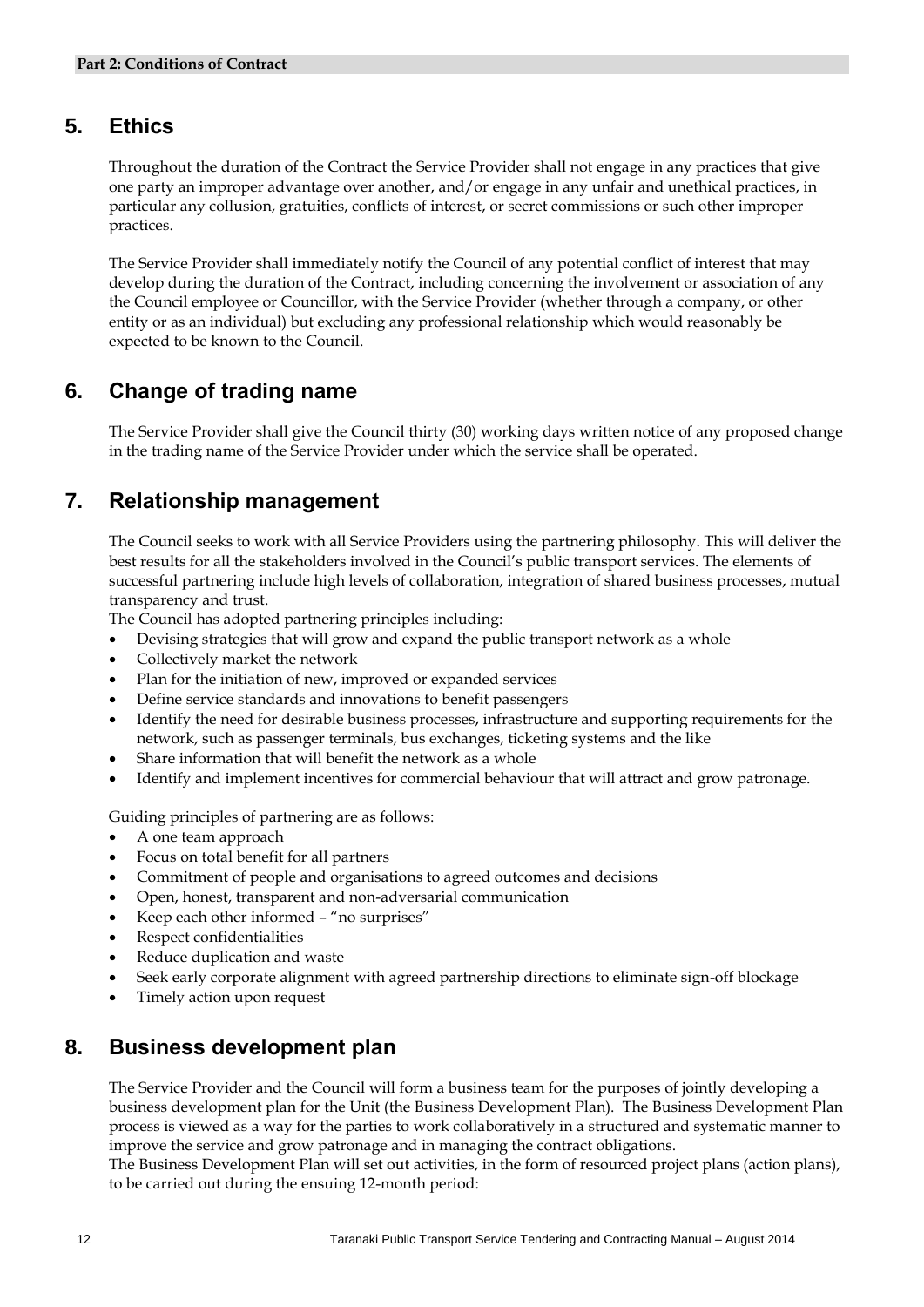Refer to the Council's *Transport Activity Procurement Strategy* section 9 for additional information.

When accepted by the parties, the Business Development Plan will form part of the Contract for the relevant Unit and the parties will be bound by its terms.

The performance of the Service Provider and the Council against the Business Development Plan and action milestones specified in the Business Development Plan will be reviewed quarterly or upon such other dates as the parties agree to from time to time.

Refer Appendix I for an example of a Business Development Plan form.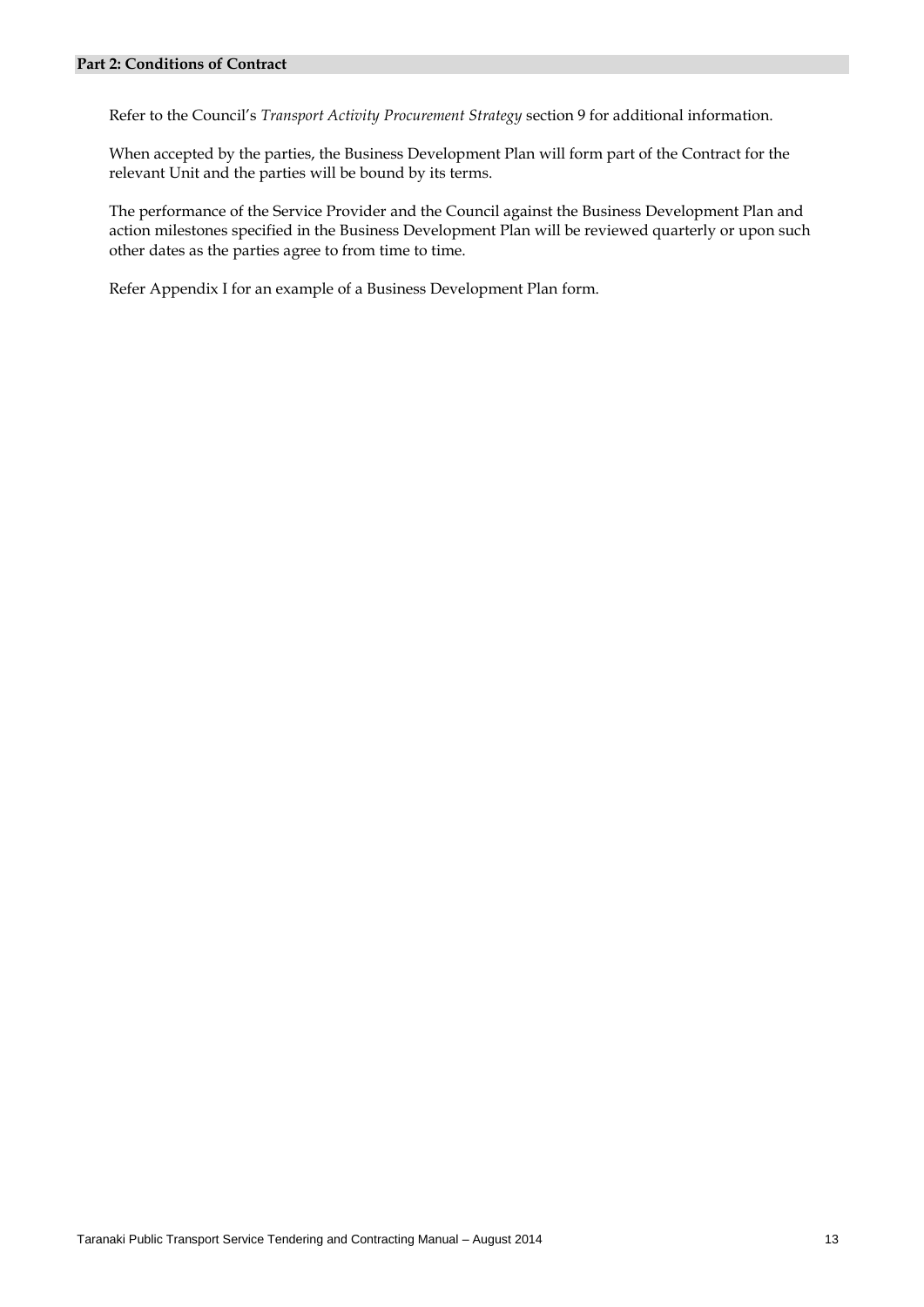## **9. Financial provisions**

#### **9.1 Security and performance bond**

Bonds for service provision may be required for any Contract as specified by the Council in the RFT. However, generally no bond will normally be required from the Service Provider for Contracts where the Contract Price is less than \$1,000,000 (GST exclusive).

In the case of services provided with no bond, in the event of termination of the Contract due to the failure of the Service Provider to properly perform the Service Provider's duties under the Contract, or should the Service Provider withdraw from the Contract other than in accordance with the conditions set out for the orderly termination of the Contract, then any monies due to the Service Provider may be withheld to defray costs incurred by the Council associated with the re-tendering and re-letting of the Contract.

For a Contract whose total annual value is more than \$1,000,000 (GST exclusive), the Council will require a Performance Bond to the value of 5% of the first year Contract price.

The Performance Bond will be used by the Council to recover any cost, expense, loss or liability suffered or incurred by the Council as a result of the Service Provider not complying with its obligations under this contract. The Council will provide notice to the Service Provider of any such claim under the Performance Bond.

In the event of termination of the Contract due to failure of the Service Provider to comply with any of the requirements of the Contract, or should the Service Provider withdraw from the Contract otherwise than in accordance with the conditions set out in clause 19, the Council may use the bond to offset the costs arising from the Council's re-tendering or any other costs, expenses or damages incurred.

Following the Contract end date, the Performance Bond will be returned to the Service Provider by the Council upon receipt of a letter on the Service Provider's letterhead requesting return of the Performance Bond. Any such application to return the Performance Bond may not be made any earlier than the next working day following the Contract End Date. The amount returned will be in accordance with the Council's rights to make recovery against the Performance Bond under this clause.

#### **9.1.1 Bank account details**

The Service Provider shall provide details to the Council of the Service Provider's bank account for the purpose of payment of amounts payable under the Contract.

#### **9.1.2 Services taxes**

The Council shall not be liable for any corporate, personal or withholding taxes or other taxes and levies in respect of the Service Provider or its employees. The Service Provider warrants that no such taxes or withholdings are applicable in relation to the Services. The Service Provider shall fully indemnify the Council for any claim upon it by the Inland Revenue Department for any such corporate, personal or withholding taxes or other taxes or levies which should have been paid in respect of the Service Provider or its employees.

#### **9.2 Revenue control system**

The Service Provider shall implement, operate and maintain a revenue control system which will enable the revenue collected from the contracted Service to be accurately segregated from other commercial activities. The Service Provider will reconcile the total revenue collected in respect of the Contract, on a minimum monthly basis, and provide a record of the reconciliation to the Council as part of the reporting requirements.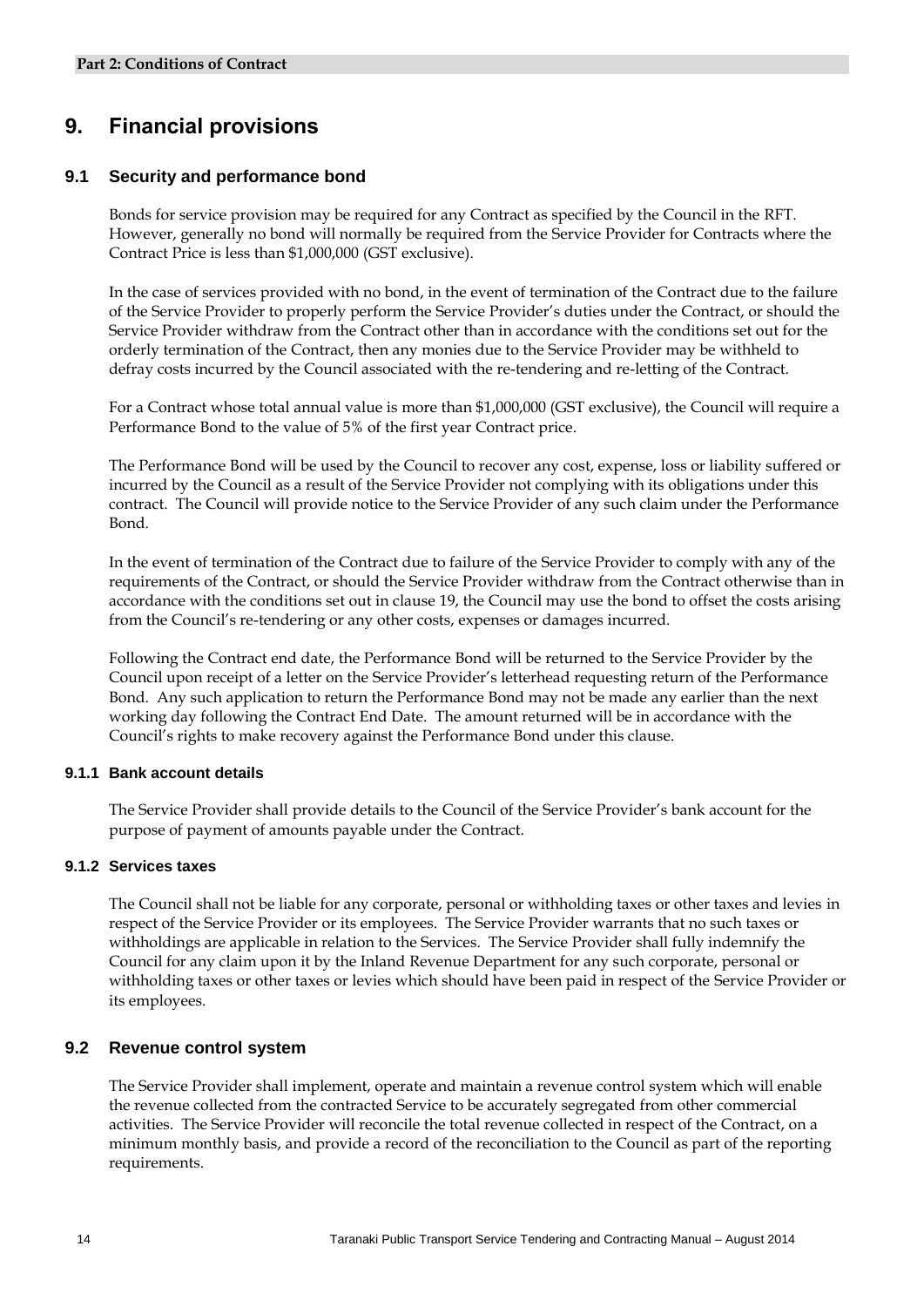#### **Part 2: Conditions of Contract**

The Service Provider will provide documentation to the Council no less than thirty (30) working days prior to the commencement of the Service of the revenue control process to be used for the Contract.

#### **9.3 Invoicing**

Each invoice submitted to the Council under a Contract, will:

- be in the form of a valid tax invoice for GST purposes;
- describe in adequate detail the Services that are the subject of the invoice and the timing of the provision of such Services.

#### **9.3.1 Invoice information**

All payments made under a Contract are subject to the Service Provider providing all information as required in the reports as detailed in a Contract and such other information requested by the Council by the due date and as and when the Council requests, relating to any amount invoiced or proposed to be invoiced by the Service Provider under a Contract.

All information shall be provided within six (6) working days of the month following the month to which such information relates. Invoices and the reports may be audited by the Council or the Transport Agency.

#### **9.3.2 Payments**

The Contract Price is to be calculated by the Council as 12 equal payments. Payments shall be made in arrears not later than the 20th day of the month following the completion of each month of the Contract, adjusted for any deductions for non-compliance. Payment claims must be submitted to the Council within six (6) working days of each month. Payments may be withheld or delayed if any information required is outstanding at the time the payment is due or if insufficient information is supplied to enable a claim to be verified. No interest will be paid on withheld payments.

All sums due to either party under the Contract are exclusive of GST and all other applicable duties and taxes. Any applicable GST will be charged in accordance with the relevant law and regulations in force at the time of making the taxable supply and will be payable by the paying party on receipt of a valid GST invoice.

#### **9.4 Contract price adjustments**

The Contract Price may be adjusted in accordance with the following provisions:

#### **9.4.1 Service level variations**

The Service Provider will provide the level of service proposed in the Contract/ Tender submission and accepted by Council, unless agreed in writing as a Contract variation, in which case the variations shall become part of the Contract.

- Variations to the levels of service to the Contract are to be agreed collaboratively between the Council and the Service Provider as calculated from the variation rates stipulated in the relevant Contract, after allowing for the effects of any inflation indexation. The Council has final discretion with regard to any variations.
- Where the Service Provider considers that it is unable to perform those variations then the Service Provider may give ninety (90) days notice of termination of the Contract.
- The Service Provider shall not vary the level of service required under the Contract without the prior written agreement of the Council. The Council can withhold its consent to any requested variation.
- Variations for all Contracts are not restricted in size.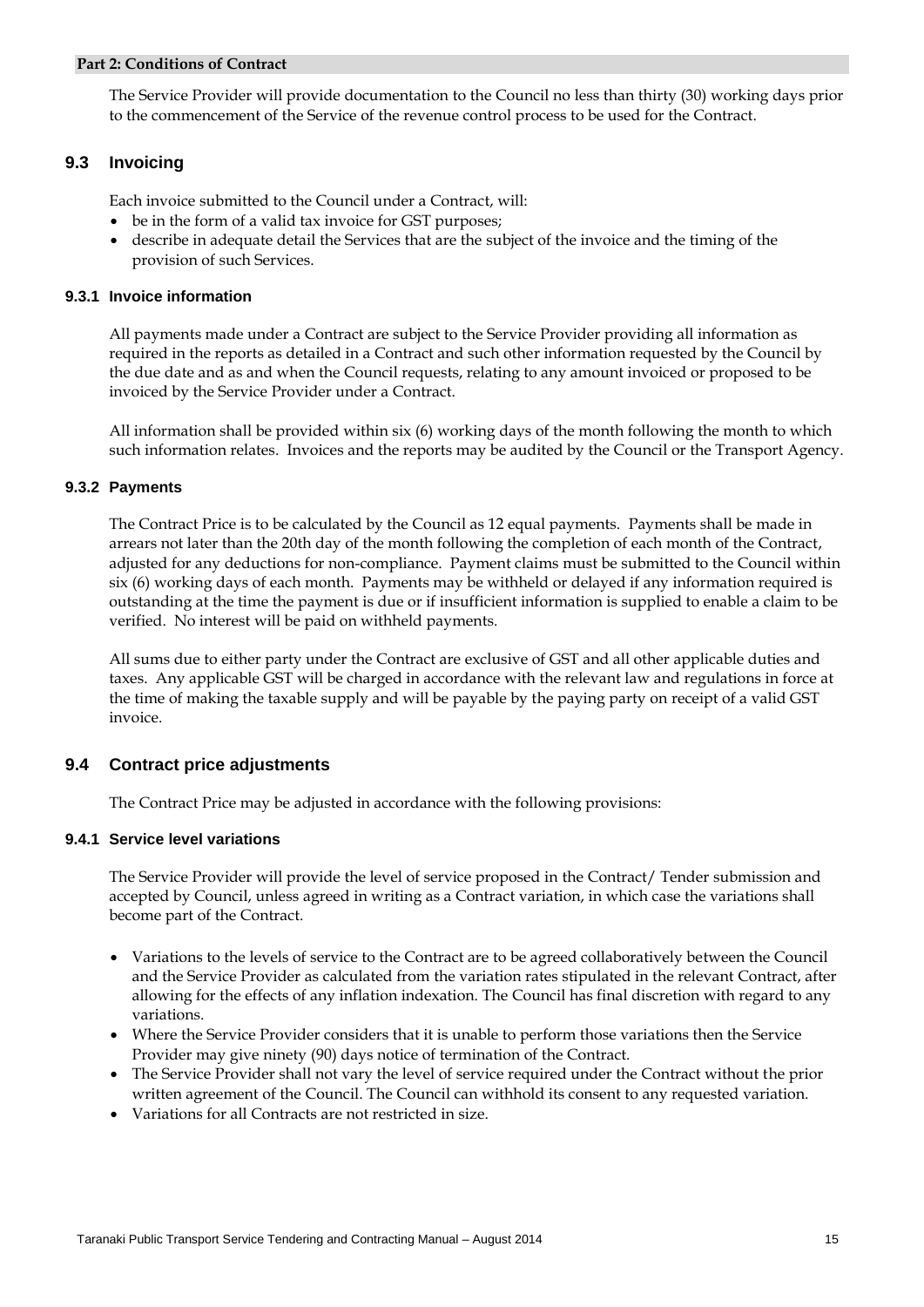#### **Part 2: Conditions of Contract**

#### **9.4.2 Fare level variations**

The Council, as it deems necessary, may make adjustments to the maximum fare schedule. Consultation will be undertaken with the Service Provider regarding any fare changes.

#### **9.4.3 Indexation**

Contracts will be cost indexed to compensate for input price fluctuation (inflation and deflation) using the appropriate index provided by the Transport Agency. The most recent version of the indices will always apply, including any changes to the composition or weighting of index components.

Adjustments will be paid on a quarterly basis, from the commencement of the Service operation. Price adjustments will reflect movements in the index from the quarter in which Tenders closed (July-September 2014).

The Service Provider shall not invoice the Council for indexation adjustments until the Council has first advised the Service Provider of the indexation adjustment payable. Accordingly, no interest is payable in respect of the adjustment made in accordance with this clause from the period commencing on the date on which the adjustment takes effect to the last day of the month following the month on which a valid tax invoice is received by the Council in accordance with the Contract.

#### **9.4.4 Deductions for non-compliance of performance standards**

Any Trip, which does not meet the performance standards imposed by the Contract, may lead to a request to the Service Provider for a suitable explanation of the non-compliance. A reply shall be received from the Service Provider to the Council within five (5) working days from the date of the request.

If no such reply is received, or if the Council is not satisfied with the reply and the reason for the noncompliance, the Council may impose a deduction from any payment due to the Service Provider. Payment deductions will be made by the Council one (1) month in arrears of payment due under this Contract to the Service Provider in accordance with Schedule C1: Performance Measures and Deductions.

The parties acknowledge that the deductions reflect compensation to the Council for the Service Provider's failure and the diminished value of the Service provided to both the Council and the public.

The Council's right to adjust the Contract Price under this clause does not limit the Council's rights and remedies under the remaining parts of the Contract or at law.

Any deductions for non-compliance will be taken into consideration when assessing future Tenders from the Service Provider.

#### **9.5 Financial incentive mechanism**

The Council will adopt a Financial Incentive Mechanism (FIM) for partnering Contracts. The RFT will include the methodology on the calculation of the FIM.

The FIM will share the financial results of the Unit's performance between the parties, on the following basis:

- Fare revenue (excl GST): sharing the upside fare revenue growth on a proportional basis Council 60%, Service Provider 40%
- The FIM will not be capped
- The fare revenue benchmark will be set in the first year of the Contract i.e. no FIM will be payable in year one.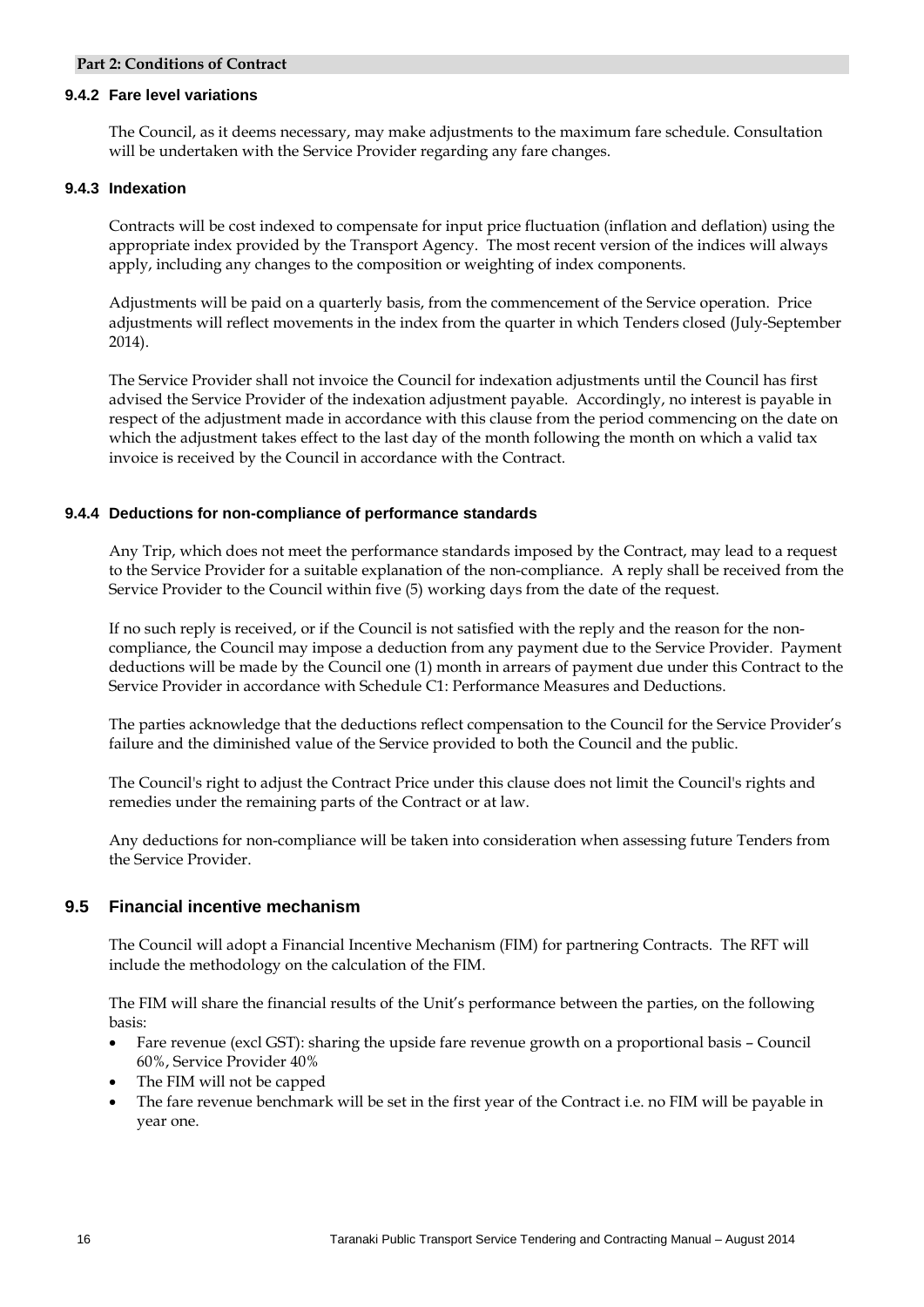#### **9.5.1 Rationale**

The Council views that fare revenue is an objective measure in that the upside fare revenue growth is easily compared from one year to the next.

The FIM will not be capped to incentivise the Service Provider to seek continual improvement in the performance of the Unit. The greater the upside in fare revenue growth the more financial reward the Service Provider is able to receive.

The level of FIM has been set at 40% for the following reasons:

- To recognise the Service Provider's areas of expertise and input into the overall success of the Unit.
- To recognise other external factors impact on patronage revenue and not all of these are controllable by the Service Provider.
- To recognise the Council as the contracting partner carries the greater level of exposure to the risk and reward factors.
- The Council has in its *Regional Public Transport Plan* set targets to increase its Fare Box Recovery ratio, reducing the overall level of public subsidy required, so increases in fare revenue is a key input to achieving the targets. This will ensure that the efficiency and effectiveness of the Unit improves and the Unit continues to receive funding.

#### **9.5.2 Areas of influence for the Service Provider**

Historically, the Service Provider's ability to influence fares, service routes and frequency of routes is limited as these are controlled by the contracting party, which is the Council. However, in the spirit of a partnering contract the Service Provider will be expected to offer their expertise and professional advice on all aspects of the Service both on a day-to-day basis and as part of the annual business development planning process. The Council will consider all information and advice in good faith and carry out open and frank discussion with the Service Provider on ways to enhance the service to ensure a win/win for both parties. However, the Council will retain the right to make any final decisions.

#### **9.5.3 Assessment period**

The assessment period that will be used to set each year's revenue benchmark throughout the term of a contract will be yearly, on the anniversary of the Contract start date. The final year of the Contract will also be eligible for a financial incentive payment.

#### **9.5.4 Fare changes**

The Council is required to carry out an annual fare review. Where incremental fare changes are identified and planned for, no reassessment of the fare revenue benchmark will be carried out.

Where changes to the fare structure (the Council is required to review far structures every six years) are identified, for example, changing to a fare structure based solely on zones and the change in fare structure is likely to materially increase the upside fare revenue change, then a reassessment of the proportional share would be reasonable.

#### **9.5.5 Sources of revenue**

The following sources of information will be used to calculate the level of fare revenue. All fare revenue will be included in determining the total annual fare revenue. This includes revenue from:

- stored value top-ups on electronic smart card media,
- third party agreements between the Council and commercial organisations as part of the Let's Go travel planning scheme,
- Council's agreement with any tertiary institutes, for example the Western Institute of Technology at Taranaki (WITT), and
- SuperGold Card Scheme.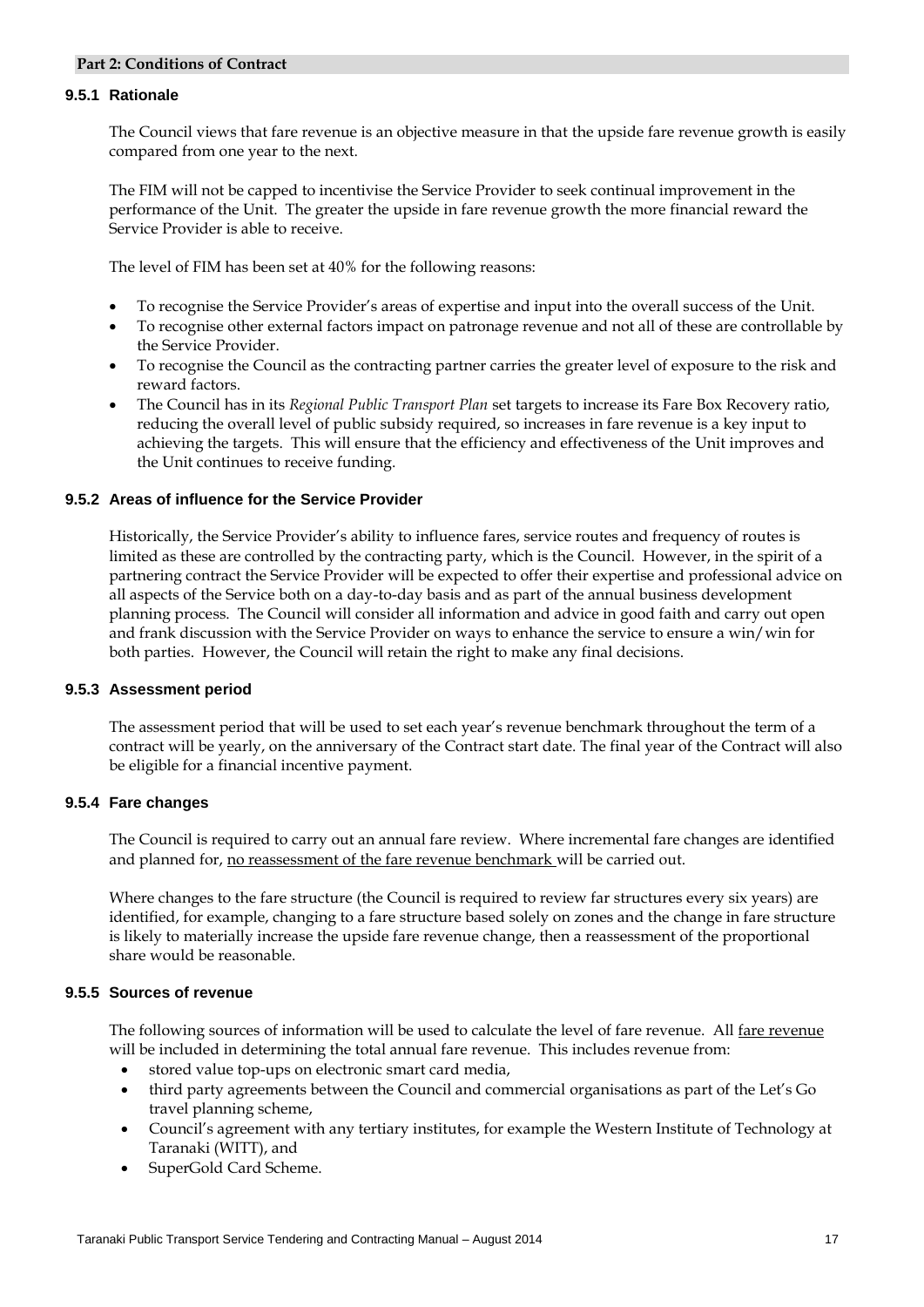#### **9.5.6 Sources of information**

The following table outlines the sources of information to be used in compiling the annual total fare revenue.

| Criteria                             | Source                                      |
|--------------------------------------|---------------------------------------------|
| Accumulated annual patronage revenue | Reconciled monthly revenue (from sales and  |
|                                      | electronic ticketing system).               |
|                                      | Third party revenue including fare revenue  |
|                                      | from travel plans, WITT and SuperGold Card. |

Excluded from this is any revenue generated from third party advertising, sale of Smart Cards or sale of miscellaneous promotional products.

#### **9.6 SuperGold Card Scheme**

The SuperGold Card (SGC) Scheme is a Crown funding initiative to provide free public transport to holders of SuperGold cards during off-peak hours. Off-peak hours mean:

- a. 9am to 3pm on working days
- b. 6.30pm to the end of scheduled services (which can be up to 5.30am the next day) on Working Days
- c. Saturdays, Sundays and public holidays.

The Service Provider will participate in and comply with any terms and obligations required under the SGC Scheme for the Units which are deemed eligible by the Transport Agency.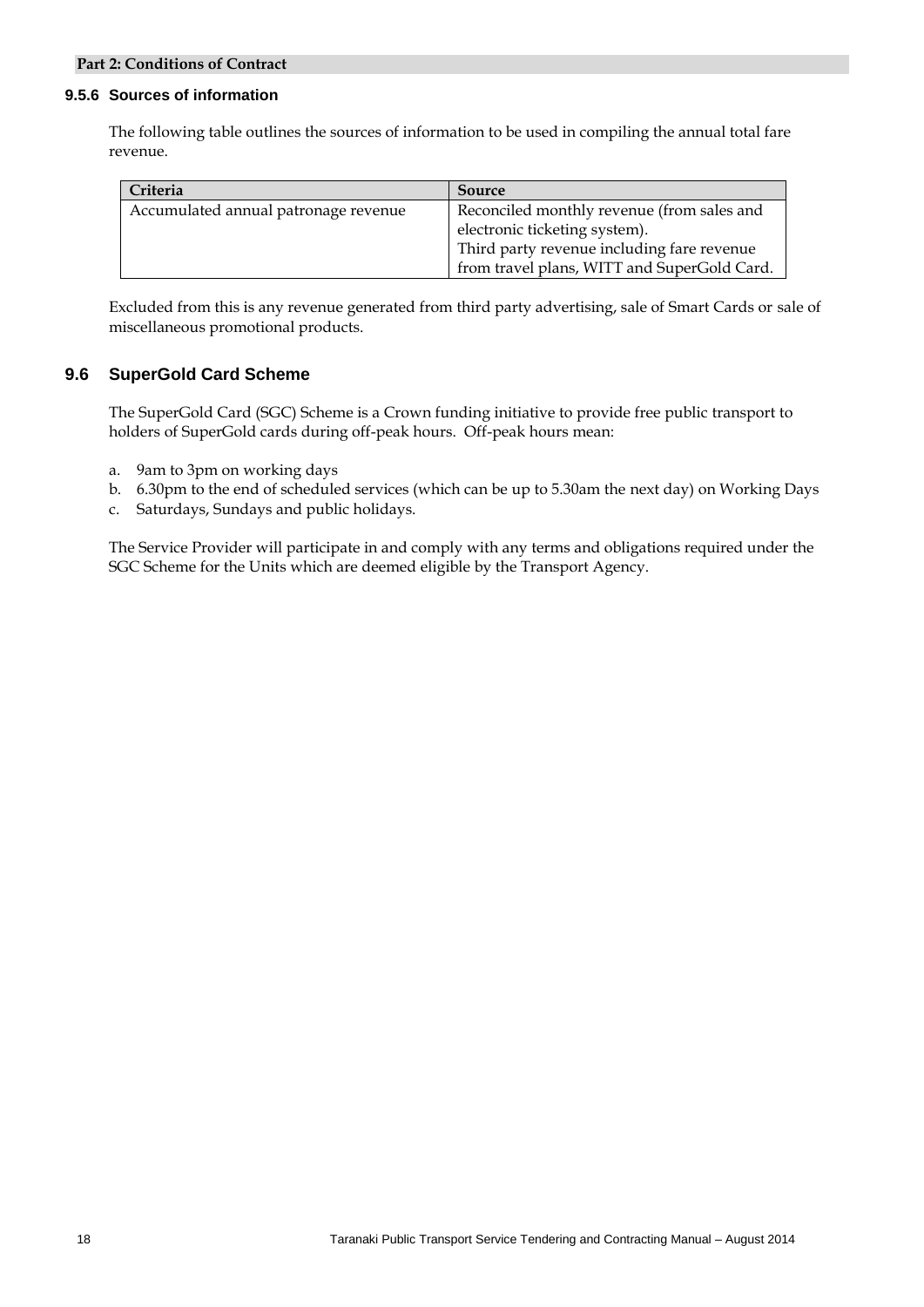## **10. The Service**

#### **10.1 Service Provider to provide the service**

The Service Provider shall provide the Service along the routes and in accordance with the timetables as agreed by the Council, and otherwise in accordance with the provisions of this Contract, the RFT and the Service Provider's Tender.

#### **10.2 Duty to carry passengers**

The Service Provider will use its best endeavours to carry all passengers who wish to use the Services within the legal loading limits of the relevant Vehicle. However, any authorised person of the Service Provider may refuse to carry any passenger, or require any passenger to disembark from the vehicle, if the authorised person considers, on reasonable grounds that:

- a. The safety of the authorised person or passengers would be threatened, or
- b. The person appears to be in a filthy condition, is consuming food or drink, is smoking, is under the influence of alcohol or drugs, or
- c. The person is noisy or violent or is disturbing the public peace, or
- d. The person has previously vandalised any Vehicle operated by the Service Provider, or
- e. The person has attempted to defraud the Service Provider, or
- f. The person is accompanied by an animal (unless it is a guide dog), or
- g. The person is unable or unwilling to pay the legally demanded fare for the journey, or has travelled beyond the point to which he or she has paid to travel and is unable or unwilling to pay the additional fare due previously, or
- h. The passenger is in possession of a dangerous item or equipment or containers containing hazardous material, e.g. fuel canister, etc.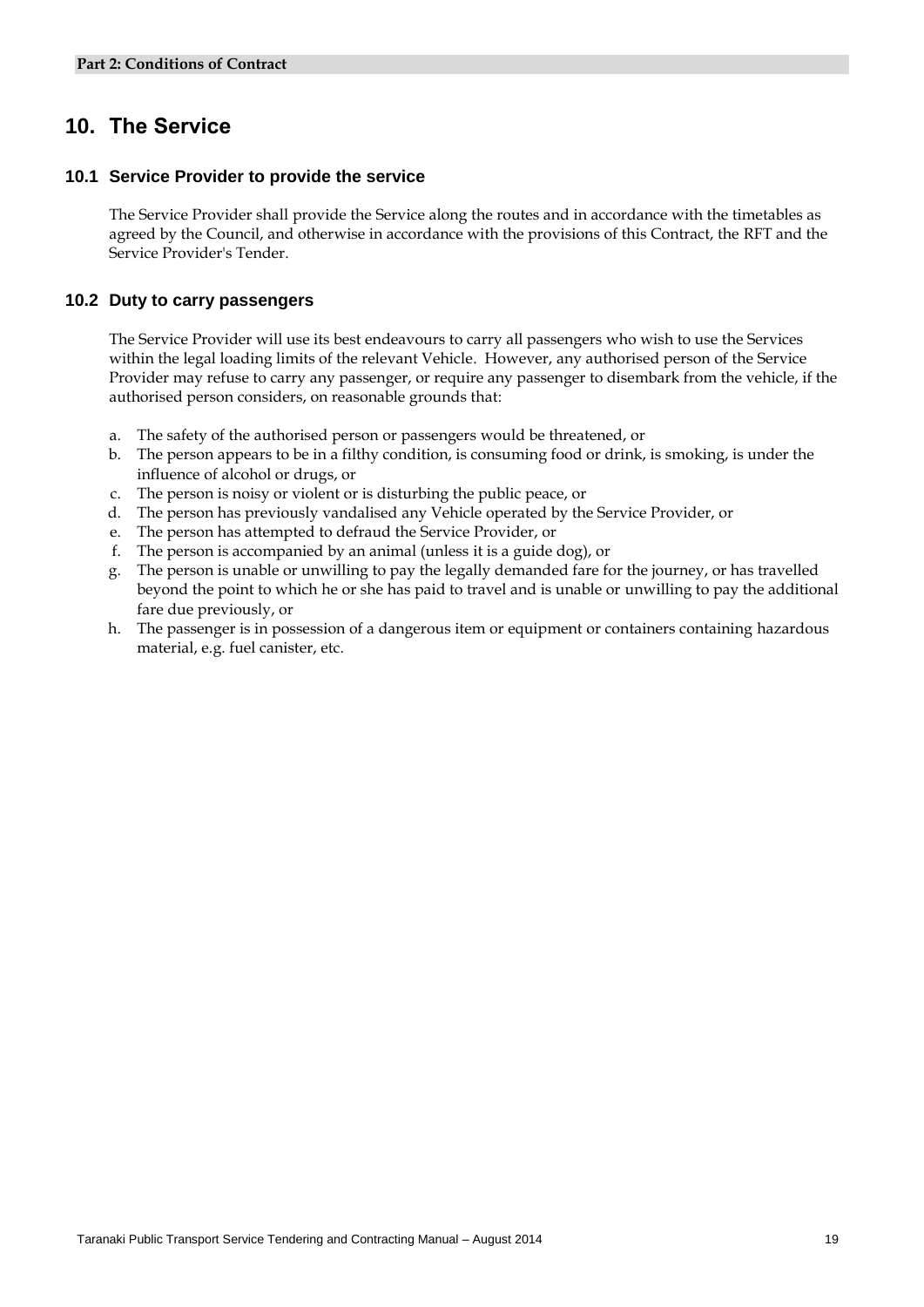## **11. Vehicles**

#### **11.1 Operator rating system**

The Council intends to monitor the Service Provider's Operator Rating System score throughout the term of the Contract. Service Providers will be requested to provide evidence of their rating as part of any RFT submission.

#### **11.2 Vehicle standards**

Unless otherwise stated in the RFT this section provides reference to the minimum Vehicle quality standards for passenger service vehicles that are to be provided throughout the duration of the Contract.

The Council has adopted the *Requirements for urban buses in New Zealand*: *New Zealand's common standard for urban bus quality (2011)* (RUB), as amended from time to time, as its minimum vehicle quality standards for its urban Unit.

For vehicle(s) new to a Unit the vehicle(s) will comply with Sections 2 to 7 of the RUB, unless an exemption has been granted by the Transport Agency to the Council. For existing vehicle(s), the Vehicle(s) will comply with Section 8 of the RUB, unless an exemption has been granted by the Transport Agency to the Council.

The RUB document is available from the Council or the Transport Agency's website.

#### **11.3 Fleet utilisation**

The Service Provider shall provide sufficient vehicle(s) to fully meet the requirements of the Unit. This includes any variances for service demand, vehicle breakdowns and the Service Provider's own vehicle maintenance programme.

The Council may instruct the Service Provider to remove from the Unit any vehicle which does not comply with the vehicle standards and service conditions (Clause 11.3) until such time as the features in question are provided or the condition of the vehicle is brought up to standard. The Service Provider shall provide a complying replacement vehicle at no extra cost to the Council.

No vehicle is to be used in such a way as to impede the lawful use of any bus stop or bus stops by another vehicle operator.

Under the Contract the diversion of any vehicle in the fleet tendered and the substituting of a lesser quality vehicle to enable the Service Provider to use the higher quality vehicle for purposes outside the Contract (e.g. for short term charter) is not permitted.

The Council requires that the Service Provider use the fleet's highest quality vehicle(s) to the maximum extent in the provision of the service.

The Service Provider shall provide to the Council and maintain a fleet list for the contract. The fleet list will identify for each Vehicle:

- Make and model,
- Fuel type,
- Engine technology classification (e.g. Euro 4),
- Date of registration,
- Seating and standing capacity,
- Fuel consumption, and
- Tare weight.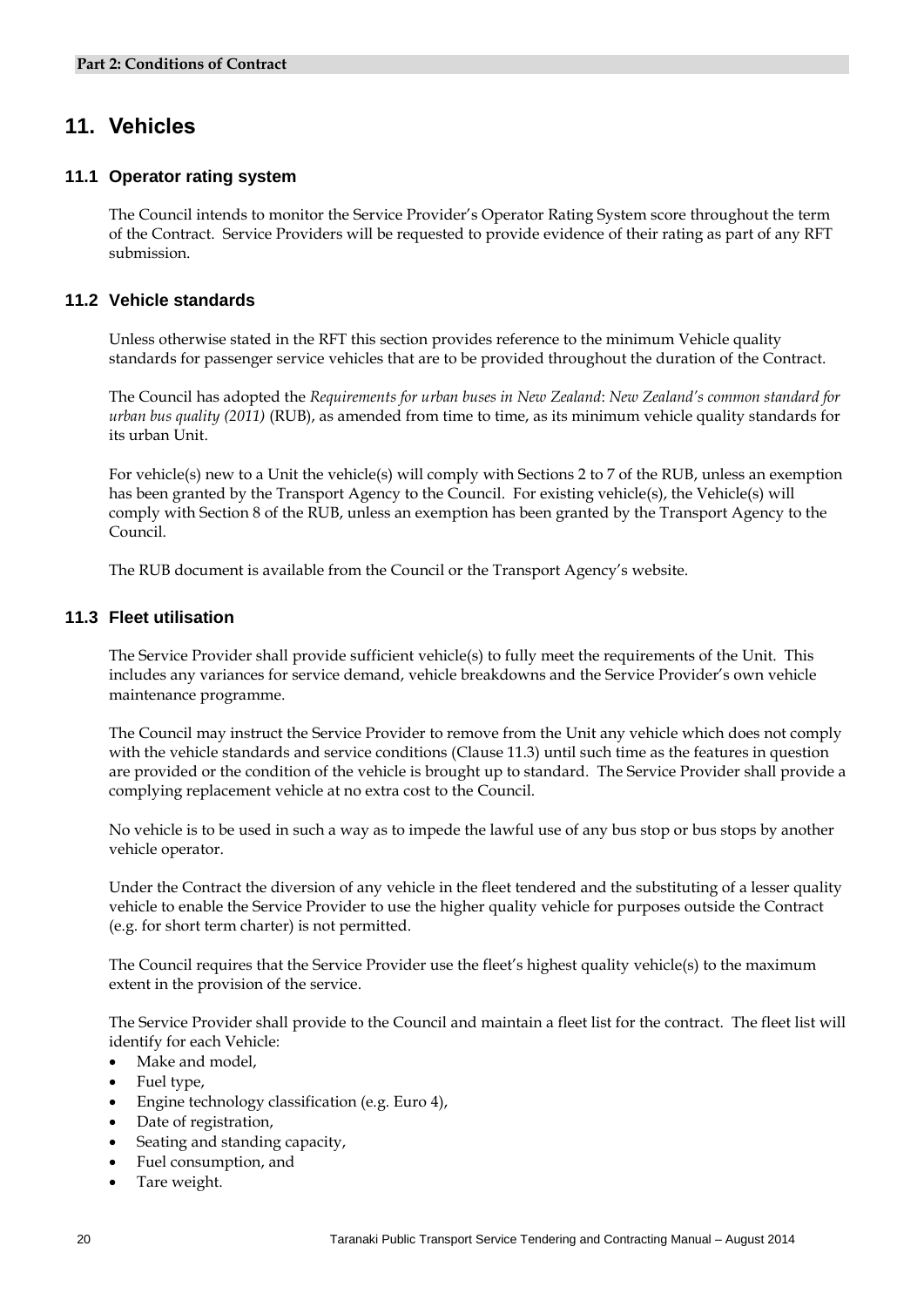The Service Provider shall immediately give written notification to the Council of vehicle(s) withdrawn from or added to the fleet list.

#### **11.4 Vehicle service condition**

Vehicles shall always be presented for service in a condition that is clean and tidy and safe for use by the public. It will be the responsibility of the Service Provider to ensure that they are cleaned daily as a minimum and more frequently if required. Efforts must be made to ensure that damaged upholstery, flooring, bodywork and paintwork are repaired promptly. Graffiti must be removed as necessary on a regular basis.

The Service Provider shall be responsible for the safety and roadworthiness of all vehicles used on the Unit. All vehicles shall be in a safe and roadworthy condition, registered and have a current 'Certificate of Fitness' and shall in every respect comply with all legal requirements.

The Council reserves the right to inspect any vehicle, including back-up vehicles, operating under the Contract, including their maintenance records, to ensure conformity with standards and to declare as unfit for service any vehicle which does not comply.

Where the Council considers a Service Provider's vehicle(s) may be unsafe or unroadworthy it may require the Service Provider to have an appropriate vehicle(s) testing agency carry out a check of the vehicles and shall provide a copy of that agency's report to the Council. The Service Provider shall be responsible for any costs involved.

Failure to comply with these requirements shall result in the Service Provider being directed to remove the Vehicle from service until such time as the requirements are fulfilled.

Should any vehicle be removed from service, the Service Provider will promptly provide a replacement Vehicle and show it to the Council for its inspection and approval.

#### **11.5 Vehicle livery and branding**

The Council may require that any or all vehicles operating under the Contract will be painted in a common livery. If so, this will be specified in the RFT.

Vehicle(s) must display the Council logo and Unit brand in the size and placement required by the Council. Any costs associated for the production and installation of the Council's branding as part of the commencement of the Contract will be met by the Council.

The Council's name and logo (currently Taranaki Regional Council) will take precedence over the Service Provider's logo and name.

The Service Provider shall make the vehicles available to apply relevant logos and brands, at a time and location to be agreed, at no cost to the Council.

The Service Provider shall not change or vary the external livery of vehicles used on the Service without the Council's prior written consent.

As the Service Provider introduces new vehicle(s) in to the fleet, the Service Provider shall be responsible for and meet the cost of applying the relevant livery and branding.

As the Service Provider removes vehicles from the fleet, the Service Provider shall be responsible for and meet the cost of, removing the livery and branding. The Service Provider will also be responsible for, and meet the cost of, removing the livery and branding from the vehicles in the event that they either choose not to contest the next tendering round or are unsuccessful in that tendering round.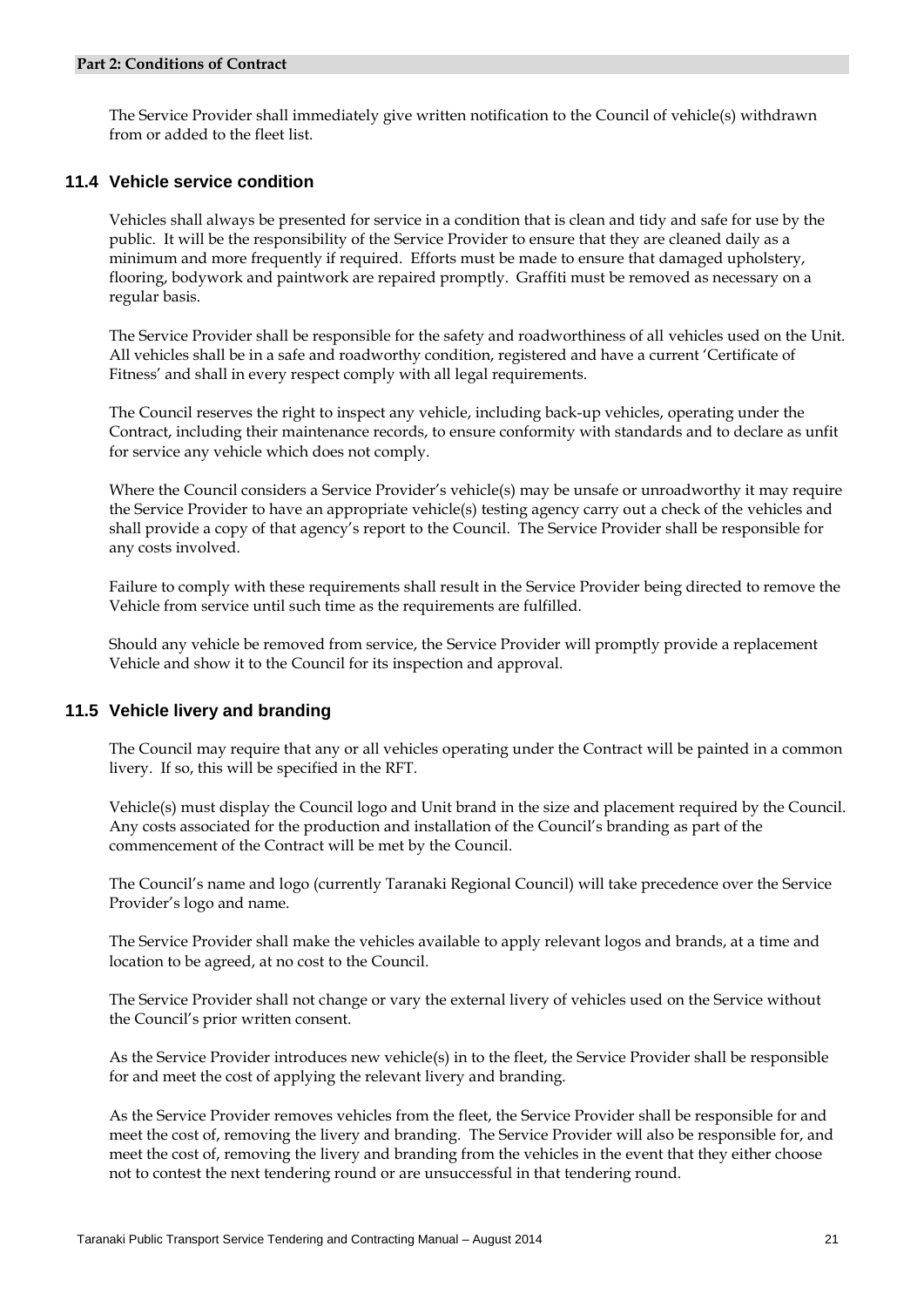#### **11.6 Destination signs**

The Service Provider shall ensure that at all times the vehicle(s) clearly display the agreed Trip destination and route number (if applicable). All displays must be clearly legible from the outside of the vehicle and appropriately lit during hours of darkness. Additional signage requirements may be specified in the RFT.

When a vehicle is not in-service which includes positioning trips it shall display the words "Not in service".

#### **11.7 Back-up vehicles**

The Service Provider shall have sufficient back-up vehicles to enable the service to be maintained to the specified standard where for any reason the vehicles ordinarily used for the service are unable to be used or in the event that demand exceeds capacity. All back-up vehicles shall be painted in the service livery. In all cases, back-up vehicles used for the service shall be listed in Schedule A4.

In the event that demand on a scheduled service would exceed the number of passengers legally able to be carried by the vehicle, the Service Provider shall dispatch another vehicle to carry the extra passengers. The Service Provider will advise the Council of the use of an additional vehicle. The Council will reimburse the Service Provider for the use of the additional vehicle at the Service Provider's variable price rate as required in *Schedule B1: Contract Price*.

Where the Service Provider is experiencing on-going capacity difficulties, as described above, in operating the vehicle, the Service Provider should notify the Council accordingly. This will allow Council and the Service Provider to take appropriate measures to rectify the issue.

In all cases, back-up vehicles must be of the same standard unless otherwise agreed by the Council, to the vehicles approved.

#### **11.8 Commercial advertising on vehicles**

The Council may require the Service Provider to provide third party advertising space on and in the vehicles where it does not conflict with the Council's livery and branding. Any revenue generated from third party advertising shall be split equally (50/50) between the Service Provider and the Council and will be treated as revenue and recorded on the monthly invoice. Where the Council requires the Service Provider to provide advertising space this will be specified in the RFT.

The Council as owners of the Service will, in negotiation with the Service Provider, set the advertising rates. All third party advertisers will be required to sign an Advertising Agreement. The terms and conditions of the Agreement will be negotiated with the Service Provider before the commencement of the Contract.

The areas considered suitable for third party advertising are the back exterior of the vehicles, the sides of the vehicles and inside the vehicle. The Service Provider will work with the Council to develop an advertising information package.

No other commercial advertising signs or labels on the exterior of the vehicle's rear shall be allowed without the express permission of the Council. Permission may be granted on a case-by-case basis.

The Service Provider will be responsible for co-ordinating the application and removal of the commercial advertising. The cost of the application and removal of the commercial advertising must be met by the party seeking to advertise on and/or in the vehicle.

The removal of the commercial advertising must leave the vehicle in no worse condition than it was prior to the application of the advertising.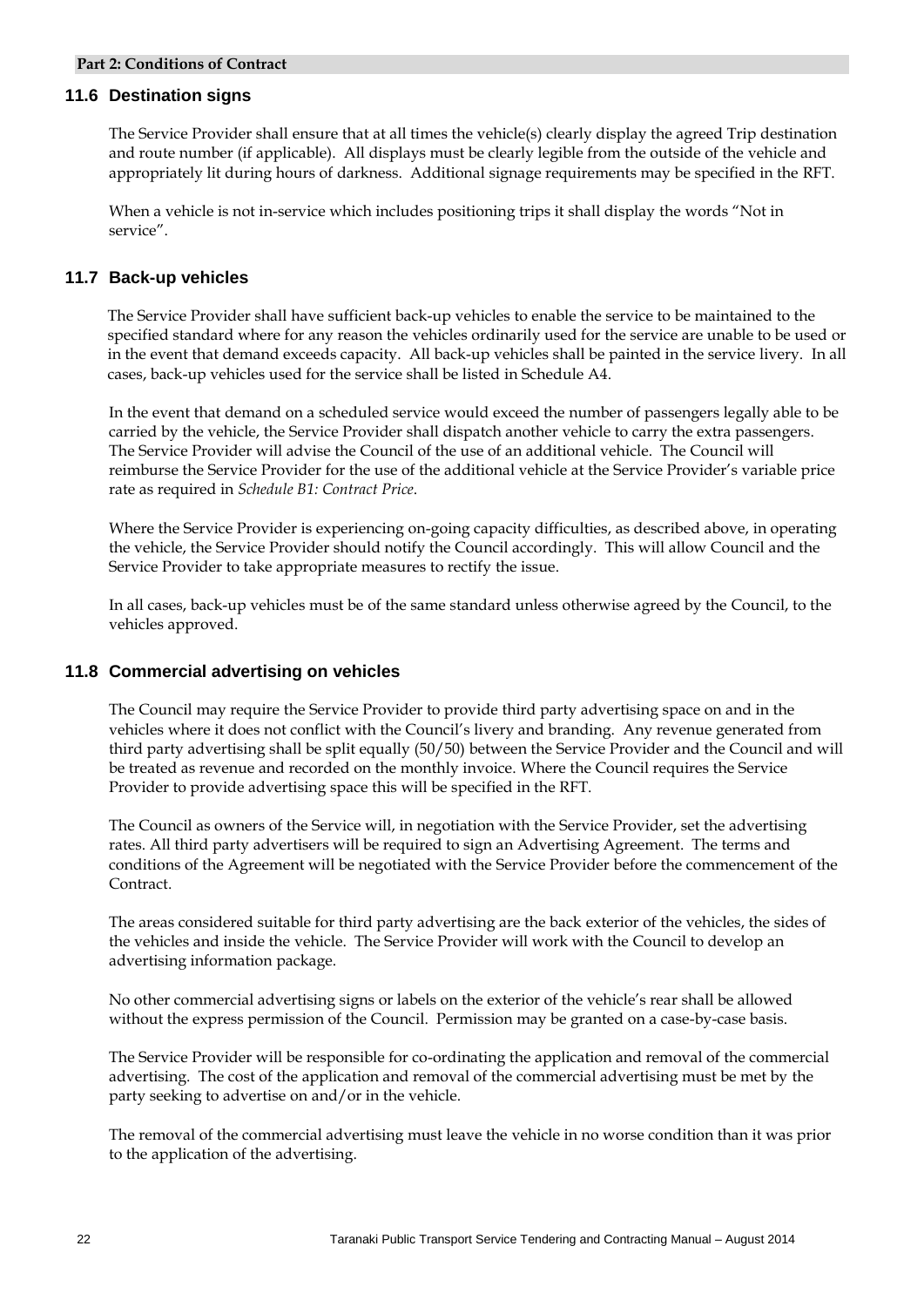## **12. Communication and confidentiality**

#### **12.1 Council's representative**

The Council shall at all times during the term of the Contract appoint an authorised representative. The Council's Representative is authorised to give and receive all directions and instructions in connection with the provision of the Service on behalf of the Council. Inquiries about any aspect of the Council must be directed to the Council's Representative in the first instance.

The Council may at any time appoint another person to be the Council's representative and will advise the Service Provider of such appointment in writing, including all relevant contact details.

#### **12.2 Service Provider's representative**

The Service Provider shall at all times during the term of the Contract ensure that a Representative is appointed who will personally supervise and coordinate the provision of the Unit. The Service Provider's Representative at the date of the Contract is the person named in Schedule A2 (Service provider Details) of the RFT. The Service Provider's Representative is authorised by the Service Provider to receive all directions and instructions in connection with the provision of the Unit.

The Service Provider's Representative must be contactable during normal working hours. The Service Provider may change the Service Provider's Representative by informing, on five (5) Working Days written notice to the Council, the new Representative's name.

The Council may at any time, by notice in writing to the Service Provider, object on reasonable grounds to the continuance of any person as the Service Provider's Representative. The Council's notice shall state the grounds upon which the objection is based. The Service Provider shall appoint another competent person to replace the person objected to by the Council.

#### **12.3 Serving of notices**

Any notice required to be given under this Contract or in connection with the matters contemplated by it shall, except where otherwise specifically provided, be in writing, to the address for service of the Service Provider or the Council. Notice may be served by:

- a. Personal delivery, in which case it will be deemed to have been given upon delivery at the relevant address.
- b. Post, sent by fast pre-post, in which case it will be deemed to have been given two (2) working days after the date of posting or if from or to any place outside New Zealand, sent by pre-paid priority airmail, in which case it will be deemed to have been given five (5) working days after the date of posting.
- c. Facsimile, in which case it will be deemed to have been given when dispatched, subject to confirmation of uninterrupted transmission by a transmission report (provided that any transmission that is completed after 5.00pm shall be deemed to have been delivered at 8.00am on the next working day following such receipt) unless a verifiable query as to material illegibility is promptly raised.
- d. Email, in which case it will be deemed to have been served after 4 hours of being sent or at 8.00am on the next working day following such receipt if sent after 5.00pm.

Any such notice which has been served on a non-working day is deemed served on the first working day after that day. Any notices served after 5.00pm on any day shall be deemed to be served on the next working day.

Either party to this Contract may notify the other party of any change to the address or any of the other relevant details, provided that such notification will only be effective on the date specified in such notice or five (5) working days after the notice is given, whichever is later.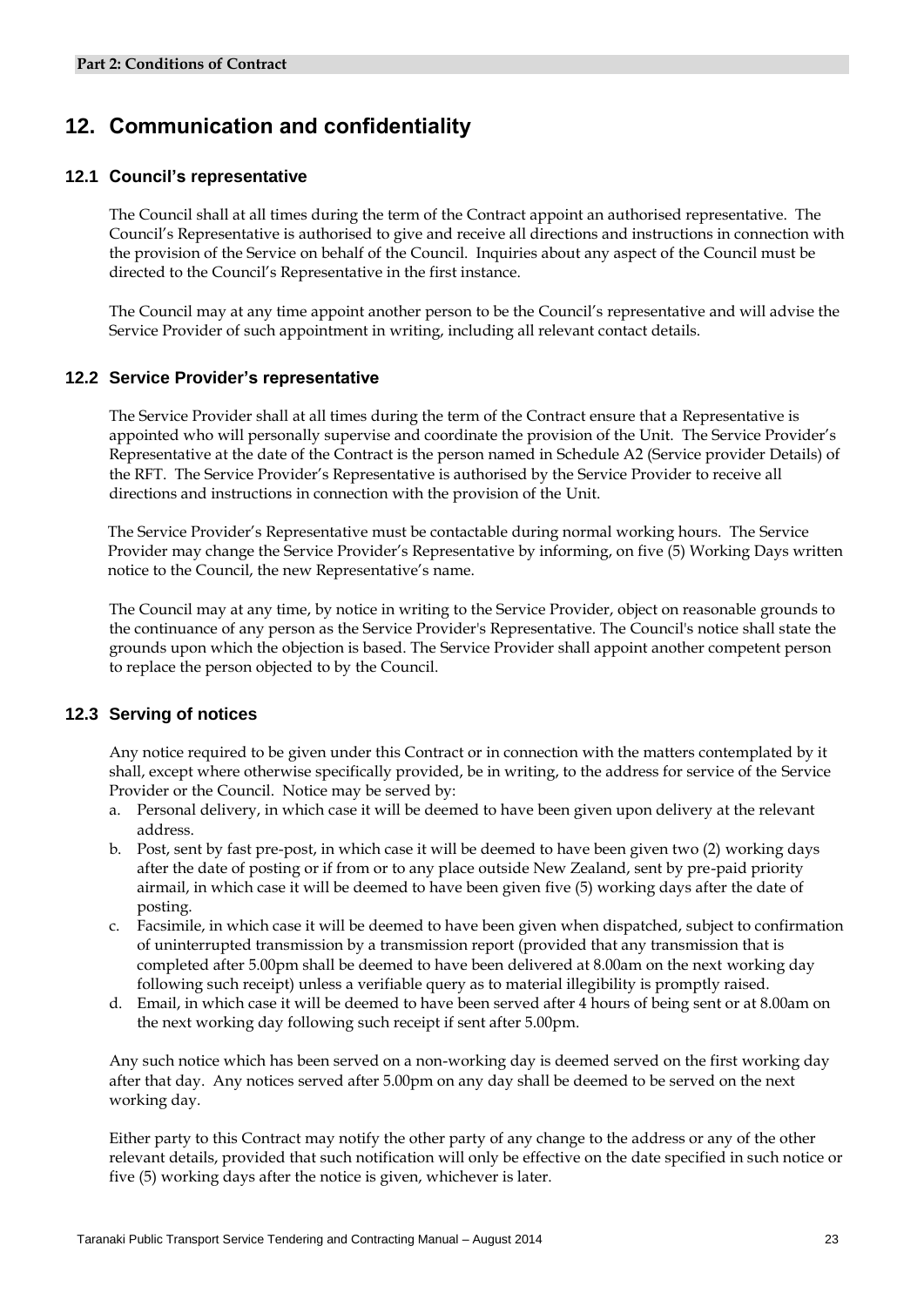## **13. Schedules and routes**

#### **13.1 Timetable**

#### **13.1.1 Timetable to be operated**

Unless otherwise specified or agreed in writing between the Council and the Service Provider, the Unit shall be operated in accordance with the timetable specified in the RFT and the Service Provider's Tender. Unless otherwise specified in the RFT Service Providers are welcome to submit Alternative Tenders based on a timetable which they consider will allow them either to operate the Unit more efficiently (hence to offer a lower Contract Price) or to offer an improved Service at little or no extra cost.

Where the Service Provider is experiencing difficulties in running the timetable submitted, the Service Provider should notify the Council accordingly. This will allow Council and Service Provider to monitor the timetable and take appropriate measures to rectify any problems.

Where the RFT specifies other Units with which a Service must connect, it shall be a requirement of the Contract that these connections are made. Service Providers should endeavour to provide services to best meet the needs of the passengers.

#### **13.1.2 Timetable provision**

All timetables will be printed and supplied by the Council at no cost to the Service Provider. Consequently a Service Provider's contract price should not include a component for the production and printing of timetables.

The Council also provides timetable information at bus terminals, bus shelters, and for timetable holders at bus stops.

#### **13.2 Route**

#### **13.2.1 Route to be operated**

Unless otherwise specified or agreed between the Council and Service Provider, Services shall run according to the Service Specification.

Where the Service Provider is experiencing difficulties in operating a route, the Service Provider should notify the Council accordingly. This will allow the Council and Service Provider to monitor the route and to take appropriate measures to rectify any problems.

#### **13.2.2 Bus centre facilities, parking areas and bus stops**

The Service Provider shall use all bus station facilities, parking areas and bus stops on the route which are necessary to comply with the Contract.

Existing stops and shelters are located and maintained by the relevant territorial authority. The Service Provider should be aware that the territorial authority may raise objections to proposed changes to existing routes and stopping places where these are not in accordance with their requirements for traffic management.

The Service Provider shall ensure that no vehicle is used in such a way that it will impede the lawful use of any of these facilities by another vehicle. The Service Provider must also take all reasonable effort to ensure that no vehicle is used in such as way as to disturb the peace of residents particularly at the route termini or lay-over points.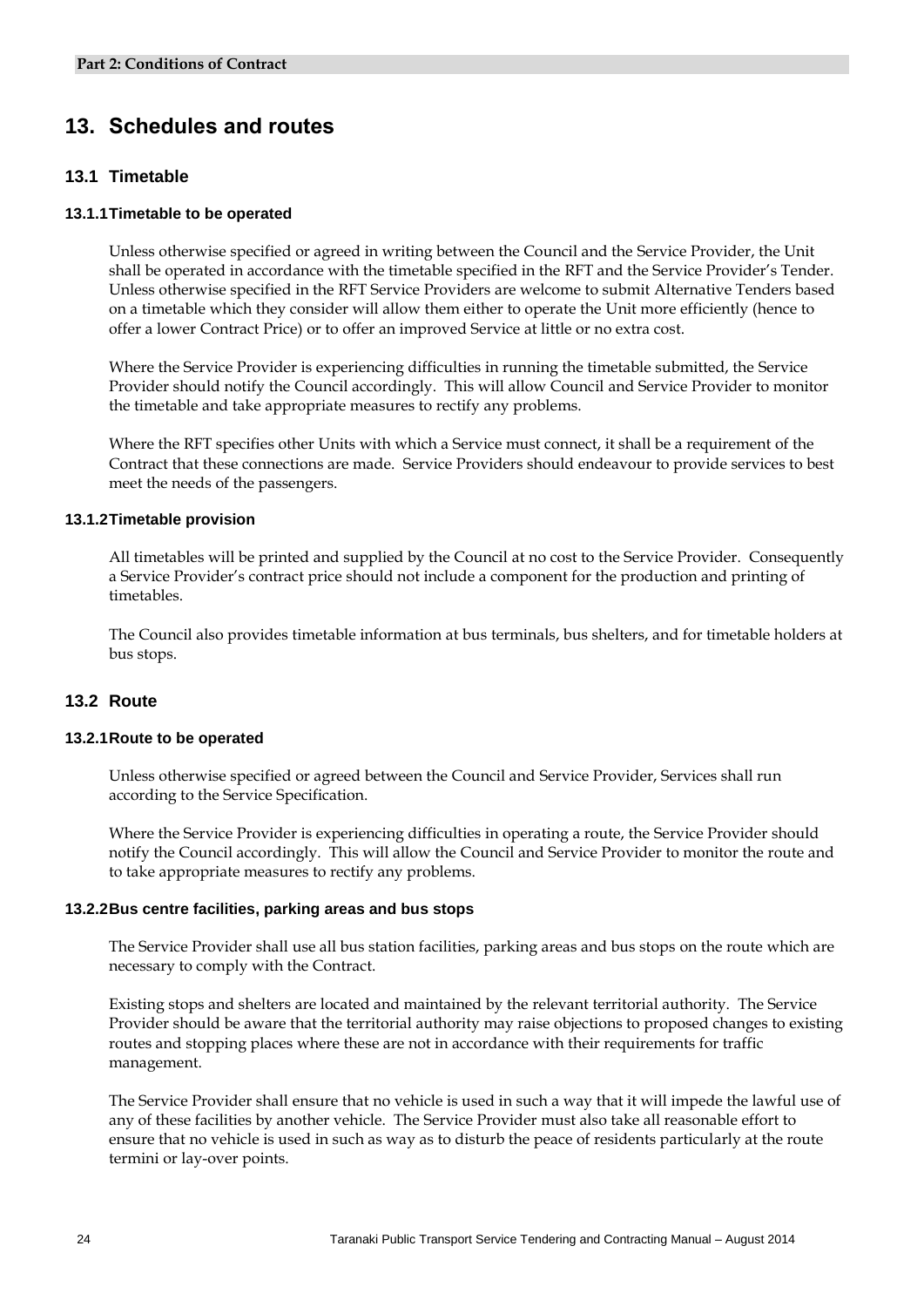## **14. Fares and ticketing**

#### **14.1 Fares**

The fares charged in the operation of a Contract will be as specified in the RFT. Service Providers may not vary these fares, unless authorised in writing by the Council.

The Service Provider shall record details of all revenue received and tickets sold during the operation of the Contract. The Council may, without notice, audit the operation of the ticketing system to verify revenue received from the Service. The Service Provider is responsible for making good any loss of revenue through the negligence or dishonesty of its employees.

Fares will be reviewed annually and the fare structure reviewed at least every six years.

#### **14.2 Ticketing**

The Service Provider shall issue all passengers (with the exception of those for whom passes have been approved by the Council), with a ticket for the Trip or Trips undertaken.

Specific ticketing information pertaining to a Service will be included in the RFT.

Unless identified in the RFT, the cost of producing tickets will be covered by the Council.

#### **14.2.1 Electronic ticketing**

If a smart card electronic ticketing system is to be a mandatory requirement for a Unit this will be specified in the RFT.

Where specified in the RFT the Council will supply the equipment required. Equipment and software must be installed on the Service Provider's Vehicles prior to the Contract commencing.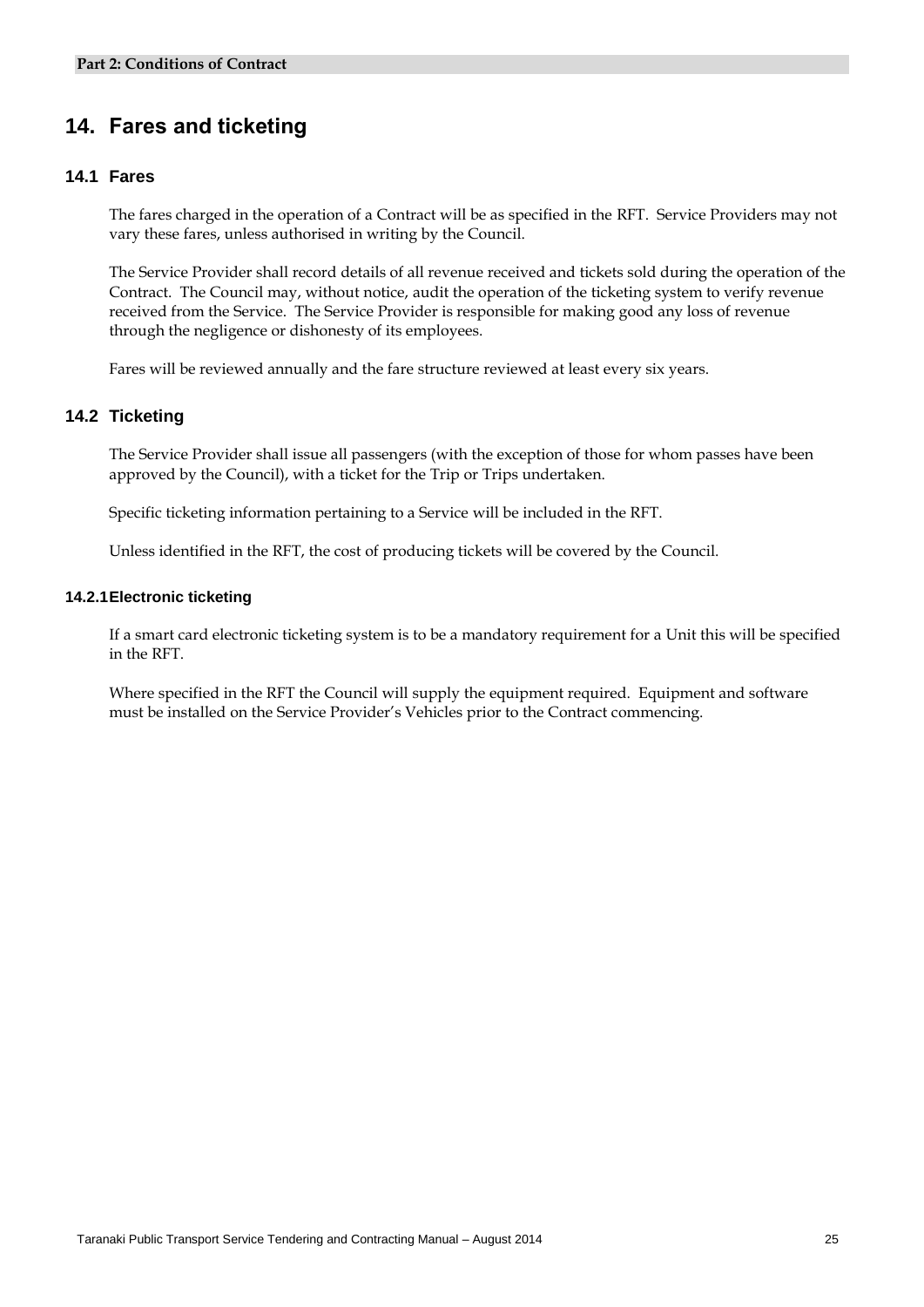## **15. Marketing**

#### **15.1 Publicity and promotion**

The Service Provider shall cooperate in any promotional or publicity schemes arranged by the Council that have a public transport orientation. The Council shall normally meet the costs of any such schemes, unless there are deemed to be clear financial benefits for the Service Provider for which a contribution may be requested.

The Service Provider shall at every relevant opportunity acknowledge the support of the Council whenever publicising aspects of the Service to the public or to other stakeholder groups.

Nothing in this Manual should be interpreted as precluding the Service Provider from undertaking publicity in excess of that required by the Council, provided that the publicity does not interfere with any contractual obligations and complies with any provisions in the RFT relating to advertising.

The Service Provider shall display on the inside of the vehicles any information provided by the Council which relates to the public transport activities of the Council and which may include publicity or other relevant information leaflets. The cost of providing any such material will be met by the Council, and the costs of erecting or displaying such material will be met by the Service Provider. The Service Provider shall ensure that all information and publicity is kept up to date and removed within five (5) working days of its expiry.

All promotional and publicity material issued by the Service Provider in respect of the Service will carry the Council's brand identifier and/or logo, at the discretion and in the format defined by the Council and will acknowledge the Council's contribution to the funding of the Service. The design specification shall be provided by the Council and may include the Service Provider displaying an acknowledgement of the Council's role on the exterior of vehicles.

The Council grants to the Service Provider a "royalty free" licence for the term of the Contract to use the trademark Taranaki Regional Council branding in accordance with the Council's brand specifications. The Service Provider shall obtain approval from the Council prior to publication of any material carrying the brand.

The Service Provider will make available to the Council any intellectual property rights owned by or licensed to the Service Provider in relation to the Services as requested by the Council. The Council may use any such intellectual property for the purposes of this Contract.

Any branding of the publicity material or other information about public transport services within the Taranaki region operated by the Service Provider must be in consultation with the Council. The Council reserves the right to approve the final brand application.

The Service Provider shall not brand any Route or Trip without the prior written consent of the Council, and the Council will own any resulting trademark or other intellectual property relating to such branding.

The Service Provider will discuss and agree with the Council any promotional or publicity scheme prior to its implementation.

#### **15.2 Website**

The Council will maintain a website of all public transport services at no cost to the Service Provider. Service Providers will be expected to cooperate with the Council ensuring the website information is up to date and that service notices and announcements are updated in a timely manner. The website address is www.taranakibus.info.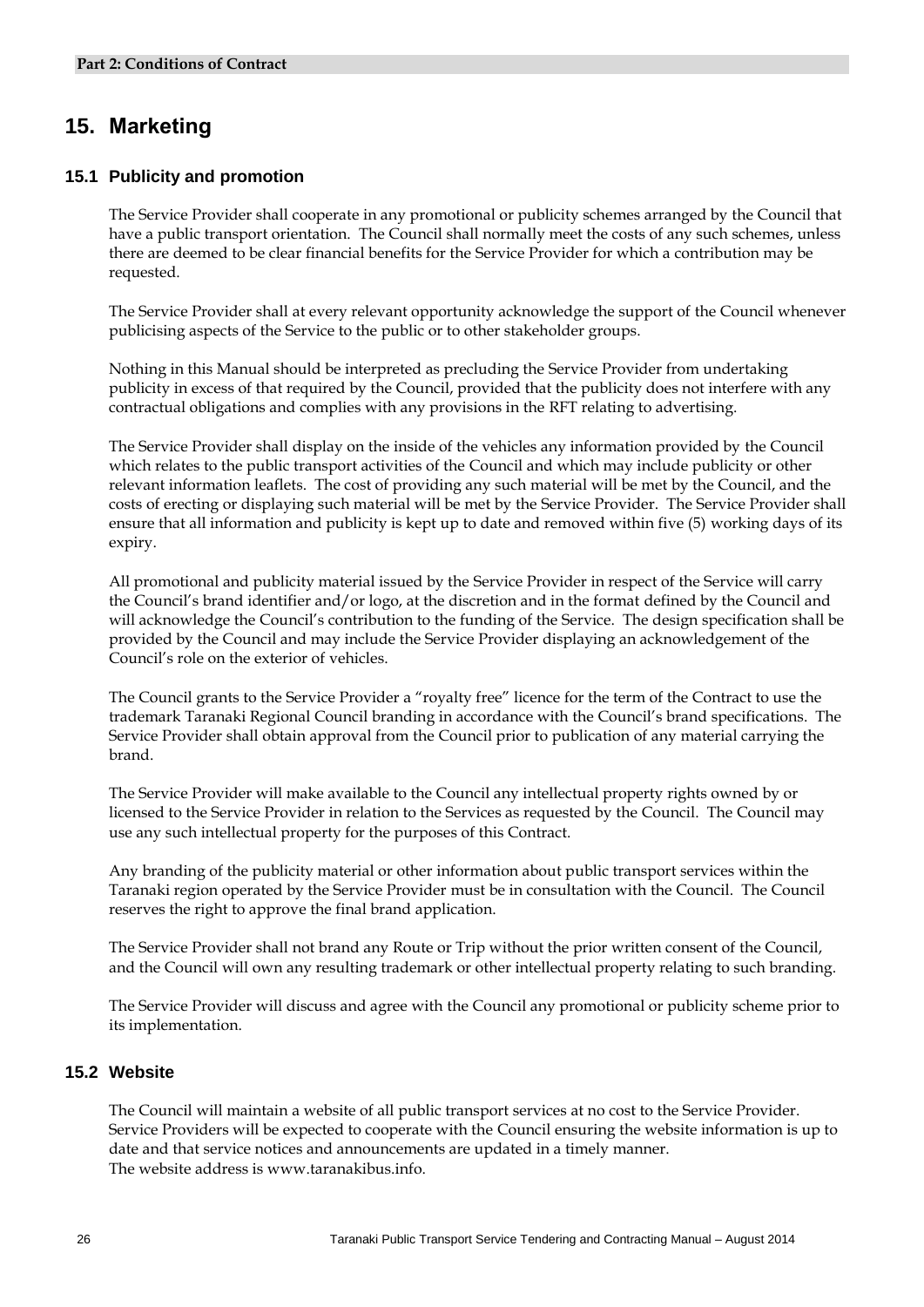#### **15.3 Social Media marketing**

The Council is likely to utilise social media marketing such as Twitter and Facebook to promote its public transport services. These activities will be at no cost to the Service Provider. However, the Service Provider will be expected to cooperate with the Council when undertaking these marketing initiatives. The Council will consult with the Service Provider prior to undertaking such marketing initiatives.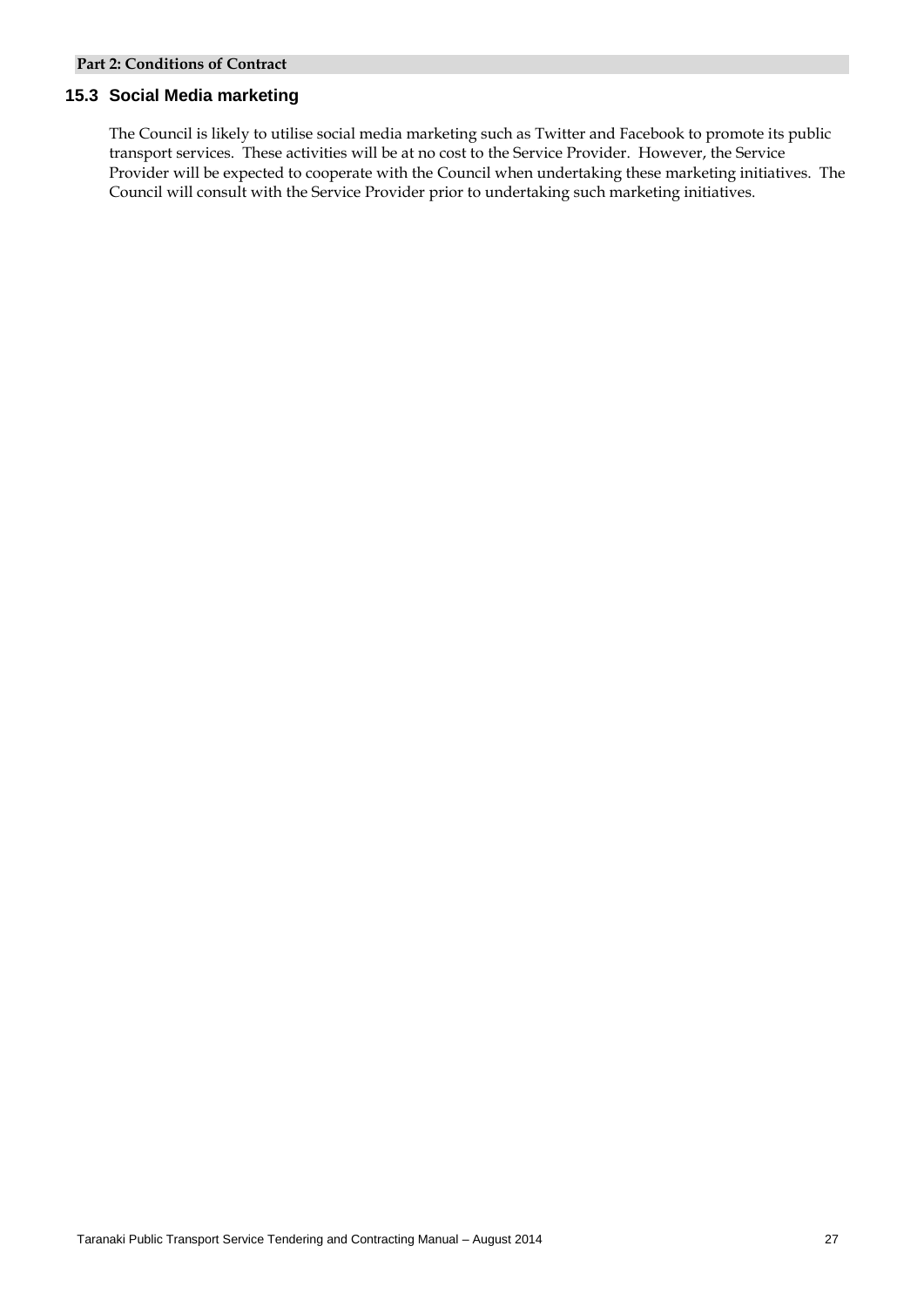## **16. Monitoring**

#### **16.1 Use of information**

All information (data, documentation and records in any form) relating to the Passengers or their utilisation of the Services will be deemed to be the Council's information. Data includes without limitation patronage and revenue information. The Council may access data either through electronic ticketing, manual ticketing or by request to the Service Provider.

The parties agree that Passenger identity information is to be shared between the Parties.

#### **16.2 Monitoring of the service by the Council**

The Service Provider shall permit the Council or Council's authorised representative the right to inspect the Unit without notice to the Service Provider. The objective of such monitoring is to confirm compliance with the requirements of the Contract.

Council officers, and any other Council authorised representative, who show appropriate identification, shall be entitled to travel free on the Vehicles and be granted access to any sites used by the Service Provider for any purpose related to the Contract.

#### **16.3 Monitoring by the Service Provider**

It shall be the responsibility of the Service Provider to monitor the Service and the Passenger revenue received by the Service Provider for:

- over-riding of passengers;
- other types of passenger fraud; and
- theft or fraud by Personnel, agents or subcontractors of the Service Provider.

#### **16.4 Taranaki Regional Council may remedy Service Provider failure**

The Council may take all necessary steps to remedy any service failure or default of the Service Provider under the Contract.

The Service Provider shall pay all costs reasonably incurred by the Council in exercising or endeavouring to exercise its rights under this clause. Payment shall be made immediately on receipt of a written request for payment.

The Service Provider shall also:

- ensure that passengers present the appropriate identification cards, where they request fare concessions, and
- be responsible for fare revenue security.

#### **16.5 Performance measures**

The Service Provider acknowledges the importance to the Council of consistent achievement by the Service Provider of high quality, safety and performance standards with respect to the Service throughout the term of the Contract. The Service Provider therefore agrees to:

meet or exceed the performance standards set out in Schedule C1 (Performance Standards).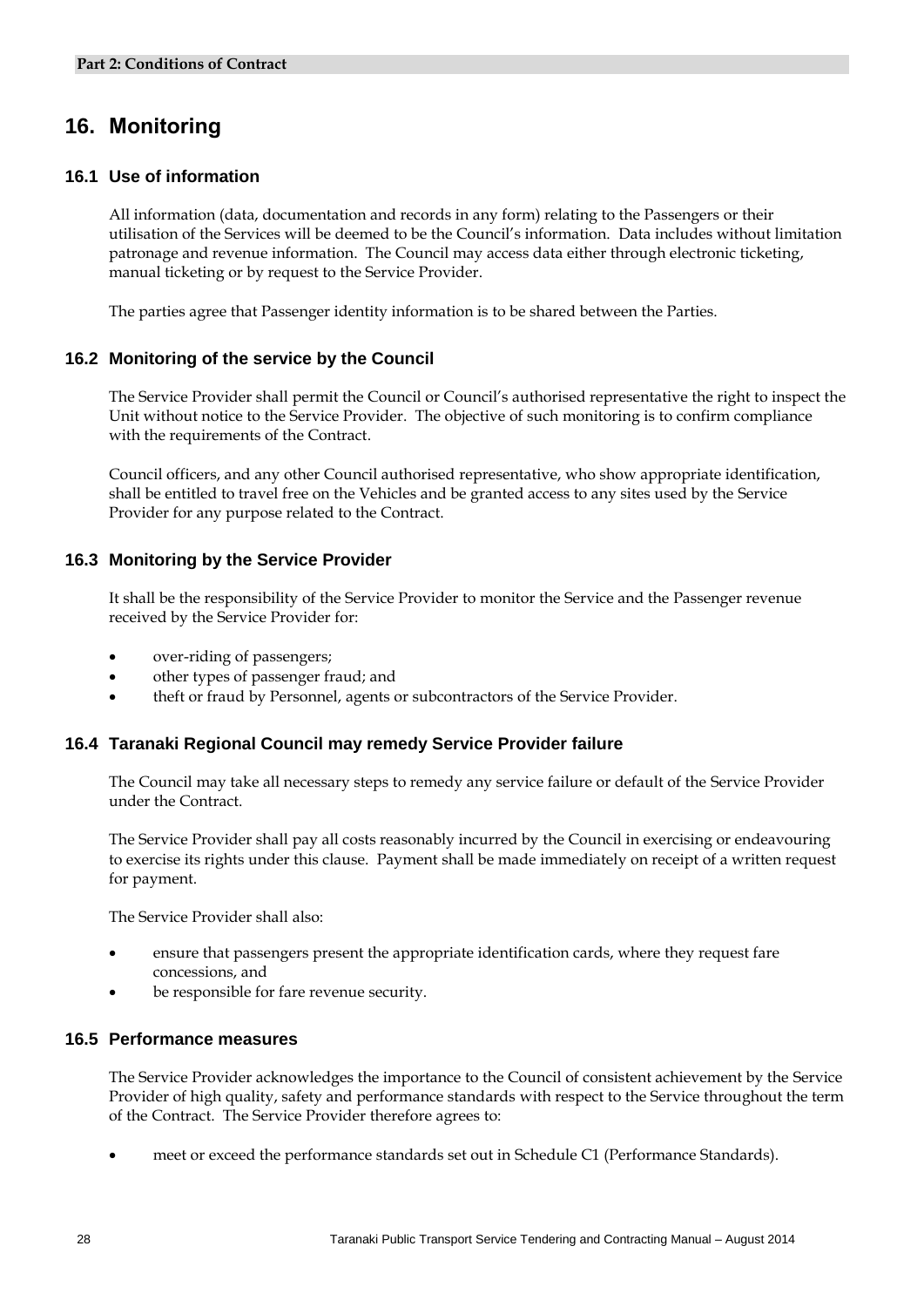- provide the Service and perform its obligations under the Contract in accordance with the standards and requirements set out in the Contract.
- exercise proper skill, care and diligence in the performance of its obligations under the Contract.

Key Performance Indicators (KPI's) are a requirement set by the Transport Agency as stipulated in the Transport Agency's Procurement Manual (Chapter 11). These set a minimum standard to be achieved by the Service Provider and will be used to assess overall Contract compliance and applying non-compliance deductions.

Regular meetings between the Council and the Service Provider will help ensure that compliance is achieved and allows the Service Provider to advise of circumstances outside of their control that have impacted on their ability to meet the minimum KPI's.

Monitoring of these indicators will take place at regular intervals each year during the contract. Results will be communicated promptly to the Service Provider so that improvements can be made.

In particular, the Council shall monitor as a minimum the mandatory KPI's as shown in Schedule C1 Performance Measures and Penalties.

#### **16.6 Service Provider's performance requirements**

Without limiting the general effect of clause 16.4 (Performance measures), the Service Provider shall:

- a. Operate all Trips in accordance with the timetable.
- b. Display the correct route number and destination information.
- c. Adhere to the prescribed routes unless the Service Provider is physically or legally prevented from doing so.
- d. Supply appropriate information to passengers and display notices as required.
- e. Carry all intending passengers who wait at recognised stopping places.
- f. Carry all intending passengers who signal the driver by hand even if not at a recognised bus stop.
- g. Charge correct fares, sight the required identification, collect all due fares from Passengers and issue the correct tickets for journeys.
- h. Use the Vehicle(s) nominated by the Service Provider for the Service.
- i. Maintain its Vehicle(s) in accordance with the requirements of the Contract.

The Council will, at the conclusion of the Contract, compile a Service Provider performance report. This performance report will evaluate the overall satisfaction level of the Council with the Service Provider's performance. The Council will allow the Service Provider to comment on the performance report before it is included in the Contract file.

The Council will advise the Service Provider about the form of performance reporting before the Contract commences.

#### **16.7 Customer service**

At all times the Service Provider will employ appropriate Personnel who will be neatly attired in the Service Provider's standard uniform and are polite and courteous in dealing with the travelling public.

- The Service Provider's Personnel shall, in dealing with the public, be competent communicators and fluent in the English language.
- The Service Provider shall ensure that appropriate New Zealand workplace Personnel selection, recruitment and training procedures and minimum standards are implemented.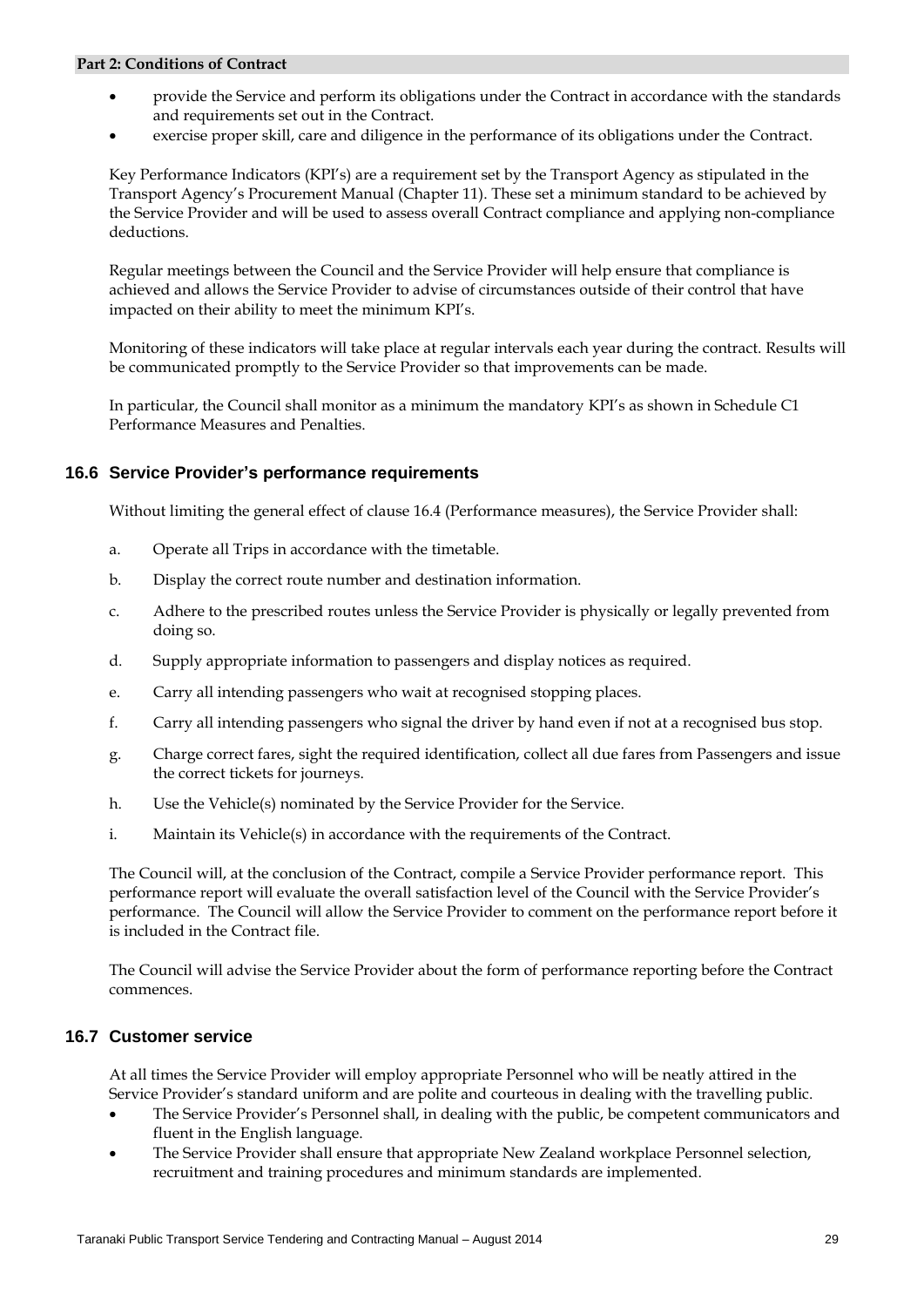The Service Provider shall ensure that Personnel employed on the service are trained so as to be customer focussed at all times and place the customer's needs first (includes: general customer relations, acceptable behaviour, and providing assistance to disabled passengers) and to strive for excellence during the operational delivery of their roles.

The Service Provider shall not employ on the Service any person in contact with the public whose behaviour or attire is objectionable or otherwise inappropriate.

The Service Provider shall ensure that all Personnel that deal with the public are appropriately trained, qualified and experienced.

#### **16.8 Driver training programme**

The Council views a driver's professionalism and driving skills to be critical in the success of its public transport services. Therefore it is expected that the Service Provider will share these views and provide for continuous improvement of its drivers.

Service Providers are to ensure that Personnel training and selection procedures are established and followed to ensure that services operated by them are well regarded by the passengers who use them. The Service Provider may not make any extra charge for its Personnel's time or expenses in attending such courses.

Details of Personnel training programmes proposed or established are to be supplied. The Council recommends that as a minimum all drivers should have completed the customer service and personal safety courses provided by the Bus and Coach Association. Other training programmes should cover the following points:

- Driving skills required on urban and school buses.
- Familiarisation with routes and bus stops.
- Training in special service features required by the Council e.g. transfer/ticketing, zonal fares, electronic ticketing etc.
- Training in dealing with, and assisting, passengers with special needs. For example: in a wheelchair, sight impaired.
- Training in conflict resolution and assertiveness and protecting personal safety as a passenger service vehicle driver.
- Driving a bus on a scheduled passenger route.
- Driving a passenger service vehicle in a fuel efficient manner.
- Fostering effective passenger relations.

All new drivers who have less than 6 months experience as passenger service drivers, are to participate in a training programme before beginning full driving duties. All drivers should participate in a refresher course every 3 years. A refresher course must consist of a minimum ½ day course covering compliance, customer service and an overview of the above list.

Any driver who receives greater than 6 complaints in a 6-month period will be required to attend a refresher course, unless agreed in writing at the Council's discretion.

#### **16.9 Complaints**

The Service Provider will maintain a complaints register recording details of any complaints received relating to the performance of the Service, and any action taken in relation to the complaints. Where the complaint is found to be legitimate the Service Provider shall indicate what steps have been taken to ensure no repetition of the incident occurs.

The Council aims for 100% of all trips run to be free of any cause for complaint.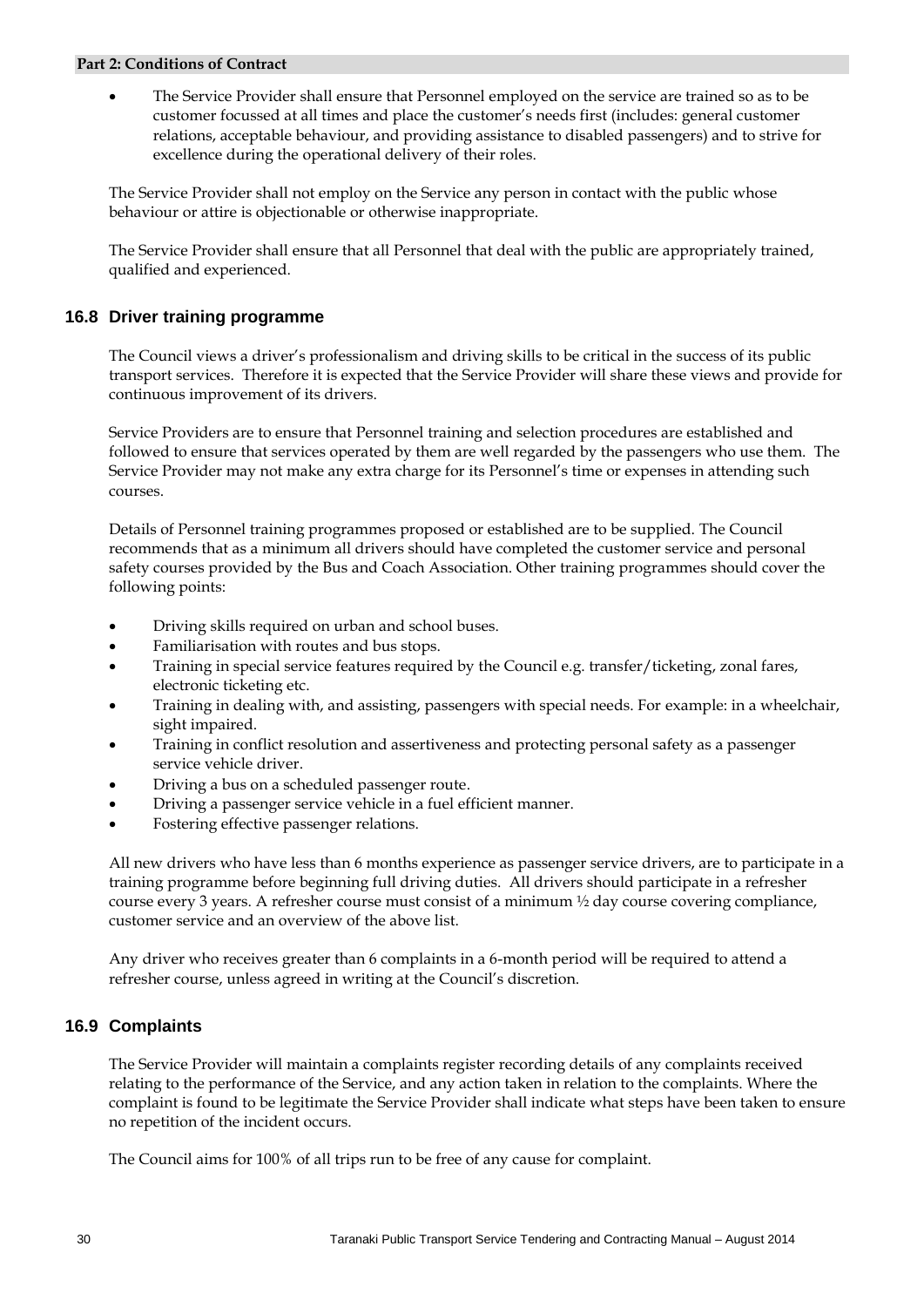Be it single or multiple complaints, each Trip will be classed as either 'with' or 'without' complaint. Where multiple complaints are received which relate to one incident, each complaint will be recorded and counted as a separate complaint.

Should the complaint relate to a performance attribute that is also subject to a non-compliance deduction, then both the complaint and performance attribute non-compliance deduction payments will apply.

The Council shall have the right at any time to inspect the complaints register kept by the Service Provider pursuant to Land Transport Rule – Operator Licensing 2007 and to pursue independent enquiries should it deem it necessary.

The Service Provider shall supply within six (6) working days of the month following, a summary of complaints and commendations disaggregated by:

Complaint directly to Service Provider Complaint via Council Compliant via other source By each route By peak or off-peak time (of incident)

for each of the following service attributes:

- Reliability
- Punctuality
- Vehicle cleanliness
- Vehicle comfort
- Driver behaviour
- Bus stops
- Failed to stop
- Failed to pick up
- Information
- Fares
- **Other**

plus the percentage of complaints cleared up within 10 working days.

In the event of any complaint to the Council regarding the service, either from a Passenger or any other party, the Service Provider will be advised of the complaint and must take appropriate action; including advising the Council of the action the Service Provider has taken in response to the complaint.

Performance Standards and Penalties are contained in Schedule C1 (Performance Standards) of this Manual. Section 18 includes information regarding the termination of the contract by Council where the Service Provider's performance has been unsatisfactory.

#### **16.10 Surveys and free travel**

The Service Provider will permit Council or Council's authorised representative to travel free on the Vehicle(s) operated under the Contract, in order for the Council to conduct interviews or Passenger surveys and to undertake monitoring exercises. Such travel could include positioning runs. Service Providers will endeavour to assist the Council wherever possible with information to enable the Council to most effectively coordinate its surveys.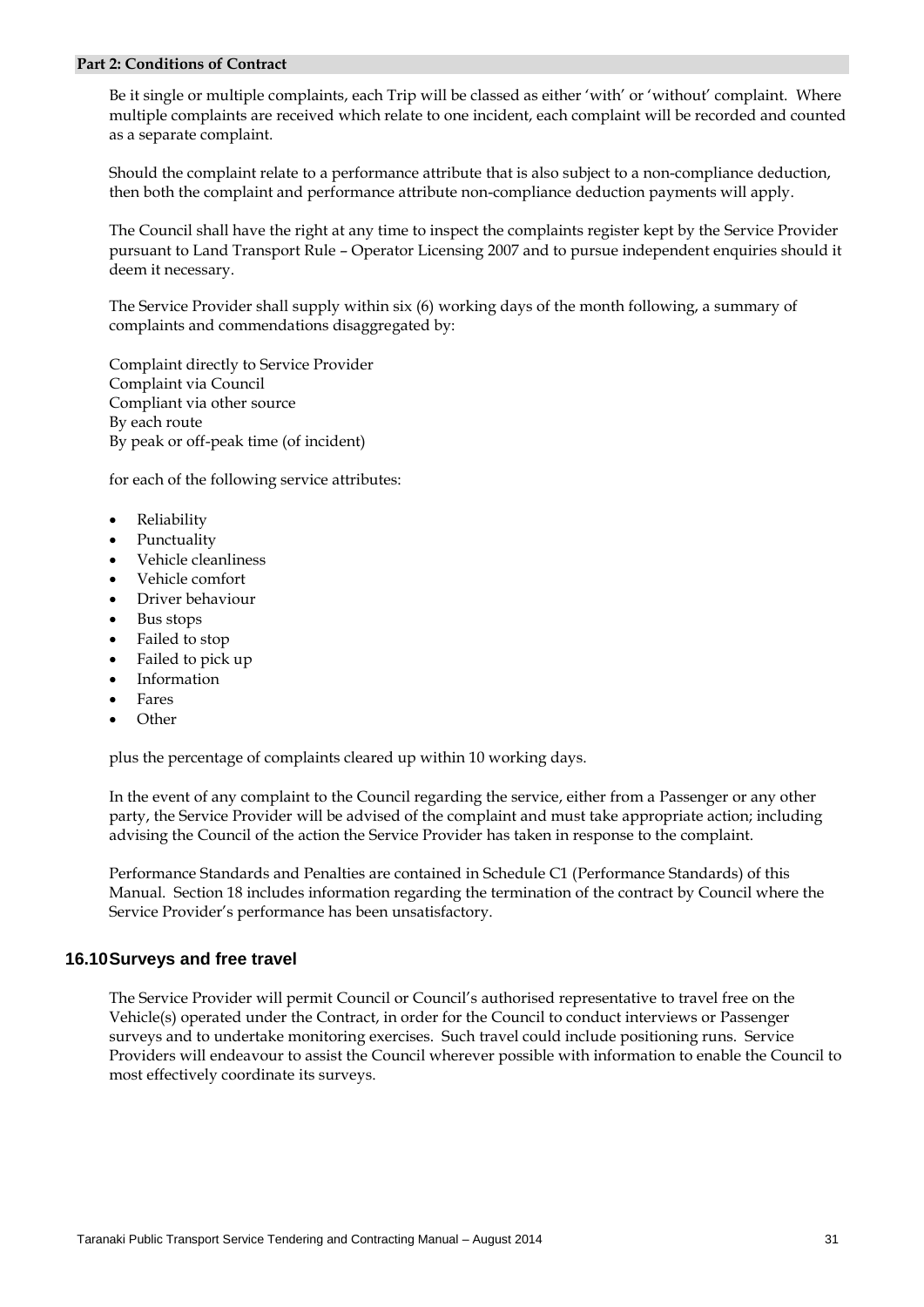## **17. Reporting**

#### **17.1 Report on operation of service**

The Service Provider shall provide within six (6) working days to the Council (on a confidential basis), for each month, a monthly report on the operation, performance and patronage data of the Unit. The information shall be supplied with the monthly invoice.

The Service Provider shall implement systems that accurately record the following:

- Numbers of Passenger boardings by route and service,
- Number of Passenger boardings by fare category,
- Number of scheduled Trips completed in full,
- In- service bus kilometres delivered,
- In-service vehicle hours delivered,
- Percentage of scheduled Trips operating late (from Trip start, en route and at destination),
- Complaints summary and percentage cleared within 10 working days,
- All incidents and accidents,
- Fleet composition register,
- All revenues collected as part of the Service,
- Driver training undertaken in the month.

The Council may from time to time require more detailed information (as specified by the Council) to undertake an analysis of the Service for planning and monitoring purposes. The format of the information will be mutually agreed between the Council and the Service Provider.

Payments may be withheld or delayed if information required to be supplied under the Contract is outstanding at the time the payment is due, or if insufficient information is supplied to enable a claim to be verified. No interest will be paid on withheld payments.

The Service Provider shall maintain the financial and statistical information for the Contract and retain all the information for a period of twenty-four (24) months after the termination of the Contract.

#### **17.2 Auditing**

The Council (and/or its nominated consultant) will have the right to audit all obligations of the Service Provider under the Contract including but not limited to monitoring compliance by the Service Provider to the terms and conditions as set out in the Contract.

The data will be produced by the Service Provider on demand by the Council at any place Council reasonably requires, and the data requested for audit will be available for audit at least twenty-four (24) months after the period to which it refers.

An audit may include observing data being extracted by the Service Provider and requesting the Service Provider to repeat data extraction under controlled conditions.

The Service Provider will meet the cost of audit, if the audit shows that any information the Service Provider has supplied is materially inaccurate.

A full audit trail must exist to enable any nominated consultant appointed by the Council to verify any item in any invoice or report provided by the Service Provider under this Contract, including any information from the originating data, such as electronic ticketing reports, drivers' waybills, or ticket sales dockets.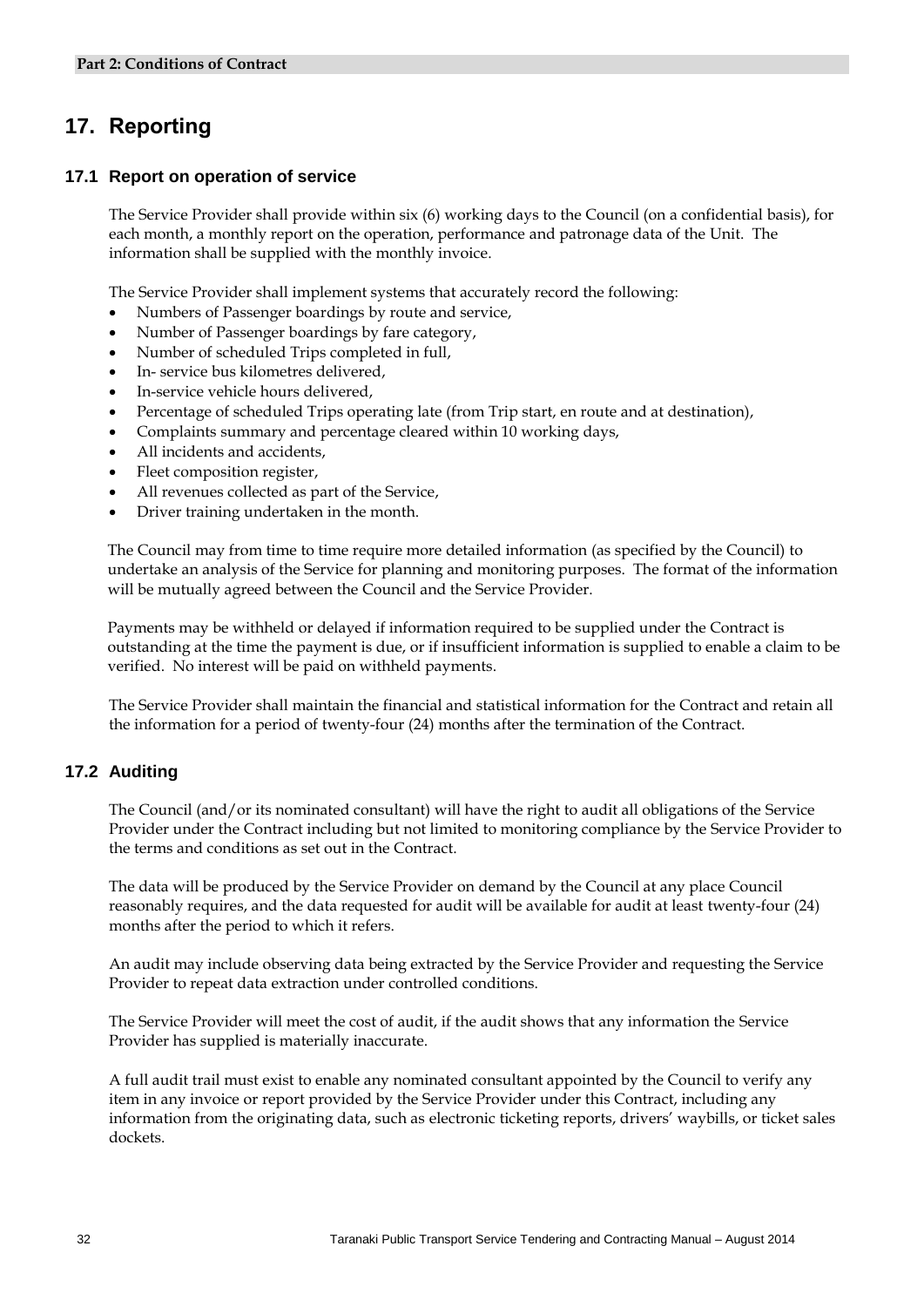#### **17.3 Access to information**

At the Council's request, the Service Provider shall make available to the Council, on a daily basis, any records or documentation held by the Service Provider relating to the operation of the Unit. Information that is personal to the Service Provider and not required to be disclosed by the Service Provider under other provisions of the Contract shall be kept confidential by the Council (subject to the provisions of clause '17.4: Confidentiality').

#### **17.4 Confidentiality**

Both parties must treat as confidential all Confidential Information of the other party which comes into their possession pursuant to or as a result of their being party to the Contract or the performance of the Contract. Neither party shall without the consent of the other disclose Confidential Information to any third party (other than its consultants and advisers). The obligations under this clause will survive the term or termination of the Contract and will be enforceable at any time at law or in equity.

#### **17.5 Local Government Official Information and Meetings Act (LGOIMA)**

The parties acknowledge that the Council is subject to the LGOIMA and that under that Act the Council may be required to release information about the Service and the Service Provider.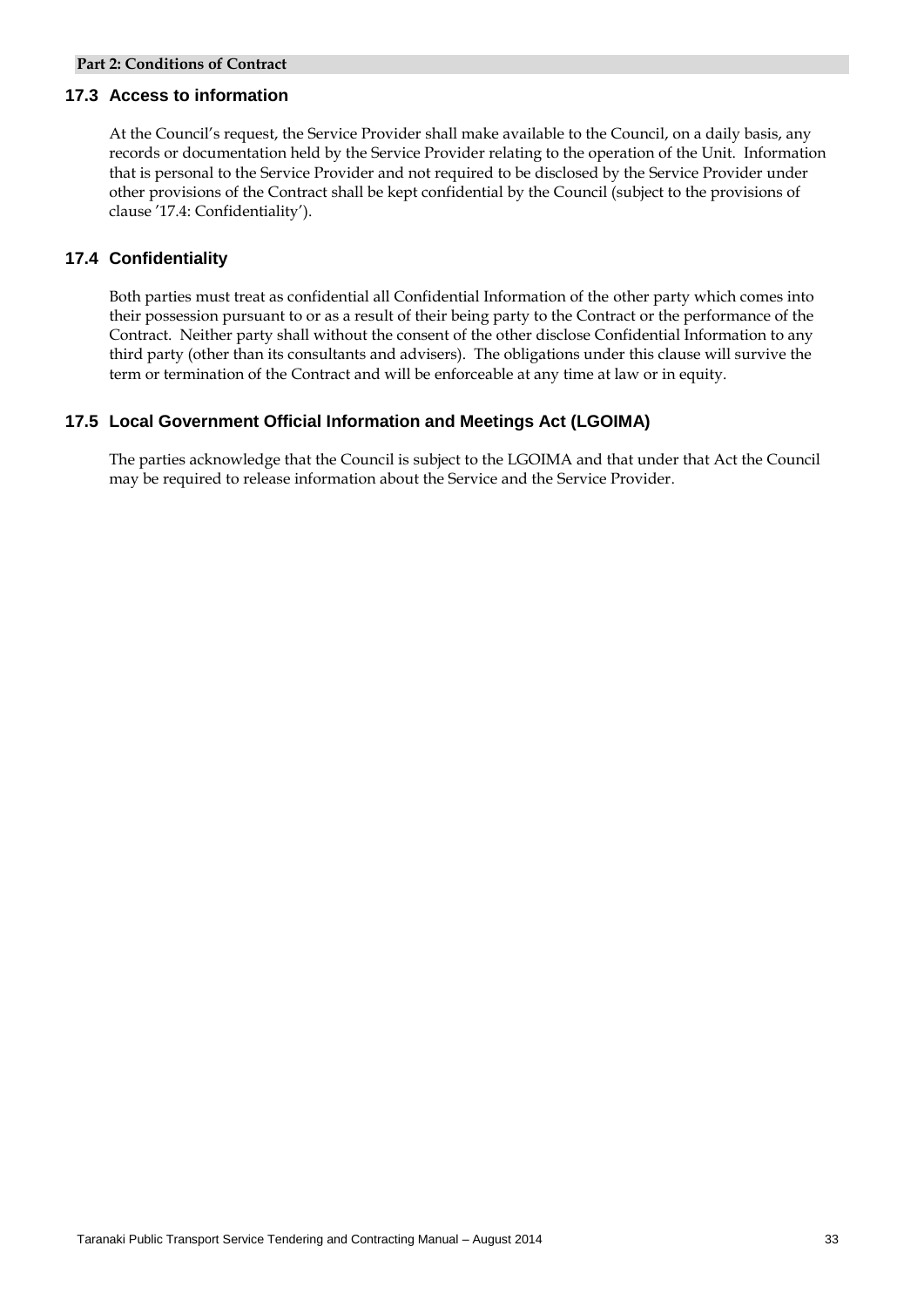## **18. Service non-compliance**

The Council shall be entitled to deduct from payments due to the Service Provider, compensation for noncompliance with the terms and conditions of the Contract. In addition to any deductions imposed, the Council may issue a written notice of non-compliance. The non-compliance criteria and deductions are set out in Schedule C1 (Performance Measures and Penalties) of this Manual.

Any action by the Service Provider, which does not meet the terms of the Contract, may lead to a request to the Service Provider for a suitable explanation for the non-compliance. A reply should be received from the Service Provider within five (5) working days of the request. If no such reply is received, or the Council is not satisfied with the reply and reasons given, the Council may impose a non-compliance deduction. The Council shall be entitled to deduct this deduction from any payments due to the Service Provider.

The imposition of a non-compliance deduction includes but shall not be limited to those provided in Schedule C1 (Performance Measures and Penalties) of this Manual.

#### **18.1.1 Minor non-compliance**

Minor non-compliance issues that may involve the imposition of a non-compliance deduction include but shall not be limited to the following:

- a. Failure to operate a timetabled Trip without due cause, early or late.
- b. Failure to display accurate route information or destination information.
- c. Deviation from the prescribed route without due cause.
- d. Charging an incorrect fare or failure to collect a due fare or failure to issue the correct ticket.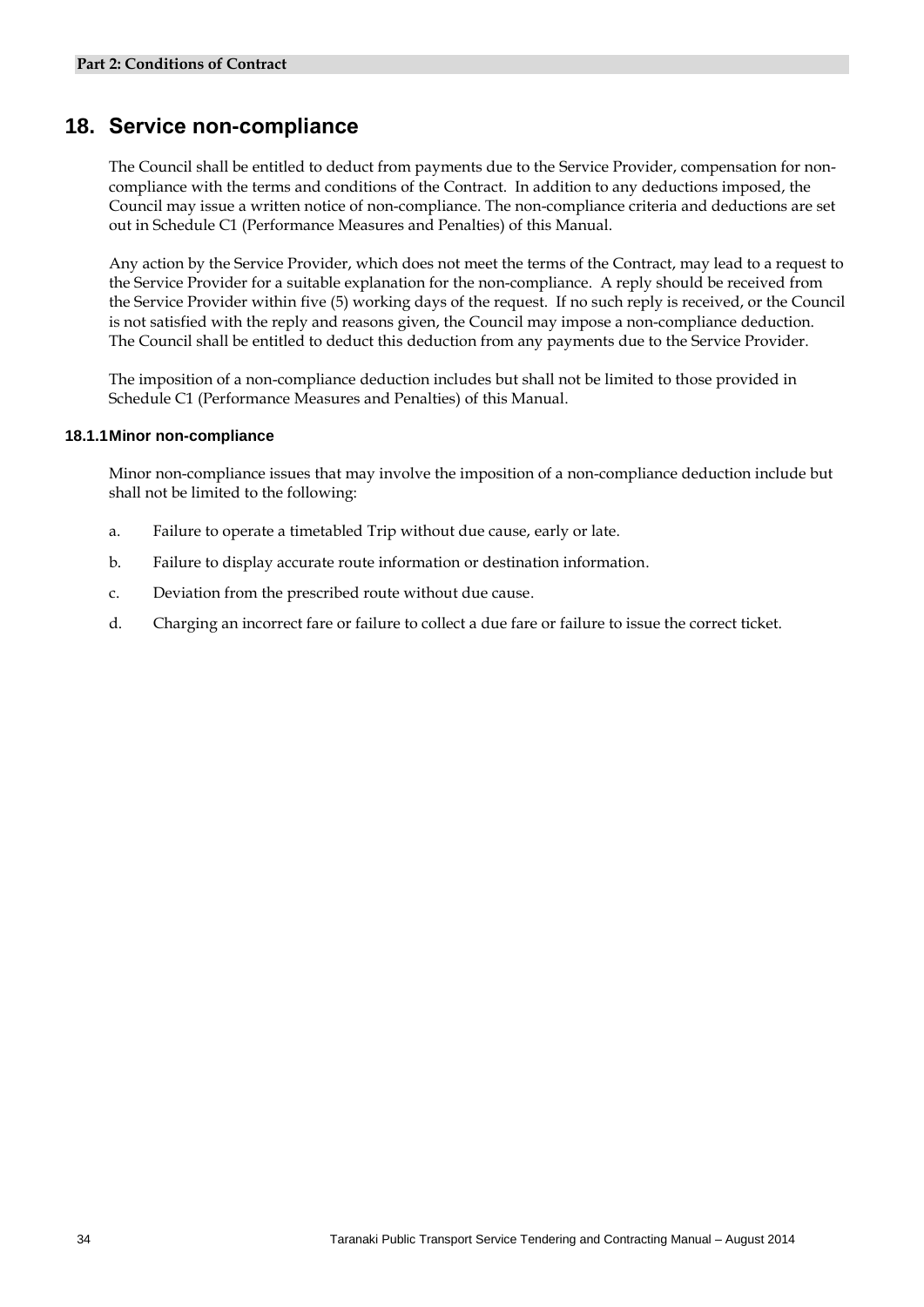## **19. Termination/Disengagement**

#### **19.1.1 Termination of a Contract:**

A Contract continues until ended:

- By the expiry of a Contract; or
- By agreement between the parties; or
- In accordance with clauses 19.1.2 or 19.1.3.

#### **19.1.2 Termination Notice:**

The Council may end a Contract immediately by notice in writing to the Service Provider (the "Termination Notice") if the Service Provider:

- a. Does not perform the Contract Services in accordance with, or otherwise comply with the provisions of, the Contract and:
	- the default is a serious breach of Contract and cannot be remedied; or
	- the default can be remedied but has not been remedied with fourteen (14) days after the Service Provider receives notice of the default.
- b. Has been issued four written minor non-compliance notices within any twelve month period; or
- c. Materially or consistently fails to comply with the terms of the Contract. A material default may consist of, but is not restricted to the following:
	- finding that multiple (more than one) Vehicles in a Service Provider's fleet are in an unsafe condition;
	- inability or unwillingness of the Service Provider to meet the requirements, (including service levels) of the Contract;
	- the Service Provider has made a false declaration in its Tender submission for a Contract.
	- the Service Provider has breached its obligations relating to health and safety, whether or not such breach has caused harm to any person.
- d. Commits an act of bankruptcy or makes any assignment or composition with its creditors;
- e. Becomes liable to be placed in liquidation;
- f. Cannot pay its debts when they fall due, or is deemed not to be able to pay them in accordance with section 287 the *Companies Act 1993*; or
- g. Suspends payments to its creditors or ceases or threatens to cease operating or convenes a meeting of its creditors to propose a scheme of arrangement with them;
- h. Has a liquidator appointed or its board or shareholders propose or pass a resolution to appoint a liquidator;
- i. Has a receiver, manager, or statutory manager appointed;
- j. Has an application for it to be placed in liquidation presented or advertised;
- k. Passes or purports to pass a resolution for it to be placed in liquidation;
- l. Transfers or disposes of a substantial part of its assets for inadequate consideration, or threatens to do so;
- m. Has an order made against it for more than \$50,000 against its property or assets;
- n. Has a number of orders made against it for a total of more than \$50,000 against its property or assets;
- o. Has a final judgement for more than \$50,000 against it which remains unpaid for 14 days;
- p. Has a number of final judgements made against it for a total of more than \$50,000 against it which remains unpaid for 14 days;
- q. Repurchases its share capital or convenes a meeting of its shareholders to resolve to do so without the others prior written consent;
- r. Has a change in the effective control of that party.

Any termination of a Contract will be without prejudice to the rights of either party arising prior to termination.

A bond may be forfeited and used by Council to offset any expenses incurred in replacing the Service Provider.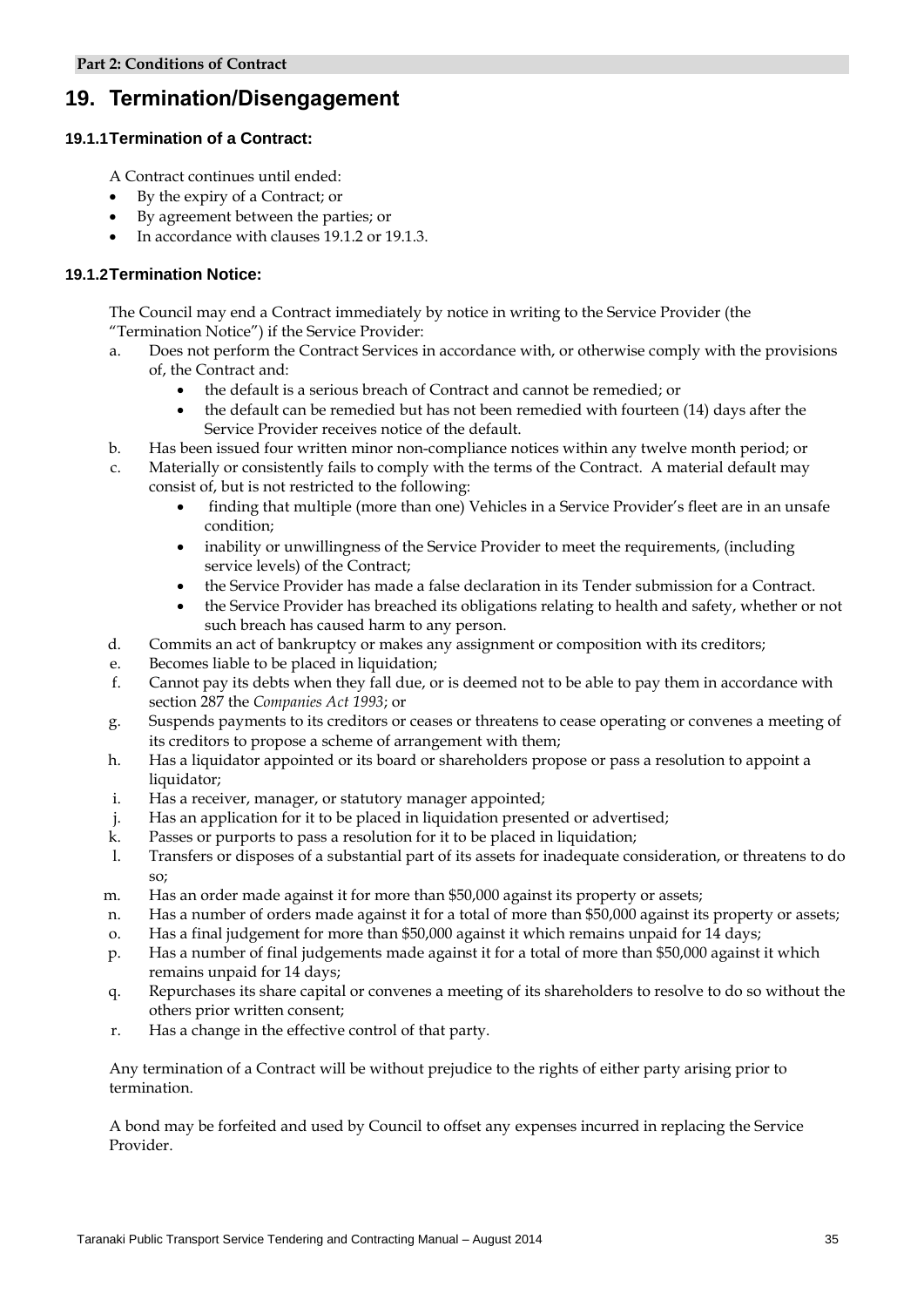- s. Termination of the Contract by the Council where Lack or Withdrawal of Funding: The Council may terminate a Contract after giving not less than 90 days written notice for reasons of lack or withdrawal of funding. The Council will endeavour, but will not be bound, to treat all Service Providers equitably and consistently in this situation. In the case of a severe downturn in patronage which affects the financial viability of a Contract, the Council may in collaboration with the Service Provider reduce the period of notice required to be given to the Service Provider for termination to 30 days. The Council will have final discretion as to any reduction in notice.
- t. Uneconomic Service: If, during the period from the Commencement Date until expiry of the Contract, the Council may, in collaboration with the Service Provider determine that it is not able to continue to fund the cost of certain Services as a result of there being inadequate fare revenue or an inadequate Commerciality Ratio for the relevant Unit.

The Council may (at its final discretion), by providing at least 90 days prior written notice to the Service Provider:

- terminate the relevant Contract; or
- reduce the Services (and reduce the Contract payment accordingly) under the relevant Contract, by service variation.
- u. Force Majeure: In the event that a Service Provider cannot perform its duties and obligations under the Contract for reasons of Act of God, earthquake, storm, flood, landslide or other natural event, for a protracted period of greater than 30 days then the Council may in collaboration with the Service Provider terminate some or all of the affected Contracts with a reduced period of notice of 30 days. The Council will have final discretion as to any termination of services due to Force Majeure.

#### **19.1.3 Termination of the Contract by the Service Provider:**

The Service Provider may terminate a Contract in the following circumstances:

**Service Variations**: Where a Service Provider considers that it is unable to perform service variations as ordered by the Council and where agreement cannot be reached with respect to those variations, a Contract may be terminated by the Service Provider by giving not less than 90 days written notice.

**Reduced Period of Notice**: In the case of a severe downturn in patronage which affects the financial viability of a Contract, the Council may in collaboration with the Service Provider reduce the period of notice required to be given by the Service Provider for termination pursuant to paragraphs 21.4.1 and 21.4.2 to 30 days. The Council will have final discretion as to any reduction in notice.

#### **19.1.4 Transfer of service at expiration or termination of contract**

Where the Contract is terminated, the Service Provider shall afford every co-operation to the Council in its endeavour to establish a replacement Service and in the transition of the Service to a new Operator. The Service Provider shall ensure that the Service is transferred to any new Service Provider with the minimum of disruption to passengers.

#### **19.2 Liability exclusion**

The Council's liability under a Contract is limited to the amount required to be paid by it under the agreement. It shall have no other liability whatever the cause.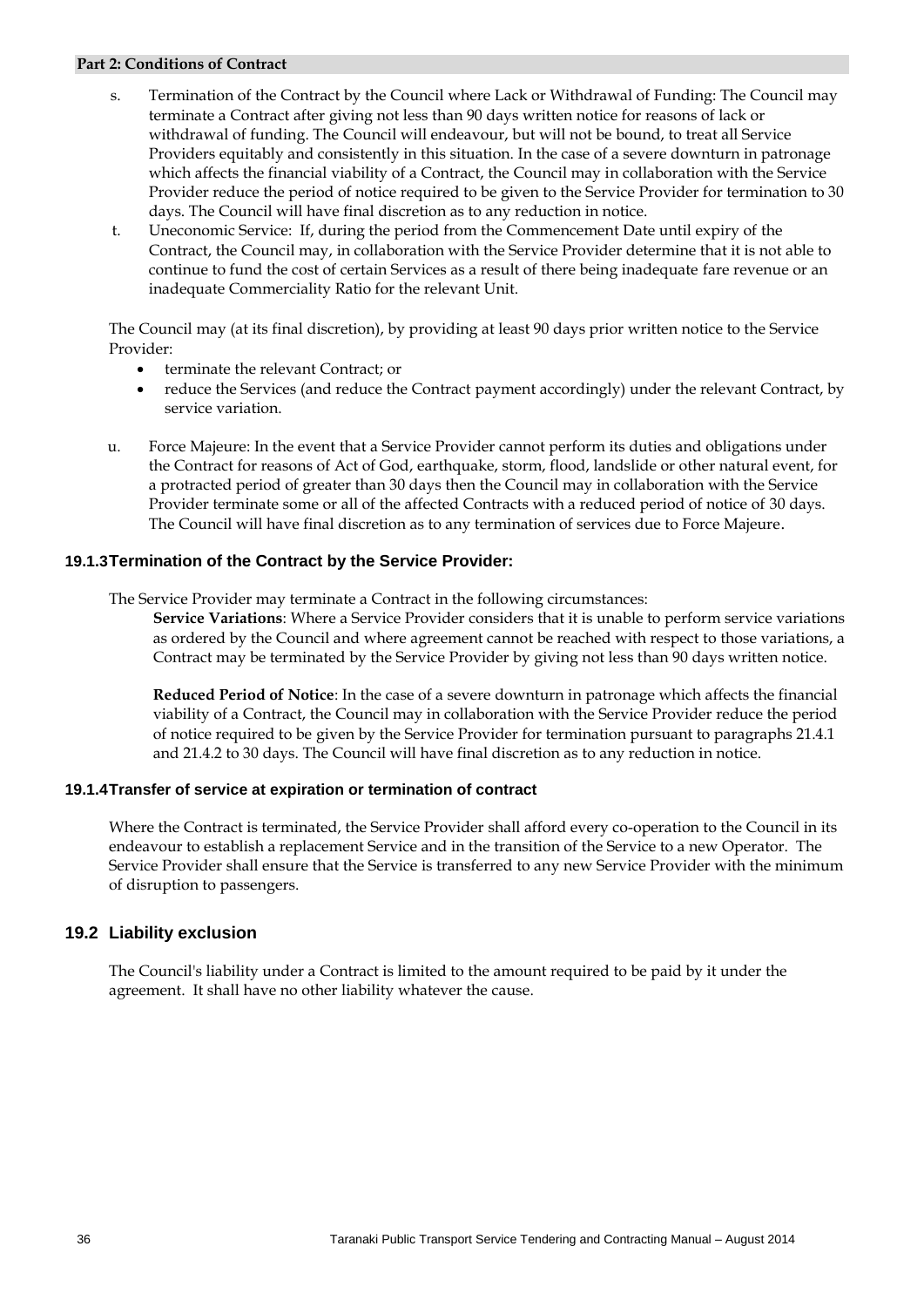## **20. Dispute resolution**

#### **20.1.1 General**

Without limiting the application of the clauses below relating to dispute resolution, in the event of a dispute, disagreement or difference of opinion arising under the Contract, as to:

- the meaning or application of any part of a Contract; or
- any other matter touching or concerning a Contract

the parties shall actively and openly endeavour to amicably settle such disputes themselves, with a view to achieving prompt resolution.

#### **20.1.2 Notice of dispute**

A party claiming that a dispute has arisen must give written notice to the other party, specifying the nature of the dispute. On receipt of such a notice, the parties shall endeavour to resolve the dispute amicably and expeditiously using informal dispute resolution techniques agreed by them.

#### **20.1.3 Referral to mediation**

If the dispute is not resolved within seven (7) working days of written particulars being given (or any longer period agreed to by the parties), either party may at any time subsequently by notice in writing to the other require the dispute to be submitted to mediation.

#### **20.1.4 Mediation**

A party must use the mediation process to resolve the dispute before commencing arbitration or legal proceedings.

If any dispute is submitted to mediation the following shall apply:

- The mediation shall be conducted by a single mediator.
- The Service Provider and the Council shall endeavour to agree on a mediator. If they fail to agree either party may request the President of the Arbitrators and Mediators Institute of New Zealand Inc. to appoint a sole mediator.
- The mediator shall discuss the matter with the Service Provider and the Council (separately or jointly as the mediator may determine) and endeavour to resolve the dispute by agreement.
- All discussions in the mediation shall be without prejudice and shall not, save in the case of proceedings to enforce settlement concluded by mediation, be referred to in any later proceedings.
- The Service Provider and the Council shall bear their own costs in mediation and shall pay the cost of the mediator in equal shares.

The terms of settlement are binding on the parties and override the terms of the Contract if there is any conflict. The terms of settlement may be tendered in evidence in any mediation or legal proceedings.

If a dispute is not resolved in 14 days after the mediator has been appointed, or within any extended time that the parties agreed to in writing, the mediation must cease.

#### **20.1.5 Arbitration**

If the parties cannot resolve the dispute by mediation then either party may by written notice to the other refer the dispute to arbitration, stating the subject matter and details of the dispute or difference and that the party desires to have the matter referred to arbitration. This is to be in accordance with the *Arbitration Act 1996* on the following terms: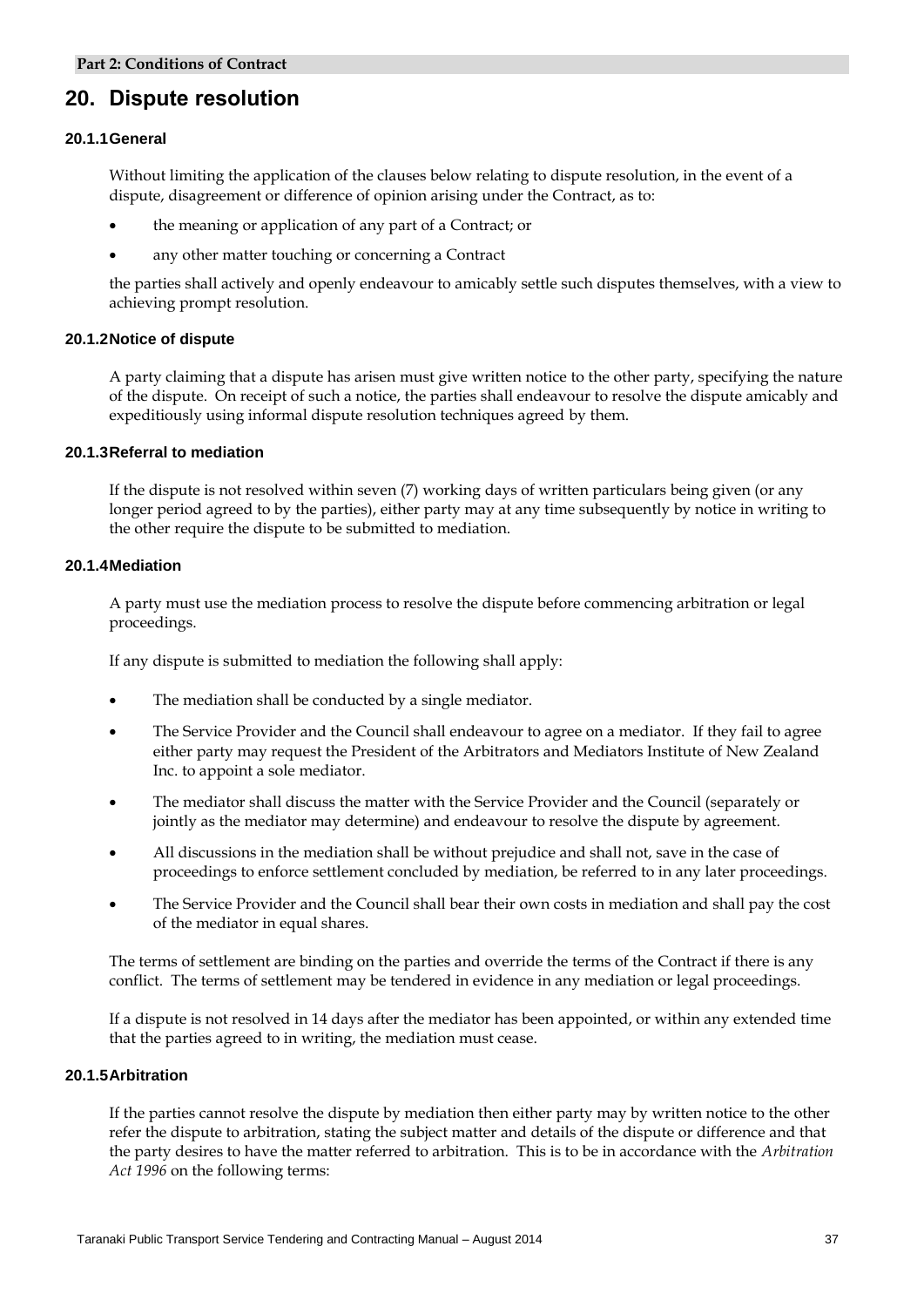- A single arbitrator shall be appointed and agreed upon by the parties.
- If the parties cannot agree on an arbitrator within 14 days, then the President of the Arbitrators and Mediators Institute of New Zealand Inc shall appoint the arbitrator.
- No person who has participated in an informal resolution of the dispute shall act as arbitrator.
- The arbitrator will proceed promptly to deliver an award. The parties shall cooperate fully in this respect.
- The parties agree that the arbitrator's decision shall be final and binding.
- The Service Provider and the Council shall bear their own costs in arbitration and (in the absence of an arbitrator's award to the contrary) shall pay the costs of the arbitrator in equal shares.
- Either party will be entitled to appeal to the High Court on any question of law arising out of the award.

#### **20.2 Performance obligations**

Pending the settlement of a dispute under clause 20 (Dispute Resolution), the parties shall continue to perform all their obligations under the Contract except neither party shall be obliged to pay any money which is the subject of the dispute.

#### **20.3 Compliance with dispute resolution regime**

A party to the Contract may not commence any court or arbitration proceedings relating to a dispute unless it has complied with the clauses above relating to dispute resolution (except where the party seeks urgent interlocutory or injunctive relief).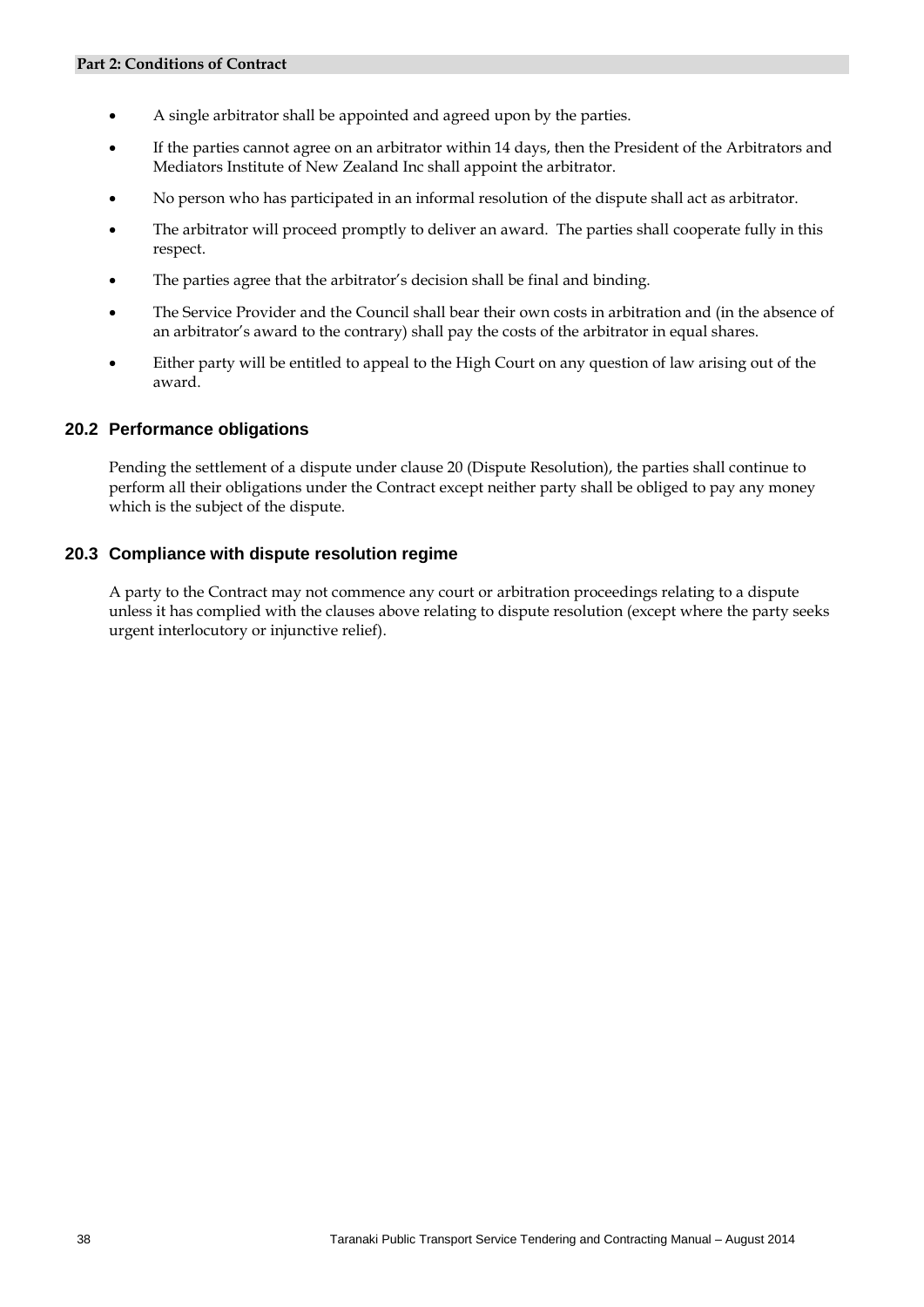## **21. Request for Tender process**

#### **21.1 Request for Tender**

Through a RFT process, the Council will invite Tenders for the provision of public transport Units in the Taranaki region in accordance with this Tendering and Contracting Manual.

The specific Unit offered for Tender are those covered in the RFT provided separately. Tenders for each RFT will be dealt with, evaluated and awarded separately. The Council may accept a mix of Conforming and Alternative Tenders. A Service Provider wishing to submit a Tender should study the RFT documents carefully in conjunction with any other RFT documents. The RFT will prevail in the event of any inconsistency between this Manual and the RFT.

Upon receiving a written request for the RFT documents as either an Expression of Interest or after the RFT process commences, the Council will distribute the full set of RFT documents to interested Service Providers. In addition, the RFT documents may be sent out following a verbal request from an interested Service Provider.

The following documents make up the Request for Tender documentation:

- The Tendering and Contracting Manual containing the general tendering and contracting requirements and instructions.
- The RFT– specifying any instructions necessary and the details and requirements for the services to be provided.

#### **21.2 Pre-tender meeting**

A pre-tender meeting may be held for the purpose of discussing any questions relating to the tendering process or the RFT. They will be held in the Council offices or in an urban centre where the Unit is to be provided. This meeting is to be held a minimum of two weeks following the RFT documents being sent out and two weeks before the Tender Close Date. The meeting will only be held if a Service Provider requests it.

No information given verbally at the meeting or at any other time will be binding on any party. Written documentation of questions and answers of the meeting will be sent within seven (7) working days to all Service Providers who have requested the RFT from the Council. These written questions and answers shall form part of the Contract for the relevant RFT.

Attendance at a pre-tender meeting is recommended but is not mandatory. Non- attendance shall not be a relevant factor with respect to Tender evaluation and will not affect the validity of any Tender lodged.

#### **21.3 Standard advertising practice**

The Council will advertise the RFT of high value contracts (i.e. where the first year cost of the service is greater than \$100,000) and may advertise the RFT of low value contracts (i.e. where the gross cost of the service is less than \$100,000) in the Public Notices or Tenders column of the following newspapers:

- a. The Dominion
- b. The NZ Herald
- c. Taranaki Daily News

Wherever practicable, these notices will be published on Saturdays.

All RFTs will also be notified on the Council's website [\(www.trc.govt.nz\)](http://www.trc.govt.nz/) and on a recognised Tender website such as the central government GETS (www.gets.govt.nz).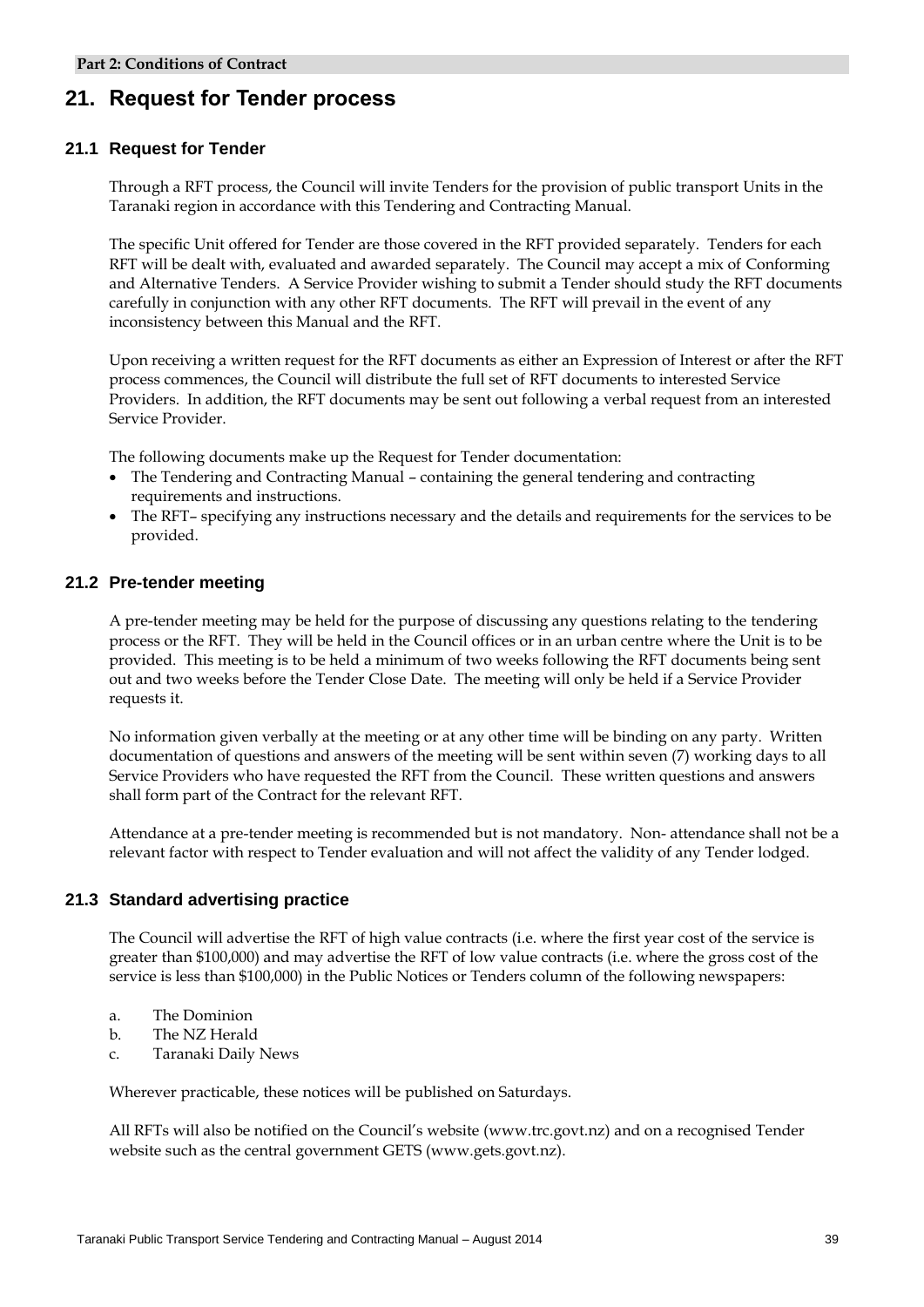#### **21.4 Clarifications**

Service Providers may request clarification of any aspect of the Council's RFT. All requests for clarification or further information should be in writing and directed to the Council no later than seven (7) working days prior to the RFT closing date.

The Council will issue a written 'Explanatory Notice' in response to any such request. All Explanatory Notices will be forwarded to all Service Providers who have received a RFT relating to that question. All such Explanatory Notices will thereafter be part of the Council's RFT. Verbal conversations shall not be binding and not form part of the Contract. However, if the Council feels any or all oral information given to a Service Provider is relevant to all prospective Service Providers, it shall be documented in writing and circulated to all parties.

#### **Tender documentation**

Requests for information or clarification that relate solely to a Service Provider's Tender will be provided to the Service Provider requesting the information or clarification only. The Council may, at its sole discretion, call a meeting between the Council and the Service Provider to resolve any issues requiring information or clarification.

Where an aspect of a Tender is unclear, the Council may advise the Service Provider in writing that clarification is required where this does not involve a material change to the Tender. The Service Provider will then have five (5) working days from the date shown on the Council's letter to provide written clarification. Failure to meet this deadline will mean the Council may not consider the Tender further.

The Council is not obliged to contact referees provided by the Service Provider and may seek further information on any issue from sources other than the referees provided. By submitting a Tender, the Service Provider confirms that the Council is authorised to verify with any third person any information included in the Tender. This includes any Transport Agency representative or authorised vehicle testing agency reports resulting from an audit or other investigation on the Service Provider. Any information gathered will only be used for the purposes described in this clause and will not be disclosed to any third party.

Service Providers should not directly or indirectly lobby or attempt to influence any Councillor, officer or employee of the Council in relation to the RFT. Should a Service Provider attempt to do so, then the Service Provider shall be disqualified from the RFT process.

#### **21.5 Amendments**

Where any amendment to the RFT is considered necessary by the Council, a Notice of Amendment shall be sent to all prospective Service Providers and shall upon issue become part of the Contract documents. Where the Council issues a Notice of Amendment, Service Providers shall have the right to withdraw their Tender, modify it in light of the Notice of Amendment and resubmit their Tender within the time specified in the Notice of Amendment.

Where the Tender Documents issued to prospective Service Providers are ambiguous or unclear a Service Provider may request the issue of an Explanatory Notice. If an Explanatory Notice is issued, it shall be sent to all prospective Service Providers and shall upon issue become part of the RFT.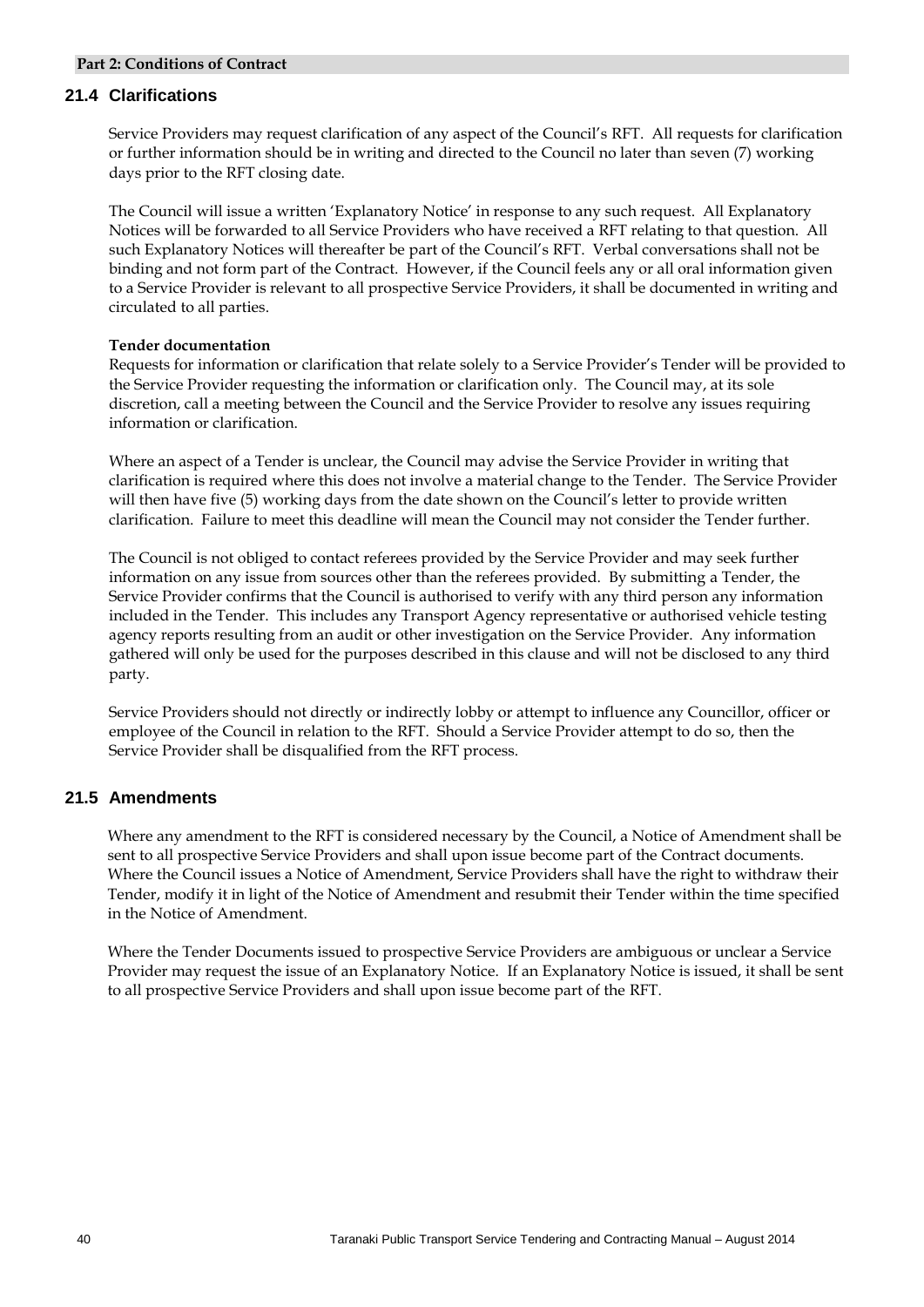## **22. Delivery models**

The delivery model is the form of the relationship established between the Council and the Service Provider to purchase the outputs required to the Contract. The Council has identified the staged and partnering delivery models as the preferred models for public transport service Units.

Staged

- Scale is small to medium
- Complexity, uncertainty and risks are low
- The Council wishes to maintain some form of involvement and control over the activity
- Scope is well defined and the opportunity for innovation is low

Partnering

- Designed to encourage greater collaboration between Council and the Service Provider.
- A Service Provider bids on the basis of the first year gross price of providing a Unit.
- Upside fare revenue growth is shared between the Council (60%) and Service Provider (40%) through an agreed Financial Incentive Mechanism.

Further information can be found in the Council's *Procurement Strategy for Transport Activities* and the Transport Agency's *Procurement Manual*.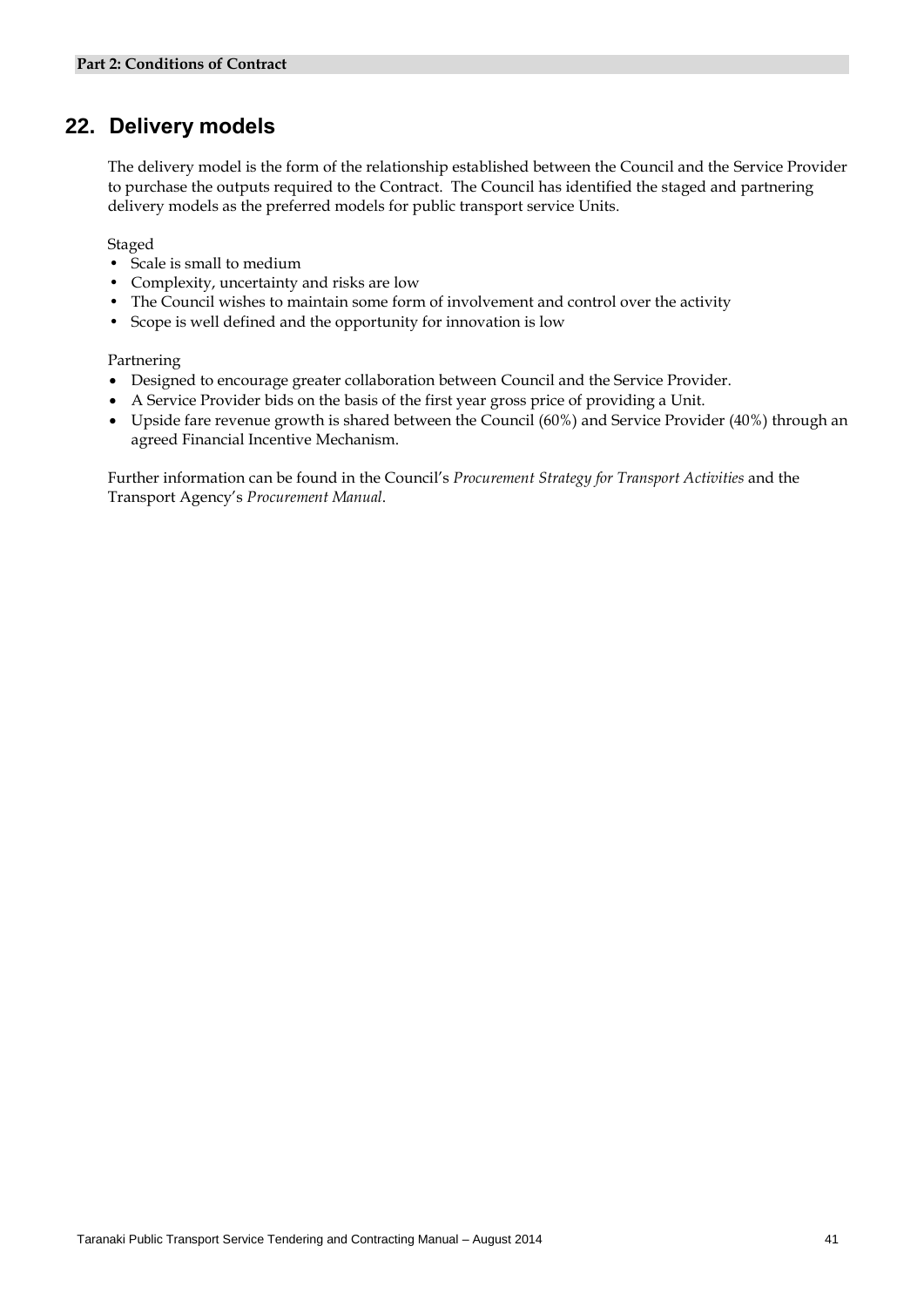## **23. Selection method**

The Service Provider selection method is the process by which a Service Provider's Tender is evaluated and a preferred Service Provider selected. Those that are available to be used by the Council are outlined below. The preferred Service Provider selection method for the Unit will be detailed in the RFT.

Direct appointment – is a supplier selection method where the Council selects a single Service Provider and negotiates terms including price.

Lowest price conforming – is a supplier selection method in which the preferred supplier meets all the requirements set out in the RFT and offers the lowest-priced proposal, after deducting any added value premium.

Price quality – is a supplier selection method where the attributes of suppliers whose proposals meet the RFT's requirements are graded, and the preferred supplier is selected by balancing price and quality through the use of a formula.

Price quality without disclosure – is a supplier selection method where the non-price attributes of Service Providers whose proposals meet the RFT's requirements are graded, and the preferred Service Provider is selected by balancing price and quality through the use of a formula. However, the estimate of the Contract is not disclosed in the RFT. This is used because Council views disclosure of the estimate will significantly influence prices tendered, or the Council is not confident of the accuracy of its estimate and wishes to mitigate the risk that it will distort supplier quality premium values by being significantly different from the lowest price tendered.

Further information can be found in the Council's *Procurement Strategy for Transport Activities* and the Transport Agency's *Procurement Manual* and *Council's Transport Activity Procurement Manual.*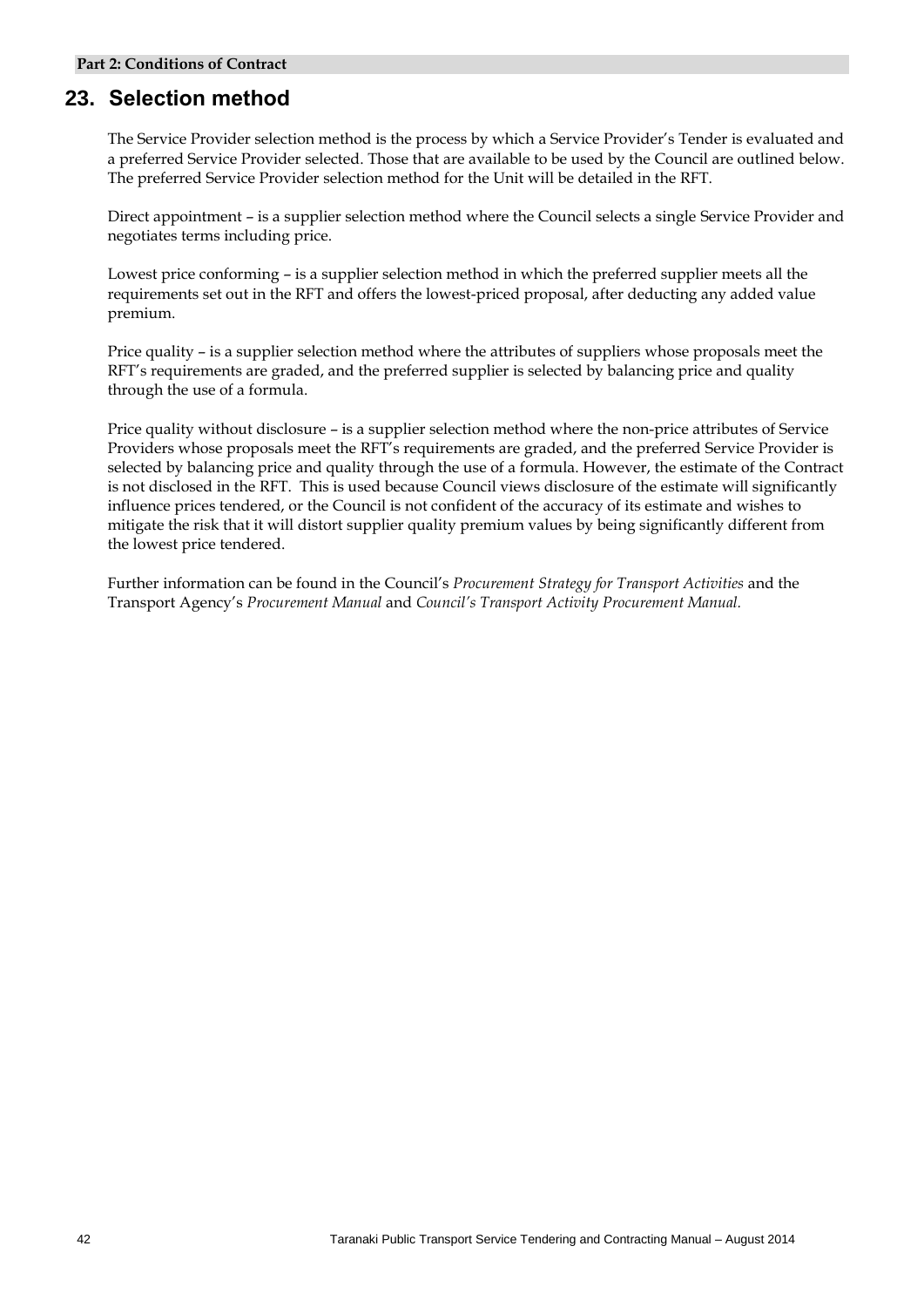## **24. Tender evaluation non-price attributes**

Non-price quality attributes assists the Council in the evaluation of Tenders by distinguishing between Service Providers on the basis of their attributes including their experience, skills, track record and their understanding of what the Council requires to be delivered by the RFT. All RFTs issued by the Council will require the Service Provider to be assessed against non-price attributes. The Council may evaluate the nonprice attributes on a basis of pass or fail or by grade. The RFT will state which attributes are to be used and the method of evaluation. The mandatory non-price attributes for every RFT are:

#### **Relevant experience (Service Provider's previous experience that is relevant to the Unit)**

Relevant experience is included in the evaluation to reflect the risk to the Council of accepting Tenders from inexperienced Service Providers. This risk relates to the difficulty in assessing Service Providers without appropriate past experience on which to base the assessment and includes the following components.

- experience in operating public transport contracts the size and duration proposed,
- ability to continuously meet specified timetables and minimise controllable delays,
- experience in operating an electronic ticketing system,
- customer service interface, friendliness and marketing relationships, including providing demonstrated levels of customer satisfaction,
- ensuring customer safety and security.

The Council will automatically consider as part of this category any service currently being delivered on behalf of the Council.

Contact details of referees should be provided to support Service Providers' claims. Where a Service Provider may not have this experience the Tender evaluation panel may give consideration to the relevant experience held by the named personnel who are proffered for the Contract.

#### **Relevant skills of the Service Provider and Personnel**

Relevant skills are included to assess the competence of Personnel that the Service Provider proposes to use, with particular regard to their skills and experience and includes the following components:

- management's commitment to health and safety: Service Providers will be assessed on the quality of their health and safety system,
- management experience in managing long term contracts,
- management experience in recruitment, training and retention of a skilled labour force, including labour force relationships,
- operational skill sets concerning bus and driver scheduling and bus fleet management,
- management experience in participating in partnering relationships,
- ability to deploy sufficient capacity across the assigned routes specified in this RFT,
- driver experience and skills including meeting minimum driver training requirements,
- provision of on-going and refresher training for drivers and other Personnel,
- support Personnel customer service experience,
- maintenance Personnel skills and experience in fleet management and vehicle maintenance programmes,
- responding quickly and effectively to emergencies and unforeseen circumstances e.g. bus breakdowns.

Contact details of referees should be provided to support Service Providers' claims. Where the Service Provider specifically names Personnel in the Tender the Service Provider must ensure that those people are available to provide the Service from the Contract commencement date.

#### **Methodology**

Service Providers shall provide information on the methodology which relates to procedures the Service Providers proposes to use to achieve the Service. One aspect of methodology is providing the service as specified to the routes and timetable specified in the Service Specification. Others which the Council also values include: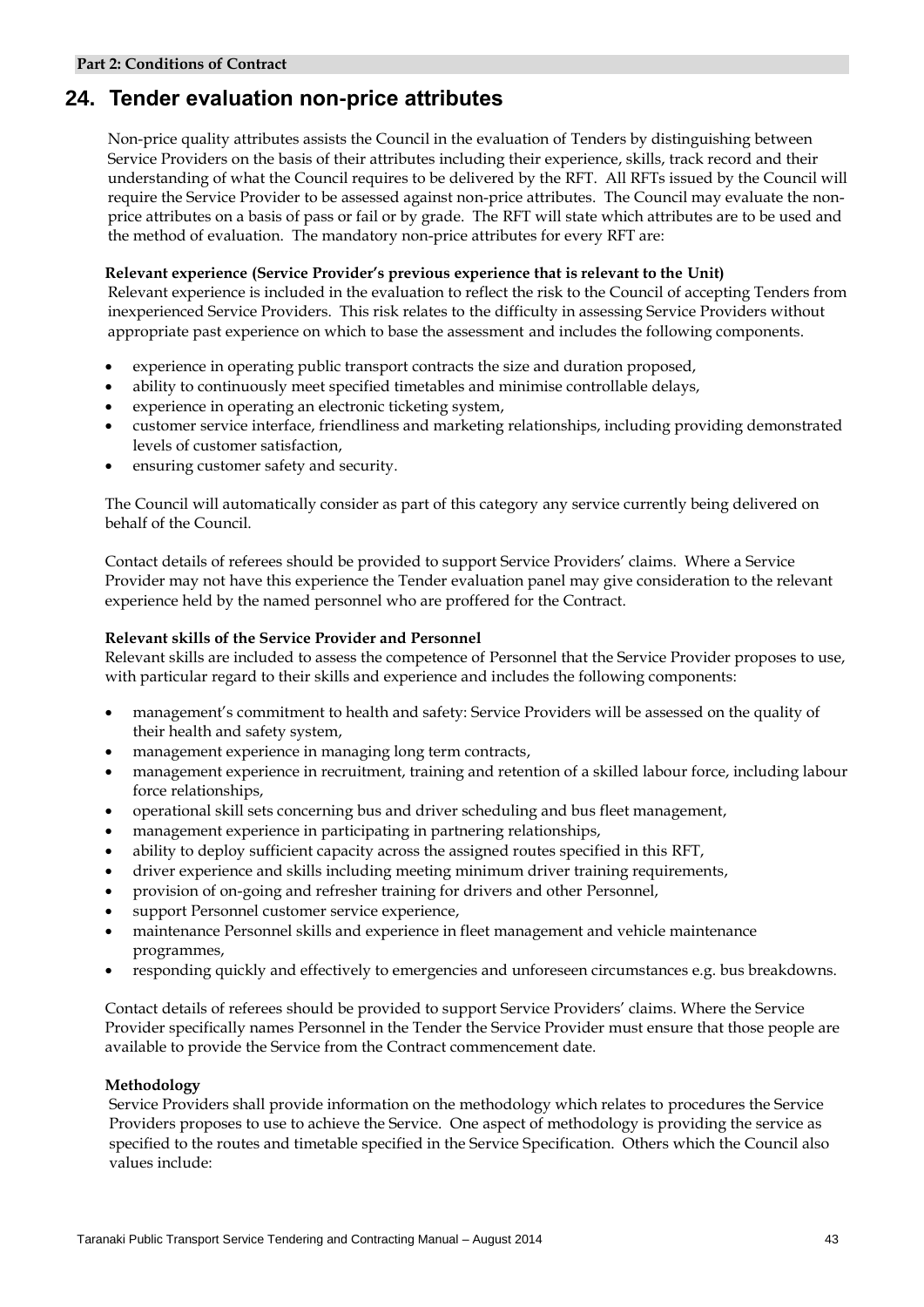- approach to relationship management with the Council,
- approach to administering a revenue control system and monitoring overriding of passengers,
- approach to innovation, including suggestions to the Council for improvements to network schedules and variations,
- evidence of environmental management systems,
- systems for managing and responding to customer complaints,
- evidence of a business plan to ensure resources will be in place prior to the Contract commencement date,
- evidence of an asset management plan (including vehicle replacement),
- Vehicle quality.

#### **Track record (reputation of the Service Provider for 'delivering' services)**

Track record is an assessment of a Service Provider's past record of delivering Services to the quality and safety standards required, on time and within budget and includes the following component:

 evidence of previously providing high standard public transport services and fulfilling contract obligations to the quality standards and service levels required.

The Council will automatically consider as part of this category the services currently being delivered on behalf of the Council.

#### **Resources**

Resources are the equipment, including facilities and intellectual property that the Service Provider proposes to use to deliver the Service and includes the following components:

- must have a local office with Personnel available to the public Monday to Friday (excluding public and statutory holidays),
- must have a minimum of Vehicles to cover all assigned routes plus additional back up Vehicles,
- must have a local depot/yard to secure Vehicles.

#### **Financial viability**

Financial viability is the Service Provider's ability to access the financial resources required to deliver the Service. The Service Provider must provide documented evidence of their organisation's financial viability. The Council reserves the right to seek additional information regarding the financial viability of any Service Provider.

#### **24.1 Grading scale for non-price attributes**

Where stated in the RFT the attributes that will be graded will be done so in the following manner. A scale of 0 to 100 is used when grading non-price attributes. Grades will be awarded in steps of five and the following grading scale will be used.

| 90, 95 or 100 | Demonstrates exceptional compliance or ability to convey exceptional     |  |
|---------------|--------------------------------------------------------------------------|--|
|               | provision of the requirement                                             |  |
| 75, 80 or 85  | Requirements are fully covered in all material aspects                   |  |
| 60, 65 or 70  | Requirements are adequately covered                                      |  |
| 50 or 55      | Adequate, with some deficiencies that are not likely to have any adverse |  |
|               | effect                                                                   |  |
| $40$ or $45$  | Barely adequate and would need considerable improvement in this          |  |
|               | attribute, if selected                                                   |  |
| 35 or less    | Total non-compliance or inability to convey provision of the requirement |  |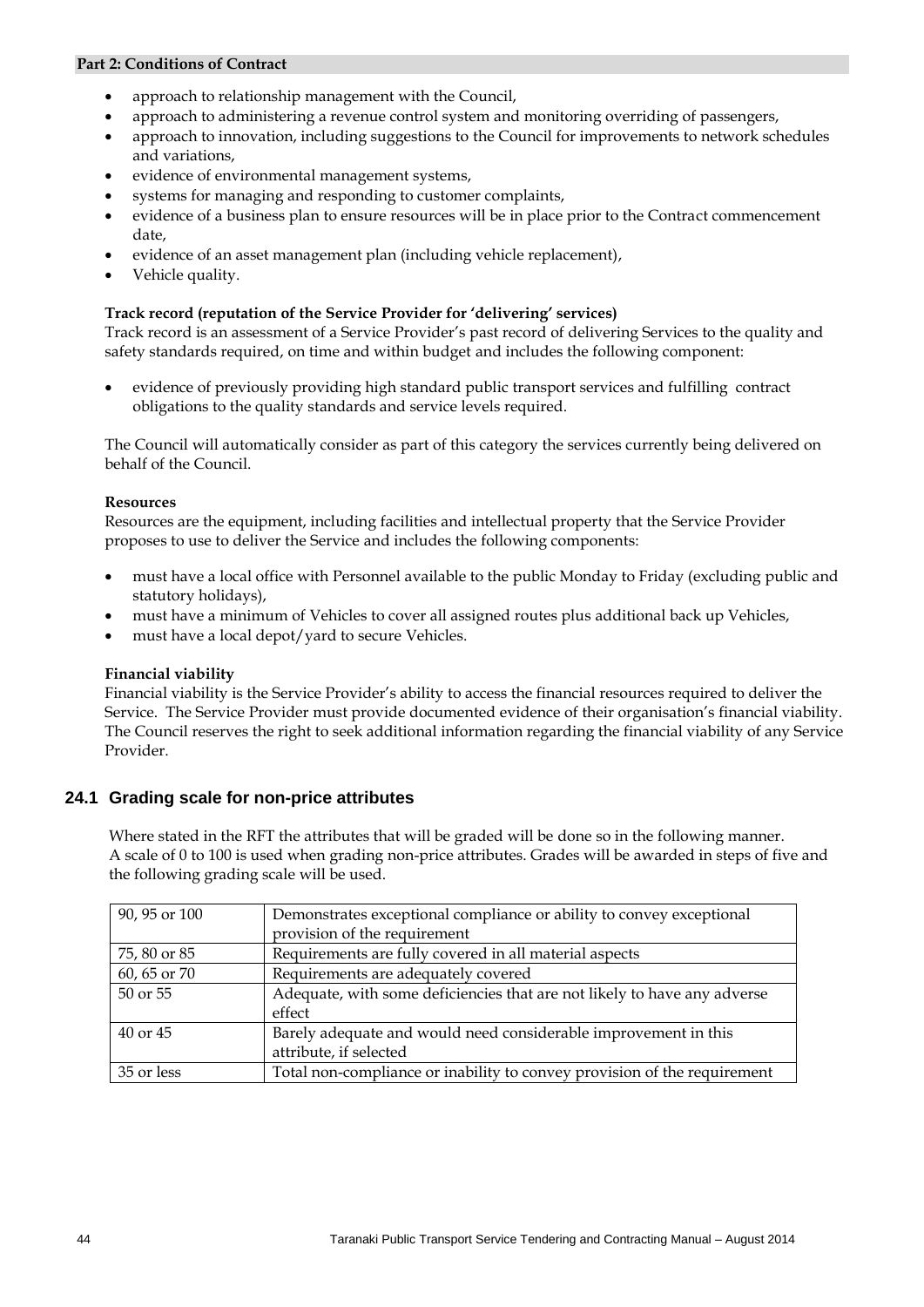## **25. Types of Tender submissions**

#### **25.1 Conforming Tender**

A Conforming Tender is a Tender submission which complies with all the requirements of the RFT documents. Service Providers may submit more than one Conforming Tender, though each Conforming Tender must be contained in separate envelopes.

Service Providers must submit a Conforming Tender for each RFT.

If a Group Tender (clause 23.2) is submitted then the Service Provider must also submit at least one Conforming Tender for each RFT that is applicable to the Group Tender.

#### **25.2 Alternative Tender**

An Alternative Tender is one that meets the transport objectives as specified in the RFT but offers alternatives to the conformance requirements. In other words, where allowed in the RFT, Service Providers may submit Alternative Tenders for the provision of service alternatives which allow the transport objectives to be provided in a more economic, cost effective or efficient manner, or which may offer a higher quality service.

If allowed for in the RFT, Service Providers that submit an Alternative Tender must specify how their alternative Tender differs from the outputs specified in detail in the RFT, and demonstrate how better value for money can be obtained through the alternative.

The Council will not consider Alternative Tenders that:

- are outside the scope or requirements of the RFT,
- vary the term, start date or end date of a contract, unless the Council has stated in the RFT that it will consider alternative Tenders that relate to these matters,
- vary the term of a term service contract.

The Council is not obliged to accept an Alternative Tender and the Council is not required to give any explanation if it declines to accept an Alternative Tender. Where applicable, the Council can accept a mix of Conforming and Alternative Tenders.

Each Alternative Tender must be submitted on separate Tender Submission Forms ensuring that all relevant information is securely attached and relates to that variation only.

#### **25.3 Group Tenders**

If the RFT permits Group Tenders, Service Providers may, at their option, group together services from a number of RFT's and submit one Tender Price for that group provided the Contract term dates are identical. This is called a Group Tender.

Each Group Tender must be submitted as for any other Tender except that the envelope is to include on the outside the words 'Group Tender' and the relevant RFT numbers included in that Group Tender.

If a Group Tender is submitted then the Service Provider must also submit separate Conforming Tenders for each individual RFT that is part of the Group Tender.

Group Tenders will be evaluated by comparing the Group Contract Price to the total of the lowest prices for each Conforming Tender that is part of the Group Tender. This process is repeated for all combinations of Group Tenders to establish the overall lowest price combination.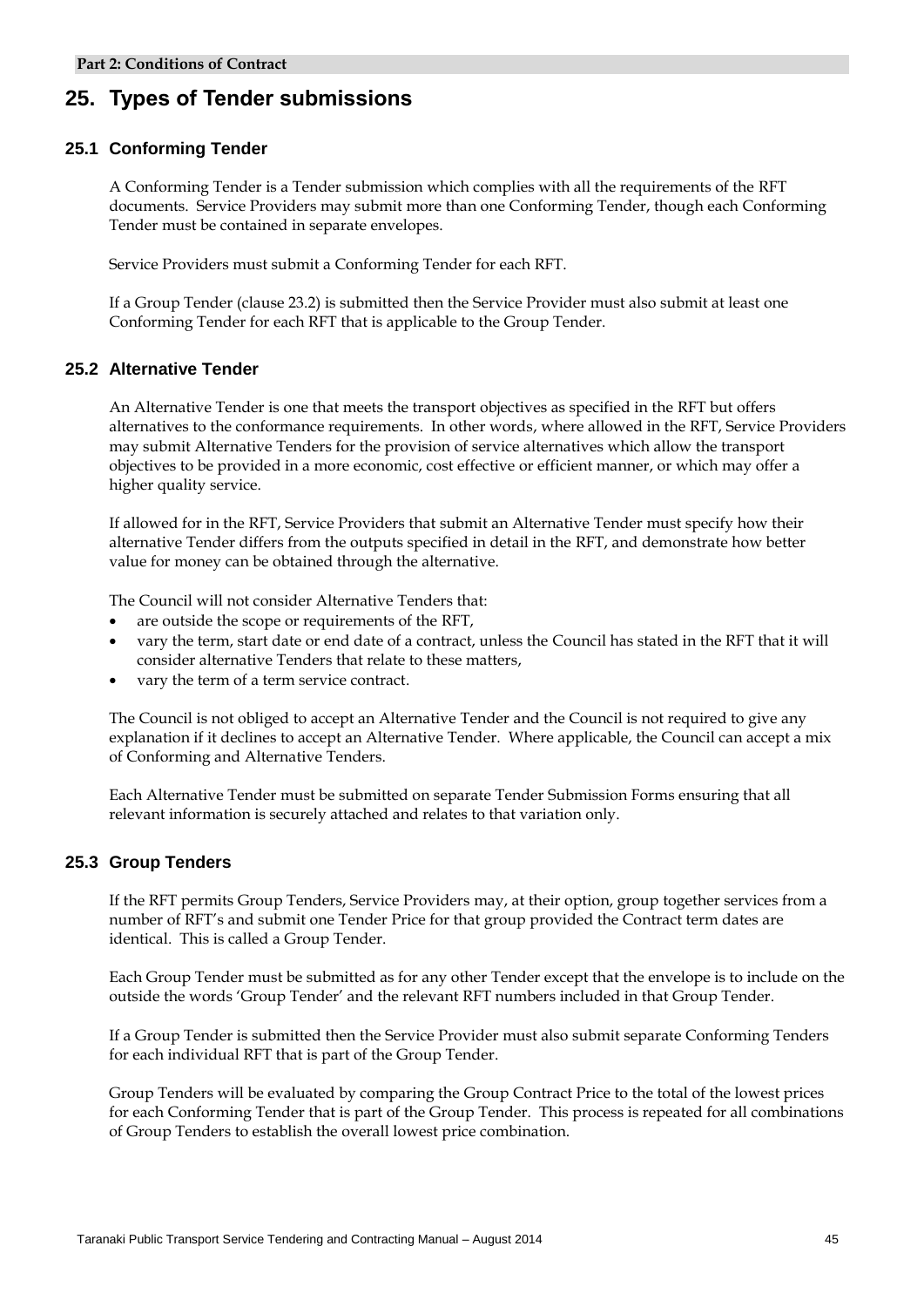Note: The Council is mindful of the need to offer contracts of all sizes to encourage competition. Group Tenders therefore may not be permitted, or restricted in some Tender rounds. Service Providers are therefore advised to check the RFT prior to submitting a Group Tender.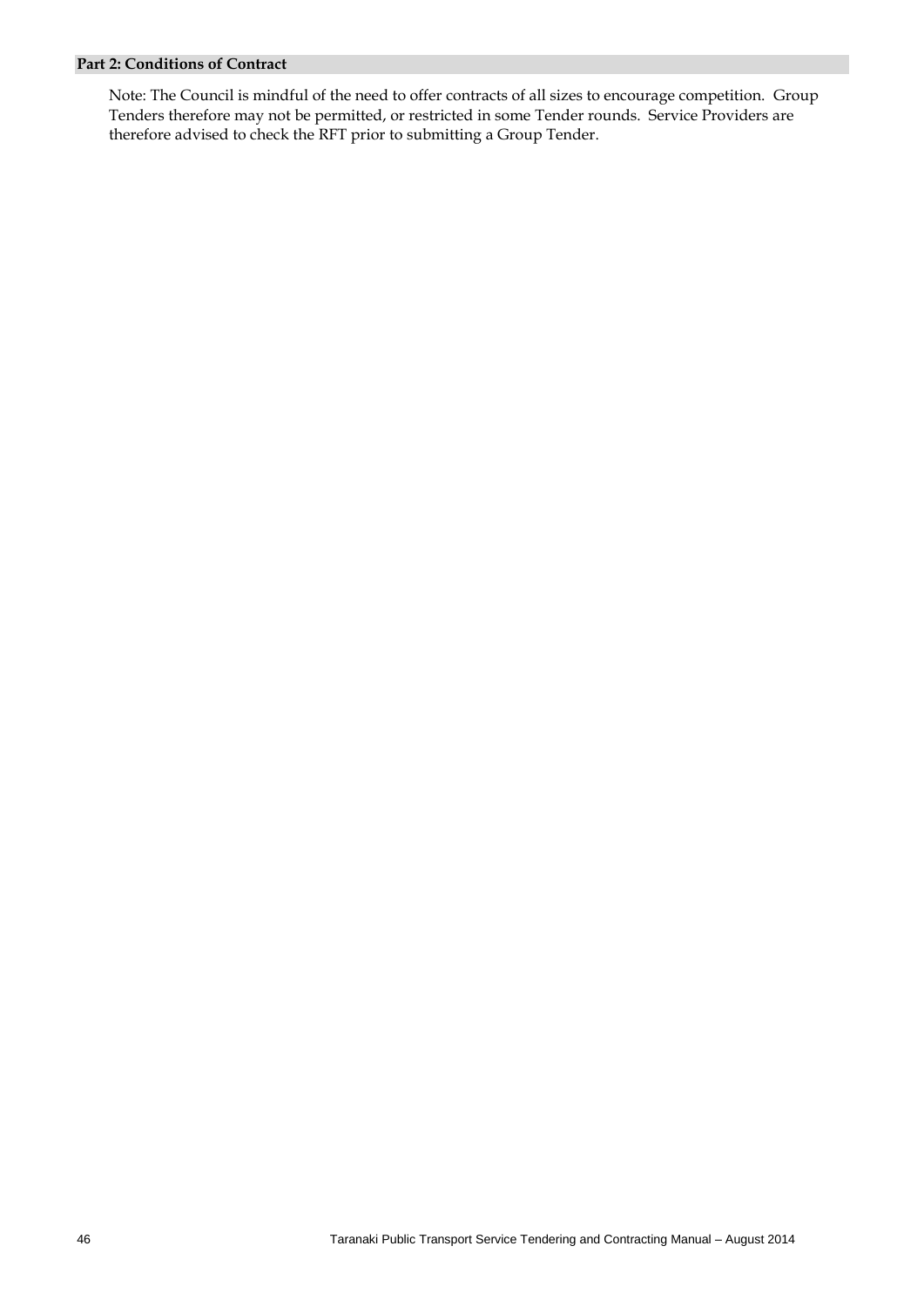## **26. Tender submissions**

#### **26.1 Tender format**

All Tenders must be assembled and submitted in accordance with the provisions set out in this Manual. Failure to observe the correct procedure in submitting Tenders may result in the Tender not being eligible for consideration.

#### **26.2 Tender submission forms**

Service Providers must submit all of the required information. To assist Service Providers, pre-prepared Tender Submission forms will be provided with the RFT. It is most important that all details are completed on each form in order that the Tender can be properly evaluated.

All additional information relating to the Tender must be clearly identified and securely attached to the appropriate form. Each additional page must be initialled at the bottom of the page.

#### **26.3 Closing date and deposit of Tenders**

All relevant Tender documentation must be delivered to the Council by the time and date specified in the RFT.

No documents other than the Tender Documents shall be contained in the envelopes. Envelopes must be posted or couriered to arrive before the closing date and time at the following address:

> The Tenders Box Taranaki Regional Council Private Bag 713 STRATFORD 4352

or delivered to: 47 Cloten Road, Stratford and deposited in the Tender Box at reception.

Tenders sent by post or courier must be sent in sufficient time to allow the Tender to be placed in the Tender Box before the Tender closing date and time. Tenders should be delivered between 8.00am and 5.00pm on business days, except on the closing date when the delivery must be by the closing time indicated in the RFT.

The Council will take every care to ensure posted or delivered Tenders are placed in the Tender Box promptly. However, the Council will not be responsible or liable in any way for any failure to place a posted or delivered Tender in the Tender Box by the Tender closing time. Tenders sent by facsimile or electronic mail will not be accepted.

Following closure of the Tender a letter will be sent to all Service Providers confirming receipt of their Tender.

Failure to observe the correct procedure in submitting Tenders may result in the Tender not being considered.

#### **26.4 Late Tenders**

The Council's policy is not to accept late Tenders. However, late Tenders may be considered where the Council determines that all reasonable steps were taken to ensure that the Tender was submitted on time. Also, the Council does retain the right to evaluate late Tenders in exceptional circumstances where there is no material prejudice to other Service Providers.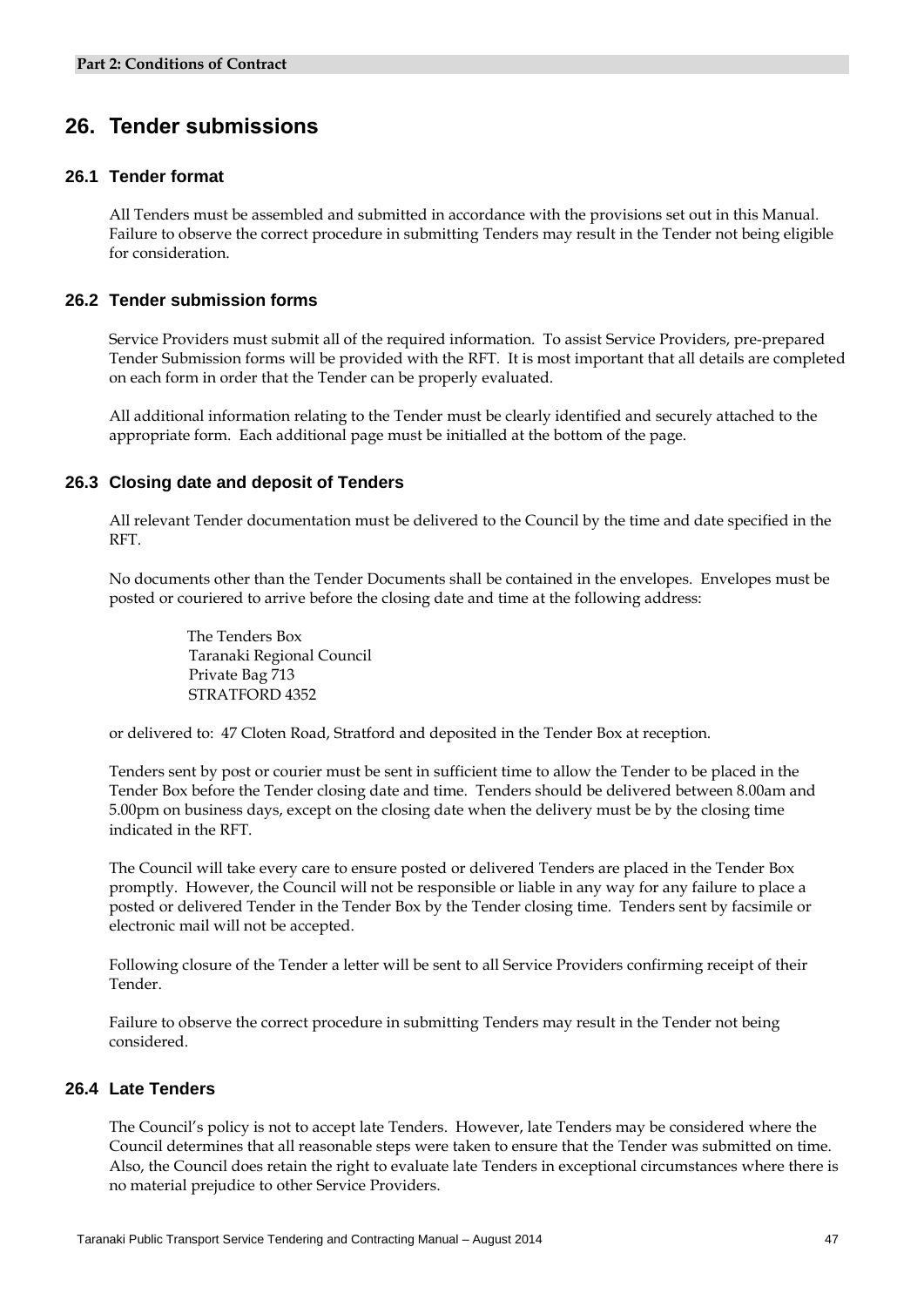The Council will have sole discretion as to whether to accept a late Tender. Late Tenders that were rejected will be returned unopened.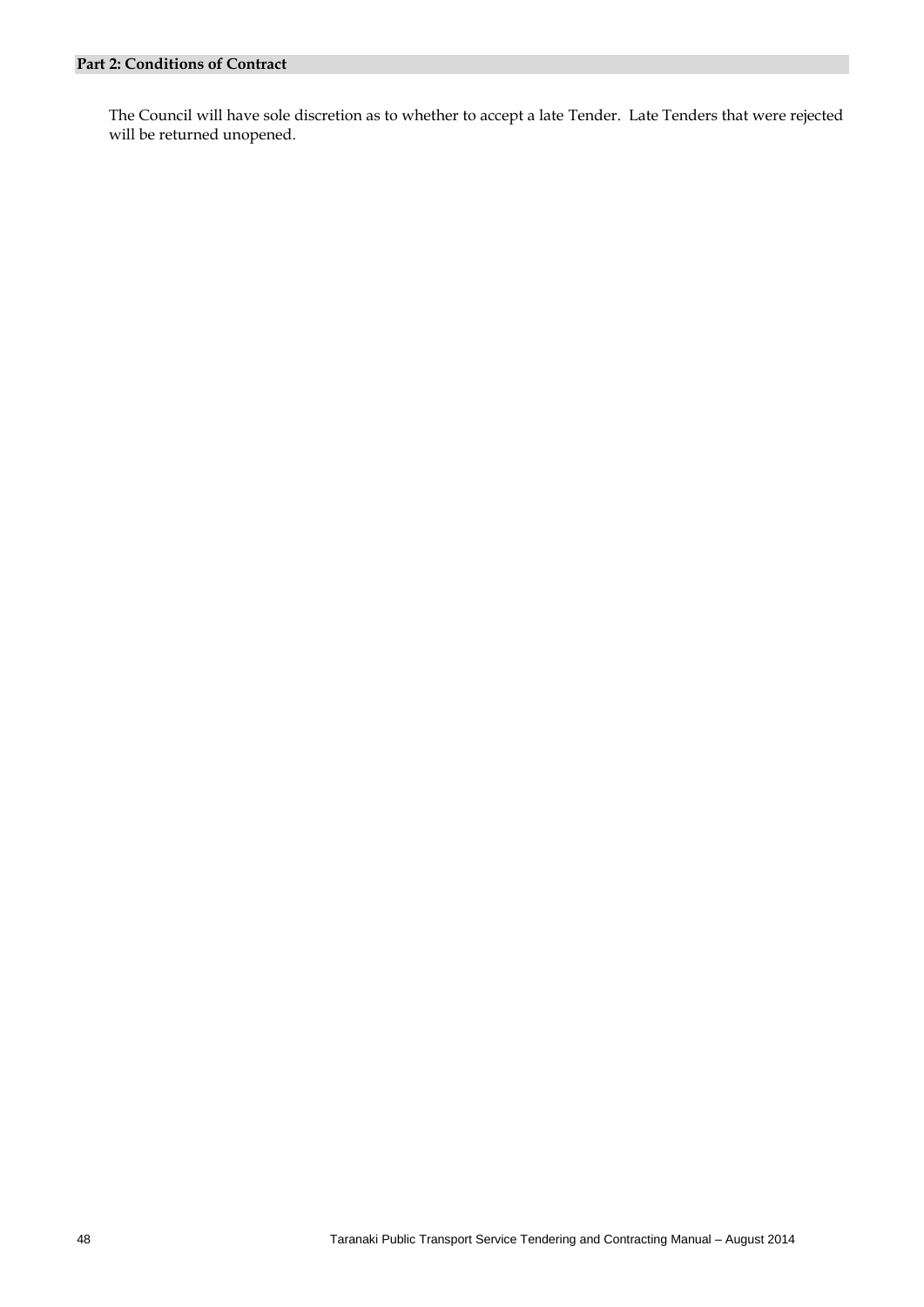## **27. Tender evaluation**

#### **27.1 Evaluation panel**

The Council will appoint an Evaluation Panel to evaluate each RFT.

The Evaluation Panel will assess each Tender against the actual requirements of the RFT and how the Service Provider proposes to manage and deliver the Unit.

The Council will appoint a qualified Tender Evaluator to assist in the Tender evaluation process. The Tender Evaluator shall not be an employee of the Council and will be appointed to provide independent evaluation advice to the Council.

#### **27.2 Tender evaluation methods**

Tenders will be evaluated using the evaluation method set out in the RFT. The main evaluation methods the Council may choose to use are outlined in the Council's *Transport Activity Procurement Strategy for the Taranaki Region.* The usual method of evaluation will be based on both the price and quality of the tender.

For more information on evaluation methods refer to the New Zealand Transport Agency's *Procurement Manual*.

#### **27.3 Poor performance**

The Council may decline to accept any Tender for a Unit from any Service Provider who, while operating contracted services in either the Council's area and/or elsewhere in New Zealand, has a history of recent poor performance and/or has consistently performed inadequately. In considering the issue of poor performance the Council will consider:

- whether the Service Provider has a poor safety record.
- whether there are other services where the Service Provider in question has consistently performed inadequately.
- whether the performance was in the recent past.
- whether the circumstances causing the previous poor performance have been rectified.

#### **27.4 Negotiation of Contract Price**

If only one Service Provider submits a Conforming Tender, the Council may negotiate with that Service Provider and may accept a negotiated price not exceeding the Contract Price. Where more than one Service Provider submits a Conforming Tender, no Tender negotiation shall be permitted, unless all the Tenders are related. Service Providers are related if they are organisations which are interconnected or associated, or are part of a larger organisation with which they are so interconnected or associated.

#### **27.5 No alternative and conforming Tender**

Where the Council receives no Alternative Tender and none of the Conforming Tenders conform, it may accept the Tender that is closest to conforming, provided the departure from the conformance requirements is not material.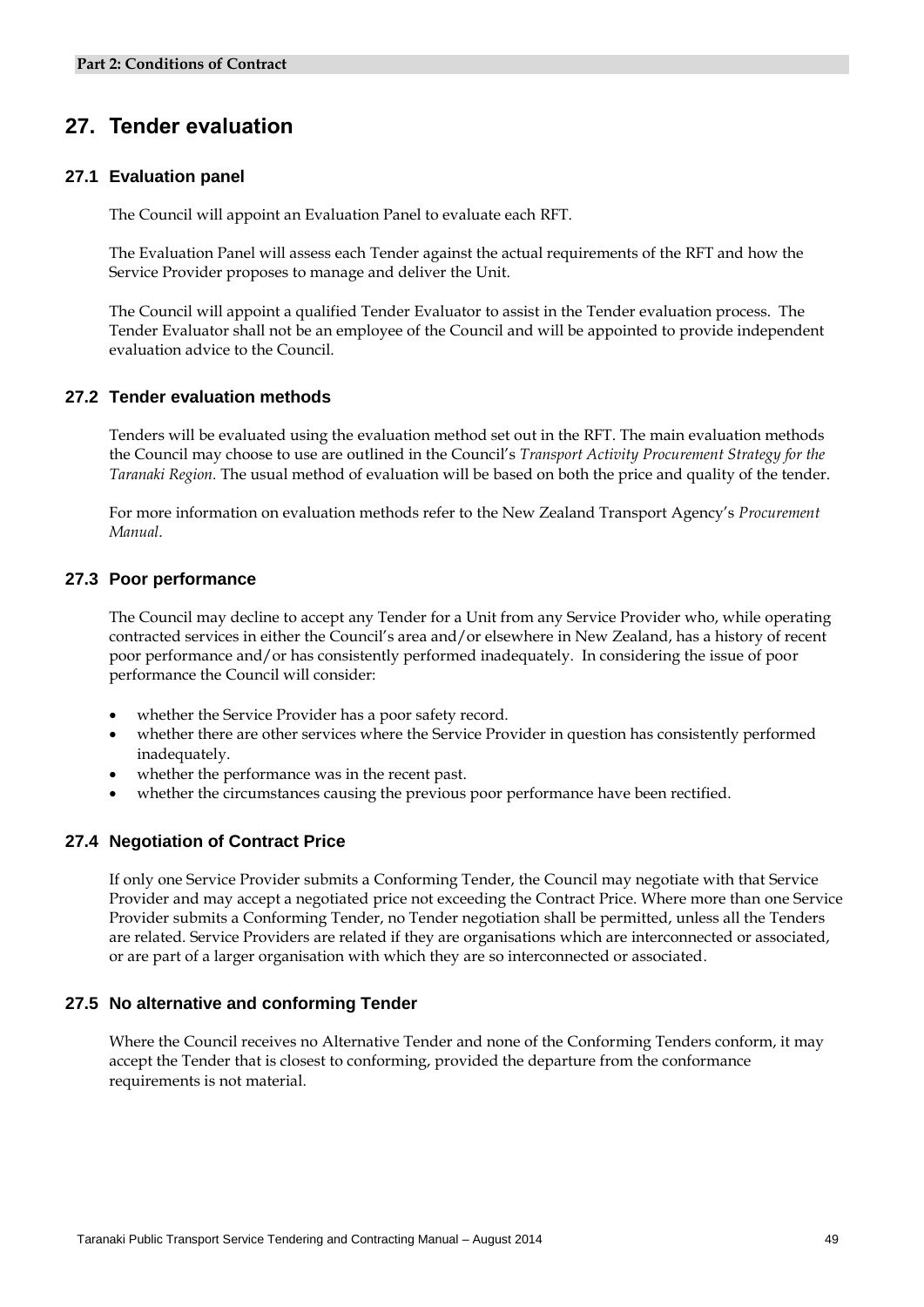### **27.6 Rejection of Tenders in the public interest**

Without limiting the Council's rights to abandon the RFT process and not award contracts, the Council may reject all Tenders if it deems that the public interest will be better served by that action. The Council will then consider whether or not to re-issue an RFT for the service.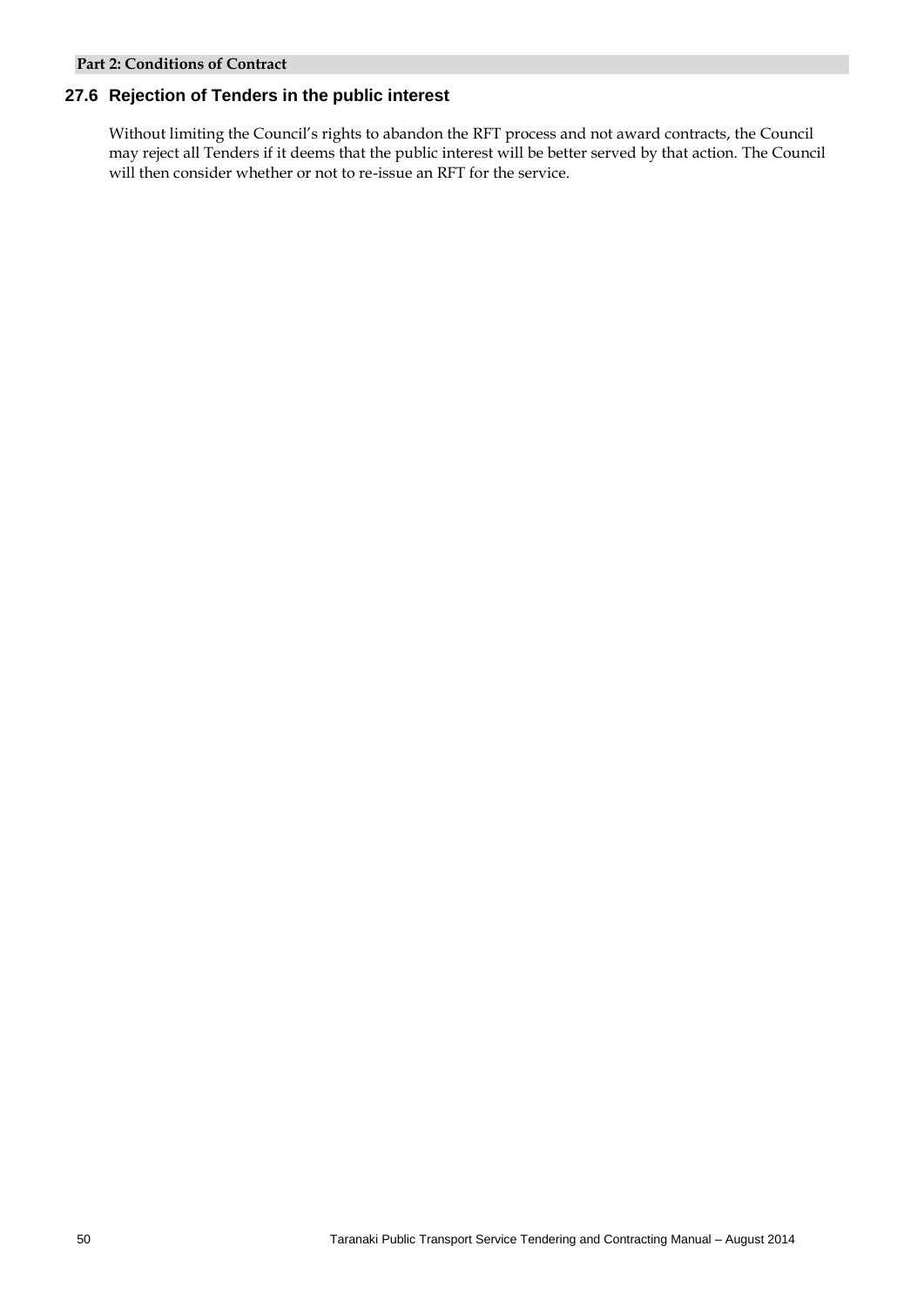## **28. Award of contract**

#### **28.1 Conditional letter of acceptance**

Following evaluation of the Tenders a Tender Evaluation Report will be prepared for the Council with recommendations as to the successful Service Provider. This report will set out in full the Tender Evaluation procedure and the way in which the recommended Tender was determined.

The successful Service Provider will then receive a conditional letter of acceptance and will be required within seven (7) working days to accept or reject the conditional offer in writing. This acceptance letter may be conditional upon sufficient funding becoming available or other variable factors.

During this period total confidentiality must be maintained.

#### **28.2 Formation and execution of contracts**

Once the Council has received a letter of acceptance from the Service Providers and is satisfied that all conditions can be met, a Contract shall be formed between the Council and the Service Provider. The Contract will be materially consistent with the RFT and the Service Provider's RFT documents, including all changes that have been agreed by both parties. The successful Service Provider will be required to execute a Contract on this basis.

#### **28.3 Notification of Tender outcome**

All Conforming Tenders will receive advice of the successful Service Providers within ten (10) working days of a Contract being awarded. All Service Providers shall receive a report incorporating a summary of the Tender evaluation outcome, including the following:

- The name of the Service Provider.
- The price of the successful Tender for the first year.
- The number of Conforming and Alternative Tenders received.
- The range of prices of Conforming and Alternative Tenders for both individual Tenders and any Group Tenders.
- The total value calculated with the selected Service Providers, if other than the lowest-priced (before price adjustment) Conforming Tender.

In addition to the above, if an Alternative Tender is accepted the Council will advise the following:

- A statement of the public benefit that is expected to be obtained from the selected Alternative Tender compared with the lowest-priced (if available) Conforming Tender (after price adjustment) over the life of the Contract and the method by which such public benefit has been assessed.
- The estimated difference in price, over the life of the contract, between the selected Alternative Tender and the lowest-priced (again if available) Conforming Tender (after prices adjusted for Optional Features).

Notification shall not extend to cover disclosure of the details of the Tender Submission or the details of how the evaluation was arrived at.

If no Tender has been accepted within the validity period, each Service Provider will be notified in writing by the Council whether the RFT is still under consideration.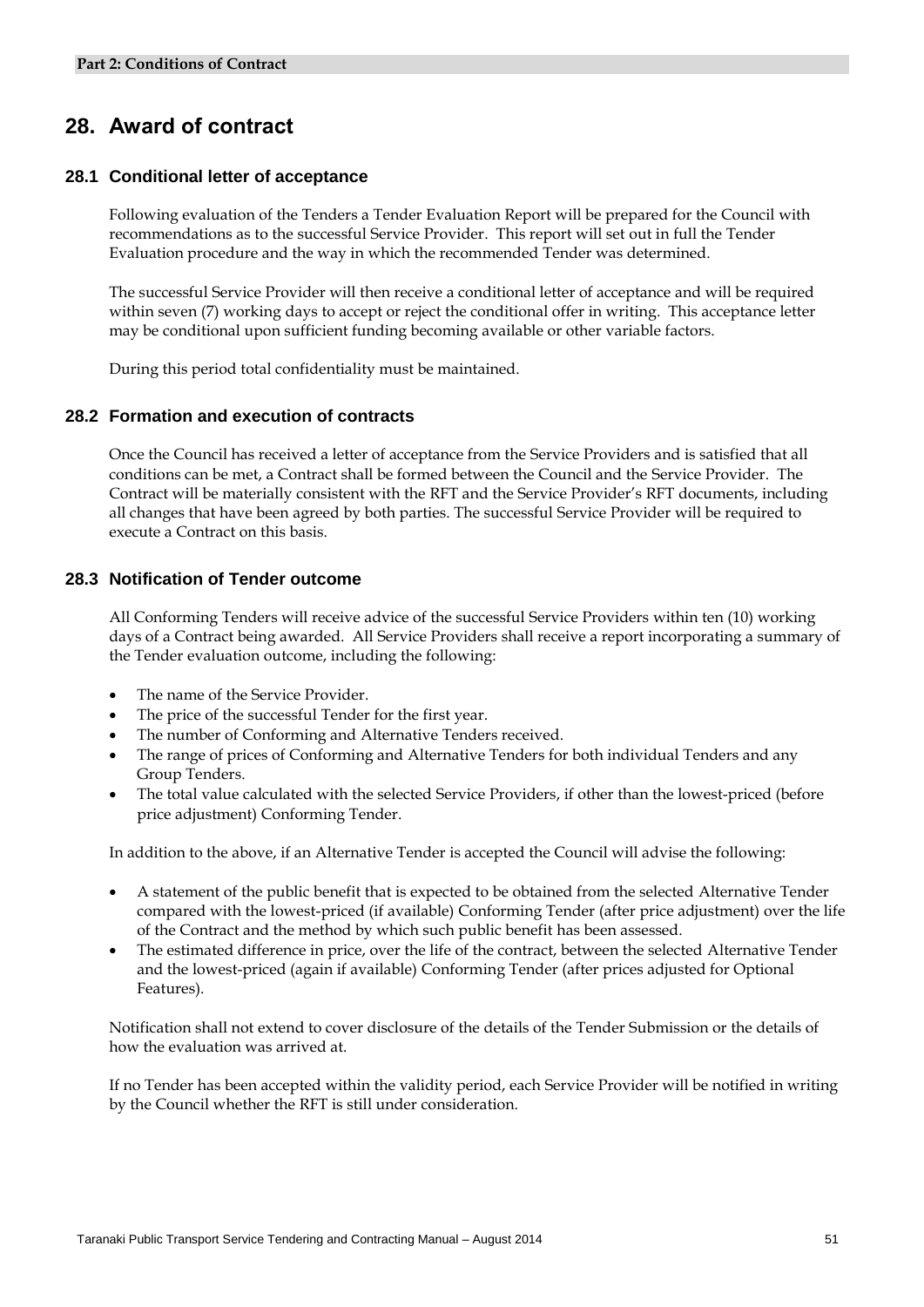## **29. Tender conditions**

#### **29.1 General conditions**

Notwithstanding any provisions in the RFT to the contrary, the Council reserves, after the closure of Tenders, the rights to:

- a. Reject any Tender.
- b. Reject all Tenders and not award a Contract in the best interest of the public.
- c. Consider, accept or reject any Alternative Tender.
- d. Negotiate with a Conforming bid Service Provider where only one Conforming Tender is received. Any negotiated price shall not exceed the Tender Price.
- e. Negotiate with an Alternative bid Service Provider where no Conforming Tender and only one Alternative Tender is received.
- f. Deal separately with any of the divisible elements of any Tender.
- g. Re-advertise for Tender.
- h. Waive and/or permit any irregularities or informalities in the Tender process, the Tender Evaluation process or in any Tender.
- i. Amend the closing date, the acceptance date or any other date in the RFT.
- Amend the RFT documentation by the issue of a written Notice of Amendment.
- k. Seek clarification of any Service Provider during the evaluation of Tenders.
- l. Suspend or cancel (in whole or in part) this Tender process.
- m. Meet with any Service Provider as part of the evaluation process in order to carry out an interview to obtain clarification on a Service Provider's Tender.
- n. Consider, accept or reject any Tender that does not fully comply with the RFT and/or its mandatory requirements.
- o. Consider, accept (only where the Council determines that all reasonable steps were taken to ensure that the Tender was submitted on time) or reject late Tenders.
- p. Inspect at reasonable times any premises, facilities and equipment of any Service Provider as part of the process of assessing the Service Provider's ability to meet the Council's criteria.

#### **29.2 Errors and omissions**

The Council is under no obligation to check any Tender for errors and/or omissions.

If the Council discovers errors and/or omissions in a Tender, the Council may notify the Service Provider as soon as practicable, and where, in the Council's opinion, the error and/or omission is an obvious error and the correction of the error does not involve a material change to the Tender Submission or modification of Envelope 1 (provided Envelope 2 has not been opened for that Tender Submission), then the Council may amend the error and invite the Service Provider to confirm that its Tender remains open for acceptance as amended. Unless the Service Providers confirms its Tender as amended, the Tender shall be deemed to be withdrawn.

In the event that any amendment or correction to the RFT is required, this will be in writing and circulated to all persons or organisations that have received a copy of the RFT. This shall be referred to as a 'Notice of Amendment'.

Confirmation of information in Envelope 2 may be sought, allowing the Service Provider to either confirm the information or withdraw the Tender Submission.

Records of communications between the Council and the Service Provider concerning these matters will be retained for audit purposes.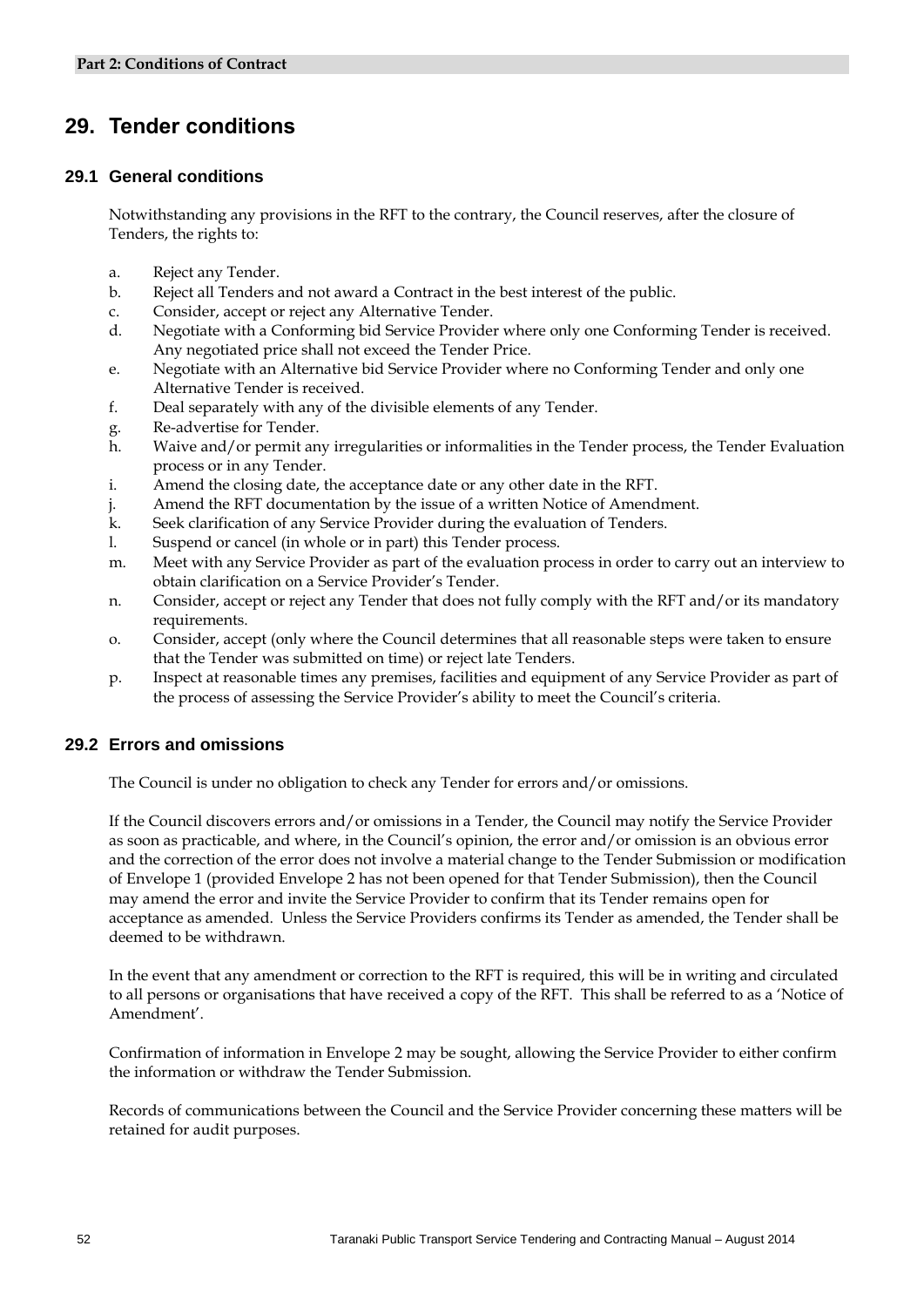#### **29.3 Tender confidentiality**

The information supplied by the Council or any Contract that may arise out of it, in connection with the Tender, is confidential. Service Providers must not release or disclose any of the information to any other person (other than their employees or advisors) without the prior written consent of the Council. Any publicity also requires the Council's prior written consent.

The Council will keep all Tenders received confidential. However the Council is subject to the *Local Government Official Information and Meetings Act 1987* and may be required to disclose information under that Act, under any other law, or as required by any Court.

#### **29.4 Ownership of RFT documentation**

The RFT documents are the property of the Council and may not be copied or reproduced in any way (other than for the purposes of submitted Tenders) without the prior written approval of the Council.

All Tenders submitted to the Council in response to a RFT shall be retained by the Council, with the exception of unopened '2' envelopes.

#### **29.5 Costs**

Service Providers must pay their own costs of preparing and submitted Tenders, including but not limited to any or all of the following costs:

- Any communications or negotiation with the Council.
- Any meetings or interviews with the Council.

#### **29.6 Liability limitation**

The RFT is merely an invitation to Service Providers to put forward a Tender and does not constitute an offer or representation capable of giving rise to a contract whether collateral or otherwise or any other legal obligation on the Council to carry out an evaluation of Tenders in accordance with the RFT or accept any Tender.

The Council and its employees, agents or advisors will therefore not be liable in Contract or tort or in any way for any direct or indirect damage, loss or cost incurred by any Service Provider or other person in respect of the RFT process and for the avoidance of doubt shall not be liable for any loss suffered by an unsuccessful Service Provider arising from Council accepting a Tender which does not fully comply with the RFT and/or its mandatory requirements or from Council accepting a Tender after having departed from the evaluation methodology set out in the Tendering and Contracting Manual in any respect.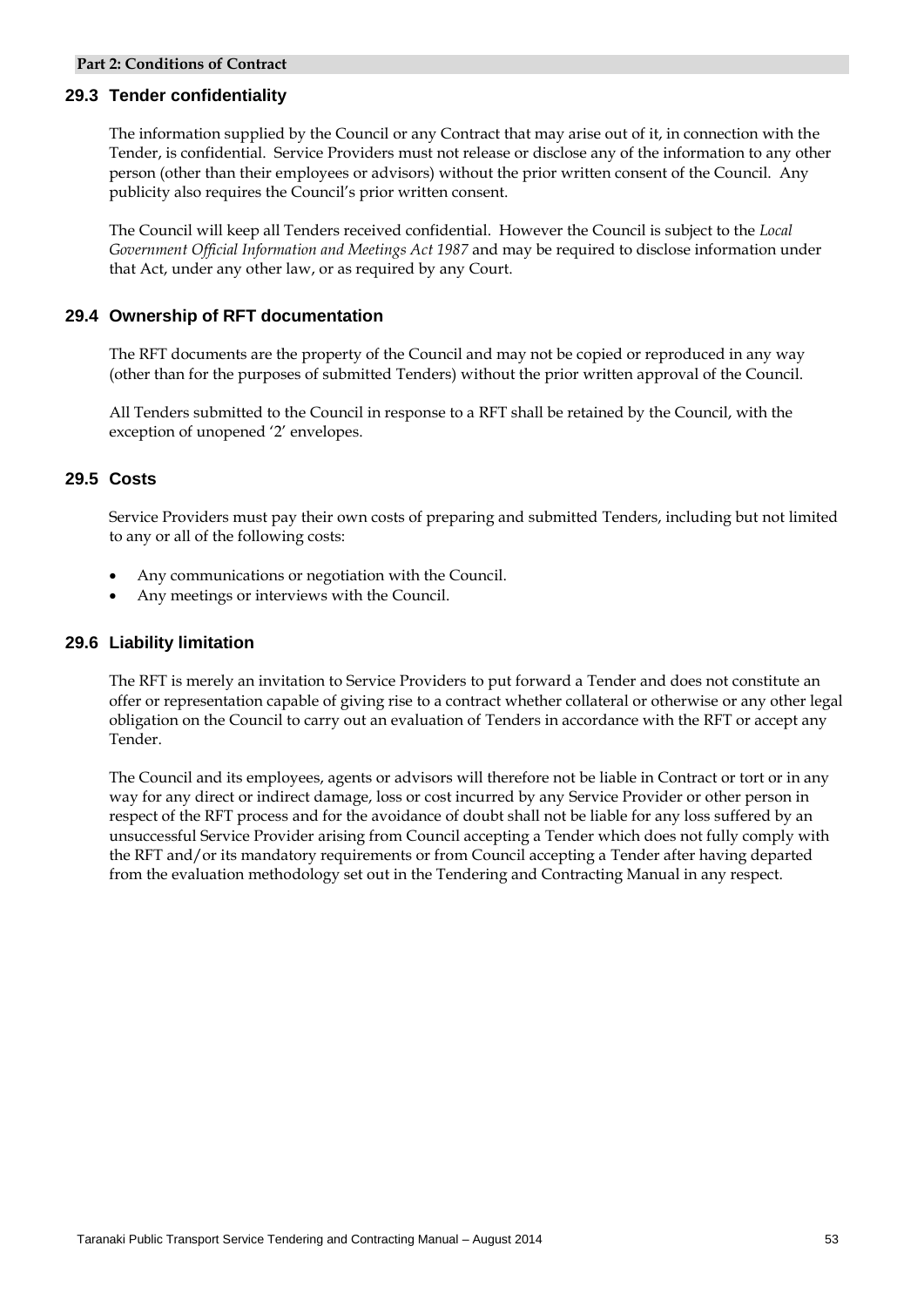# Appendix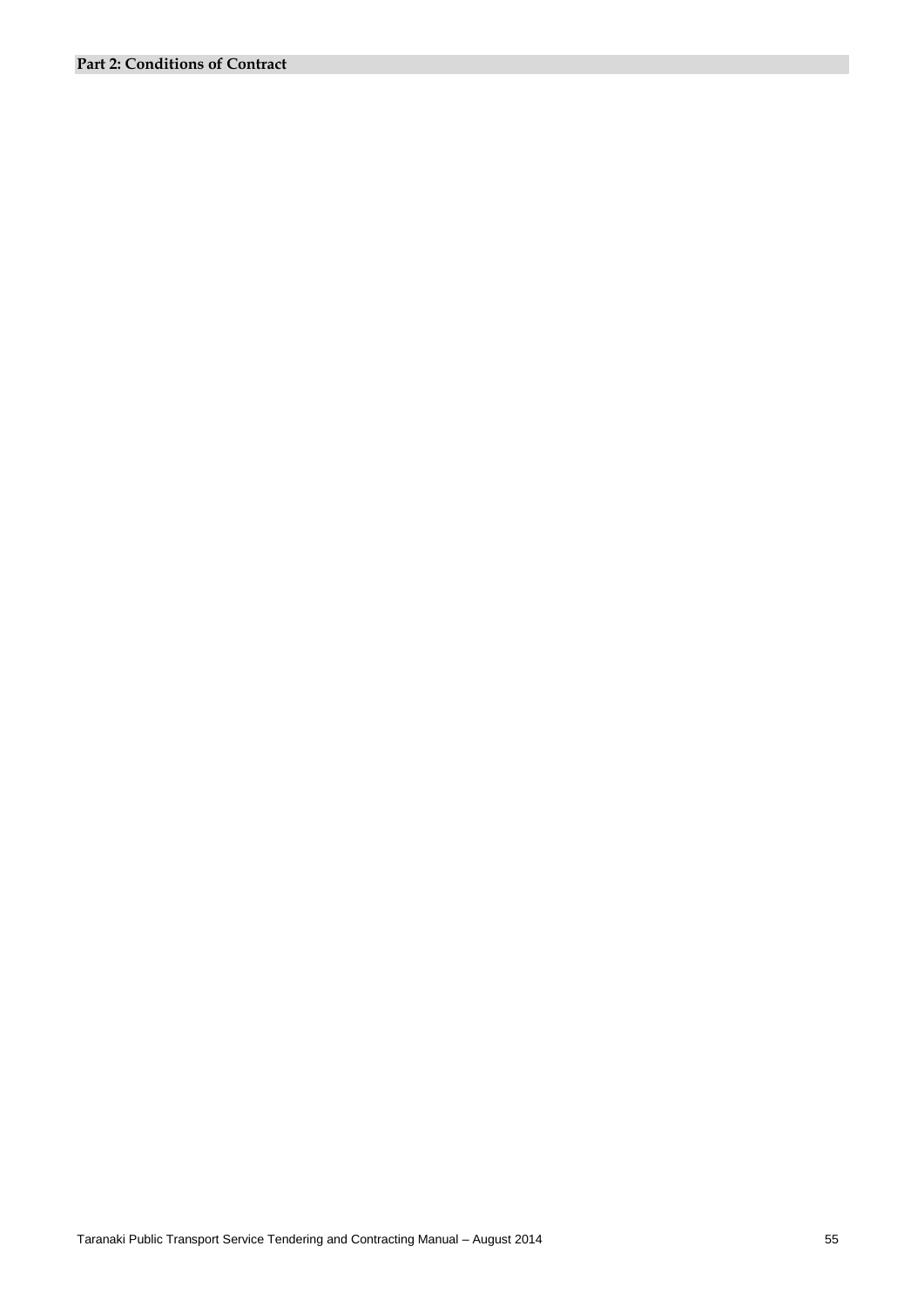# **Appendix I: Annual business development plan form**

| (Initiative title)                                                           |                                                              |                                                                          |  |  |  |  |
|------------------------------------------------------------------------------|--------------------------------------------------------------|--------------------------------------------------------------------------|--|--|--|--|
| <b>Problem statement</b>                                                     |                                                              |                                                                          |  |  |  |  |
|                                                                              |                                                              |                                                                          |  |  |  |  |
| $\begin{array}{c} {\bf Reason} \\ {\bf for} \\ {\bf initiative} \end{array}$ |                                                              |                                                                          |  |  |  |  |
|                                                                              |                                                              |                                                                          |  |  |  |  |
| Goal                                                                         |                                                              |                                                                          |  |  |  |  |
|                                                                              |                                                              |                                                                          |  |  |  |  |
| <b>Desired</b><br>outcome                                                    |                                                              |                                                                          |  |  |  |  |
|                                                                              |                                                              |                                                                          |  |  |  |  |
| <b>Planned milestones</b>                                                    |                                                              |                                                                          |  |  |  |  |
|                                                                              | Completion date: dd/mm/yyyy<br>Commencement date: dd/mm/yyyy |                                                                          |  |  |  |  |
| Key dates                                                                    |                                                              | Key milestone 1: Descripublic transportation<br>Date:                    |  |  |  |  |
|                                                                              |                                                              | Date:                                                                    |  |  |  |  |
|                                                                              | Key milestone 2: Descripublic transportation                 |                                                                          |  |  |  |  |
|                                                                              |                                                              | Our service - what will it look like when [initiative title] is complete |  |  |  |  |
|                                                                              | Impact on Cost/                                              | Change 1 OR [N/A]                                                        |  |  |  |  |
|                                                                              | <b>Financial measures</b>                                    | Change 2                                                                 |  |  |  |  |
|                                                                              |                                                              | Change 3                                                                 |  |  |  |  |
|                                                                              | <b>Service Delivery</b>                                      | Change 1 OR [N/A]                                                        |  |  |  |  |
|                                                                              |                                                              | Change 2                                                                 |  |  |  |  |
| (add/delete where necessary)<br>Measures                                     | Quality                                                      | Change 3                                                                 |  |  |  |  |
|                                                                              | Improvements                                                 | Change 1 OR [N/A]<br>Change 2                                            |  |  |  |  |
|                                                                              |                                                              | Change 3                                                                 |  |  |  |  |
|                                                                              | <b>Customer Service</b>                                      | Change 1 OR [N/A]                                                        |  |  |  |  |
|                                                                              |                                                              | Change 2                                                                 |  |  |  |  |
|                                                                              |                                                              | Change 3                                                                 |  |  |  |  |
|                                                                              | Innovation                                                   | Change 1 OR [N/A]                                                        |  |  |  |  |
|                                                                              |                                                              | Change 2                                                                 |  |  |  |  |
|                                                                              |                                                              | Change 3                                                                 |  |  |  |  |
|                                                                              | <b>Resources</b>                                             | Detail 1                                                                 |  |  |  |  |
|                                                                              | (who, what, when,                                            | Detail 2                                                                 |  |  |  |  |
|                                                                              | how)                                                         | Detail 3                                                                 |  |  |  |  |
|                                                                              | Communication                                                | Detail 1                                                                 |  |  |  |  |
| Process                                                                      | (who, when, how)                                             | Detail 2<br>Detail 3                                                     |  |  |  |  |
|                                                                              | Reporting                                                    | Detail 1                                                                 |  |  |  |  |
|                                                                              | (when, format, to                                            | Detail 2                                                                 |  |  |  |  |
|                                                                              | who)                                                         | Detail 3                                                                 |  |  |  |  |
| Signed by:                                                                   |                                                              |                                                                          |  |  |  |  |
| Taranaki Regional Council                                                    |                                                              |                                                                          |  |  |  |  |
| [Service Provider]                                                           |                                                              |                                                                          |  |  |  |  |
| Date:                                                                        |                                                              |                                                                          |  |  |  |  |
|                                                                              |                                                              |                                                                          |  |  |  |  |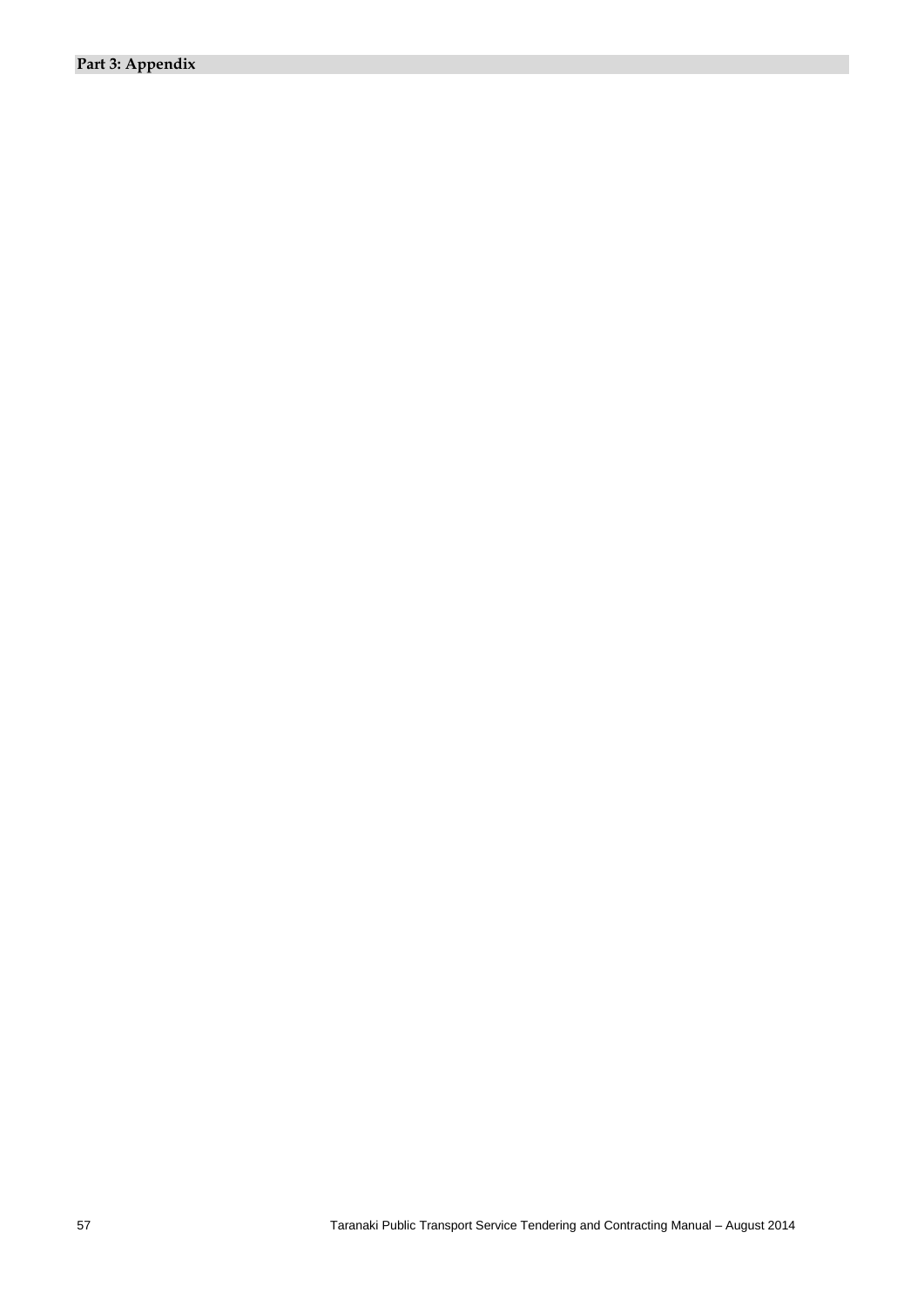# Schedule: Tender forms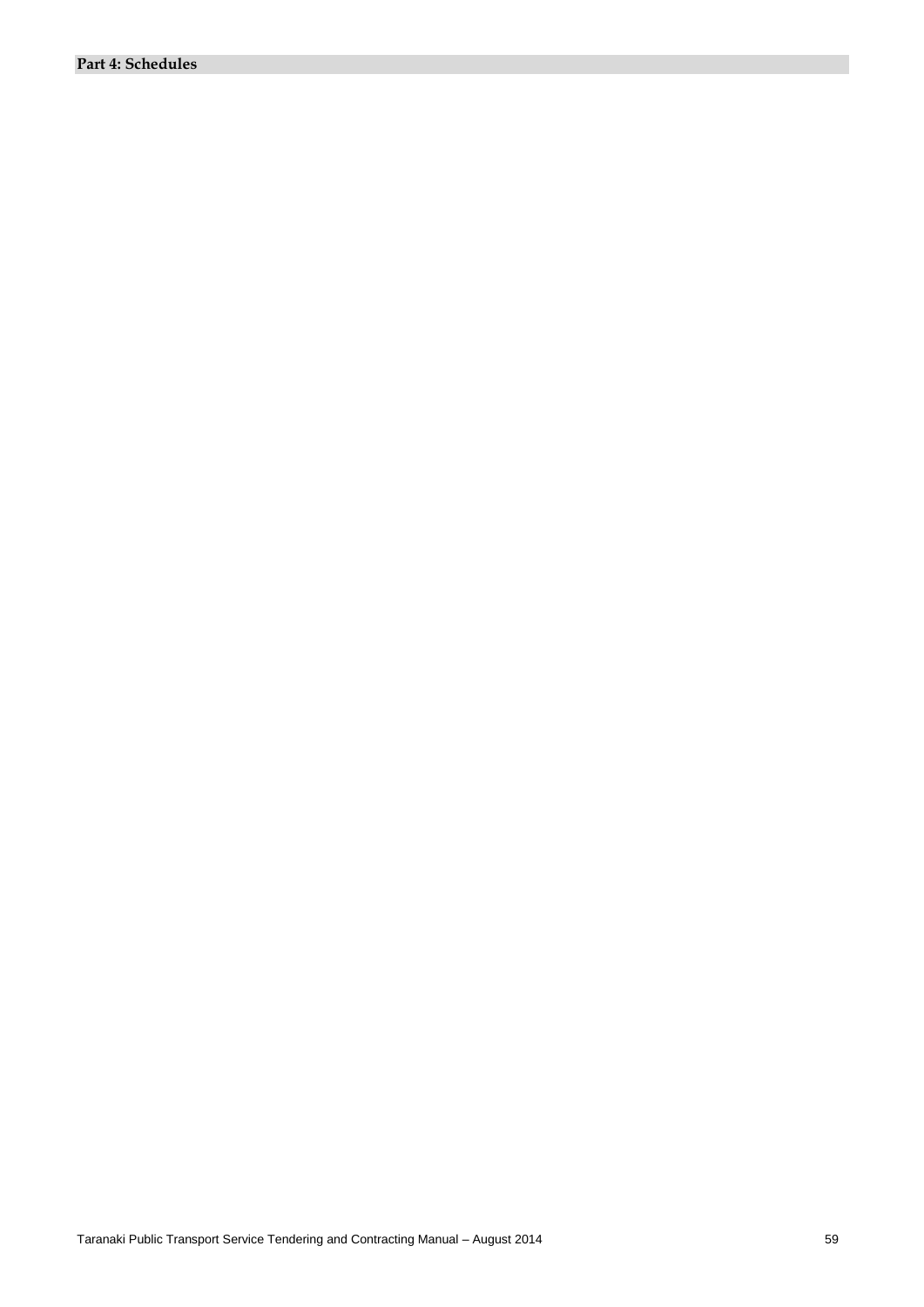## **Schedule A1 – A7: Non-price information**

The following schedules contain all mandatory submission form information. Note that forms to be placed in Envelope '1' are prefixed with the number 1. Forms to be placed in Envelope '2' are prefixed with the number 2.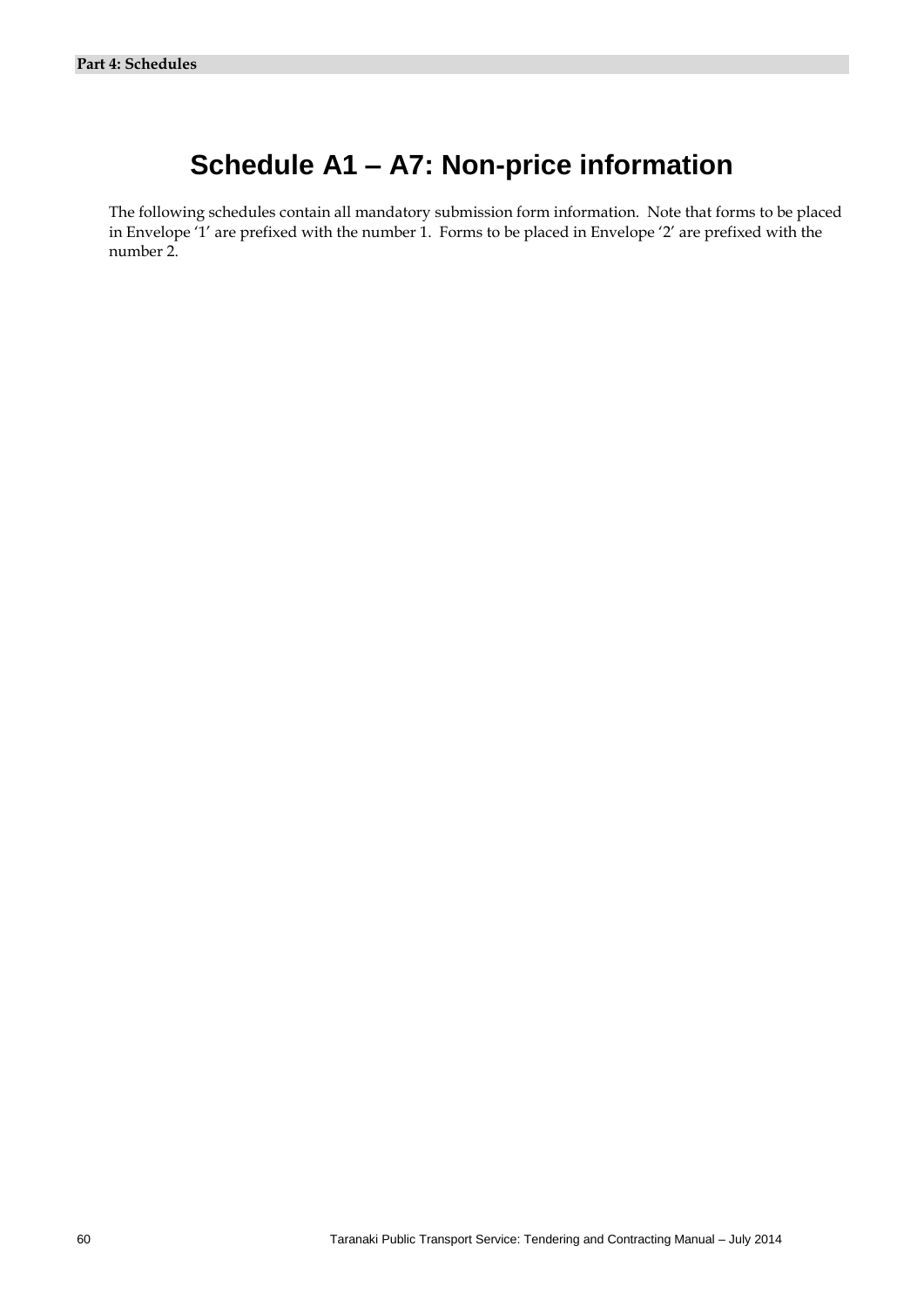## **Schedule A1: Mandatory information checklist**

(TO BE PLACED IN ENVELOPE '1')

**Contract/RFT Number:**

It is a requirement of the Contract that the Service Provider shall be a fit and proper person and/or organisation to undertake the Service. To assist the Council in determining this, Service Providers are required to provide the mandatory information requested, complete the required mandatory forms and provide documentation in support of their Tender. Should a Service Provider's submission not include all these mandatory requirements it will be excluded from further consideration. Where a Service Provider's submission is judged to have failed, Envelope 2 Contract Price will be returned unopened.

#### **MANDATORY INFORMATION**

- Copy of the Service Provider's Passenger Service Licence.
- $\Box$  A reference from the Service Provider's bank or accountant.
- $\Box$  Evidence that adequate public liability and motor vehicle insurance (including third party) is held i.e. a certificate of currency or written confirmation from the insurer.

Service Provider has completed the following mandatory forms:

□ Schedule A1 Mandatory information checklist □ Schedule A2 Service Provider details form □ Schedule A3 Tender service form  $\square$  Schedule A4 Vehicle form  $\square$  Schedule A5 Health and safety compliance checklist  $\square$  Schedule A6 Certificate of non-collusion form □ Schedule A7 Declaration form Service Provider has supplied information on all of the non-price attributes.

This information will be used to evaluate the methodology proposed for the Contract.

Signed:

Company Name: Date: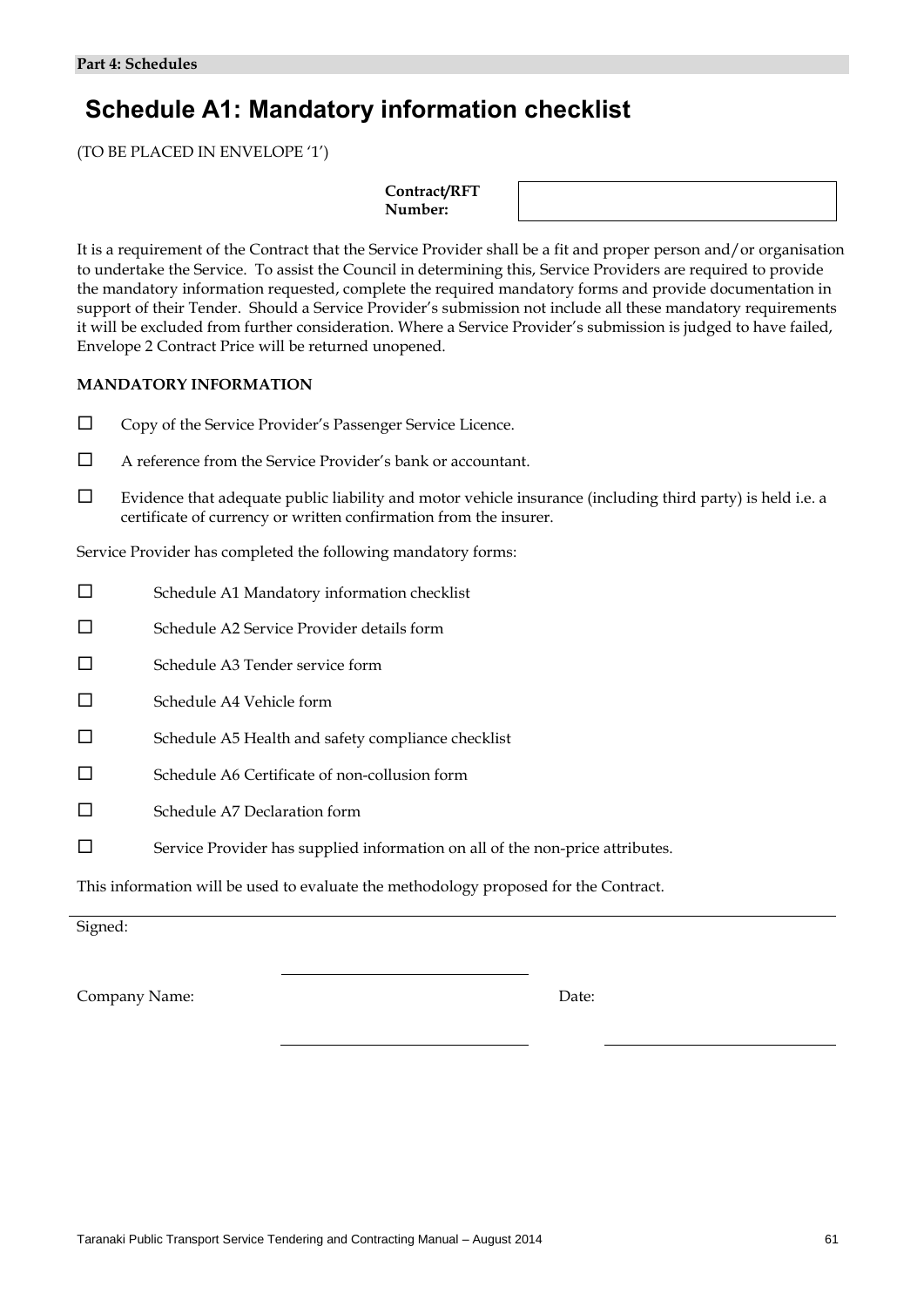# **Schedule A2: Service provider details**

(TO BE PLACED IN ENVELOPE '1')

|                                                               | <b>Contract/RFT Number:</b> |  |
|---------------------------------------------------------------|-----------------------------|--|
| Company name:                                                 |                             |  |
| Trading name:<br>(if different to above)                      |                             |  |
| Contact name and position in<br>Company:                      |                             |  |
| Postal address:                                               |                             |  |
| Street address:                                               |                             |  |
| Depot location/s:                                             |                             |  |
| Office phone number:                                          |                             |  |
| Email address:                                                |                             |  |
| Passenger Service Licence number:<br>(attach copy of licence) |                             |  |
| Operator Rating System rating:<br>(attach NZTA summary)       |                             |  |
| Service Provider's representative:                            |                             |  |
| Names of holders of certificate of law<br>and practice:       |                             |  |
| Name of Chief Executive /<br>Managing Director:               |                             |  |

Signed:

Company Name: Date: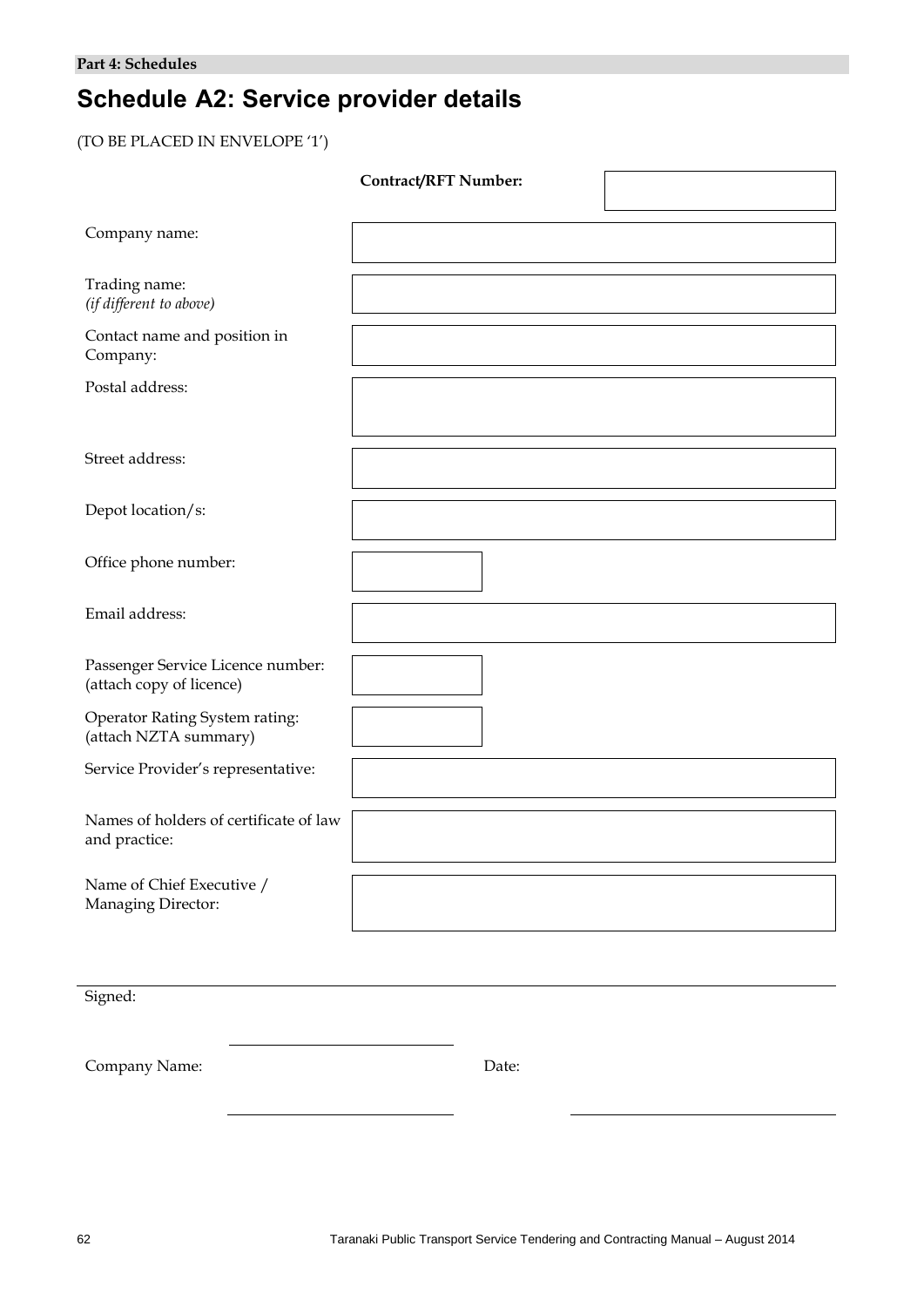# **Schedule A3: Tender service form**

(TO BE PLACED IN ENVELOPE '1')

This form provides details of the operating statistics. This form may be used for both Conforming and Alternative Tenders.

|                                                                                                  | Contract/RFT<br>Number: |                                                            |
|--------------------------------------------------------------------------------------------------|-------------------------|------------------------------------------------------------|
| Does the Tender fully comply with the<br>timetable/s in the Service Specification?<br>(Yes / No) |                         | If 'No' please provide details of your Alternative Tender. |
| Does the Tender fully comply with the<br>route/s) in the Service Specification?<br>(Yes / No)    |                         | If 'No' please provide details of your Alternative Tender. |

# **Operating Statistics - kilometres**

| . .            | No. of Vehicles<br>(indicative only) | Annual in-service<br>kms | Annual non-<br>revenue kms | Total annual kms |
|----------------|--------------------------------------|--------------------------|----------------------------|------------------|
| <b>Service</b> |                                      |                          |                            |                  |

### **Operating Statistics - hours**

| __      | Annual in-service hours | Annual non-revenue hours | Total annual hours |
|---------|-------------------------|--------------------------|--------------------|
| Service |                         |                          |                    |

## **Features which differ from the requirements of the RFT**

For Conforming Tenders identify areas of minor non-conformance. For Alternative Tenders detail the way in which your Alternative Tender departs from the RFT requirements.

Signed: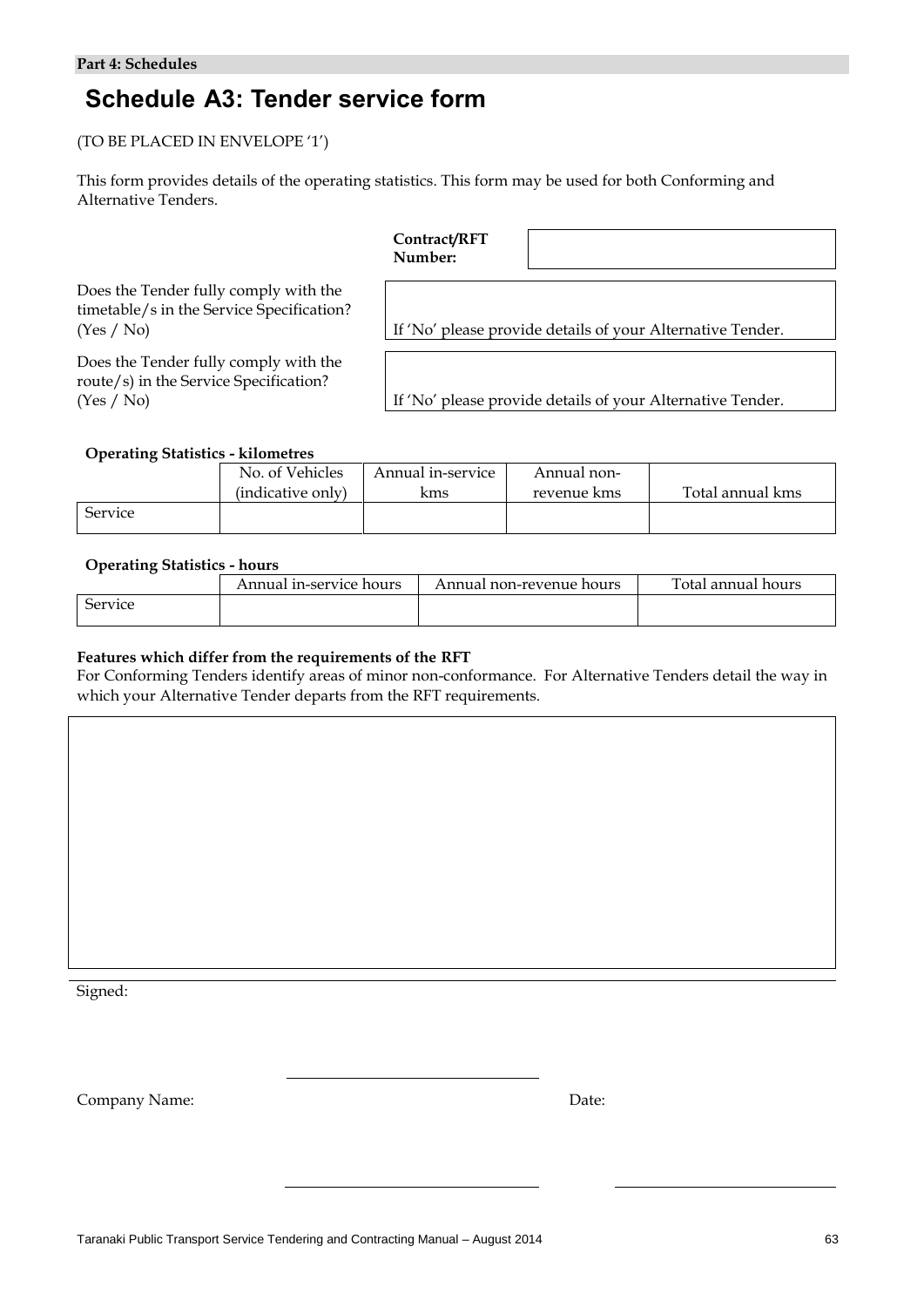# **Schedule A4: Vehicle form**

# (TO BE PLACED IN ENVELOPE '1')

This form requires the Service Provider to provide details on the Vehicle/s (including backup vehicles) operating on the Unit. The Council reserves the right to request further information. Where more than one vehicle is to be operated a separate form for each Vehicle should be completed.

|                                                                                                                                           | <b>Contract/RFT Number:</b> |                    |
|-------------------------------------------------------------------------------------------------------------------------------------------|-----------------------------|--------------------|
| Vehicle details                                                                                                                           |                             |                    |
| Registration Number:                                                                                                                      |                             | Fleet Number:      |
| Make:                                                                                                                                     |                             | Model:             |
| Date of Manufacture:                                                                                                                      |                             |                    |
| Fuel Type (Petrol/Diesel/LPG):                                                                                                            |                             | COF No.:           |
| Seating capacity:                                                                                                                         |                             | Standing capacity: |
| Photos of Vehicle (provide for both<br>internal and external - front and side):                                                           | Provide as an attachment    |                    |
| The following section only applies to the RFT for the Urban Unit<br>Identify the Service the vehicle is to be used on (tick box)<br>Urban |                             |                    |
| School                                                                                                                                    |                             |                    |
| Backup vehicle (tick box if vehicle is to                                                                                                 |                             |                    |

I/We certify that the above vehicle complies with the Vehicle specification as specified in the RFT.

Signed:

Company Name: Date:

used as a backup)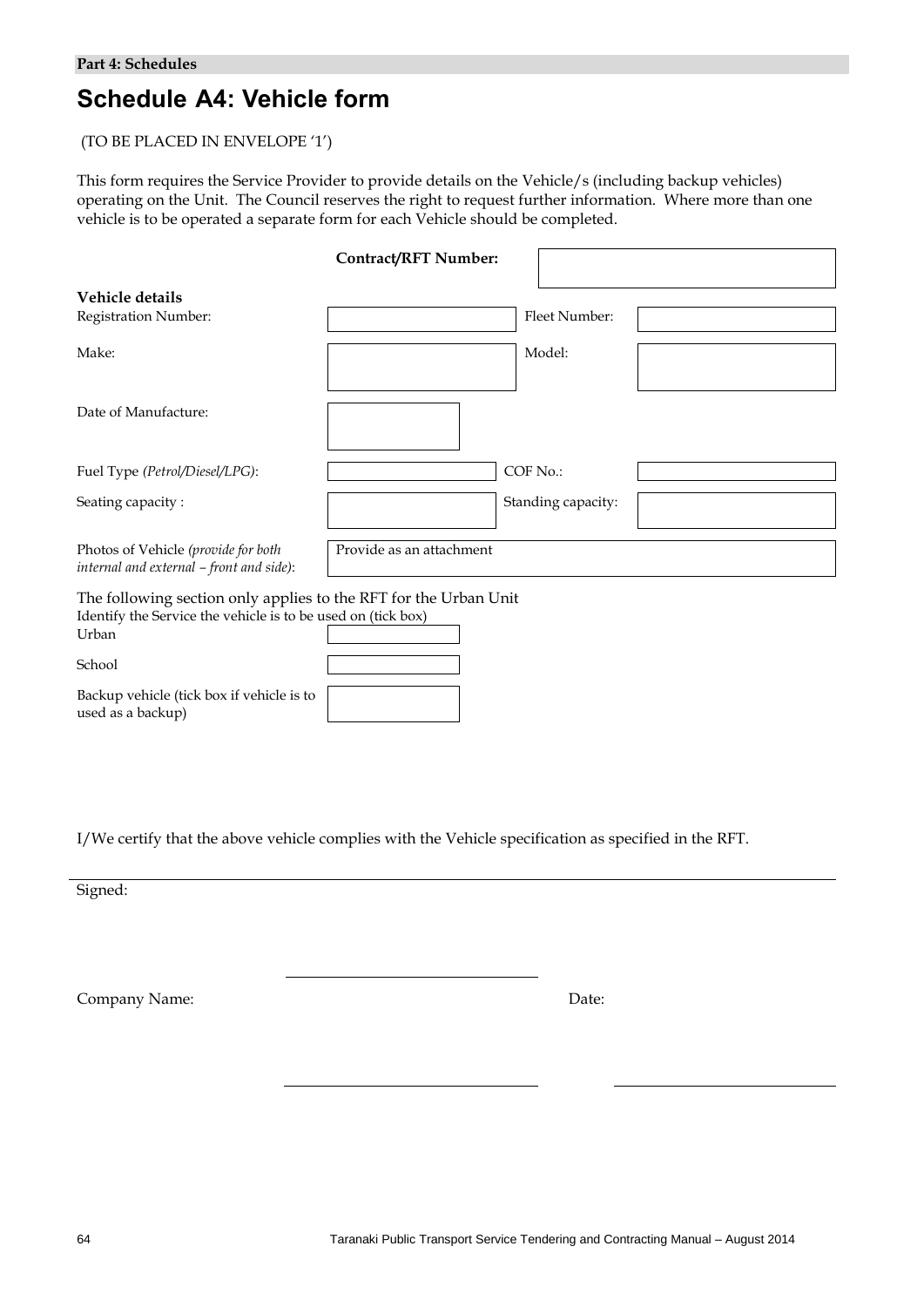# **Schedule A5: Health and safety compliance checklist**

(TO BE PLACED IN ENVELOPE '1')

| <b>Contract/RFT Number:</b>                                                                                                                                                                                                                                                                                                                                                                     |     |                |
|-------------------------------------------------------------------------------------------------------------------------------------------------------------------------------------------------------------------------------------------------------------------------------------------------------------------------------------------------------------------------------------------------|-----|----------------|
|                                                                                                                                                                                                                                                                                                                                                                                                 | Yes | N <sub>0</sub> |
| The Service Provider agrees to comply with Health and Safety at Work Act and all<br>applicable regulations and approved codes of practice relating to health and safety.                                                                                                                                                                                                                        |     |                |
| The Service Provider has a written health and safety management plan (HSMP) which<br>complies with all relevant New Zealand legislation and codes of practice, and is available<br>to all Personnel. (The Service Provider shall ensure the Health and Safety plan complies<br>with the requirements set out in Clause 3.4 of the Taranaki Public Service Tendering and<br>Contracting Manual). |     |                |
| The Service Provider has a system to identify and record existing and new hazards and for<br>assessing and implementing hazard control measures (attach documentation).                                                                                                                                                                                                                         |     |                |
| The Service Provider has nominated a Personnel member with primary responsibility for<br>ensuring the Service Provider's compliance with its health and safety responsibilities<br>(supply name and contact details.)                                                                                                                                                                           |     |                |
| The Service Provider has a Safety Officer appointed for the Unit (supply name and contact<br>details).                                                                                                                                                                                                                                                                                          |     |                |
| The Service Provider has a list of approved Personnel and agrees to inform the Council of<br>Personnel changes prior to any Contract commencing and during the term of the Contract.                                                                                                                                                                                                            |     |                |
| The Service Provider has supplied information on any substances to be used in the<br>performance of the Service which may pose a health risk to any person.                                                                                                                                                                                                                                     |     |                |
| The Service Provider agrees to maintain a register of notifiable events of the approved<br>type.                                                                                                                                                                                                                                                                                                |     |                |
| The Service Provider agrees to supply appropriate safety and personal protective<br>equipment and ensure that all employees are trained in the safe use of this.                                                                                                                                                                                                                                |     |                |
| The Service Provider is aware of its responsibility to ensure that all Personnel and any<br>subcontractors on site comply with all relevant health and safety instructions, policies and<br>procedures at all times.                                                                                                                                                                            |     |                |
| The Service Provider has an Emergency Plan in place for dealing with emergency<br>situations (attach documentation.)                                                                                                                                                                                                                                                                            |     |                |
| The Service Provider is aware of and agrees to the Council terminating the Unit<br>immediately for the Service Provider's non-compliance with its health and safety<br>obligations where the Council (acting reasonably) considers such non-compliance to be<br>material.                                                                                                                       |     |                |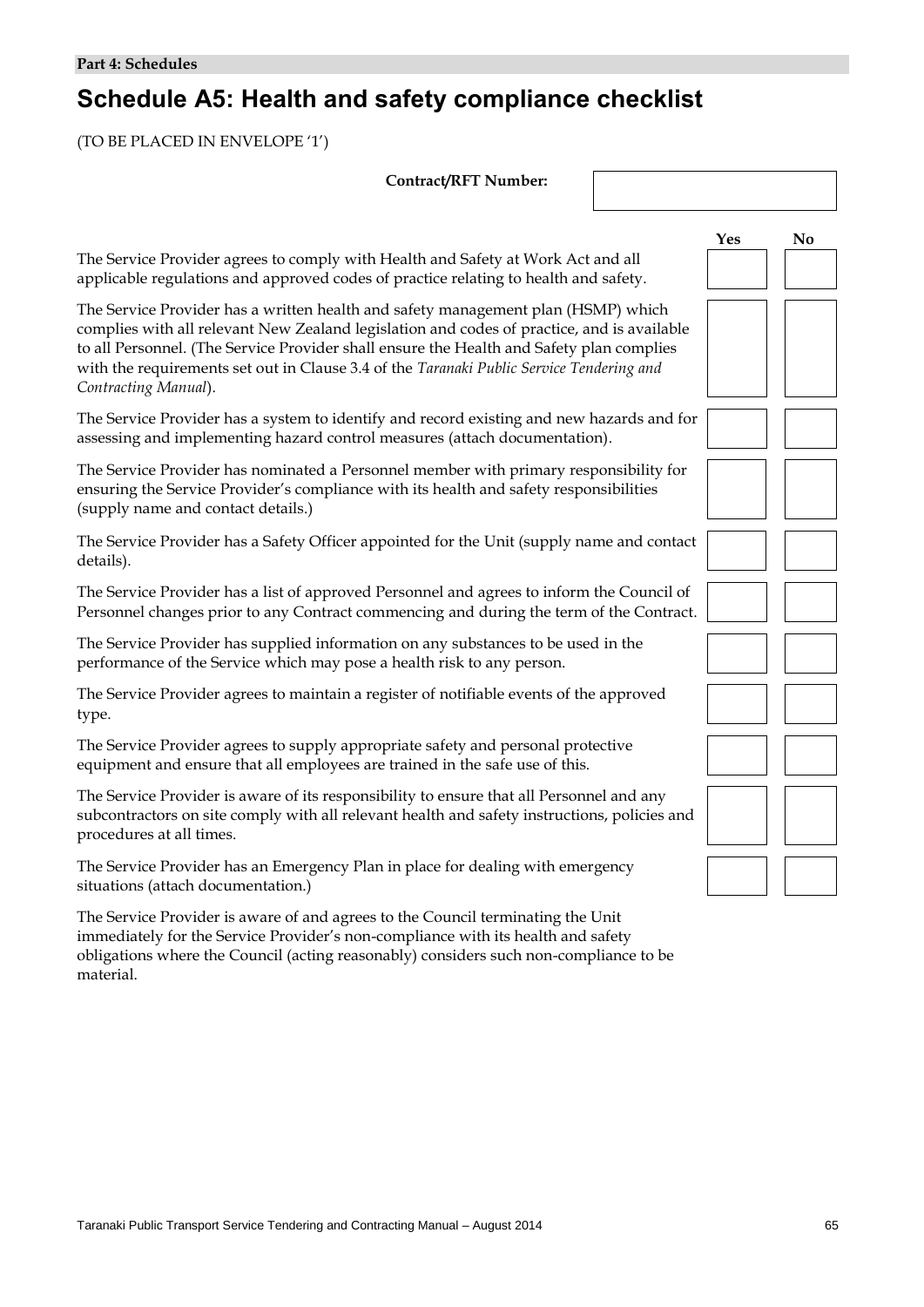# **Schedule A5: Health and safety compliance checklist**

**Contract/RFT Number:**

The Service Provider has enclosed full details of its safety record for the last five years of its operations, including in respect of that period:

- Details of any fatalities, including circumstances in each case;
- Number of injuries where Personnel were off work for one day or longer;
- Number of work days lost to machinery failure or breakdown;
- Details of how many warnings, prohibition notices or improvement notices have been served on the Service Provider by any authorised regulatory agency, including details of circumstances in each case;
- Details of investigation involving the Service Provider by any authorised regulatory agency;
- Details of any prosecution and/or conviction for a breach of health and safety obligations.

Signed:

Company Name: Date:

|  | Nο |
|--|----|
|  |    |

**Yes No**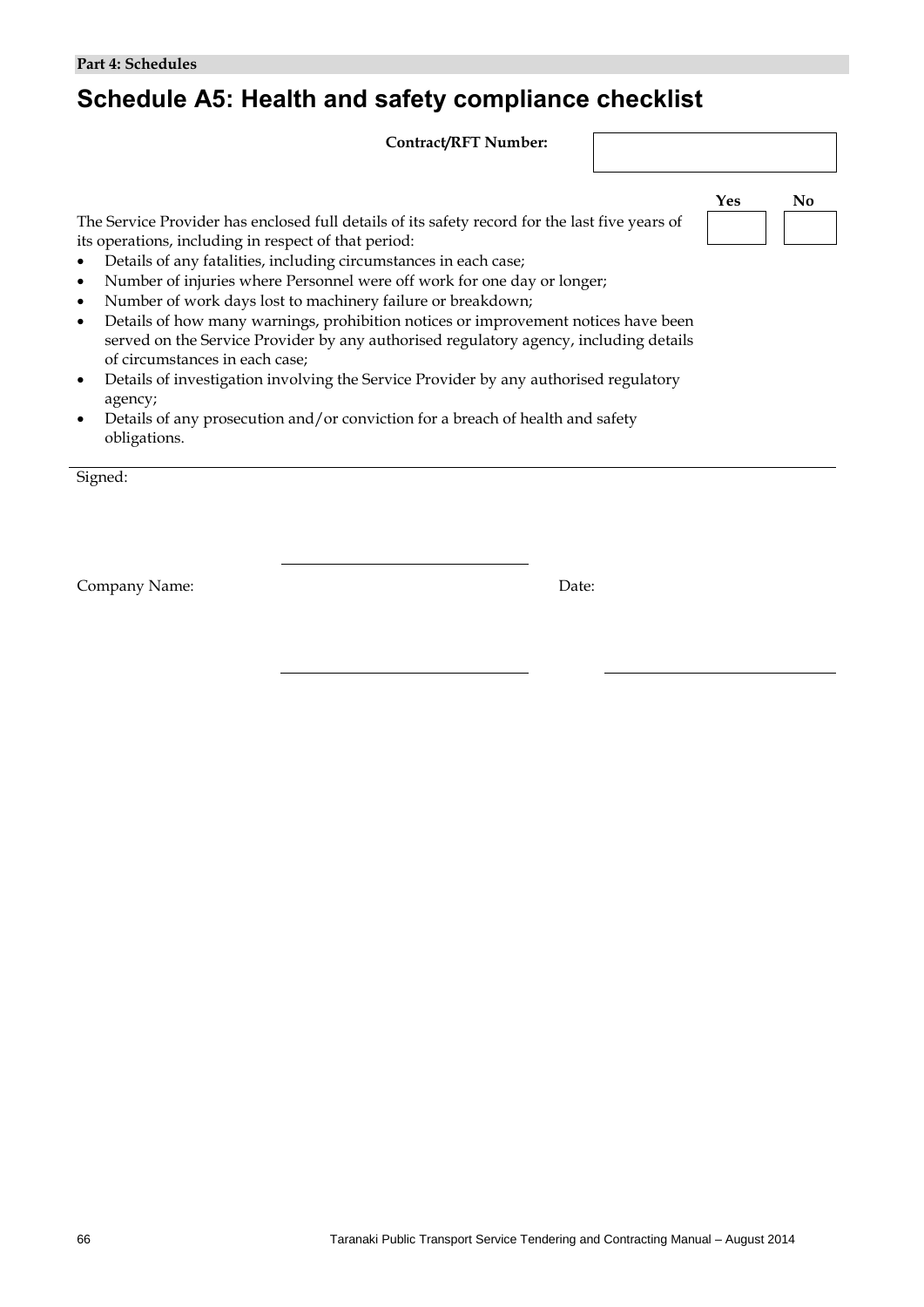# **Schedule A6: Certificate of non-collusion**

(TO BE PLACED IN ENVELOPE '1')

## **Contract/RFT Number:**

### **Where a Tender is submitted by the representative of a company:**

This Tender is bona fide and intended to be competitive;

- a. We have not entered into any agreement with any person outside the company with the aim of preventing Tenders being made or as to the amount of the Tender or the conditions on which the Tender is made.
- b. We have not informed any person outside the company, other than the person calling for the Tenders, the amount or approximate amount of the Tender, except where the disclosure, in confidence, of the approximate amount of the Tender was necessary to obtain insurance premiums or other quotations necessarily required for the preparation of the Tender.
- c. We have not caused or induced any person to enter into such an agreement as is mentioned in paragraph b. of this certificate or to inform themselves of the amount or approximate amount of any rival Tender for the contract.
- d. We also undertake that we will not do any of the acts mentioned in a, b, or c above before the hour and date specified for the return of the Tender.

# **OR**

### **Where the Tender is submitted by an individual:**

- a. The Tender is bona fide and intended to be competitive and that I have not fixed or adjusted the amount of the Tender by or under or in accordance with any agreement or arrangement with any other person.
- b. I certify that I have not done and undertake that I will not do at any time before the hour and date specified for the return of the Tender any of the following acts:
	- i. Indicate to the person other than the person calling for the Tenders the amount or approximate amount of the proposed Tender, except where the disclosure, in confidence, of the approximate amount of the Tender was necessary to obtain insurance premiums or other quotations necessarily required for the preparation of the Tender;
	- ii. Enter into any agreement with any other person that they shall refrain from proposing or as to the amount of any Tender to be submitted;
	- iii. Offer to pay or give any sum of money or valuable consideration directly or indirectly to any person for doing or having done or causing or having caused to be done in relation to any other Tender or proposed Tender for the said work, any act or thing of the nature specified and described in this certificate.

Signed: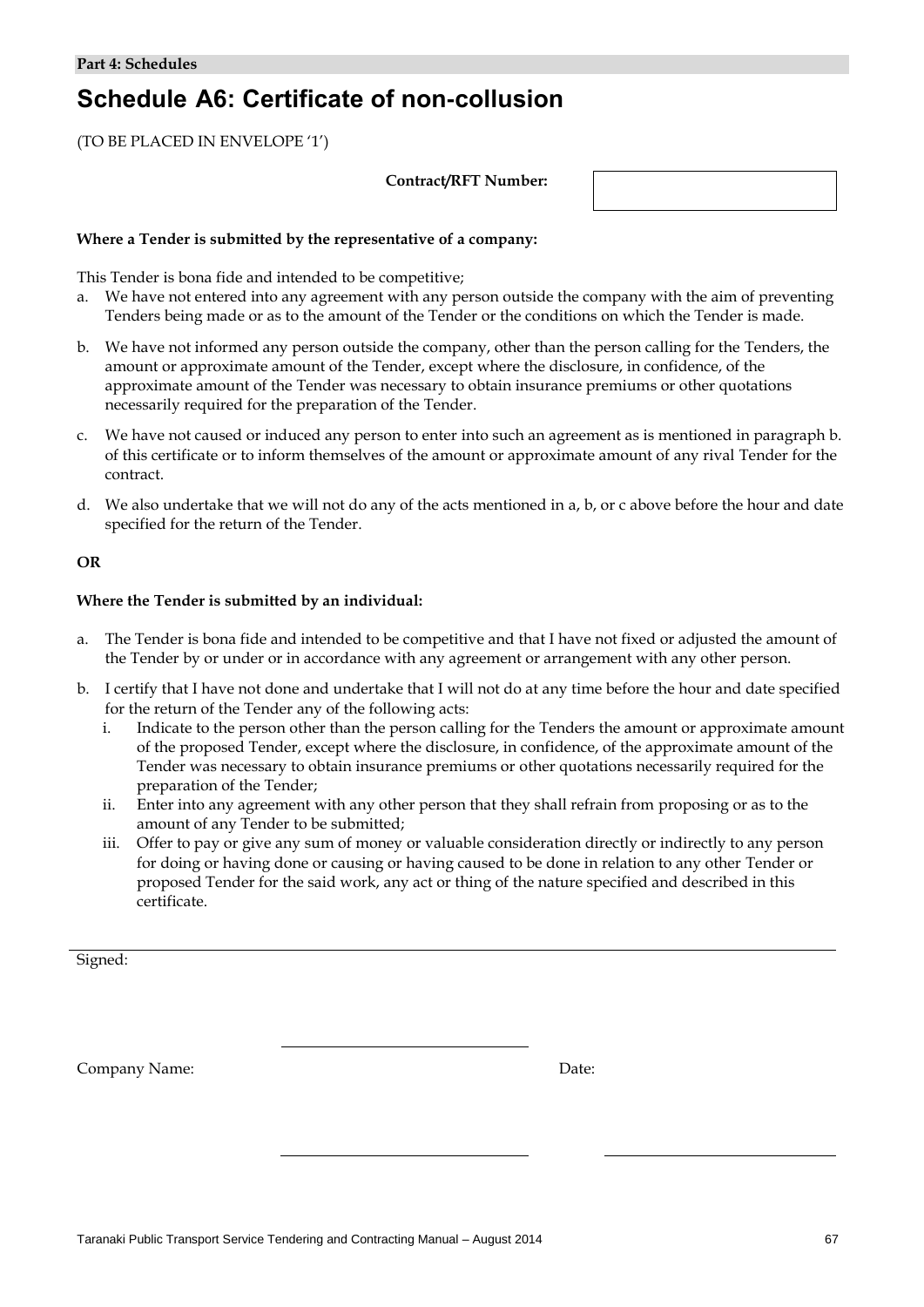# **Schedule A7: Declaration form**

(TO BE PLACED IN ENVELOPE '1')

# **Contract/RFT Number:**

It is a mandatory requirement that all parts of the Request for Tender are completed in full and that the following declaration is signed. The Council reserves the right to request further information.

I, the undersigned herby declare that:

- i. all the relevant RFT documentation has been read and understood and that all conditions of the Contract (if awarded) will be adhered to in every respect;
- ii. neither the Service Provider nor anyone acting on the Service Provider's behalf has in any way offered nor will in any way offer any inducement in order to find favour in submitting Tenders or in undertaking the Services specified, and that the Tenders have not been and will not be fixed or adjusted under or by agreement with any other person;
- iii. neither the Service Provider nor anyone acting on the Service Provider's behalf has attempted in any way to fix Tenders or otherwise engage in anti-competitive behaviour; and
- iv. all of the relevant information submitted for this RFT is true and correct as at this date.

Signed: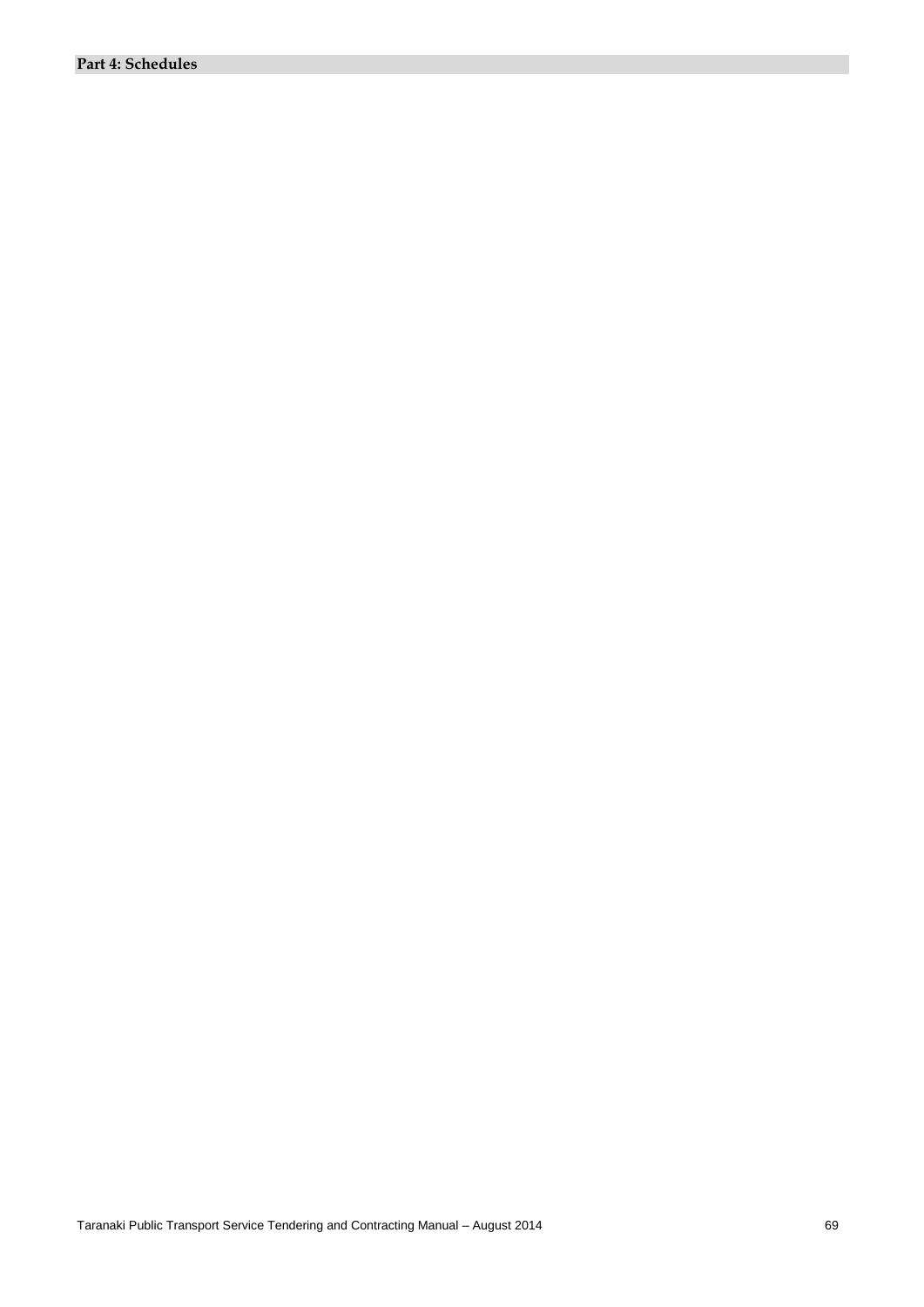# **Schedule B1: Contract price**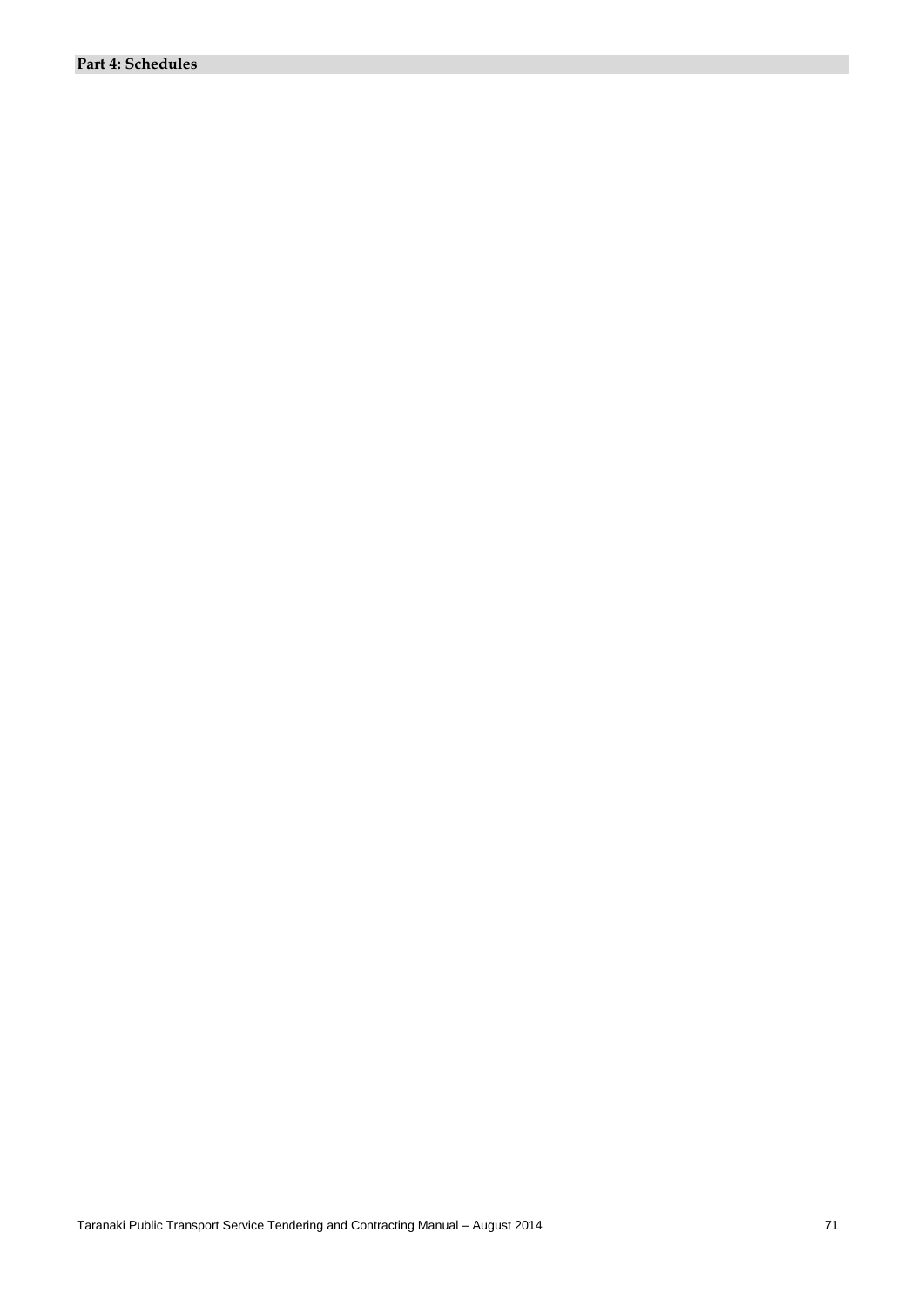# **Schedule B1: Contract price**

# (TO BE PLACED IN ENVELOPE '2')

This form provides details of the Service Provider's Contract price. This form can be used for both Conforming Tenders and Alternative Tenders.

| Contract/RFT<br>Number:                                     |                     |
|-------------------------------------------------------------|---------------------|
| Vehicle operating costs                                     | \$                  |
| Driver and operations costs<br>Vehicle capital costs        | \$<br>\$            |
| FIRST YEAR CONTRACT PRICE (excluding GST)                   | Ş                   |
| <b>Conforming Tender:</b><br>(please tick one or the other) | Alternative Tender: |

# **Alternative Tender**

For each Alternative Tender the Service Provider must submit the total Contract Price plus an indication of all the features of the Tender which differ from the Specification. Either list these below or append them to this form and clearly label them "Alternative Tender Submission".

Alternative Tenders – features which differ from the primary specifications:

Reasons that the Alternative Tender better meets the public interests

# **VARIABLE PRICE PER KILOMETRE (excluding GST)**

The Variable price will be used by the Council for calculating Contract Price adjustments in the event of any Service Level Variations. Service Level Variations may result in an **increase** or **reduction** in the level of Service. Refer clause 9.4.1 of the Tendering and Contracting Manual.

| Rate per vehicle per kilometre |  |
|--------------------------------|--|
| Rate per vehicle per hour      |  |

Signed: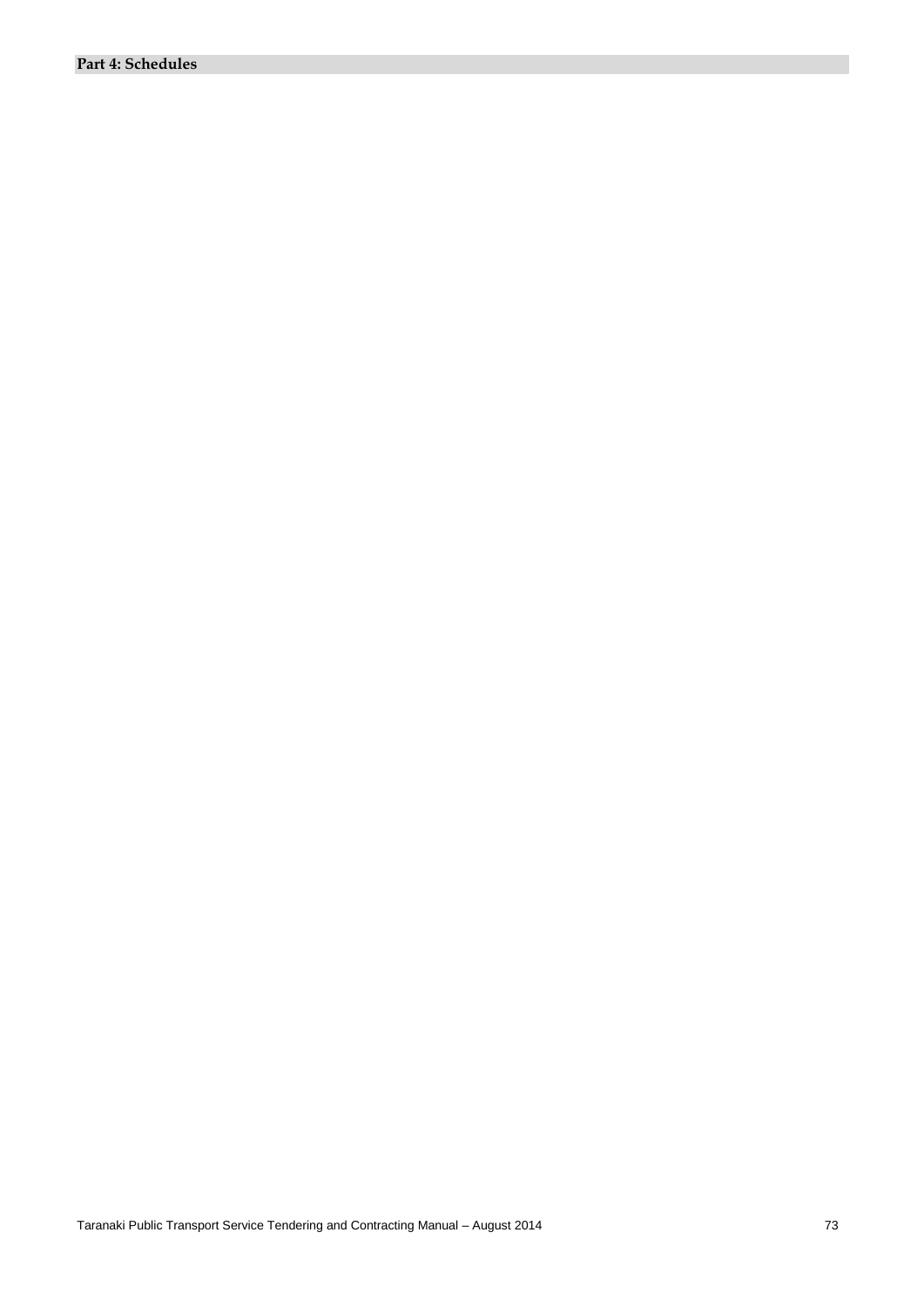# **Schedules C1 – C3: Additional information**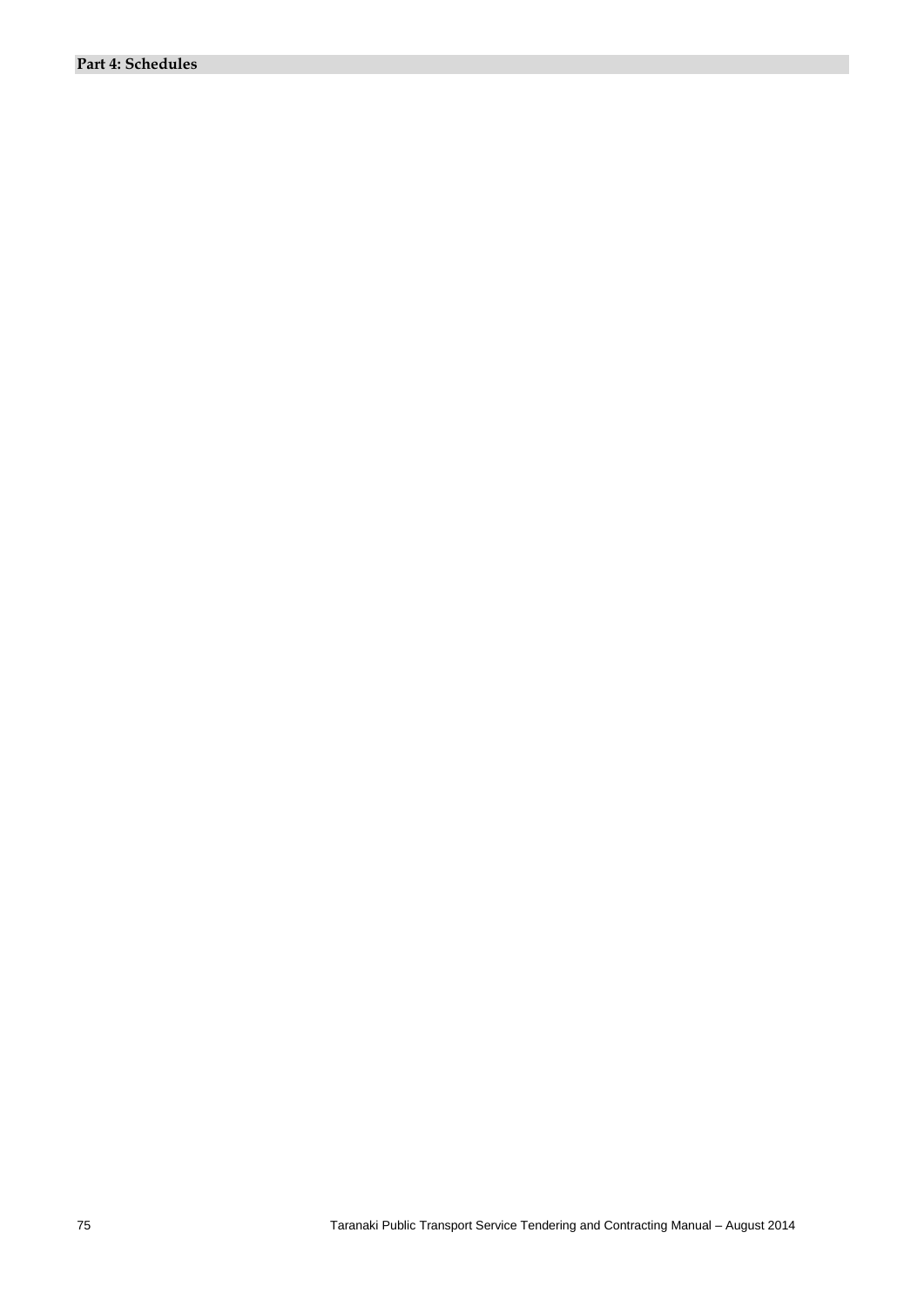# **Schedule C1: Performance measures and deductions**

# **Performance Measures**

The following are the key performance attributes, indicators, measures and thresholds that will be used to monitor the Unit*.* In the event that the Service Provider is in breach of any of these performance measures, the Council may withhold any payment otherwise due to the company for that service which is in breach. In addition, the Council may also deduct from any payment otherwise due to the company, any costs which the Council has reasonably incurred in rectifying the breach.

| Performance<br>attribute          | Performance indicator                                                                                                                                                                     | Method                                                                | Minimum<br>requirement                                                         |
|-----------------------------------|-------------------------------------------------------------------------------------------------------------------------------------------------------------------------------------------|-----------------------------------------------------------------------|--------------------------------------------------------------------------------|
| Service reliability               | Percentage of scheduled trips operated in<br>full. (Note that a trip leaving the origin<br>stop >59 seconds early or >9 minutes and<br>59 seconds late is deemed not to have<br>operated) | Monitoring<br>and/or ETM<br>reports                                   | 99% of all<br>services must be<br>operated in full                             |
|                                   | Number of unauthorised route deviations                                                                                                                                                   | Reported or<br>observed                                               | None permitted                                                                 |
|                                   | Percentage of timetabled service trips<br>that were cancelled                                                                                                                             | Reported or<br>observed                                               | None permitted                                                                 |
|                                   | Number of times bus did not stop for<br>passenger                                                                                                                                         | Reported or<br>observed                                               | 99%                                                                            |
| Service punctuality               |                                                                                                                                                                                           |                                                                       |                                                                                |
| a. trip start                     | a. Percentage of scheduled trips leaving<br>origin stop between 59 seconds before<br>and 4 minutes and 59 seconds after the<br>scheduled departure time.                                  | Monitoring and/or<br>ETM reports                                      | 98%                                                                            |
| b. en route and at<br>destination | b. Percentage of scheduled trips between<br>59 seconds before and 4 minutes and 59<br>seconds after the scheduled departure<br>time at the selected points                                | Monitoring and/or<br>ETM reports                                      | 98%                                                                            |
| Patronage                         | Recording passenger boardings per trip<br>operated                                                                                                                                        | ETM reports and<br>on-board<br>monitoring                             | Must record all<br>passenger<br>boardings per<br>trip                          |
|                                   | Recording passenger boardings by<br>passenger category (eg child, adult,<br>SuperGold).                                                                                                   | ETM reports and<br>on-board<br>monitoring                             | Must record all<br>passenger<br>boardings by<br>passenger<br>category per trip |
|                                   | Number of over-riding of passengers                                                                                                                                                       | Reported                                                              | As stipulated by<br>Council                                                    |
| Reporting<br>timeliness           | Number of specified data reports<br>delivered within timeframes.                                                                                                                          | 6 working days<br>following the end<br>of the preceding<br>month      | No more than 2<br>occurrences in a<br>financial year                           |
|                                   | Number of failures to provide material<br>information required under the Contract<br>e.g. invoice or passenger data                                                                       | 6 working days<br>following the end<br>of the preceding<br>month      | No more than 1<br>failure in a<br>financial year                               |
|                                   | Reporting any notifiable event which<br>arises in consequence of operation of the<br>Unit                                                                                                 | Next working<br>day following the<br>event of the<br>notifiable event | As required                                                                    |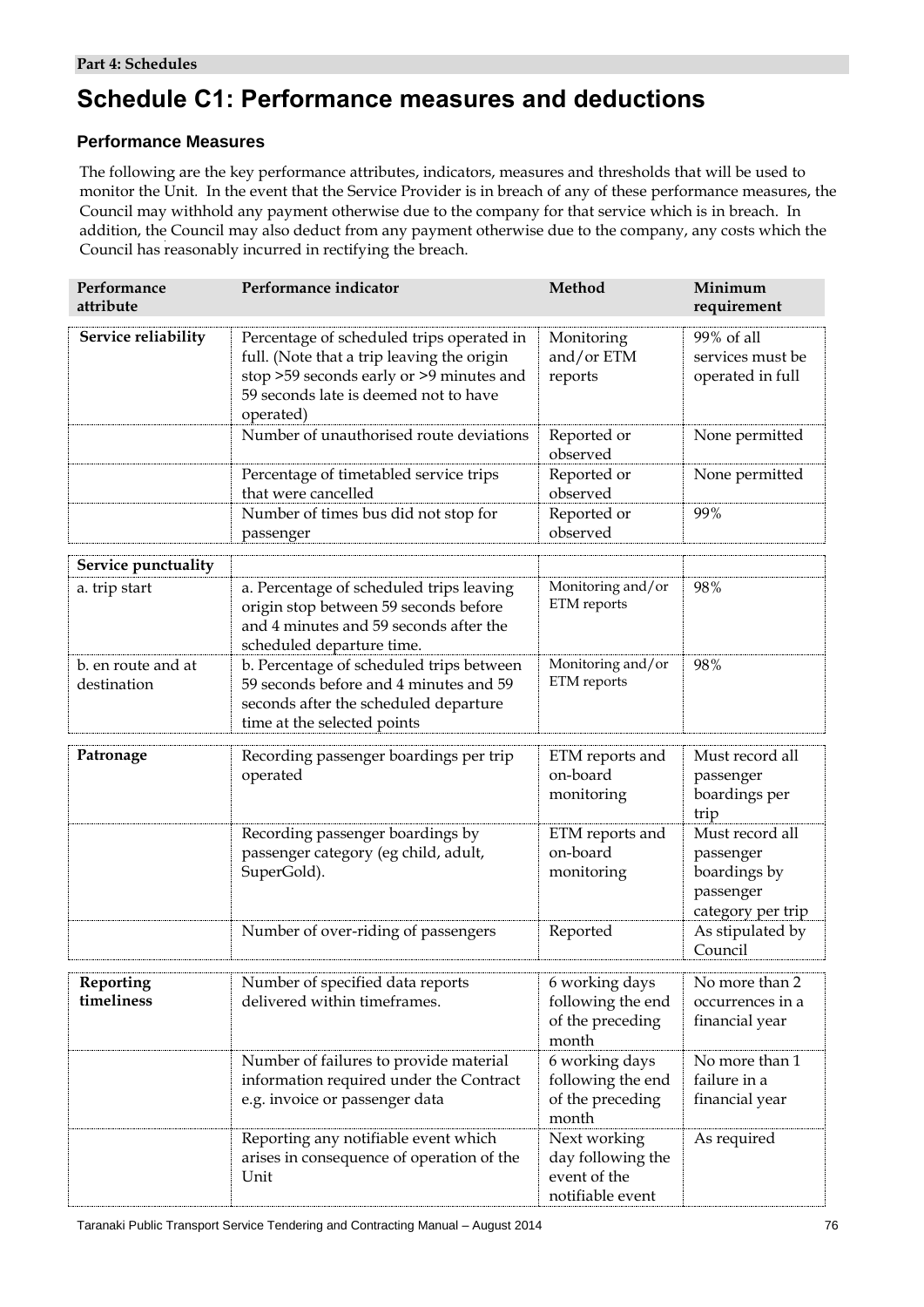| Performance<br>attribute                           | Performance indicator                                                                                                                                                                                 | Method                  | Minimum<br>requirement                                                                                                                                                       |
|----------------------------------------------------|-------------------------------------------------------------------------------------------------------------------------------------------------------------------------------------------------------|-------------------------|------------------------------------------------------------------------------------------------------------------------------------------------------------------------------|
| Customer<br>satisfaction                           | Percentage satisfaction for public<br>transport users with defined public<br>transport attributes.                                                                                                    | Passenger<br>surveys    | Service must<br>achieve $\geq 90\%$<br>user satisfaction<br>in surveys                                                                                                       |
| <b>Passenger facilities</b><br>$($ on-bus $)$      | Score (on a scale of 1 to 5) for specific<br>passenger facility attributes (e.g.<br>cleanliness, temperature, ride comfort,<br>driver courtesy).                                                      | On-board<br>monitoring  | No more than 1<br>vehicle scores<br>below 50% of the<br>total marks per<br>assessment                                                                                        |
| Safety and security                                | The maintenance of an up-to-date and<br>comprehensive health and safety<br>management plan and confirmation<br>(through audit and monitoring) that the<br>plan is being satisfactorily complied with. | Audit and<br>monitoring | 100%                                                                                                                                                                         |
| Contract<br>conformance with<br>fleet composition  | Comparison of fleet composition in use<br>with tendered fleet composition and<br>vehicle replacement policy conducted at<br>random intervals (at a minimum,<br>annually).                             | Monitoring              | Urban vehicles:<br>None - vehicles<br>must meet<br>standard, unless<br>in exceptional<br>circumstances<br>and with<br>approval of the<br>Council.<br>School vehicles:<br>95% |
| <b>Destination signs</b>                           | Incorrectly displayed route sign or not<br>working                                                                                                                                                    | Monitoring              | No more than 2<br>occurrences of<br>either incorrectly<br>displayed or not<br>working per<br>month                                                                           |
| Security camera<br>operation and data<br>provision | All cameras must be in operation during<br>in-service hours.                                                                                                                                          | Monitoring              | $100\%$                                                                                                                                                                      |
|                                                    | Requests for data images must be<br>supplied within 24 hours                                                                                                                                          | Monitoring              | 100%                                                                                                                                                                         |
| Complaints                                         | Number of complaints received,<br>disaggregated by service attributes (e.g.<br>punctuality, vehicle cleanliness, comfort).                                                                            | Complaints<br>register  | No more than<br>four legitimate<br>complaints may<br>be received in any<br>working week<br>and no more than<br>ten in any<br>calendar month                                  |
|                                                    | Percentage of complaints cleared up<br>within 10 working days.                                                                                                                                        | Complaints<br>register  | 100% of<br>complaints<br>resolved within<br>10 working days                                                                                                                  |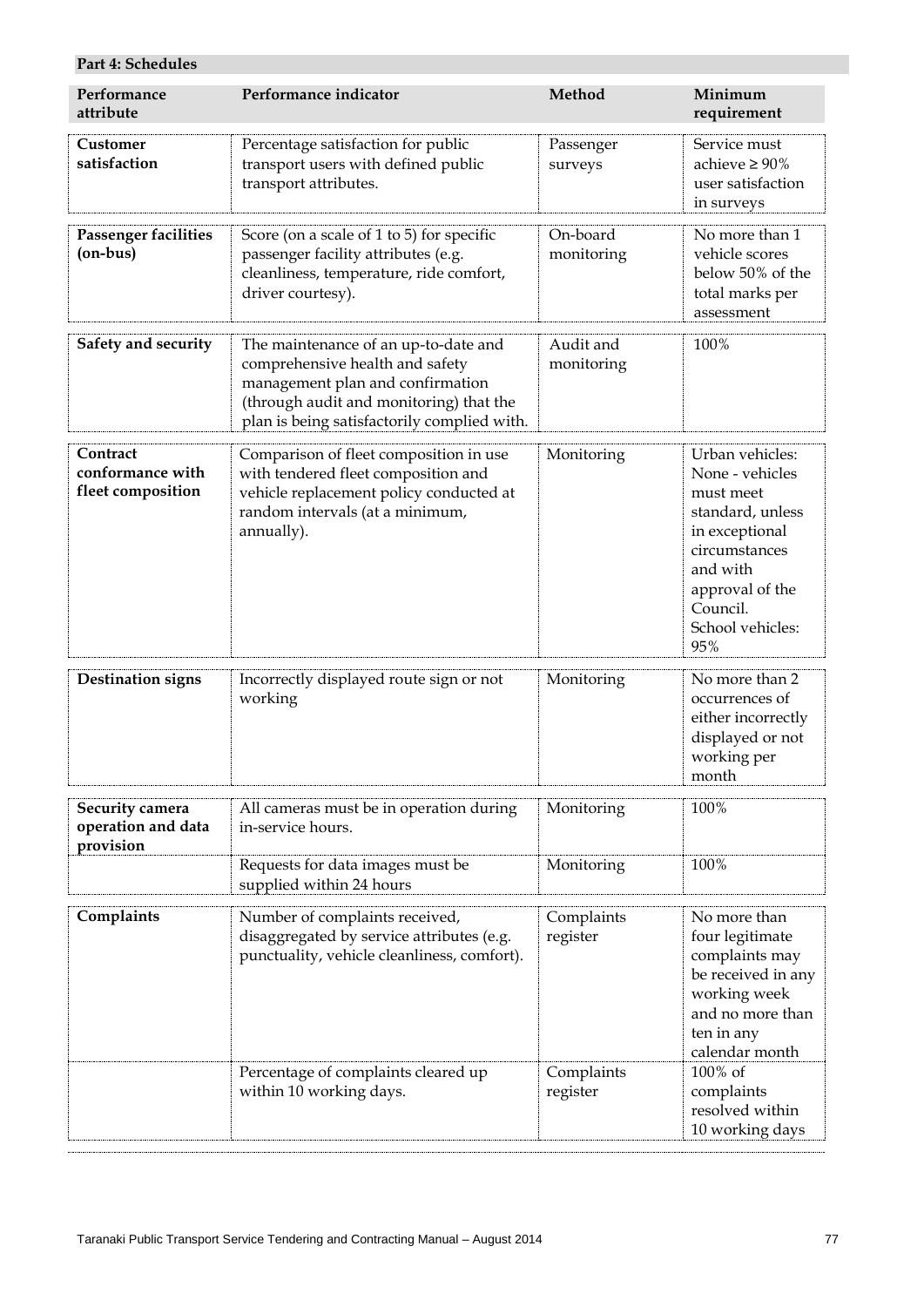| Performance attribute                                                                              | Performance indicator                                                                                                                                                                                                                 | Method                     | Minimum<br>requirement                                                                                                                                            |
|----------------------------------------------------------------------------------------------------|---------------------------------------------------------------------------------------------------------------------------------------------------------------------------------------------------------------------------------------|----------------------------|-------------------------------------------------------------------------------------------------------------------------------------------------------------------|
| Driver standards                                                                                   | Drivers must be tidily dressed<br>whenever driving a bus, must be<br>courteous at all times to the<br>passengers, drive in a safe and<br>legal manner, and be capable of<br>communicating with passengers<br>in the English language. | Monitoring / surveys       | No traffic<br>infringement<br>notices issued to<br>any drivers.<br>Must achieve<br>+90% satisfaction<br>in surveys<br>(aggregated<br>responses from<br>customers) |
| Back-up vehicle                                                                                    | In the event that a scheduled<br>service is full, or a scheduled<br>service is not able to operate, a<br>back-up vehicle is required to be<br>called to take over the operation<br>of the Service.                                    | Reported                   | 100%                                                                                                                                                              |
| <b>Electronic Ticketing</b><br><b>Machines</b>                                                     | All routes and all services must<br>operate with a fully functioning<br>ETM.                                                                                                                                                          | Reported                   | 100%                                                                                                                                                              |
| Revenue protection                                                                                 | Managing the security of any cash<br>carried by drivers. Recording and<br>reconciling monies received<br>against the financial information<br>generated by the electronic<br>ticketing system                                         | Operator                   | Daily / Monthly<br>reconciliations                                                                                                                                |
| Contract compliance<br>Default under any other<br>material requirement<br>requested by the Council | Council has requested compliance<br>and Operator fails to remedy<br>within 5 working days                                                                                                                                             | Assessed by the<br>Council | 100%                                                                                                                                                              |

# **Monitoring**

The Council shall monitor the above standards and notify the company in the event of any non-compliance within 5 working days of the Council being aware of the non-compliance.

# **Factors outside the control of the Company**

Factors deemed to be outside the control of the company shall include events such as floods, earthquakes, but shall not include traffic conditions other than those caused by these factors, or vehicle breakdown.

# **Non-compliance deductions**

Where there has been non-compliance with the Performance Standards set above, the Council may adjust the Contract Price as follows. These deductions are in addition to all other adjustments or deductions allowed under the Contract and are in addition to any amounts payable by the Service Provider for remedying costs under clause 9.4.4 of the Conditions of Contract. The deductions shall be made on a monthly basis.

| Performance attribute         | Non-compliance deduction    |                        |  |
|-------------------------------|-----------------------------|------------------------|--|
|                               | Reported                    | Not reported           |  |
| Service reliability           | \$300 per Trip              | \$1,000 per Trip       |  |
| Service punctuality           | \$300 per Trip              | \$1,000 per Trip       |  |
| Patronage                     | \$500 per occurrence        | \$,1000 per occurrence |  |
| Reporting timeliness          | \$500 per occurrence        | N/A                    |  |
| Customer satisfaction         | \$100 per % point below the | N/A                    |  |
|                               | $≥90\%$ target              |                        |  |
| Passenger facilities (on-bus) | \$100 occurrence            | \$500 per occurrence   |  |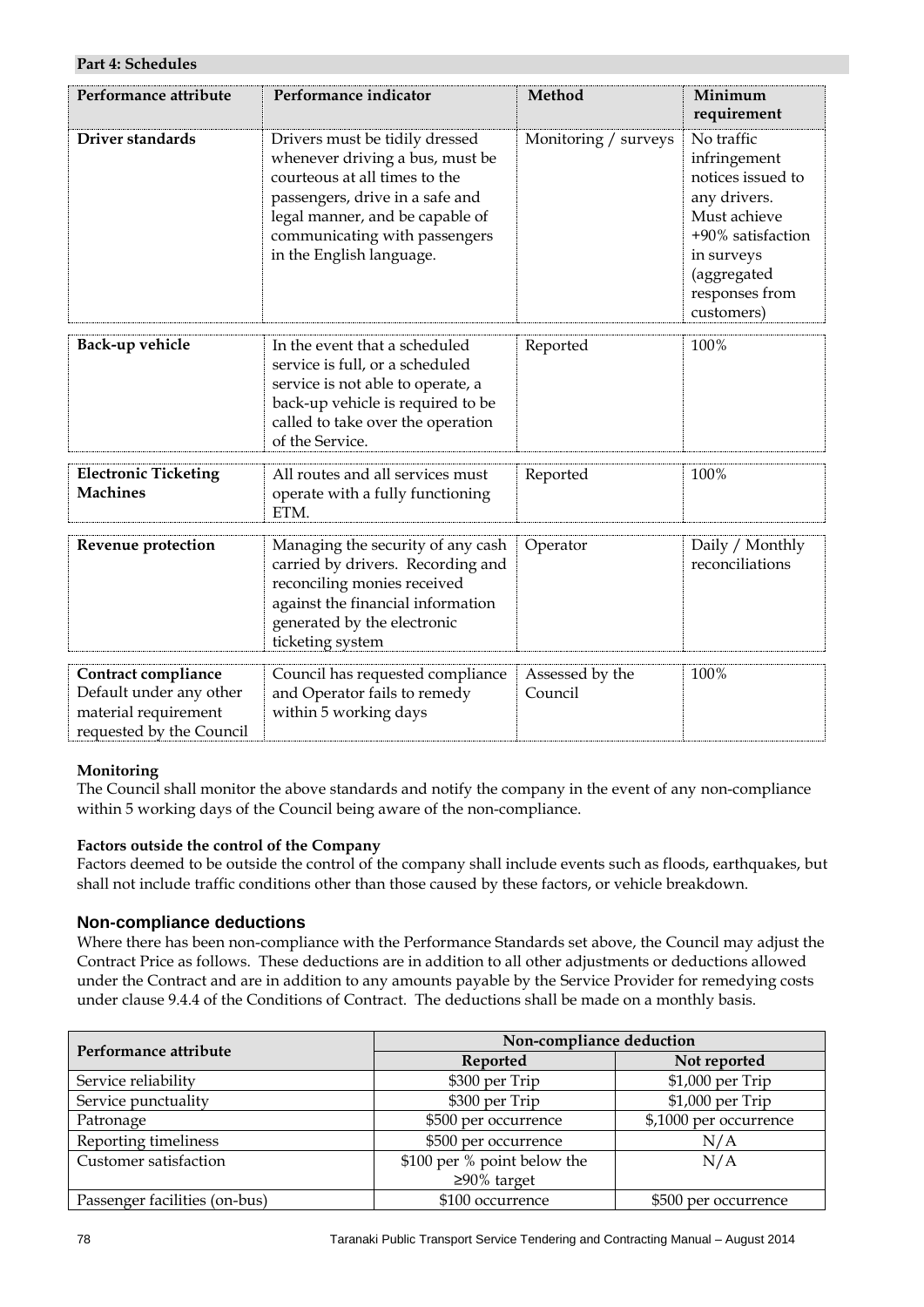| Performance attribute                | Non-compliance deduction       |                          |  |
|--------------------------------------|--------------------------------|--------------------------|--|
|                                      | <b>Reported by Operator</b>    | Not reported by Operator |  |
| Safety and security*                 | \$100 occurrence               | \$2,000 per occurrence   |  |
| Contract conformance with fleet      | \$1,000 per breach per vehicle | \$2,000 per breach per   |  |
| composition                          |                                | vehicle                  |  |
| Destination signs                    | \$100 per Trip                 | \$500 per Trip           |  |
| Security cameras                     | \$1,000 per occurrence         | \$2,000 per occurrence   |  |
| Complaints                           | \$100 per occurrence           | \$200 per occurrence     |  |
| Driver standards                     | \$100 per occurrence           | N/A                      |  |
| Back-up vehicle                      | \$300 per Trip                 | \$1000 per Trip          |  |
| <b>Electronic Ticketing Machines</b> | \$100 per trip                 | \$500 per trip           |  |
| Contract compliance                  | \$2,000 per occurrence breach  |                          |  |

\*The non-reporting of a health and safety breach may be considered grounds for termination of the Contract.

The Council reserves the right to vary the value of the non-service deduction depending on the type of Unit being tendered and/or waive the deduction for factors outside the Service Provider's control or where a satisfactory explanation has been given.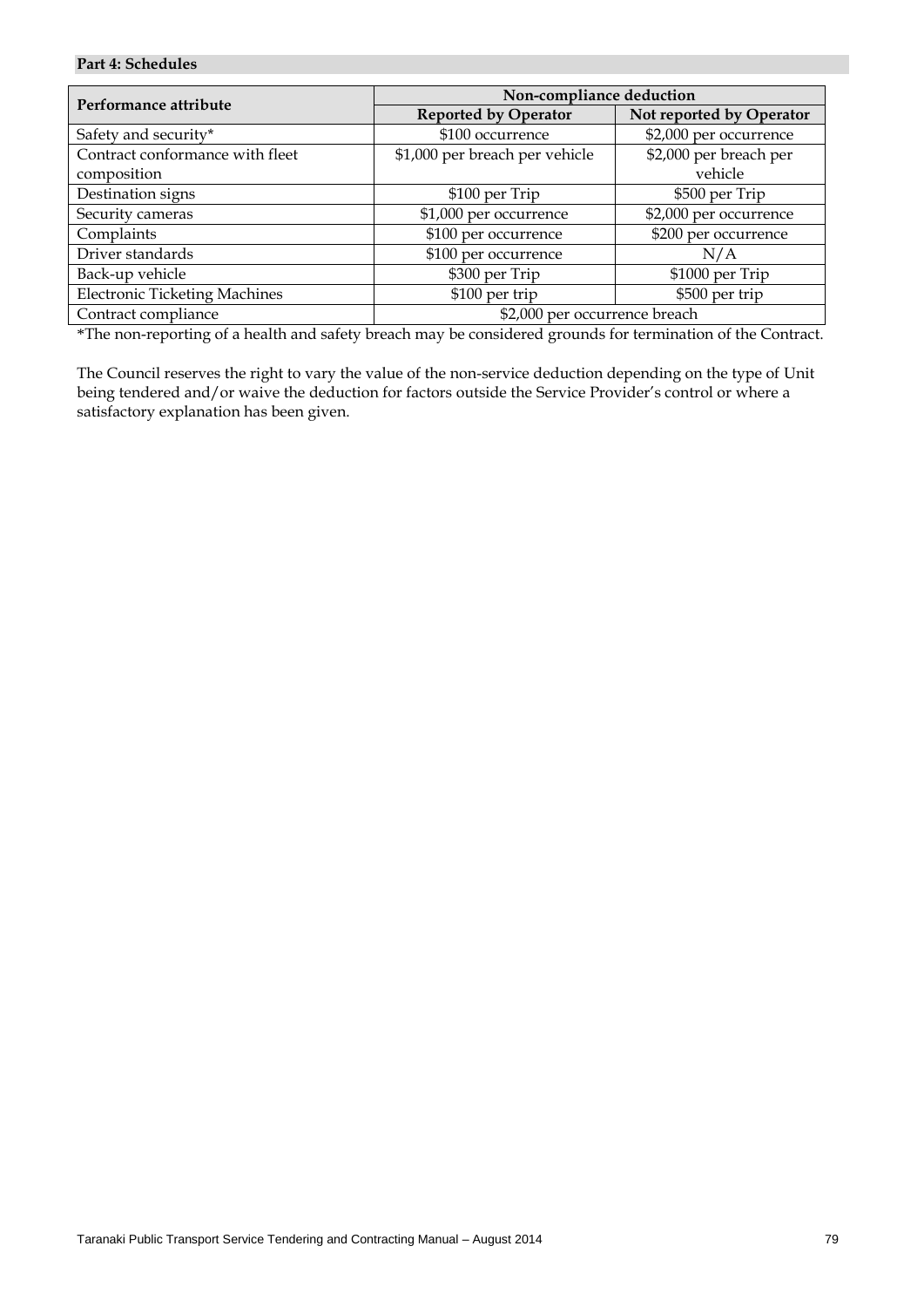# **Schedule C2: Performance bond**

# **Bond for performance of contract**

Contract for (Contract/RFT Number) This Deed is made on 20\_\_\_. By **Example 2018** (the Service Provider) And (the Surety)

It is made in the following circumstances:

- A. The Service Provider has entered into an agreement with the Taranaki Regional Council ("the Council") dated to provide public transport services described in the Contract Documents forming the agreement and to carry out and fulfil the obligations imposed on the Service Provider by the Contract Documents.
- B. The Contract Documents require the Service Provider to provide the Council with security in the form of a bond to ensure performance of the Service Provider's obligations under the Contract Documents.

By this deed:

 $\overline{a}$ 

1. The Service Provider and Surety are jointly and severally held and bound to the Council in the sum of

 dollars and bind themselves, their successors and assigns jointly and severally for the payment of that sum.

- 2. The condition of this bond is that it shall be null and void if:
	- a. the Service Provider duly carries out and fulfils all the obligations imposed on the Service Provider by the Contract Documents; or
	- b. on default by the Service Provider, the Surety satisfies and discharges the damages sustained by the Council up to the amount of this bond; or
	- c. the Surety pays the whole of the bond amount to the Council; or
	- d. the Council provides a written release of the bond to the Service Provider or the Surety.
- 3. The Surety shall make payment to the Council under this bond upon receipt of a written demand purporting to be signed by the Council. Such payment will be made without reference to, and notwithstanding any instructions from the Service Provider to the Surety to the contrary.
- 4. Subject to clause 9, and except as provided in clause 2, this bond shall be and remain in full effect.
- 5. The Surety shall not be released from any liability under this bond by:
	- a. an alteration in the terms of the Contract between the Council and the Service Provider;
	- b. by alteration in the extent, nature or length of the Contract to be carried out or of the Service Provider's obligations under the Contract;
	- c. any forbearance or waiver by the Council in respect of any of the Service Provider's obligations or in respect of any default on the part of the Service Provider;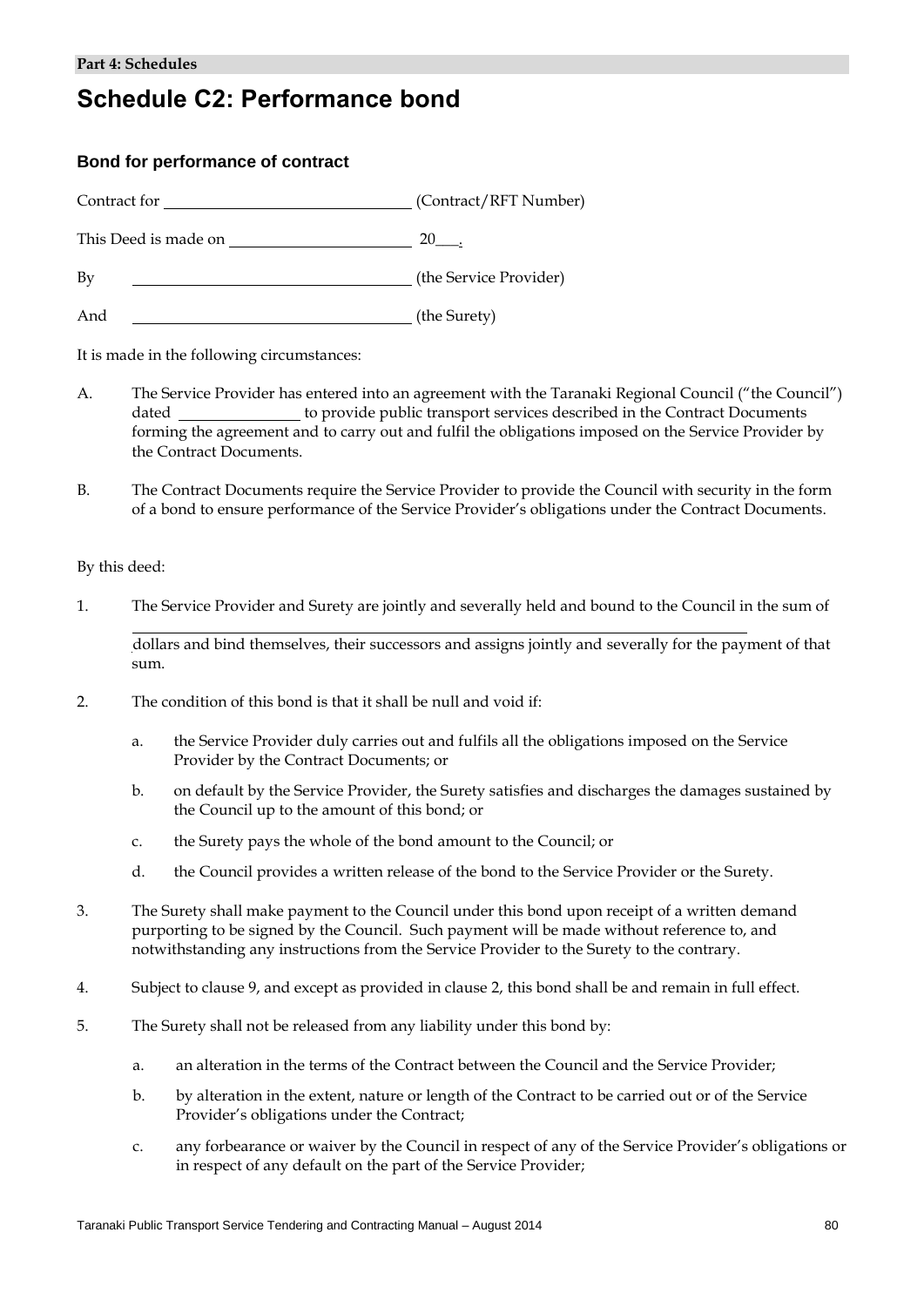- d. any indulgence or additional or advance payment, forbearance, payment or concession given to the Service Provider;
- e. the compromise or resolution of any dispute with the Service Provider; or
- f. the failure to detect or prevent any default by the Service Provider under the Contract.
- 6. Payments under this bond shall be made free and clear of and without any deduction for any present or future taxes, levies, impost duties, fees, deductions set off or withholding of any nature.
- 7. No waiver or any breach or failure to enforce any provision of this Deed at any time by the Council shall in any way limit or waive the right of the Council to subsequently exercise its rights under this Deed.
- 8. All demands, notices and other communications provided for and permitted under this Deed which are required to be in writing shall be sent by registered mail with postage prepaid, by facsimile, by hand delivery or by courier as follows:

### **In the case of the Council:**

The Taranaki Regional Council 47 Cloten Road Private Bag 713 Stratford Taranaki

Facsimile: (06) 765 5097

### **In the case of the Service Provider:**

At their address for Service as set out in the Contract Documents.

# **In the case of the Surety:**

#### [*Surety's address*]

or to such other address or person as any party may specify by notice in writing to the others.

- 9. All such notices or communications shall be deemed to have been duly given or made:
	- a. three days after being deposited in the mail by the sender with mail postage prepaid;
	- b. on delivery when delivered by hand or by courier; or
	- c. if sent by facsimile, when a completed transmission report is received by the sender unless a verifiable query as to material illegibility is promptly raised.
- 10. Where the Service Provider or any of the Surety:
	- a. fails to execute or become bound by this Deed; or
	- b. ceases for any reason to have any liability or continuing liability under this Deed including, without limitation, pursuant to a release by, concession from or compromise with the Council, then the remaining party who has signed this Deed shall continue to be bound by this Deed.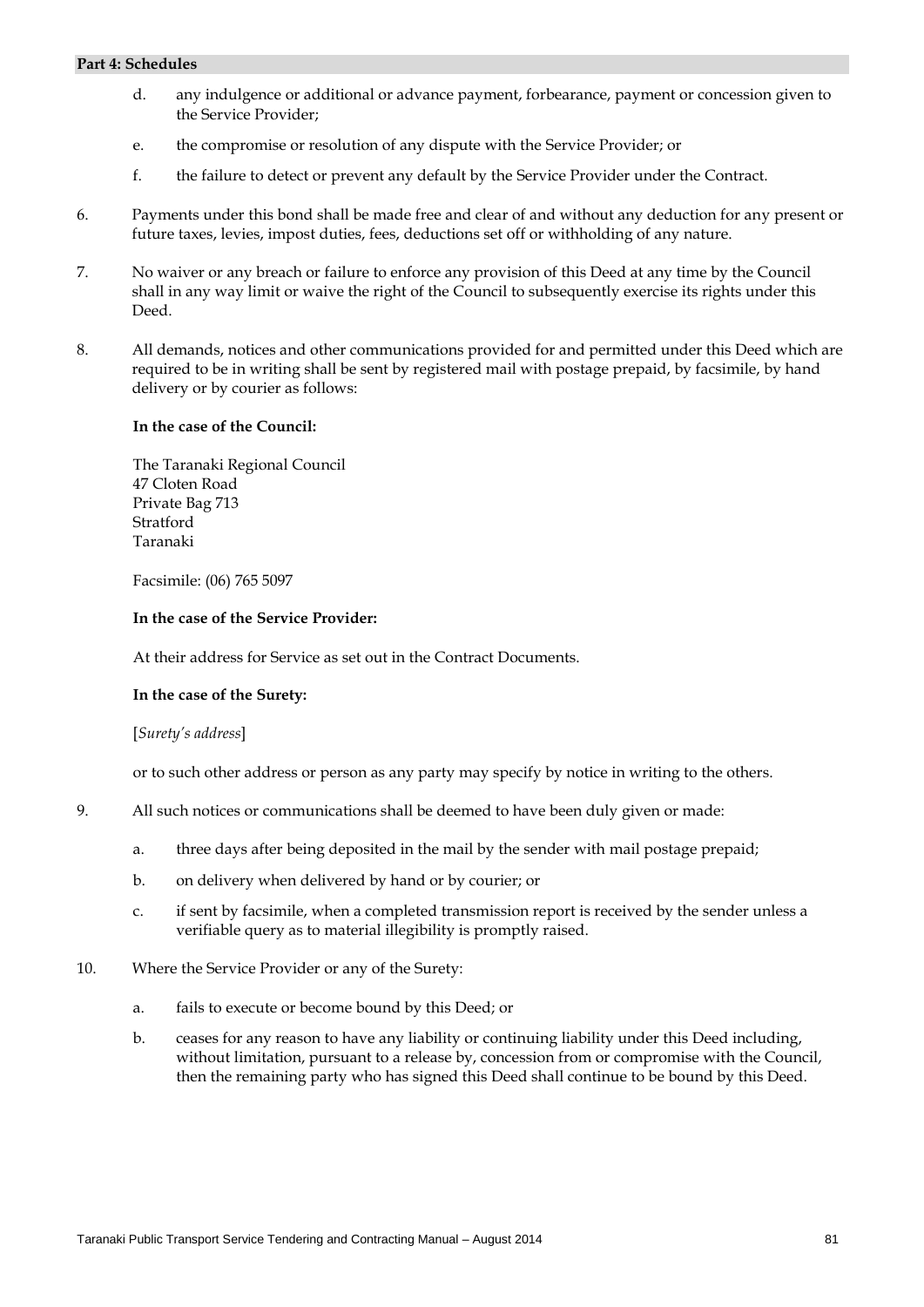11. This Deed shall be governed by the laws of New Zealand. The Service Provider and the Surety submits to the non-exclusive jurisdiction of the courts of New Zealand.

# **Service Provider**

|               | Address              |  |  |
|---------------|----------------------|--|--|
|               |                      |  |  |
|               |                      |  |  |
|               |                      |  |  |
|               | In the presence of:  |  |  |
|               | Witness              |  |  |
|               | Occupation           |  |  |
|               | Address              |  |  |
|               |                      |  |  |
| <b>Surety</b> |                      |  |  |
|               | Signed by the Surety |  |  |
|               | Address              |  |  |
|               |                      |  |  |
|               |                      |  |  |
|               |                      |  |  |
|               | In the presence of:  |  |  |
|               | Witness              |  |  |
|               | Occupation           |  |  |
|               | Address              |  |  |
|               |                      |  |  |

 $\overline{a}$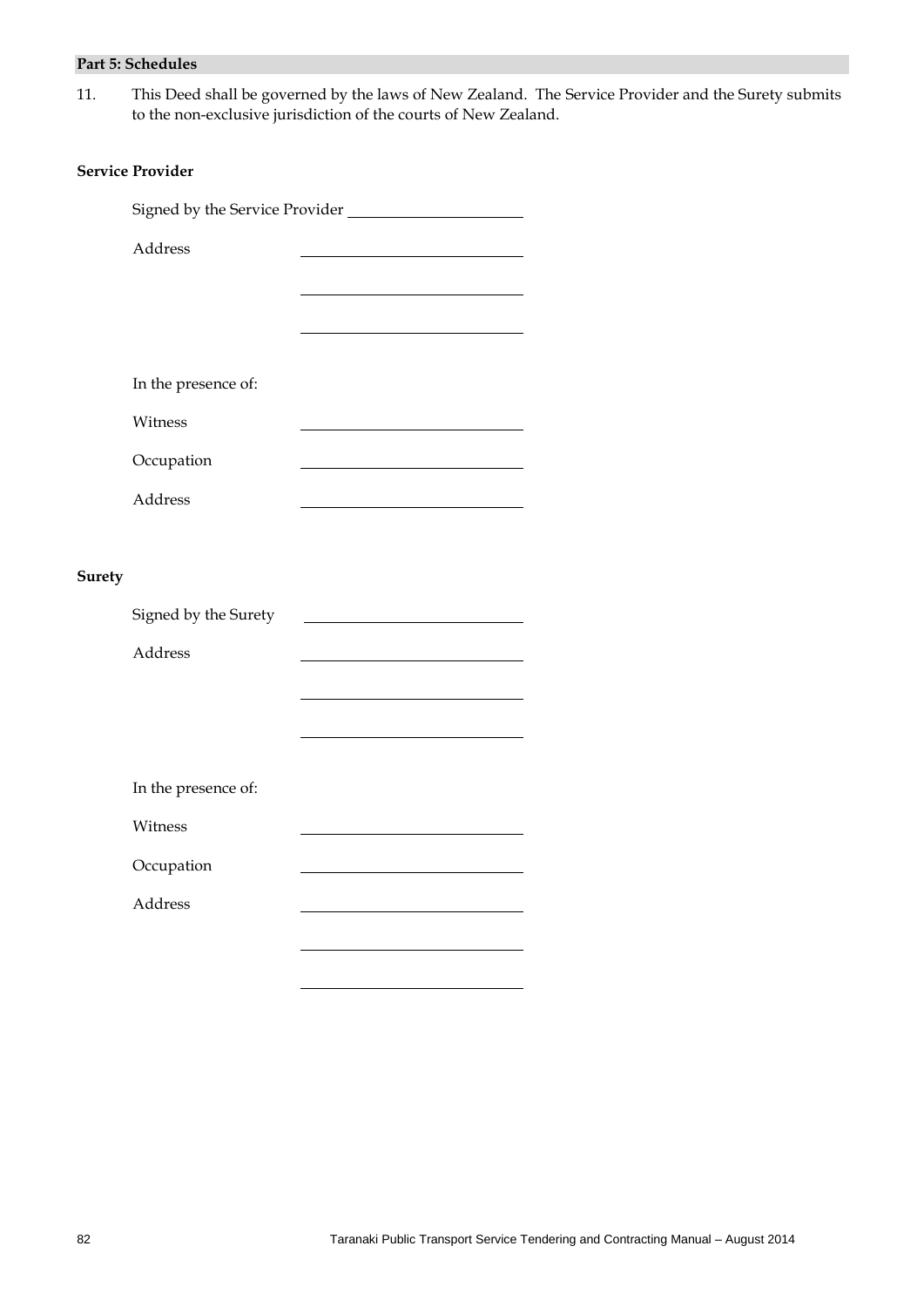# **Part 4: Schedules Schedule C3: Contract agreement form**

|                | Contract/RFT<br>Number:                                  |        |                    |
|----------------|----------------------------------------------------------|--------|--------------------|
|                | This agreement is made on                                | day of | 20                 |
| <b>Between</b> | <b>Taranaki Regional Council</b> (the Council)           |        |                    |
| <b>Of</b>      | 47 Cloten Road, Stratford                                |        |                    |
| <b>AND</b>     |                                                          |        | (Service Provider) |
| <b>Of</b>      |                                                          |        | (address)          |
|                | The Service Provider has submitted a Tender for Contract |        |                    |

# **Background**

- The Council has issued a Request for Tender for a public transport service in accordance with the Council's Tendering and Contracting Manual.
- The Service Provider has submitted a Tender date for the provision of the Unit and the parties have agreed that the Service Provider shall carry out those services in accordance with the Tender Documentation.

### **Agreement**

**IT IS AGREED THAT** the Service Provider will regularly and diligently provide the public transport services detailed in the Tender Documentation and RFTs. The Council and Service Provider may vary the level of service from time to time but no such variation shall take effect unless such variation is recorded in writing and agreed to by both the Service Provider and the Council.

Contract Starting Date: Contract Duration: First Year Contract Price: (GST exclusive)

The Council has agreed to Contract the Service Provider to carry out the Service and the Service Provider has agreed to perform the Service for the Contract Price upon the terms set out above.

The Contract Documents shall comprise of the following documents which shall have precedence in the order shown:

- 1. This Contract Agreement.
- 2. The Notification of Acceptance of Tender.
- 3. All documented changes to the RFT documentation and/or the Service Provider's Tender agreed to by both parties.
- 4. The Service Provider's Request for Tender.
- 5. The documented minutes of relevant pre-Tender meetings.
- 6. The RFT.
- 7. The Standard Conditions of Contract.